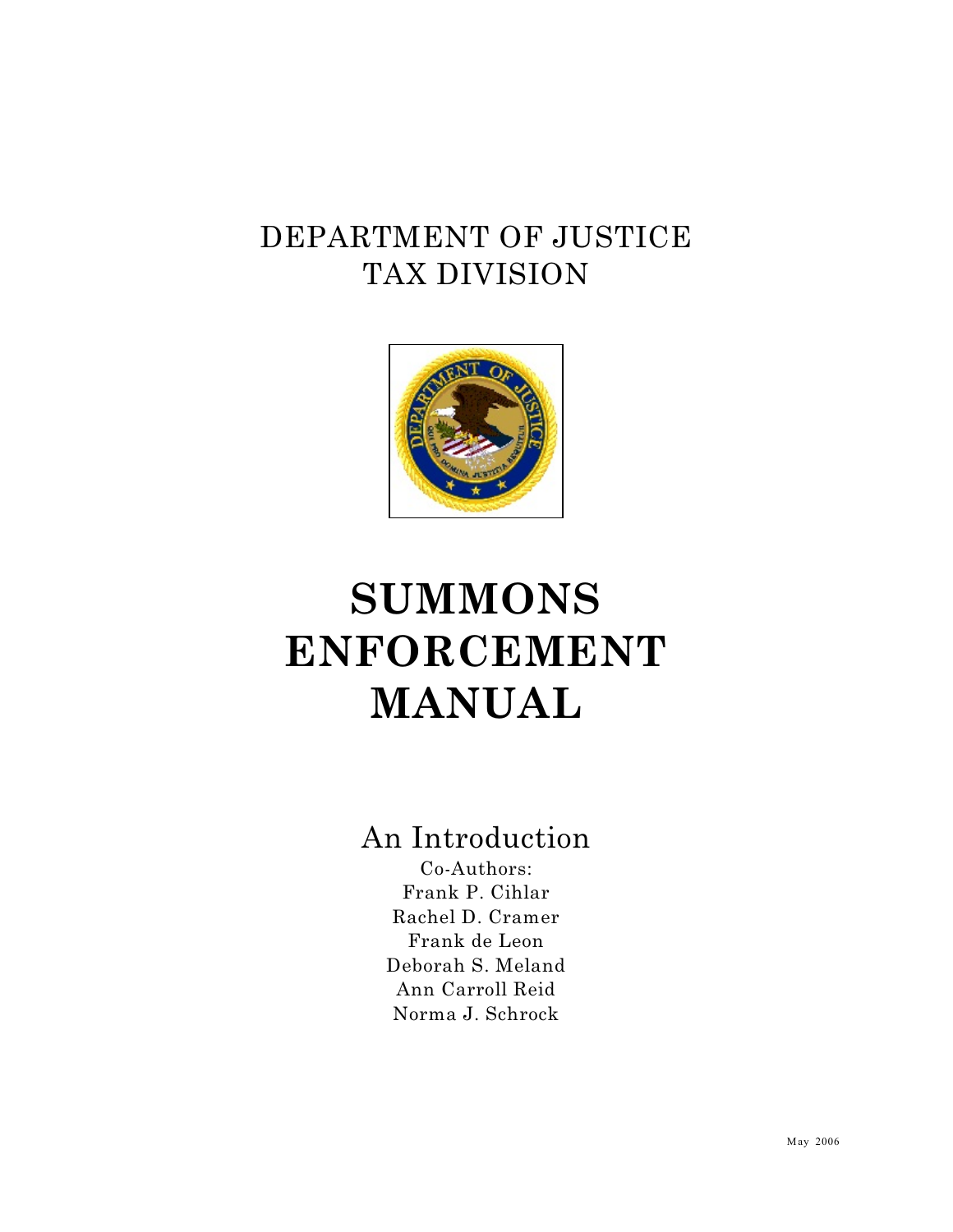### TABLE OF CONTENTS

| I.  |                 |    |                |                                                                                                           |
|-----|-----------------|----|----------------|-----------------------------------------------------------------------------------------------------------|
| II. |                 |    |                |                                                                                                           |
|     | Α.              |    |                |                                                                                                           |
|     | <b>B.</b>       |    |                | JUDICIAL REVIEW OF A SUMMONS3                                                                             |
|     |                 | 1. |                |                                                                                                           |
|     |                 | 2. |                |                                                                                                           |
|     |                 |    | a <sub>1</sub> |                                                                                                           |
|     |                 |    |                | The summons was issued for a legitimate purpose $5$<br>(1)                                                |
|     |                 |    |                | The summoned information may be relevant. $\dots \dots 6$<br>(2)                                          |
|     |                 |    |                | The summoned information is not already in the<br>(3)                                                     |
|     |                 |    |                |                                                                                                           |
|     |                 |    |                | The summons meets all administrative requirements<br>(4)                                                  |
|     |                 |    |                |                                                                                                           |
|     |                 |    | $\mathbf{b}$ . | No "Justice Department referral" is in effect - $\S 7602(d)$                                              |
|     |                 |    |                |                                                                                                           |
|     |                 |    | $\mathbf{c}$ . | Requirements to summon certain subject matters 14                                                         |
|     |                 |    |                | (1) Cable Communications Policy Act. 14                                                                   |
|     |                 |    |                | Health Insurance Portability and Accountability Act<br>(2)                                                |
|     |                 |    |                |                                                                                                           |
|     |                 |    |                | (3)                                                                                                       |
|     |                 | 3. |                |                                                                                                           |
|     |                 |    | a <sub>1</sub> |                                                                                                           |
|     |                 |    | $\mathbf{b}$ . | Withdrawal and reissuance 18                                                                              |
|     |                 |    | $\mathbf{c}$ . | Effect of taxpayer appeal. $\ldots \ldots \ldots \ldots \ldots \ldots \ldots \ldots \ldots \frac{19}{19}$ |
|     |                 |    |                | (1)                                                                                                       |
|     |                 |    |                | Compliance does not moot an appeal 22<br>(2)                                                              |
|     |                 |    | c.             | Remedies for failure to obey enforcement order 22                                                         |
|     |                 |    |                |                                                                                                           |
|     |                 |    |                | (2)                                                                                                       |
|     |                 |    |                | (3)                                                                                                       |
|     |                 | 4. |                | <u>Petitions to quash third-party summons.</u> $\ldots \ldots \ldots \ldots \ldots 27$                    |
|     |                 |    | a.             |                                                                                                           |
|     |                 |    | $\mathbf{b}$ . |                                                                                                           |
|     | $\mathcal{C}$ . |    |                | RESPONSES TO FREQUENT OBJECTIONS AND ARGUMENTS                                                            |
|     |                 |    |                |                                                                                                           |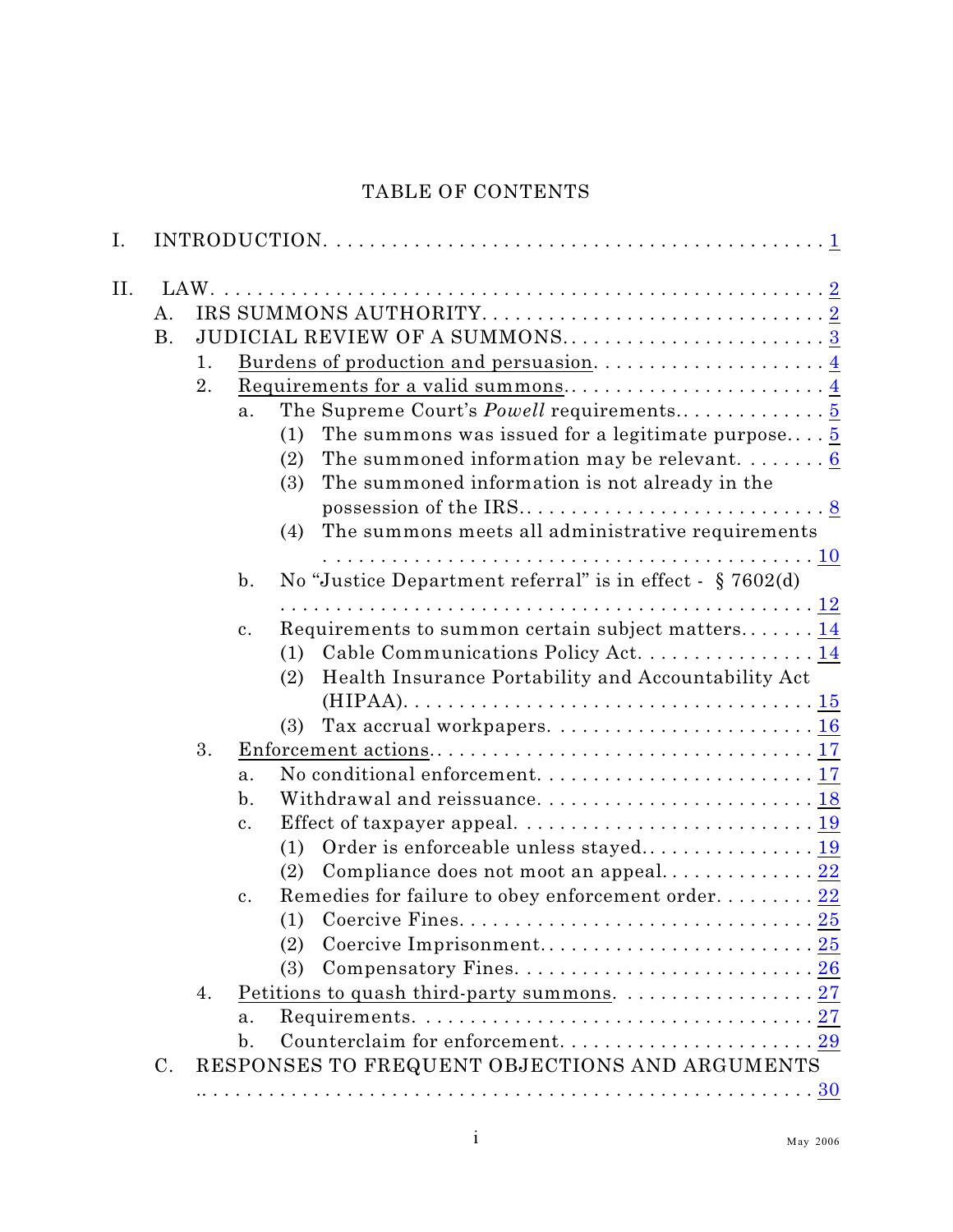|      |    | 1.       | IRS failed to follow administrative requirements.  30                            |  |
|------|----|----------|----------------------------------------------------------------------------------|--|
|      |    |          | Challenges to the issuance of the summons. $\dots \dots \dots 31$<br>a.          |  |
|      |    |          | Challenges to service of the summons32<br>$\mathbf{b}$ .                         |  |
|      |    |          | Challenges to the adequacy of the notice of the summons<br>$\mathbf{c}$ .        |  |
|      |    |          |                                                                                  |  |
|      |    |          | d.                                                                               |  |
|      |    | 2.       | The summons seeks information that the summoned party has a                      |  |
|      |    |          | $\text{legal duty not to reveal}\dots\dots\dots\dots\dots\dots\dots\dots\dots35$ |  |
|      |    |          | a.                                                                               |  |
|      |    |          | (1)                                                                              |  |
|      |    |          | (2)                                                                              |  |
|      |    |          | (3)                                                                              |  |
|      |    |          | (4)                                                                              |  |
|      |    |          | Inadvertent Waiver 42<br>(5)                                                     |  |
|      |    |          | Crime Fraud Exception 43<br>(6)                                                  |  |
|      |    |          | $\mathbf{b}$ .<br>Tax Practitioner privilege 44                                  |  |
|      |    |          | $\mathbf{c}$ .                                                                   |  |
|      |    | 3.       |                                                                                  |  |
|      |    | 4.       |                                                                                  |  |
|      |    | 5.       |                                                                                  |  |
|      |    | 6.       |                                                                                  |  |
|      |    |          | $a$ .                                                                            |  |
|      |    |          | $\mathbf{b}$ .                                                                   |  |
|      |    |          | $\mathbf{c}$ .                                                                   |  |
|      |    | 7.       |                                                                                  |  |
|      |    | 8.       |                                                                                  |  |
|      |    | 9.       |                                                                                  |  |
|      |    | 10.      |                                                                                  |  |
|      | D. |          |                                                                                  |  |
|      |    | 1.<br>2. |                                                                                  |  |
|      |    | 3.       |                                                                                  |  |
|      |    | 4.       | <u>Summons for computer software (I.R.C. § 7612).</u> 66                         |  |
|      |    |          | Summons pursuant to Tax Treaty and Tax Information                               |  |
|      |    | 5.       |                                                                                  |  |
|      |    |          |                                                                                  |  |
| III. |    |          |                                                                                  |  |
|      | A. |          |                                                                                  |  |
|      |    | 1.       |                                                                                  |  |
|      |    | 2.       |                                                                                  |  |
|      |    | 3.       |                                                                                  |  |
|      |    |          |                                                                                  |  |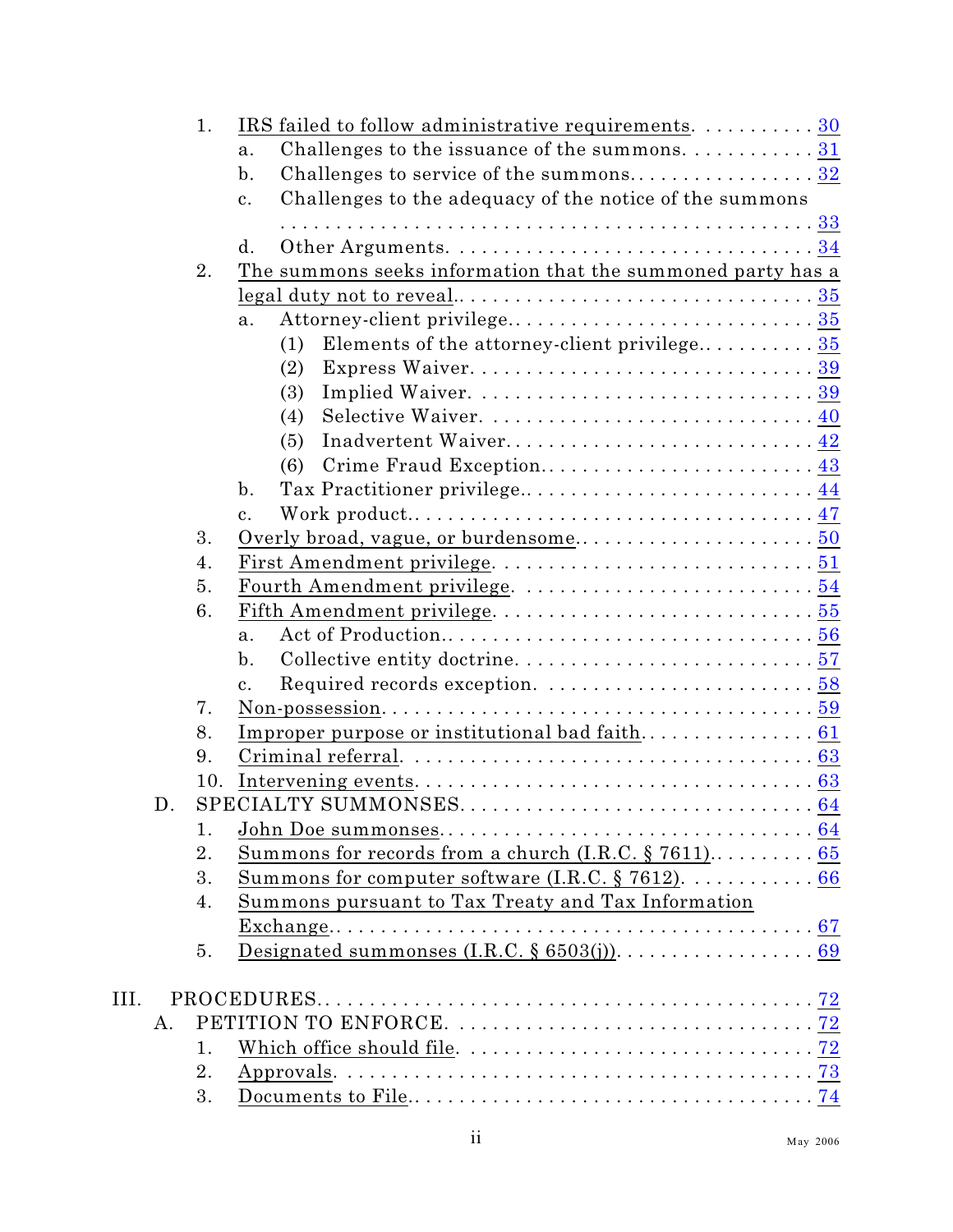| DISCOVERY AND EVIDENTIARY HEARINGS.  77                          |  |  |
|------------------------------------------------------------------|--|--|
|                                                                  |  |  |
|                                                                  |  |  |
| THE ROLE OF MAGISTRATE JUDGES.  80                               |  |  |
| "JOHN DOE" SUMMONS PROCEDURES. 80                                |  |  |
|                                                                  |  |  |
|                                                                  |  |  |
|                                                                  |  |  |
|                                                                  |  |  |
|                                                                  |  |  |
|                                                                  |  |  |
| Declaration in Support of Petition to Enforce Exhibit 3          |  |  |
|                                                                  |  |  |
|                                                                  |  |  |
| PETITIONS TO QUASH                                               |  |  |
|                                                                  |  |  |
| Memorandum in Support of Motion to Dismiss Exhibit 7             |  |  |
|                                                                  |  |  |
|                                                                  |  |  |
| <i>Ex Parte</i> Petition for Leave to Serve "John Doe" Summons.  |  |  |
|                                                                  |  |  |
| Declaration in Support of Petition for Leave to Serve "John Doe" |  |  |
|                                                                  |  |  |
| Memorandum in Support of Petition for Leave to Serve "John       |  |  |
|                                                                  |  |  |
|                                                                  |  |  |
|                                                                  |  |  |
| Notice of Filing Ex Parte Petition for Leave to Serve "John Doe" |  |  |
|                                                                  |  |  |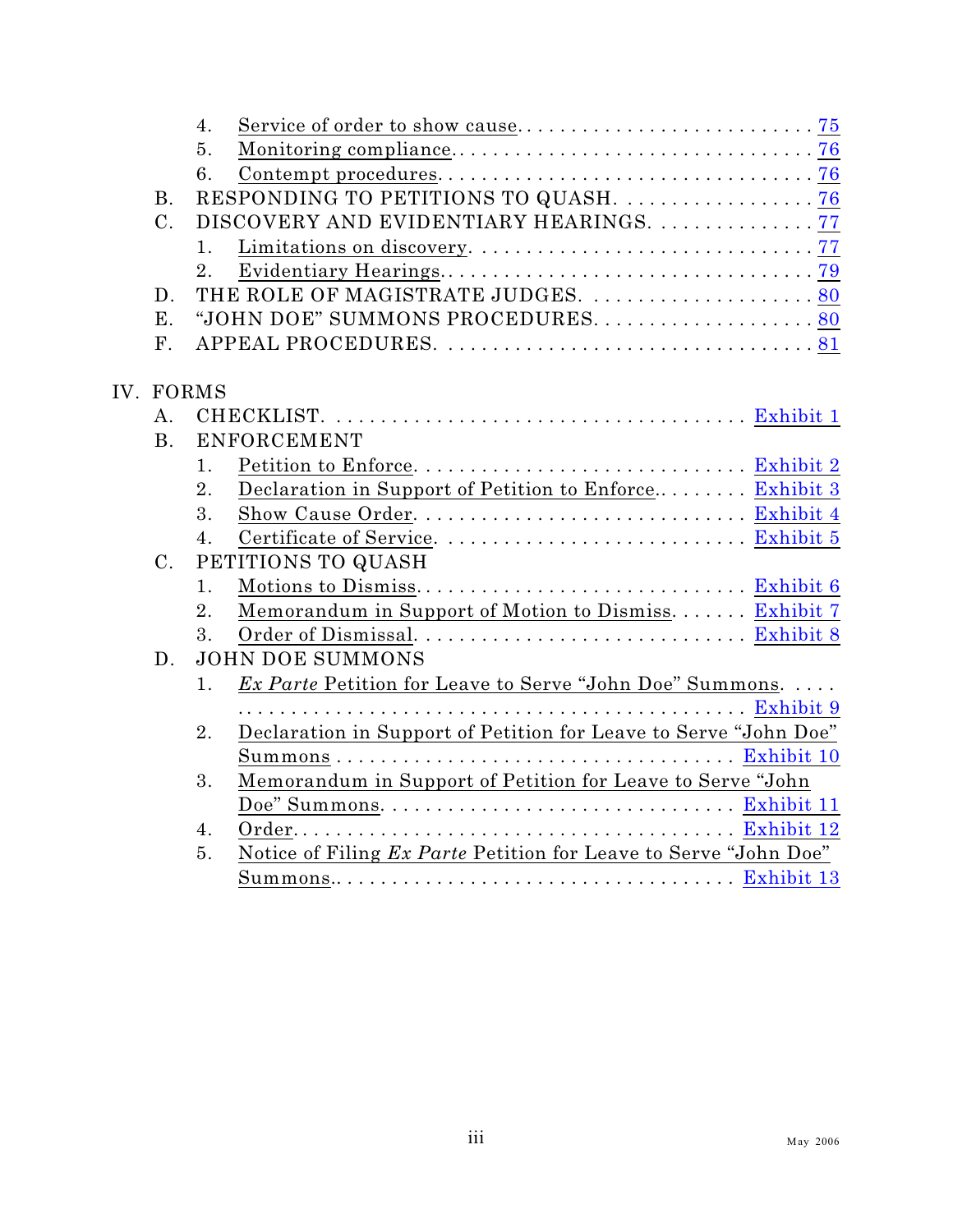#### **TABLE OF AUTHORITIES**

| 2121 Arlington Heights Corp. v. IRS, 109 F.3d 1221 (7th Cir. 1997) 4, 74                                                   |
|----------------------------------------------------------------------------------------------------------------------------|
|                                                                                                                            |
|                                                                                                                            |
| Alford v. United States, 90 A.F.T.R.2d (RIA) 7034 (N.D. Tex. 2002) 34                                                      |
| Alldread v. City of Grenada, 988 F.2d 1425 (5th Cir. 1993) 42                                                              |
| Alphin v. United States, 809 F.2d 236 (4th Cir. 1987). 4, 79                                                               |
| Am. Wrecking Corp. v. Sec'y of Labor, 364 F.3d 321 (D.C. Cir. 2004) 27                                                     |
| In re Application of the United States of Am. for an Order Directed to                                                     |
| <i>Cablevision Sys. Corp.</i> , 158 F. Supp. 2d 644 (D. Md. 2001). $\dots \dots \dots 14$                                  |
| <i>Barquero v. United States, 18 F.3d 1311 (5th Cir. 1994).</i> 7, 68                                                      |
| Beck v. United States, 91 A.F.T.R.2d (RIA) 1345 (6th Cir. 2003) 29                                                         |
|                                                                                                                            |
|                                                                                                                            |
| Berman v. United States, 264 F.3d 16 (1st Cir. 2001) 27, 28                                                                |
| <i>In re Bilzerian</i> , 926 F.2d 1285 (2d Cir. 1991). $\ldots \ldots \ldots \ldots \ldots \ldots \ldots \ldots \ldots$ 40 |
| Bionic Auto. Parts & Sales, Inc. v. Fahner,                                                                                |
|                                                                                                                            |
| Bittaker v. Woodford, 331 F.3d 715, (9th Cir. 2003) 42                                                                     |
|                                                                                                                            |
|                                                                                                                            |
|                                                                                                                            |
|                                                                                                                            |
|                                                                                                                            |
|                                                                                                                            |
| Canaday v. United States, 354 F.2d 849 (8th Cir. 1966). 36                                                                 |
|                                                                                                                            |
|                                                                                                                            |
|                                                                                                                            |
|                                                                                                                            |
| <i>Chaudhry v. Gallerizzo</i> , 174 F.3d 394 (4th Cir. 1999). $\ldots \ldots \ldots \ldots \ldots \ldots 37$               |
| Chen Chi Wang v. United States, 757 F.2d 1000 (9th Cir. 1985) 78                                                           |
| Chevron Corp. v. Pennzoil Co., 974 F.2d 1156 (9th Cir. 1992) 38, 39, 40                                                    |
| Chicago Truck Drivers v. Bhd. Labor Leasing, 207 F.3d 500 (8th Cir. 2000). 23                                              |
| Church of Scientology v. United States, 506 U.S. 9 $(1992)$ 13, 21, 22, 64                                                 |
| Clady v. County of Los Angeles, 770 F.2d 1421 (9th Cir. 1985). 39                                                          |
|                                                                                                                            |
| Clarke v. Am. Commerce Nat'l Bank, 974 F.2d 127 (9th Cir. 1992) 37                                                         |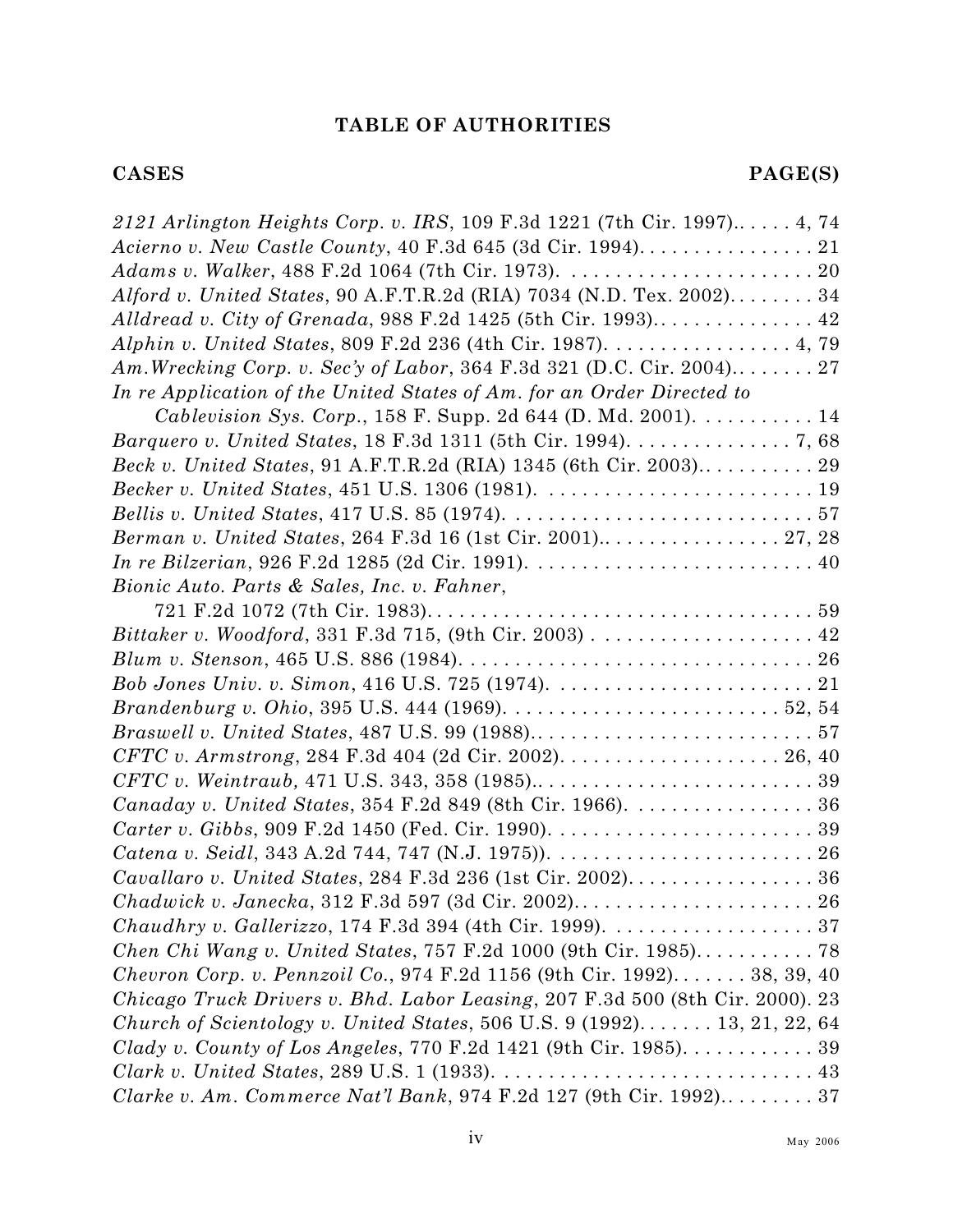| Codner v. United States, 17 F.3d 1331 (10th Cir. 1994) 2, 11, 34                                                          |
|---------------------------------------------------------------------------------------------------------------------------|
| Coleman v. Am. Broad. Cos., 106 F.R.D. 201 (D.D.C. 1985) 36                                                               |
| Colorado Bldg & Constr. Trades Council v. B.B. Andersen                                                                   |
|                                                                                                                           |
| Colton v. United States, 306 F.2d 633 (2d Cir. 1962). 35, 36, 38                                                          |
| In re Columbia/HCA Healthcare Corp., 293 F.3d 289 (6th Cir. 2002). $\dots$ 41                                             |
|                                                                                                                           |
| Connolly v. J.T. Ventures, 851 F.2d 930 (7th Cir. 1988) 26                                                                |
| Conrad v. United States, 1989 WL 165576 (W.D. Mich. 1989) 78                                                              |
| Cook v. United States, 104 F.3d 886 (6th Cir. 1997) 10, 18, 33                                                            |
|                                                                                                                           |
|                                                                                                                           |
|                                                                                                                           |
|                                                                                                                           |
| Crystal v. United States, 172 F.3d 1141 (9th Cir. 1999) 4                                                                 |
| Culinary Foods, Inc. v. Raychem Corp., 150 F.R.D. 122 (N.D. Ill. 1993) 49                                                 |
| Cypress Funds, Inc. v. United States, 234 F.3d 1267 (6th Cir. 2000) 54                                                    |
| Dame v. United States, 643 F. Supp. 533 (S.D.N.Y. 1986). 18                                                               |
| Darland v. United States, 921 F. Supp. 316 (D. Md. 1996). 34                                                              |
| David H. Tedder & Assocs. v. United States,                                                                               |
|                                                                                                                           |
| DeGroote v. United States, 57 A.F.T.R.2d (RIA) 1373 (W.D.N.Y. 1986). 64                                                   |
|                                                                                                                           |
|                                                                                                                           |
| Dellwood Farms, Inc. v. Cargill, Inc.,                                                                                    |
|                                                                                                                           |
| Diversified Indus., Inc. v. Meredith, 572 F.2d 596 (8th Cir. 1977) 40, 41                                                 |
| Doe v. KPMG, LLP, 325 F. Supp. 2d 746 (N.D. Tex. 2004) 46                                                                 |
| Doe v. Wachovia Corp., 268 F. Supp. 2d 627 (W.D.N.C. 2003) 46                                                             |
|                                                                                                                           |
| Dollar v. United States, 57 A.F.T.R.2d (RIA) 998 (W.D. Wash. 1985) 19                                                     |
| Donaldson v. United States, 400 U.S. 517 (1971). $\ldots \ldots \ldots \ldots \ldots 55, 63$                              |
| Edenfield v. Fane, 507 U.S. 761 (1993). $\ldots \ldots \ldots \ldots \ldots \ldots \ldots \ldots \ldots \ldots \ldots 52$ |
| Faber v. United States, 69 F. Supp. 2d 965 (W.D. Mich. 1999). 28                                                          |
| <i>Faber v. United States, 921 F.2d 1118 (10th Cir. 1990).</i> $\dots \dots \dots \dots \dots 27$                         |
|                                                                                                                           |
| Feltner v. Title Search Co., 283 F.3d 838 (7th Cir. 2002) 24                                                              |
|                                                                                                                           |
|                                                                                                                           |
| Fortney v. United States, 59 F.3d 117 (9th Cir. 1995) 4, 11, 29, 34, 79                                                   |
|                                                                                                                           |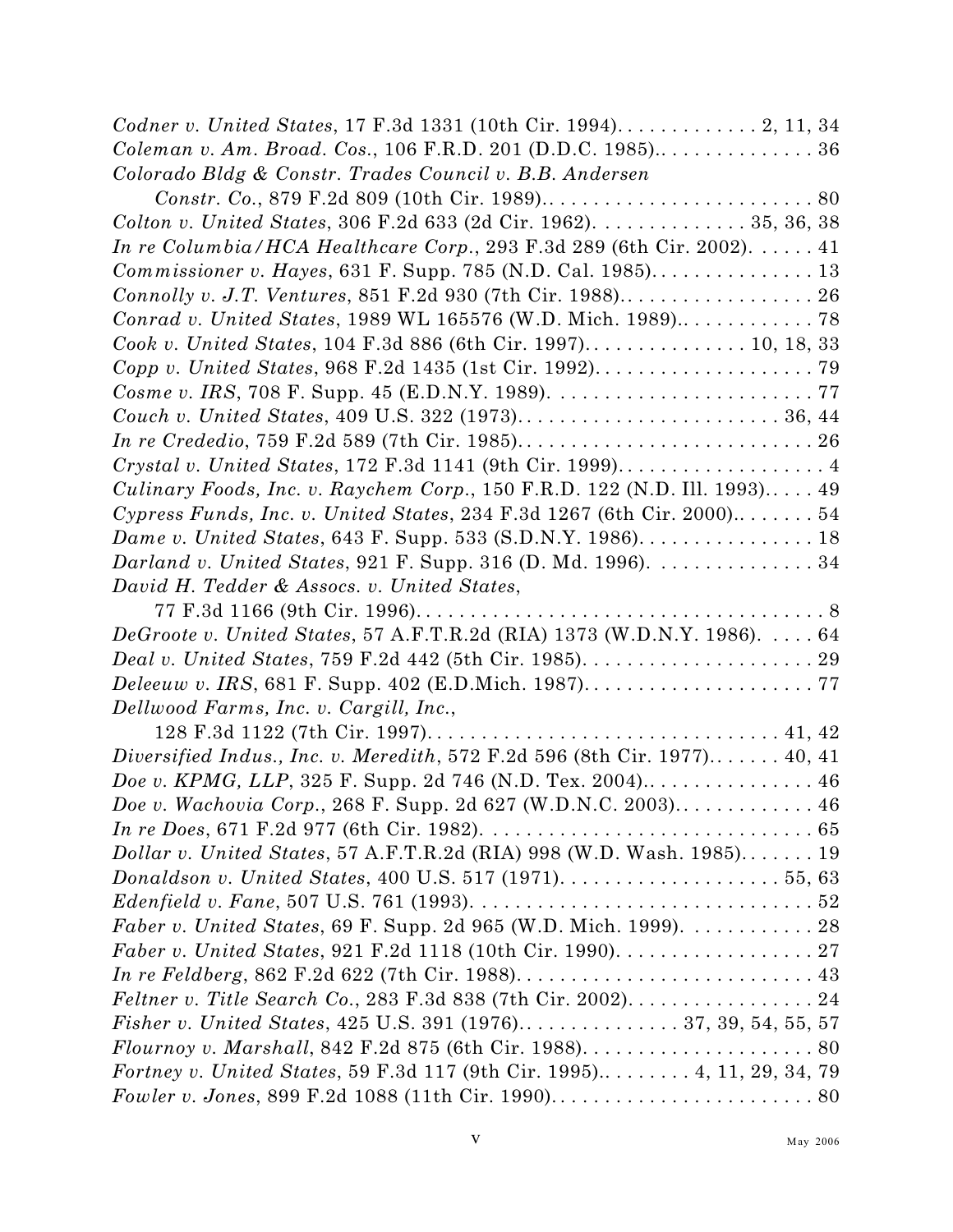| Fraiser v. Southeastern Pa. Transp. Auth.,                                                                       |
|------------------------------------------------------------------------------------------------------------------|
|                                                                                                                  |
| In re G-I Holdings Inc., 218 F.R.D. 428 (D.N.J. 2003). $\ldots \ldots \ldots \ldots \ldots 38$                   |
| Garpeg, Ltd. v. United States, 583 F. Supp. 799 (S.D.N.Y. 1984). 63                                              |
| Gen. Signal Corp. v. Donallco, Inc., 787 F.2d 1376 (9th Cir. 1986) 26                                            |
| Genentech, Inc. v. United States Int'l Trade Comm'n,                                                             |
|                                                                                                                  |
| Gillings v. United States, 95 A.F.T.R.2d (RIA) 1014 (9th Cir. 2005) 18                                           |
| Golden Valley Microwave Foods, Inc. v. Weaver Popcorn Co.,                                                       |
|                                                                                                                  |
| Goldman, Sachs & Co. v. Blondis,                                                                                 |
|                                                                                                                  |
| In re Grand Jury Investigation, 842 F.2d 1223 (11th Cir. 1987) 43                                                |
| In re Grand Jury Investigation (Braun),                                                                          |
|                                                                                                                  |
| In re Grand Jury Proceedings, 87 F.3d 377 (9th Cir. 1996). 43, 44                                                |
| In re Grand Jury Proceedings, 517 F.2d 666 (5th Cir. 1975). $\dots \dots \dots \dots 37$                         |
| In re Grand Jury Proceedings, 601 F.2d 162 (5th Cir. 1979). 58                                                   |
| <i>In re Grand Jury Proceedings, 727 F.2d 1352 (4th Cir. 1984).</i> $\dots \dots \dots 38, 42$                   |
| In re Grand Jury Proceedings, 771 F.2d 143 (6th Cir. 1985). $\dots \dots \dots \dots 57$                         |
| In re Grand Jury Proceedings (Violette),                                                                         |
|                                                                                                                  |
| In re Grand Jury Subpoena, 21 F.3d 226 (8th Cir. 1994)58                                                         |
| In re Grand Jury Subpoena, 831 F.2d 225 (11th Cir. 1987) 36                                                      |
| In re Grand Jury Subpoena Dated Nov. 12, 1991,                                                                   |
|                                                                                                                  |
| In re Grand Jury Subpoena Duces Tecum Dated June 13, 1983                                                        |
|                                                                                                                  |
| In re Grand Jury Subpoena Duces Tecum Served upon Underhill,                                                     |
|                                                                                                                  |
| In re Grand Jury Witness, 695 F.2d 359 (9th Cir. 1982). $\ldots \ldots \ldots \ldots \ldots$ 37                  |
| Grosso v. United States, 390 U.S. 62 (1968). $\ldots \ldots \ldots \ldots \ldots \ldots \ldots \ldots \ldots 58$ |
| <i>Hartman v. United States, 76 A.F.T.R.2d (RIA) 7856 (M.D. Fla. 1995).</i> 28                                   |
|                                                                                                                  |
|                                                                                                                  |
|                                                                                                                  |
|                                                                                                                  |
| Hicks v. United States, 91 A.F.T.R.2d (RIA) 589 (M.D.N.C. 2003). 29                                              |
|                                                                                                                  |
|                                                                                                                  |
|                                                                                                                  |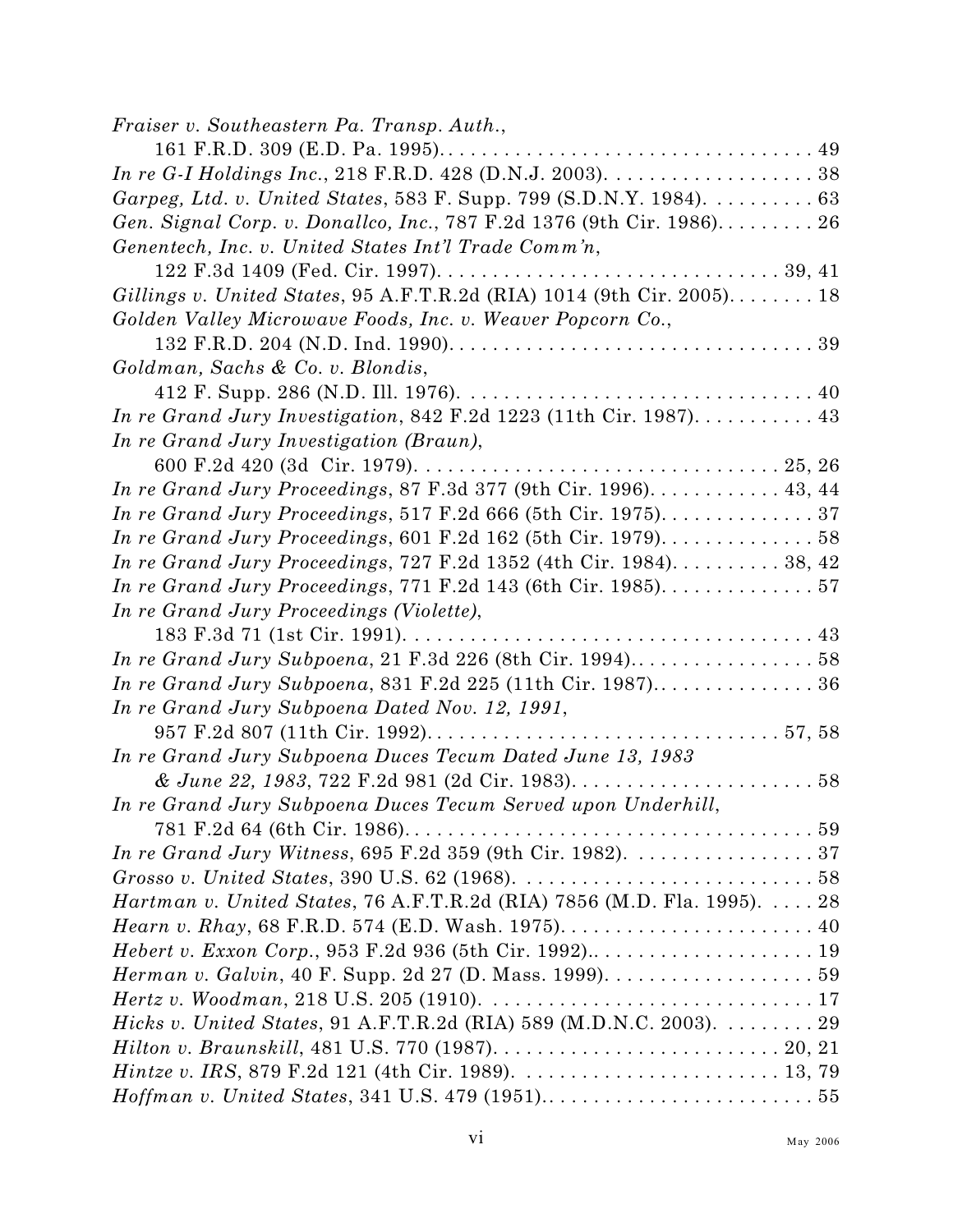| Holifield v. United States, 677 F. Supp. 996 (E.D. Wis. 1987). 33                                      |  |
|--------------------------------------------------------------------------------------------------------|--|
|                                                                                                        |  |
|                                                                                                        |  |
| Int'l Bus. Enters. v. United States,                                                                   |  |
|                                                                                                        |  |
| Int'l Digital Sys. Corp. v. Digital Equip. Corp.,                                                      |  |
|                                                                                                        |  |
| Int'l Union, United Mine Workers v. Bagwell,                                                           |  |
|                                                                                                        |  |
| Irwin v. Dep't of Veterans Affairs, 498 U.S. 89 (1990). $\ldots \ldots \ldots \ldots \ldots \ldots$ 28 |  |
| <i>Jungles v. United States, 634 F. Supp. 585 (N.D.Ill.1986)</i> 77                                    |  |
|                                                                                                        |  |
| Kearns v. United States, 580 F. Supp. 8 (S.D. Ohio 1983). 18                                           |  |
| Knauss v. United States, 28 F.Supp.2d 1252, 1254 (S.D.Fla. 1998) 77                                    |  |
|                                                                                                        |  |
|                                                                                                        |  |
|                                                                                                        |  |
|                                                                                                        |  |
| Liberty Fin. Servs. v. United States, 778 F.2d 1390 (9th Cir. 1985) 4                                  |  |
|                                                                                                        |  |
|                                                                                                        |  |
| Lois Sportswear, USA, Inc. v. Levi Strauss & Co.,                                                      |  |
|                                                                                                        |  |
| Lonsdale v. United States, 919 F.2d 1440 (10th Cir. 1990). 32                                          |  |
| <i>Mackenzie v. United States, 84 A.F.T.R.2d (RIA) 6725 (E.D. Cal. 1999)</i> 28                        |  |
| Madigan v. Telemarketing Assocs., Inc., 538 U.S. 600 (2003). $\dots \dots \dots \dots 53$              |  |
|                                                                                                        |  |
|                                                                                                        |  |
|                                                                                                        |  |
| <i>Malone v. United States, 77 A.F.T.R.2d (RIA) 1157 (M.D. Ga. 1996).</i> $\dots \dots 28$             |  |
|                                                                                                        |  |
|                                                                                                        |  |
|                                                                                                        |  |
|                                                                                                        |  |
| <i>Mazurek v. United States, 271 F.3d 226 (5th Cir. 2001).</i> $\dots \dots \dots \dots \dots 68$      |  |
|                                                                                                        |  |
|                                                                                                        |  |
| <i>McIntyre v. Ohio Elections Comm'n,</i> 514 U.S. 334 (1995). $\ldots \ldots \ldots \ldots 51$        |  |
| $McPhaul$ v. United States, 364 U.S. 372 (1960). $\ldots \ldots \ldots \ldots \ldots \ldots \ldots 23$ |  |
|                                                                                                        |  |
| Mimick v. United States, 952 F.2d 230 (8th Cir. 1991) 11, 31, 34                                       |  |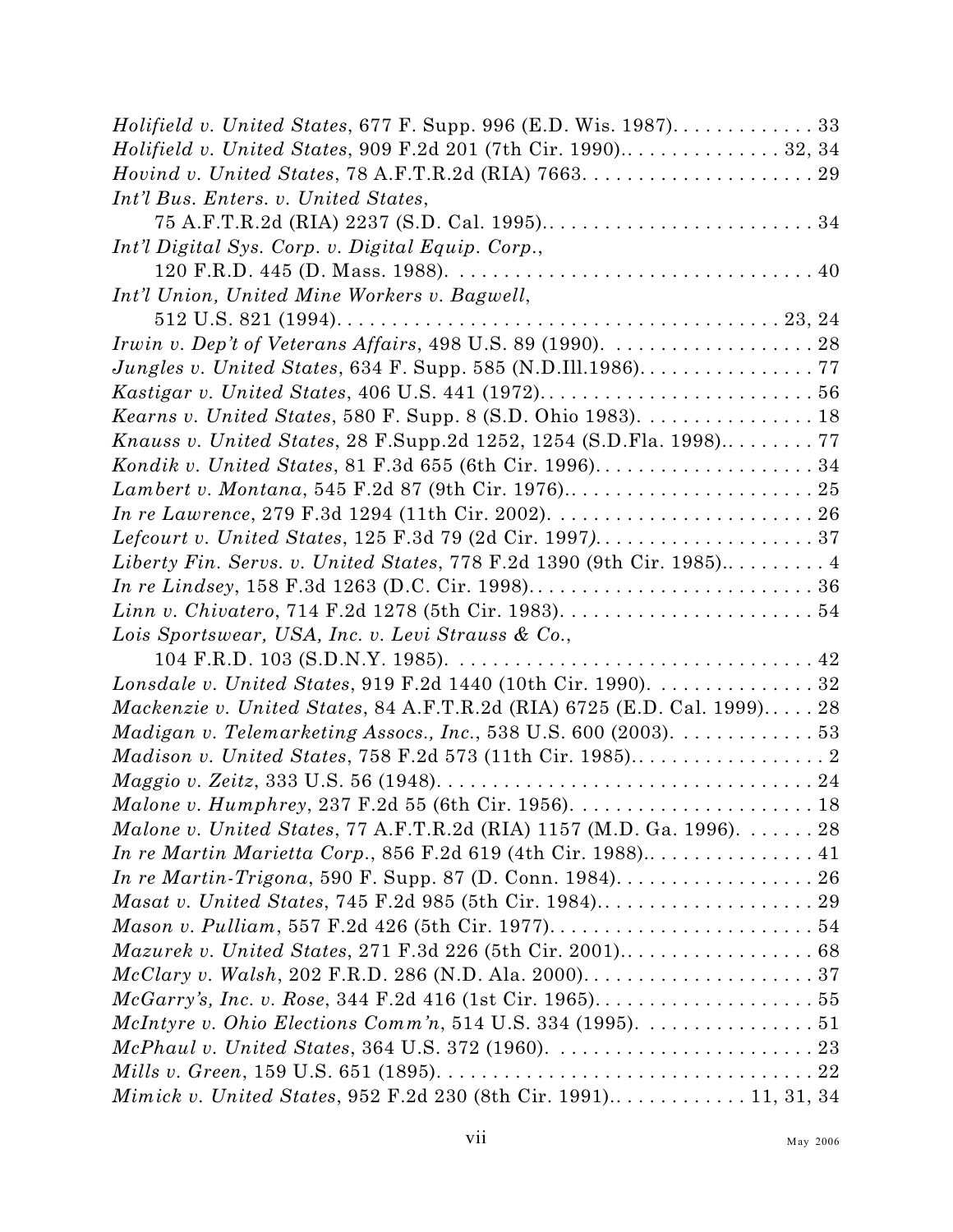| <i>Morgan v. United States, 380 F.2d 686 (9th Cir. 1967).</i> $\dots \dots \dots \dots \dots 36$ |
|--------------------------------------------------------------------------------------------------|
|                                                                                                  |
|                                                                                                  |
| Multistate Tax Comm'n v. United States Steel Corp.,                                              |
|                                                                                                  |
| NCBA/NCE v. United States, 843 F. Supp. 655 (D. Colo. 1993). 53                                  |
| NLRB v. Retail Store Employees Union, 447 U.S. 607 (1980). $\dots \dots \dots 54$                |
| Napier v. Thirty or More Unidentified Fed. Agents,                                               |
|                                                                                                  |
| Nat'l Soc'y of Prof'l Eng'rs v. United States, 435 U.S. 679 (1978). $\dots \dots \dots 53$       |
|                                                                                                  |
|                                                                                                  |
| Norfleet v. United States, 89 A.F.T.R.2d (RIA) 2879 (E.D.N.C. 2002) 29                           |
| O'Connor v. Midwest Pipe Fabrications, Inc.,                                                     |
|                                                                                                  |
| Ohralik v. Ohio State Bar Ass'n, 436 U.S. 447 (1978). $\ldots \ldots \ldots \ldots 52, 53$       |
| Oklahoma Press Pub'g Co. v. Walling, 327 U.S. 186 (1946) 50, 54                                  |
| Oldham v. United States, 89 A.F.T.R.2d (RIA) 2095 (D. Or. 2002). 29                              |
| PAA Mgmt., Ltd. v. United States,                                                                |
|                                                                                                  |
| Pac. Fisheries, Inc. v. United States,                                                           |
|                                                                                                  |
| Pacamor Bearings, Inc. v. Minebea Co., 918 F. Supp. 491 (D.N.H. 1996) 49                         |
| Parkway Gallery Furniture, Inc. v. Kittinger/Pa.                                                 |
| House Group, Inc., 116 F.R.D. 46 (M.D.N.C. 1987) 40                                              |
|                                                                                                  |
| <i>Permian Corp. v. United States</i> , $665$ F.2d 1214 (D.C. Cir. 1981). 41                     |
| Perrignon v. Bergen Brunswig Corp., 77 F.R.D. 455 (N.D. Cal. 1978) 40                            |
| Peterson v. Highland Music, Inc., 140 F.3d 1313 (9th Cir. 1998) 23                               |
| <i>Pintel v. United States, 74 A.F.T.R.2d (RIA) 5105 (C.D. Cal. 1994)</i> 18                     |
| Pittsburgh Press Co. v. Pittsburgh Comm'n on Human Relations,                                    |
|                                                                                                  |
|                                                                                                  |
| Ponsford v. United States, 771 F.2d 1305 (9th Cir. 1985). 27, 28                                 |
| Prudential Ins. Co. v. Turner & Newall, PLC,                                                     |
|                                                                                                  |
|                                                                                                  |
| Reliance Ins. Co. v. Mast Constr. Co.,                                                           |
|                                                                                                  |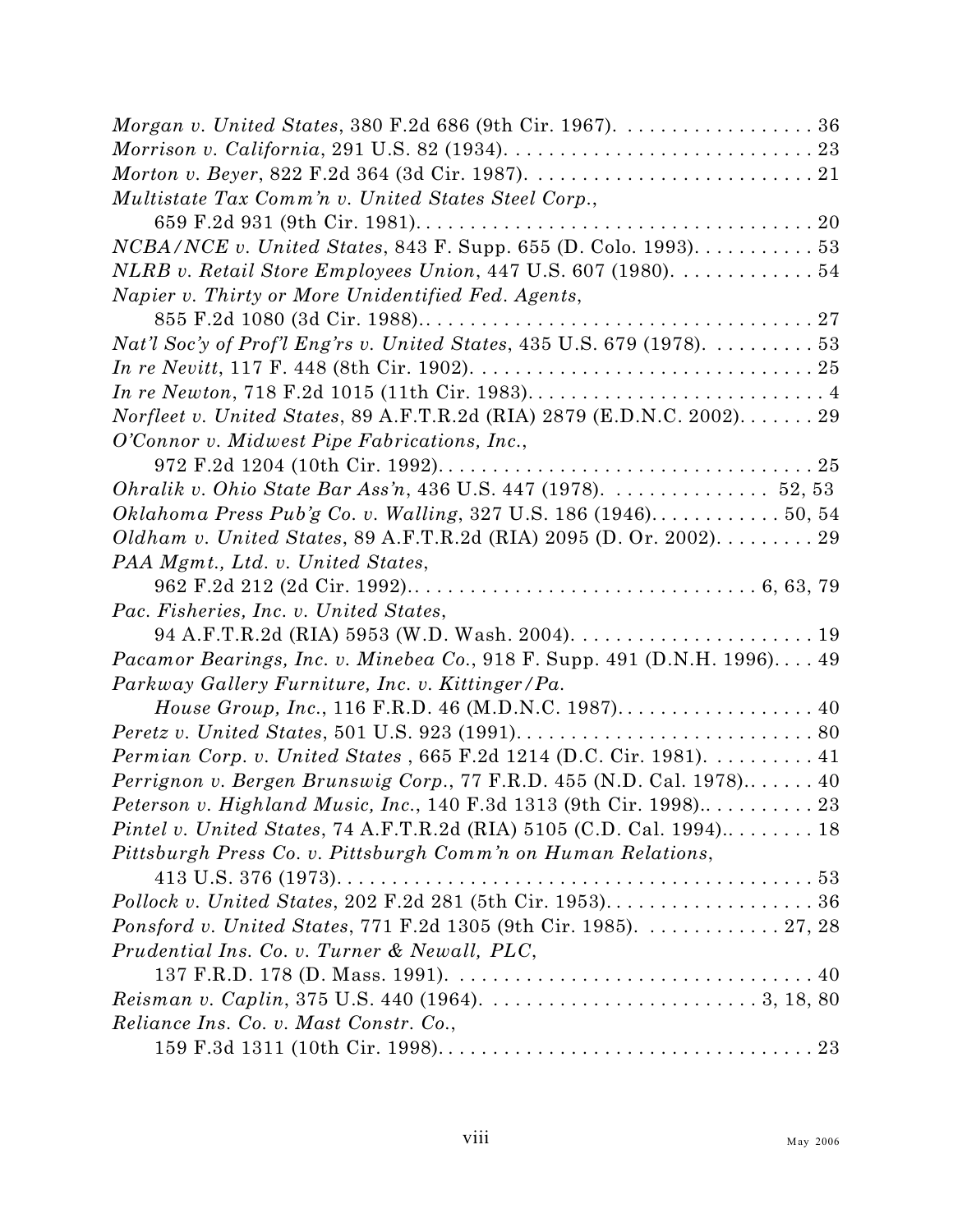| Rhone-Poulenc Rorer, Inc. v. Home Indem. Co.,                                                                       |
|---------------------------------------------------------------------------------------------------------------------|
|                                                                                                                     |
| Rice v. Paladin Enters., Inc., 128 F.3d 233 (4th Cir. 1997). 54                                                     |
| Richard A. Vaughn, DDS, P.C. v. Baldwin,                                                                            |
|                                                                                                                     |
|                                                                                                                     |
| Rivera v. Chase Manhattan Bank, 53 A.F.T.R.2d (RIA)                                                                 |
|                                                                                                                     |
| Robert v. United States, 364 F.3d 988 (8th Cir. 2004) 2, 62, 78                                                     |
| SEC v. McGoff, 647 F.2d 185 (D.C. Cir. 1981). $\ldots \ldots \ldots \ldots \ldots \ldots \ldots \ldots$ 78          |
| Scharringhausen v. United States, 91 A.F.T.R.2d (RIA)                                                               |
|                                                                                                                     |
| Schulz v. IRS, 395 F.3d 463 (2d Cir. 2005). $\ldots \ldots \ldots \ldots \ldots \ldots \ldots \ldots \ldots \ldots$ |
| Schwarz v. Sec'y of Health & Human Services,                                                                        |
|                                                                                                                     |
| Scotty's Contracting & Stone, Inc. v. United States,                                                                |
|                                                                                                                     |
| In re Sealed Case, 877 F.2d 976 (D.C. Cir. 1989). 40, 42                                                            |
| Sedco Intern'l, S.A. v. Cory, 683 F.2d 1201 (8th Cir. 1982). 36                                                     |
|                                                                                                                     |
|                                                                                                                     |
|                                                                                                                     |
| Sound Video Unlimited, Inc. v. Video Shack, Inc.,                                                                   |
|                                                                                                                     |
|                                                                                                                     |
| Standard Chartered Bank, PLC v. Ayala Int'l Holding, Inc.,                                                          |
|                                                                                                                     |
|                                                                                                                     |
|                                                                                                                     |
| <i>Strong v. United States,</i> 57 F. Supp. 2d 908 (N.D. Cal. 1999). $\dots \dots \dots \dots 29$                   |
|                                                                                                                     |
|                                                                                                                     |
| <i>Tarplay v. United States, 86 A.F.T.R.2d (RIA) 5833 (S.D.N.Y. 2000)</i> 33, 34                                    |
| Tarpley v. United States, 1997 WL 767577 (S.D.N.Y. 1997). 77                                                        |
| In re Tax Liabs. of John Does v. United States,                                                                     |
|                                                                                                                     |
| Teltron, Inc. v. Alexander, 132 F.R.D. 394 (E.D. Pa. 1990). 36                                                      |
|                                                                                                                     |
| In re Three Grand Jury Subpoenas Duces Tecum Dated                                                                  |
|                                                                                                                     |
|                                                                                                                     |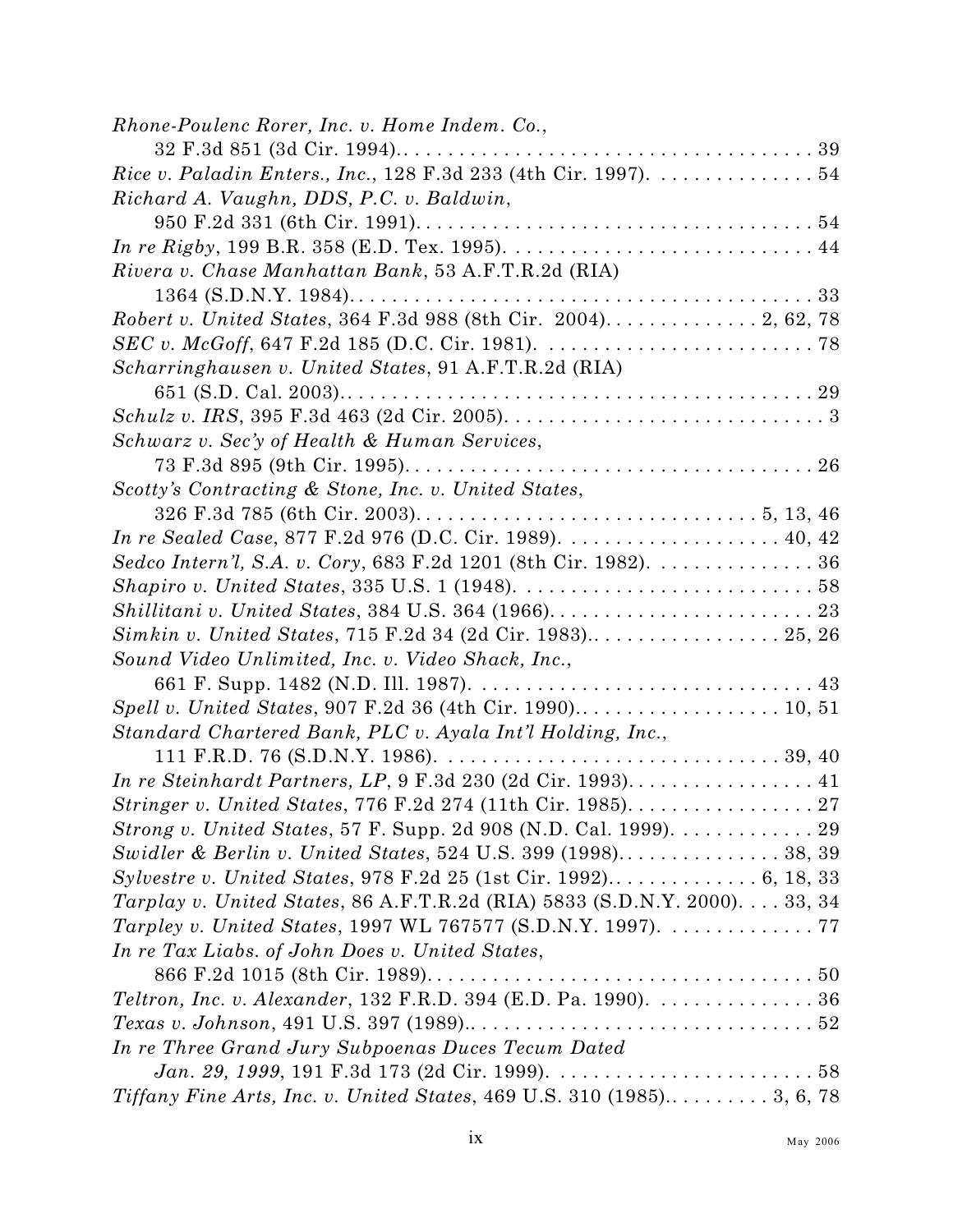| Tilley v. United States, 94 A.F.T.R.2d (RIA) 6942 (M.D.N.C. 2004). 29                                   |
|---------------------------------------------------------------------------------------------------------|
|                                                                                                         |
|                                                                                                         |
| United States v. Abrahams,                                                                              |
|                                                                                                         |
| United States v. Ackert, 169 F.3d 136 (2d Cir. 1999). 36, 38                                            |
| United States v. Adlman, 134 F.3d 1194 (2d Cir. 1998). 47                                               |
| United States v. Admin. Co., 74 A.F.T.R.2d (RIA) 5252 (N.D. Ill. 1994) 63                               |
| United States v. Admin. Enters., Inc.,                                                                  |
|                                                                                                         |
|                                                                                                         |
|                                                                                                         |
| United States v. Arthur Young & Co.,                                                                    |
| 465 U.S. 805 (1984). $\dots$ . $\dots$ . $\dots$ . $\dots$ . $\dots$ . $2, 6, 17, 18, 20, 32, 49$       |
|                                                                                                         |
| United States v. BDO Seidman, 337 F.3d 802 (7th Cir. 2003) 37, 46, 79                                   |
|                                                                                                         |
| United States v. Balanced Fin. Mgmt., Inc.,                                                             |
|                                                                                                         |
| United States v. Ballard, 779 F.2d 287 (5th Cir. 1986). 44                                              |
| United States v. Bank of Moulton, 614 F.2d 1063 (5th Cir. 1980) 18, 31, 33                              |
| United States v. Barrett, 837 F.2d 1341 (5th Cir. 1988) 17, 62, 79                                      |
| United States v. Barrier Indus., Inc., 1997 WL 16668 (S.D.N.Y. 1997) 45                                 |
| United States v. Barter System, Inc., $694$ F.2d 163 (8th Cir. 1982) 3                                  |
| United States v. Beacon Fed. Sav. & Loan,                                                               |
|                                                                                                         |
|                                                                                                         |
|                                                                                                         |
| United States v. Bergonzi, 403 F.3d 1048 (9th Cir. 2005) $\ldots \ldots \ldots \ldots$ 41               |
| United States v. Berney, 713 F.2d 568 (10th Cir. 1983). $\dots \dots \dots \dots \dots \dots 51$        |
| United States v. Bichara, 826 F.2d 1037 (11th Cir. 1987). 11, 32                                        |
| United States v. Big D Enters., Inc., 184 F.3d 924 (8th Cir. 1999) 27                                   |
| United States v. Bisceglia, 420 U.S. 141 (1975). $\ldots \ldots \ldots \ldots \ldots \ldots 2$ , 18, 64 |
| United States v. Blackman, 72 F.3d 1418 (9th Cir. 1995). 37                                             |
| United States v. Bohonnon, 628 F. Supp. 1026 (D. Conn. 1985). $\dots \dots \dots 59$                    |
| United States v. Brigham Young University,                                                              |
|                                                                                                         |
|                                                                                                         |
|                                                                                                         |
| United States v. C.E. Hobbs Foun. for Religious Training                                                |
|                                                                                                         |
|                                                                                                         |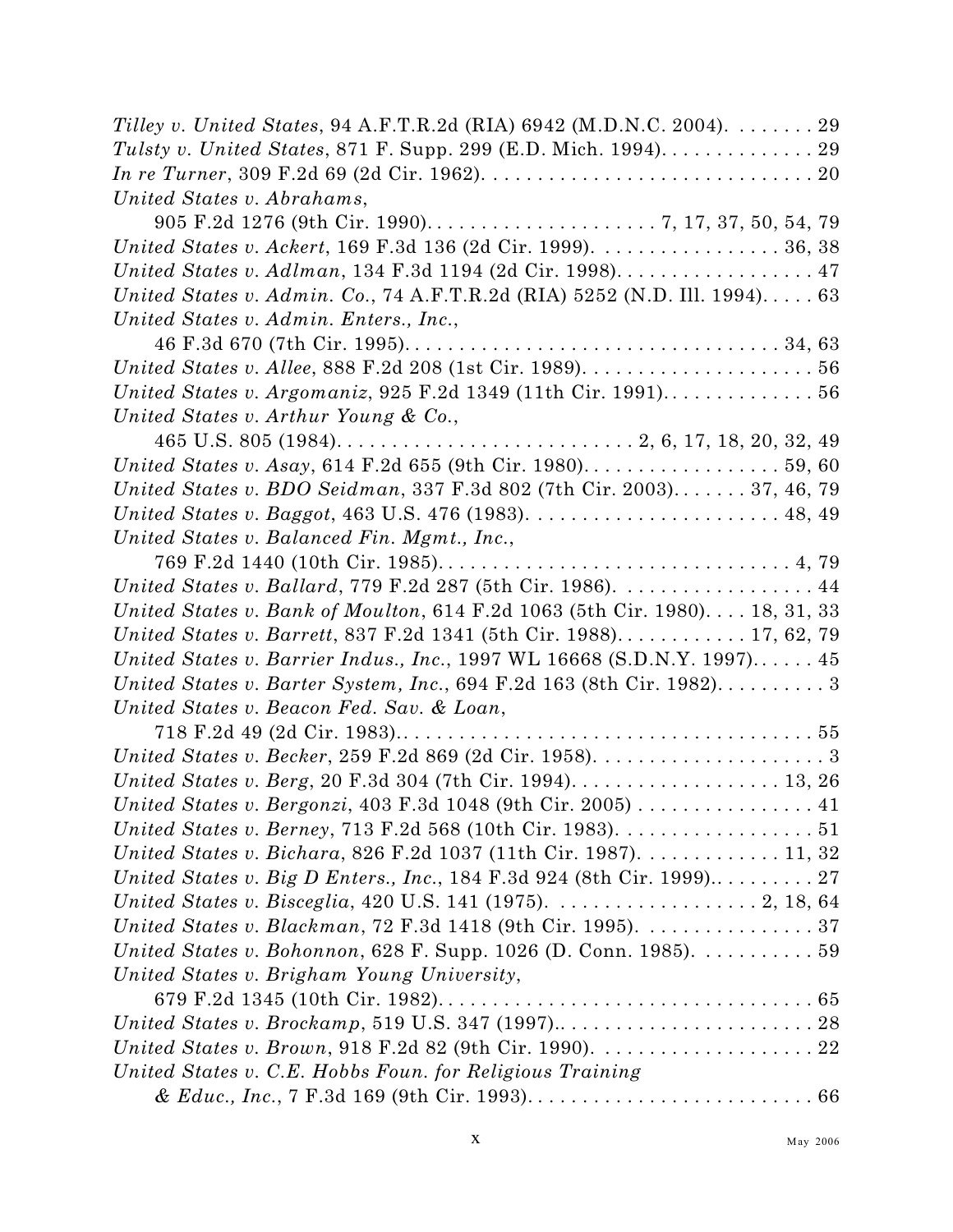| United States v. Caltex Petroleum Corp., 12 F. Supp. 2d 545                                          |
|------------------------------------------------------------------------------------------------------|
|                                                                                                      |
| United States v. Cecil E. Lucas Gen. Contractor, Inc.,                                               |
|                                                                                                      |
| United States v. Church of Scientology, 520 F.2d 818 (9th Cir. 1975) 79                              |
| United States v. Church of Scientology of Boston, Inc.,                                              |
|                                                                                                      |
| United States v. Church of Scientology Western U.S.,                                                 |
|                                                                                                      |
| United States v. Citizens State Bank, 612 F.2d 1091 (8th Cir. 1980).  51                             |
| United States v. City of Jackson, 359 F.3d 727 (5th Cir. 2004). 26, 27                               |
| United States v. Claes, 747 F.2d 491 (8th Cir. 1984). $\ldots \ldots \ldots \ldots \ldots \ldots 20$ |
| United States v. Clement, 668 F.2d 1010 (8th Cir. 1982). 3, 78                                       |
| United States v. Cmty. Fed. Sav. & Loan Ass'n,                                                       |
|                                                                                                      |
| United States v. Cox Cable Communications, 81 A.F.T.R.2d (RIA)                                       |
| $2011(N.D. Fla. 1998). \ldots. \ldots. \ldots. \ldots. \ldots. \ldots. \ldots. \ldots. \ldots. 15$   |
| United States v. Crum, 288 F.3d 332 (7th Cir. 2002). $\ldots \ldots \ldots \ldots \ldots 32$         |
|                                                                                                      |
| United States v. Darwin Constr. Co.,                                                                 |
|                                                                                                      |
| United States v. Dauphin Deposit Trust Co.,                                                          |
|                                                                                                      |
|                                                                                                      |
|                                                                                                      |
| United States v. Deak-Perera & Co., 566 F. Supp. 1398 (D.D.C. 1983). 63                              |
| United States v. Derr, 968 F.2d 943 (9th Cir. 1992). 32, 71                                          |
|                                                                                                      |
| United States v. Drollinger, 80 F.3d 389 (9th Cir. 1996). 56, 61                                     |
| United States v. El Paso Co., 682 F.2d 530 (5th Cir. 1982). 7, 16, 35                                |
| United States v. Estate Pres. Servs.,                                                                |
|                                                                                                      |
|                                                                                                      |
| United States v. Evans, 113 F.3d 1457 (7th Cir. 1997) 35, 36                                         |
| United States v. First Family Mortgage Corp.,                                                        |
|                                                                                                      |
| United States v. First Nat'l Bank, 628 F.2d 871 (5th Cir. 1980). 80                                  |
| United States v. First Nat'l State Bank,                                                             |
|                                                                                                      |
| United States v. First Nat'l State Bank,                                                             |
|                                                                                                      |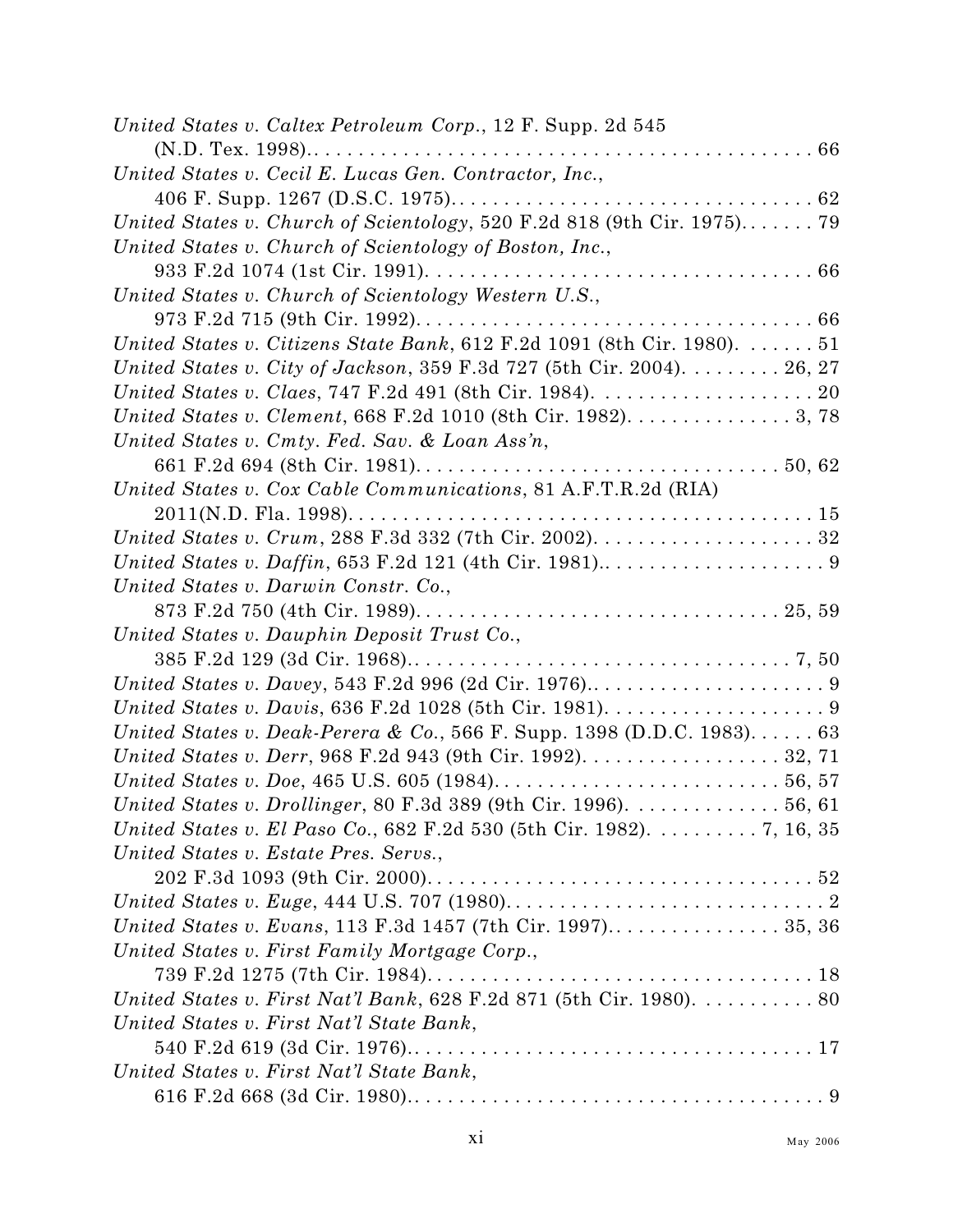| United States v. Frederick, 182 F.3d 496 (7th Cir. 1999) 36, 45, 49                                        |  |
|------------------------------------------------------------------------------------------------------------|--|
| United States v. Freedom Church, 613 F.2d 316 (1st Cir. 1979). $\dots \dots 30, 59$                        |  |
| United States v. Garden State Nat'l Bank, 607 F.2d 61 (3d Cir. 1979). 4, 62                                |  |
|                                                                                                            |  |
| United States v. Gilleran, 992 F.2d 232 (9th Cir. 1993). 11, 75                                            |  |
| United States v. Giordano, 419 F.2d 564 (8th Cir. 1969). 7, 50                                             |  |
| United States v. Goldman, 637 F.2d 664 (9th Cir. 1980). 6                                                  |  |
|                                                                                                            |  |
| United States v. Hamilton Fed. Sav. & Loan Ass'n,                                                          |  |
|                                                                                                            |  |
| United States v. Harris, 628 F.2d 875 (5th Cir. 1980). 78, 79                                              |  |
|                                                                                                            |  |
|                                                                                                            |  |
|                                                                                                            |  |
| United States v. Heubusch, 295 F. Supp. 2d 240 (W.D.N.Y. 2003). $\dots \dots 55$                           |  |
| United States v. Howard, 360 F.2d 373 (3d Cir. 1966). 32                                                   |  |
| United States v. Hubbell, 530 U.S. 27 (2000). $\ldots \ldots \ldots \ldots \ldots \ldots \ldots \ldots 57$ |  |
|                                                                                                            |  |
| United States v. Ins. Consultants of Knox, Inc.,                                                           |  |
|                                                                                                            |  |
| United States v. Jacobs, 117 F.3d 82 (2d Cir. 1997). 43, 44                                                |  |
| United States v. Jillson, 84 A.F.T.R.2d (RIA) 99-7115 (S.D. Fla. 1999). $\dots$ 12                         |  |
| United States v. John G. Mutschler & Assocs., Inc.,                                                        |  |
|                                                                                                            |  |
|                                                                                                            |  |
| United States v. Jones, 696 F.2d 1069 (4th Cir. 1982). 40                                                  |  |
| United States v. Jose, 131 F.3d 1325 (9th Cir. 1997). 7, 13, 17, 62                                        |  |
| United States v. Judicial Watch, Inc.,                                                                     |  |
|                                                                                                            |  |
| United States v. KPMG, LLP, 237 F. Supp. 2d 35 (D.D.C. 2002) 47                                            |  |
|                                                                                                            |  |
|                                                                                                            |  |
| United States v. Kis, 658 F.2d 526 (7th Cir. 1981). 21, 62, 78, 79                                         |  |
|                                                                                                            |  |
| United States v. LaSalle Nat'l Bank, 437 U.S. 298 (1978) 2, 5, 12, 61, 62                                  |  |
|                                                                                                            |  |
|                                                                                                            |  |
|                                                                                                            |  |
| United States v. Lawless, 709 F.2d 485 (7th Cir. 1983). 37, 38                                             |  |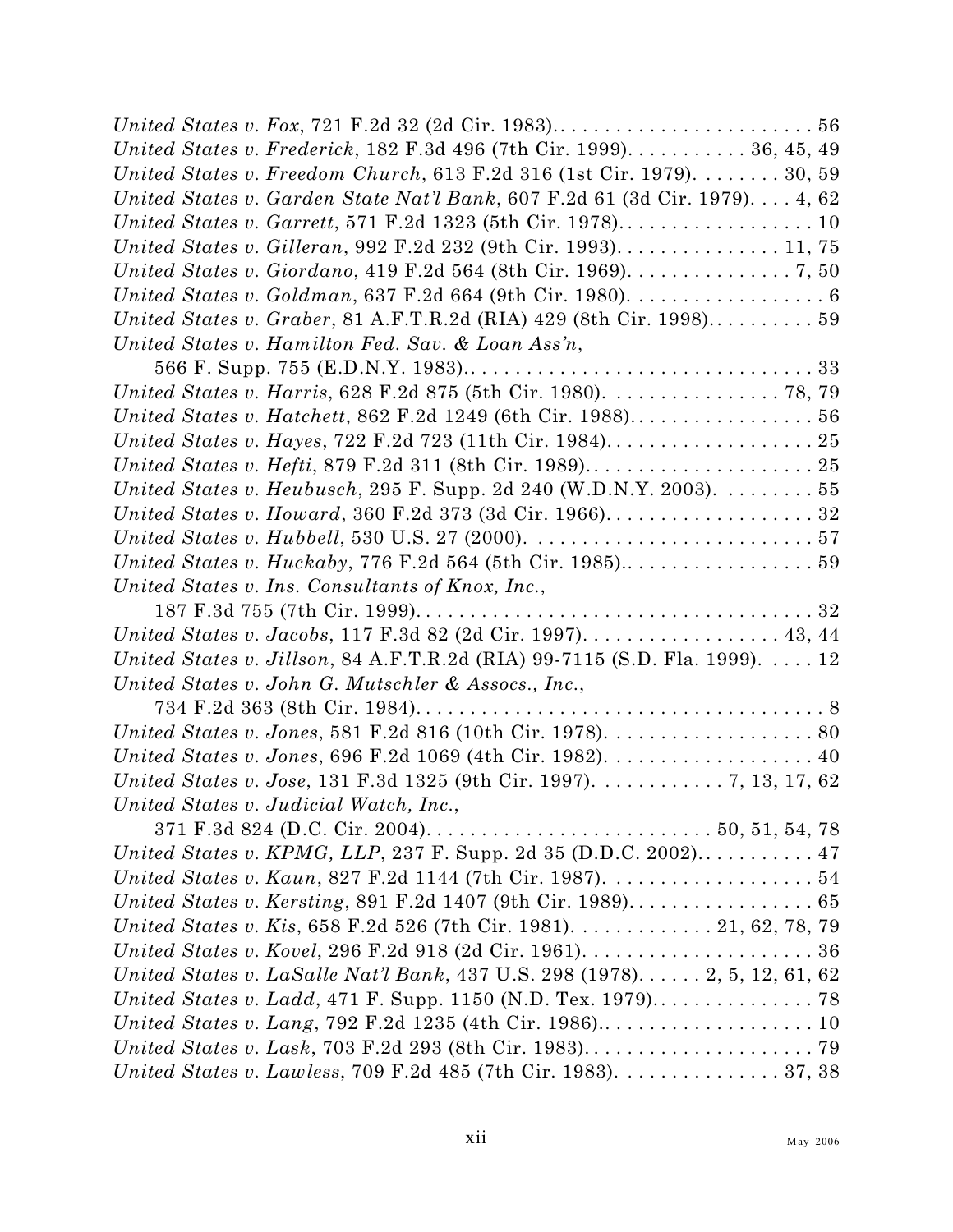| United States v. Lawn Builders of New England, Inc.,                                                    |
|---------------------------------------------------------------------------------------------------------|
|                                                                                                         |
|                                                                                                         |
| United States v. Leventhal, 961 F.2d 936 (11th Cir. 1992) 37, 38                                        |
| United States v. Liebman, $742$ F.2d $807$ (3d Cir. 1984). $\dots \dots \dots \dots \dots \dots 37$     |
|                                                                                                         |
|                                                                                                         |
|                                                                                                         |
| United States v. Luther, 481 F.2d 429 (9th Cir. 1973). 9, 50                                            |
| United States v. MIT, 129 F.3d 681 (1st Cir. 1997). $\ldots \ldots \ldots \ldots \ldots 39, 41$         |
|                                                                                                         |
|                                                                                                         |
|                                                                                                         |
| United States v. McAnlis, 721 F.2d 334 (11th Cir. 1983). 54                                             |
|                                                                                                         |
| United States v. McCoy, 954 F.2d 1000 (5th Cir. 1992). 32, 79                                           |
| United States v. Medlin, 986 F.2d 463 (11th Cir. 1993). 50                                              |
|                                                                                                         |
|                                                                                                         |
| United States v. Millman, 822 F.2d 305 (2d Cir. 1987). $\ldots \ldots \ldots \ldots \ldots 61$          |
| United States v. Millstone Enters., Inc., 864 F.2d 21 (3d Cir. 1988). $\dots \dots 63$                  |
| United States v. Monumental Life Ins. Co., 440 F.3d 729 (6th Cir. 2006) $8, 9$                          |
| United States v. Morgan, 761 F.2d 1009 (4th Cir. 1985). $\dots \dots \dots \dots \dots 10$ , 13         |
|                                                                                                         |
| United States v. Mueller, 930 F.2d 10 (8th Cir. 1991). $\ldots \ldots \ldots \ldots \ldots \ldots$      |
| United States v. Nat'l Bank of South Dakota,                                                            |
|                                                                                                         |
|                                                                                                         |
| United States v. Nordbrock, $65$ A.F.T.R.2d (RIA) $660$ (D. Ariz. 1990) 59                              |
| United States v. Norwest Corp., 116 F.3d 1227 (8th Cir. 1997). 2, 66, 78                                |
| United States v. Norwood, 420 F.3d 888 (8th Cir. 2005). $\ldots \ldots \ldots \ldots 57$                |
|                                                                                                         |
| United States v. Pittman, 82 F.3d $152$ (7th Cir. 1996). $\ldots \ldots \ldots \ldots \ldots \ldots$ 13 |
| United States v. Pittsburgh Trade Exch., Inc.,                                                          |
|                                                                                                         |
|                                                                                                         |
|                                                                                                         |
| United States v. Powell, 379 U.S. 48 (1964). 3, 5-10, 30, 35, 54                                        |
| United States v. Privitera, 75 A.F.T.R.2d (RIA) 1266 (9th Cir. 1995). 10                                |
| United States v. Rakes, 136 F.3d 1 (1st Cir. 1998). $\ldots \ldots \ldots \ldots \ldots \ldots$ 43      |
| United States v. Raymond, 228 F.3d 804 (7th Cir. 2000) 52, 54                                           |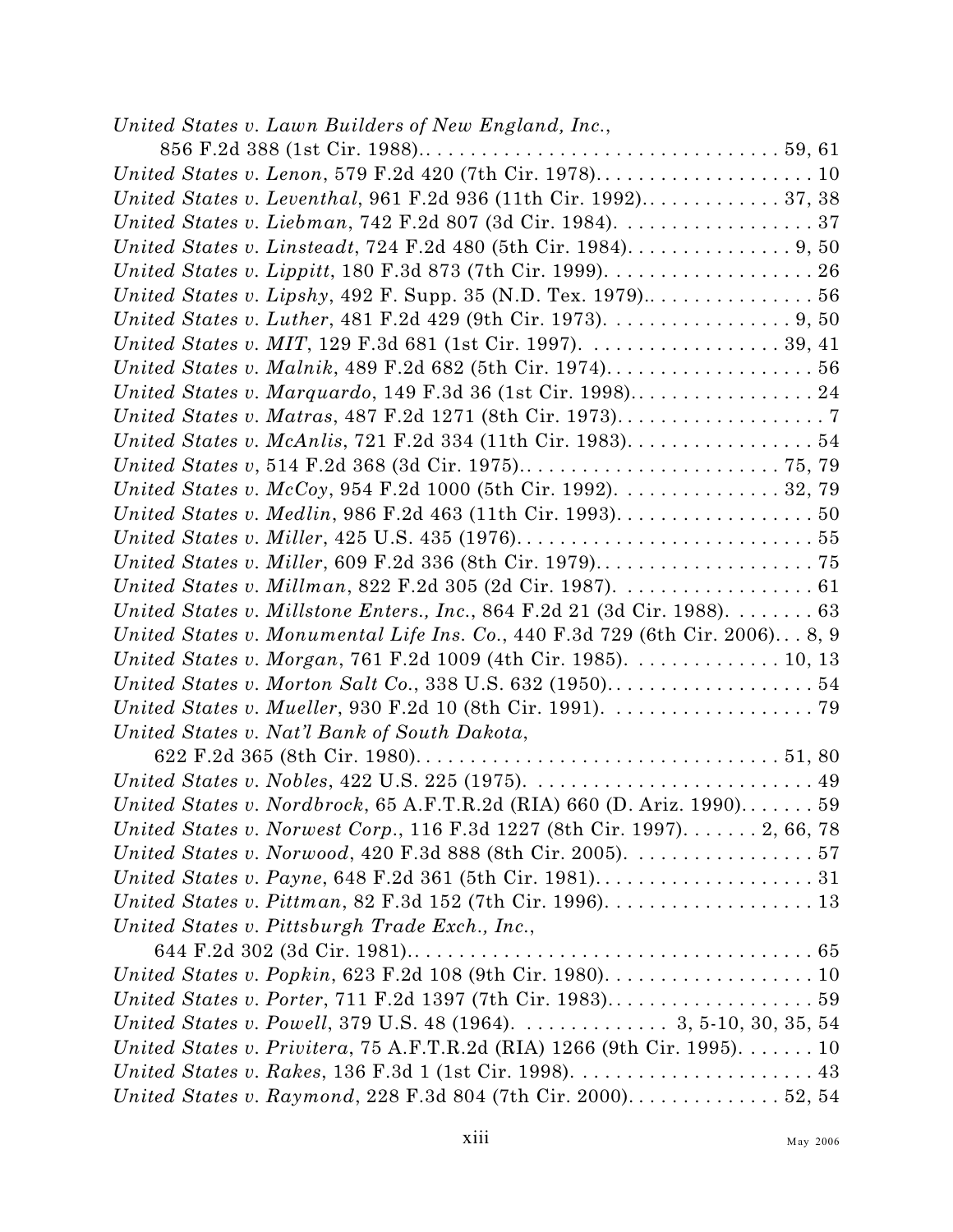| United States v. Ritchie, 15 F.3d 592 (6th Cir. 1994). 37, 38                                         |  |
|-------------------------------------------------------------------------------------------------------|--|
| United States v. Rizzo, 539 F.2d 458 (5th Cir. 1976). $\ldots \ldots \ldots \ldots \ldots \ldots 61$  |  |
| United States v. Roberts, 858 F.2d 698 (11th Cir. 1988) 24, 60, 61                                    |  |
| United States v. Rockwell Int'l, 897 F.2d 1255 (3d Cir. 1990). 2, 3, 7, 17, 47                        |  |
| United States v. Roebuck, 81 A.F.T.R.2d (RIA) 598 (S.D. Iowa 1997) 28, 29                             |  |
| United States v. Roundtree, 420 F.2d 845 (5th Cir. 1969). 54                                          |  |
|                                                                                                       |  |
| United States v. Rylander, 460 U.S. 752 (1983). 23, 59, 60, 61                                        |  |
|                                                                                                       |  |
|                                                                                                       |  |
| United States v. Schiff, 379 F.3d 621 (9th Cir. 2004). $\dots \dots \dots \dots \dots \dots \dots$ 53 |  |
|                                                                                                       |  |
| United States v. Sorrells, 877 F.2d 346 (5th Cir. 1989). 60, 61                                       |  |
| United States v. Southwestern Bank & Trust Co.,                                                       |  |
|                                                                                                       |  |
|                                                                                                       |  |
|                                                                                                       |  |
| United States v. Stuckey, 646 F.2d 1369 (9th Cir. 1981). 30                                           |  |
|                                                                                                       |  |
| United States v. Texas Heart Institute, 755 F.2d 469 (5th Cir. 1985). 10, 18                          |  |
| United States v. Theodore, 479 F.2d 749 (4th Cir. 1973). 9                                            |  |
| United States v. Three Crows Corp., 324 F. Supp. 2d 203 (D. Me. 2004) 60                              |  |
| United States v. Tiffany Fine Arts, Inc., 718 F.2d 7 (2d Cir. 1983). $\dots \dots$ . 79               |  |
| United States v. Toyota Motor Co., 569 F. Supp. 1158 (C.D. Cal. 1983). $\dots$ 32                     |  |
| United States v. Trader's State Bank, 695 F.2d 1132 (9th Cir. 1983). 51, 52                           |  |
| United States v. United Mine Workers, 330 U.S. 258 (1947).  24                                        |  |
|                                                                                                       |  |
|                                                                                                       |  |
|                                                                                                       |  |
|                                                                                                       |  |
| United States v. Wyatt, 637 F.2d 293 (5th Cir. 1981). $\ldots \ldots \ldots \ldots \ldots \ldots 50$  |  |
|                                                                                                       |  |
|                                                                                                       |  |
| <i>Van Manen v. United States, 838 F. Supp. 335 (W.D. Mich. 1993).</i> $\dots \dots 28$               |  |
| Village of Hoffman Estates v. Flipside, Hoffman Estates, Inc.,                                        |  |
|                                                                                                       |  |
| Virginia State Bd. of Pharmacy v. Virginia Citizens                                                   |  |
|                                                                                                       |  |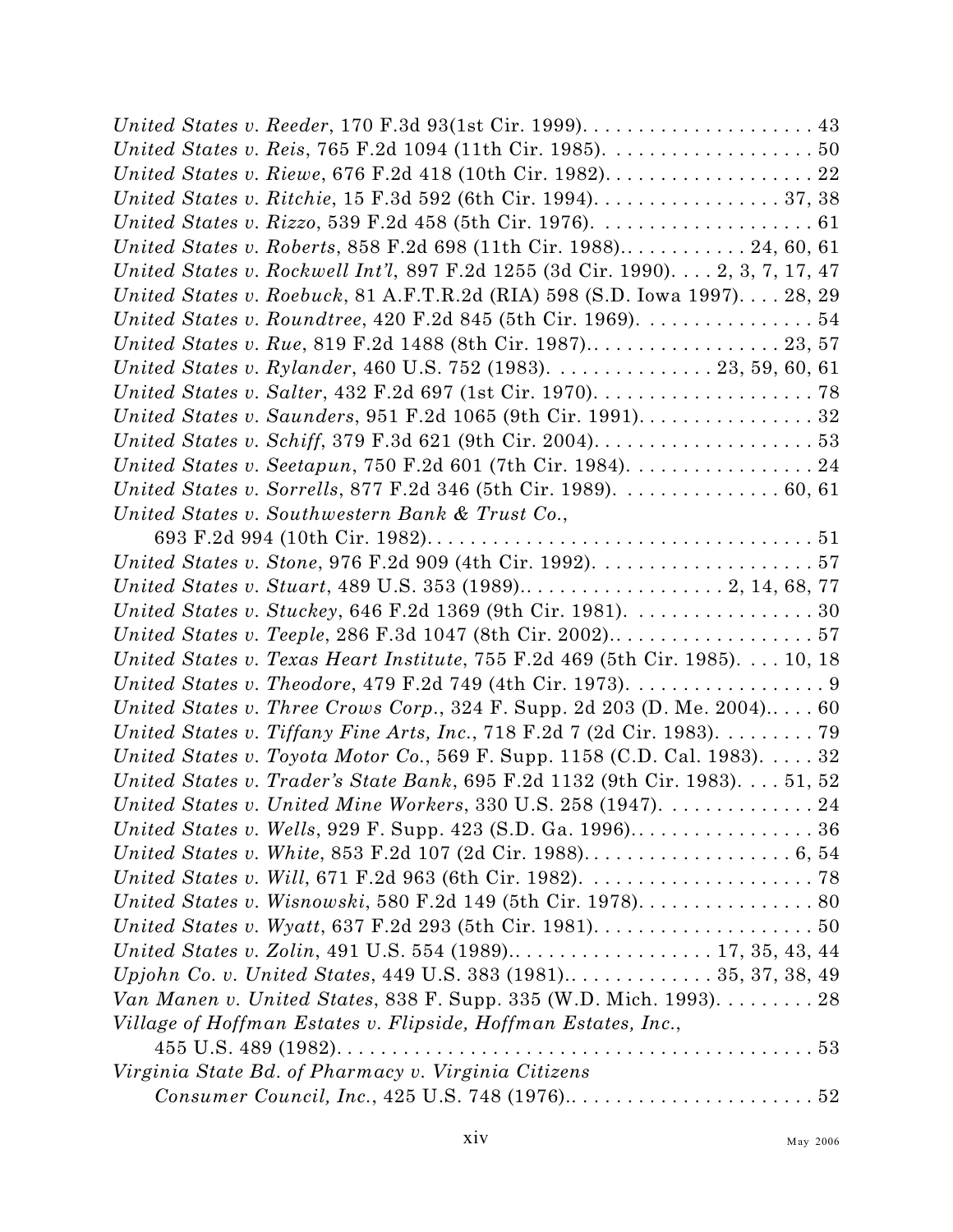| Wahler v. IRS, 91 A.F.T.R.2d (RIA) 1731 (W.D.N.C. 2002) 29                                          |  |
|-----------------------------------------------------------------------------------------------------|--|
|                                                                                                     |  |
| Washington Metro. Area Transit Comm'n v. Holiday                                                    |  |
|                                                                                                     |  |
| Weil v. Inv./Indicators, Research & Mgmt.,                                                          |  |
|                                                                                                     |  |
| Westinghouse Elec. Corp. v. Republic of the Philippines,                                            |  |
|                                                                                                     |  |
| <i>Wright v. United States, 964 F. Supp. 336 (M.D. Fla. 1997).</i> $\ldots \ldots \ldots \ldots 33$ |  |
|                                                                                                     |  |

### **STATUTES:**

| 18 U.S.C:                          |
|------------------------------------|
|                                    |
| Internal Revenue Code (26 U.S.C.): |
|                                    |
|                                    |
|                                    |
|                                    |
|                                    |
|                                    |
|                                    |
|                                    |
|                                    |
|                                    |
|                                    |
|                                    |
|                                    |
|                                    |
|                                    |
|                                    |
|                                    |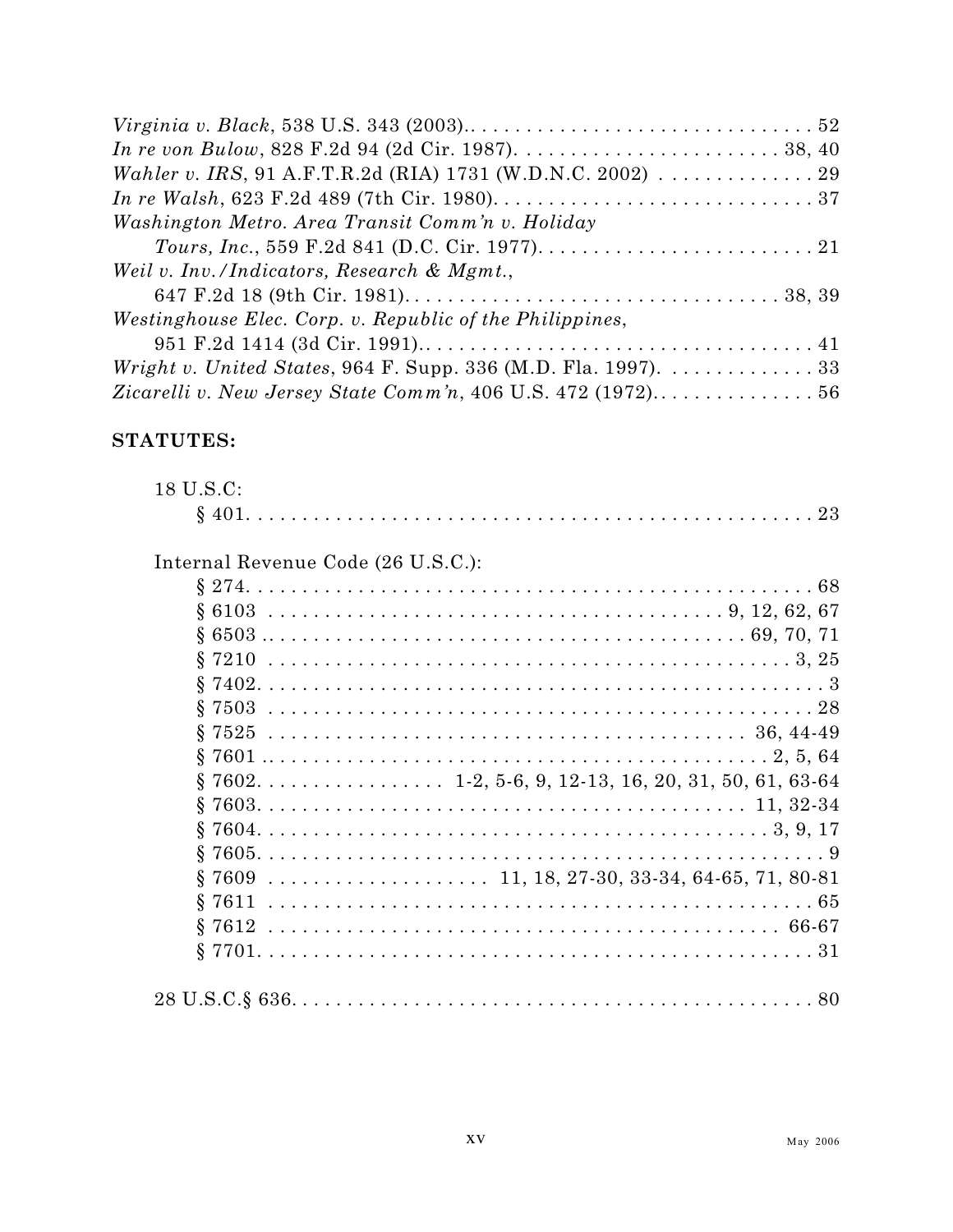| American Jobs Creation Act of 2004, Pub. L. No. 108-357,                                              |
|-------------------------------------------------------------------------------------------------------|
| Cable Communications Policy Act of 1984,<br>Pub. L. No. 98-549, 98 Stat. 2779 (47 U.S.C. § 551) 14-16 |
| Equal Access to Justice Act (28 U.S.C. § 2412(d)(2)(A)). 27                                           |
| Internal Revenue Service Restructuring and<br>Reform Act of 1998, Pub. L. No. 105-206, § 3417(a),     |
| Tax Equity and Fiscal Responsibility Act of 1982<br>(TEFRA), Pub. L. No. 97-248, § 333(a),            |
| <b>MISCELLANEOUS:</b>                                                                                 |
|                                                                                                       |
| Chief Counsel Advisory, IRS CCA 200230034, 2002 WL 1730123 14                                         |
| Chief Counsel Notice, IRS CCN CC-2004-034, 2004 WL 3210766 15                                         |
| 45 C.F.R.:                                                                                            |
|                                                                                                       |
|                                                                                                       |
| Fed. R. Civ. P.:                                                                                      |
|                                                                                                       |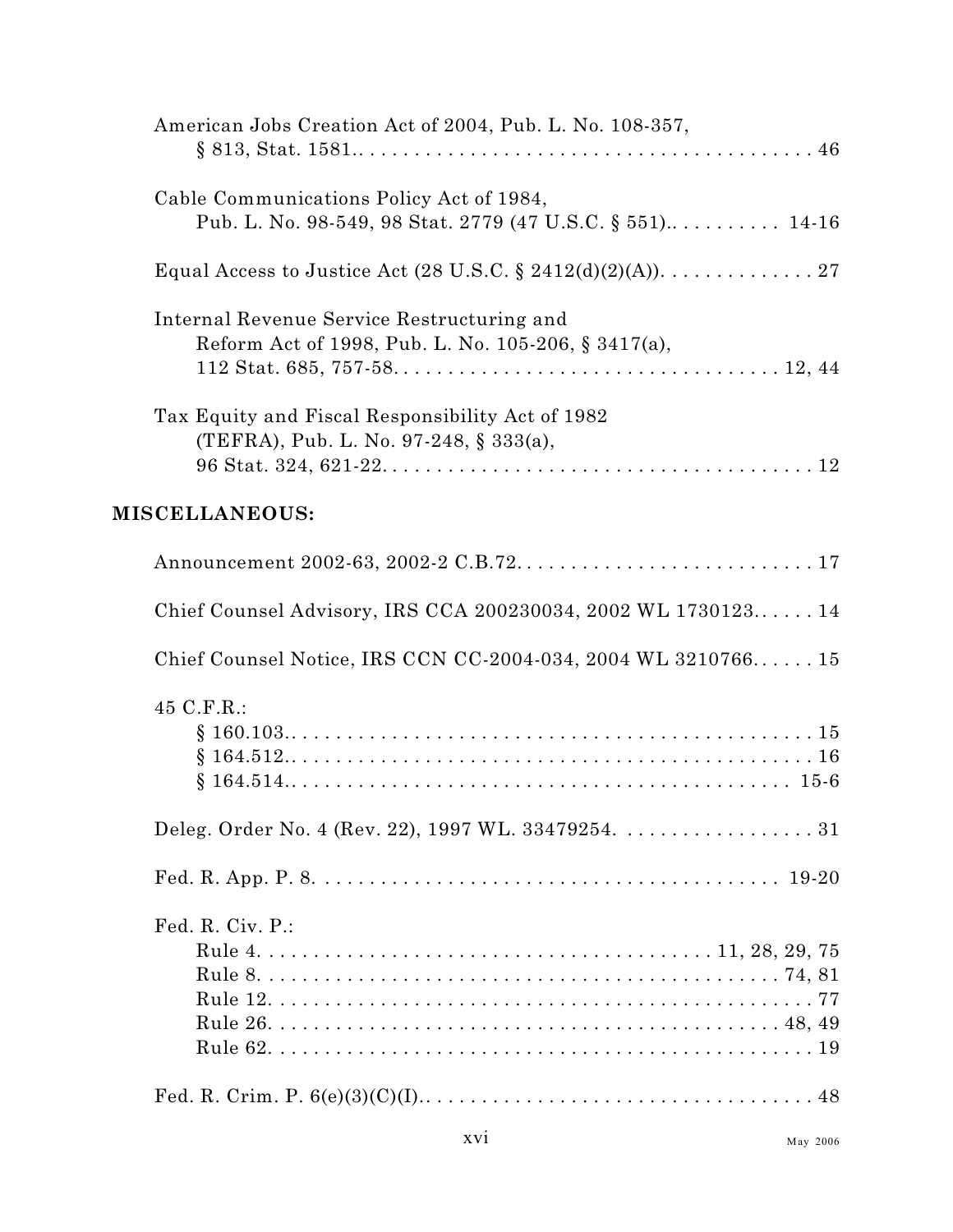| H.R. Conf. Rep. No. 105-599 (1998), reprinted in 1998-3 C.B. 755 45 |
|---------------------------------------------------------------------|
| H.R. Rep. No. 98-934, (1984), reprinted in 1984 U.S.C.C.A.N 4655 14 |
| Internal Revenue Manual (I.R.M.):                                   |
| 8 John Henry Wigmore, Evidence in Trials at                         |
| Prop. Treas. Reg. § 20.8199-91, 68 Fed. Reg. 44905-01 (2003),       |
| R. Fink, Tax Fraud-Audit Investigations, Prosecutions,              |
| S. Rep. No. 97-494, vol. 1 (1982), reprinted in 1982                |
|                                                                     |
| S. Rep. No. 105-174 (1998), reprinted in                            |
| Treasury Regulations (26 C.F.R.):                                   |
| United States Attorneys Manual:                                     |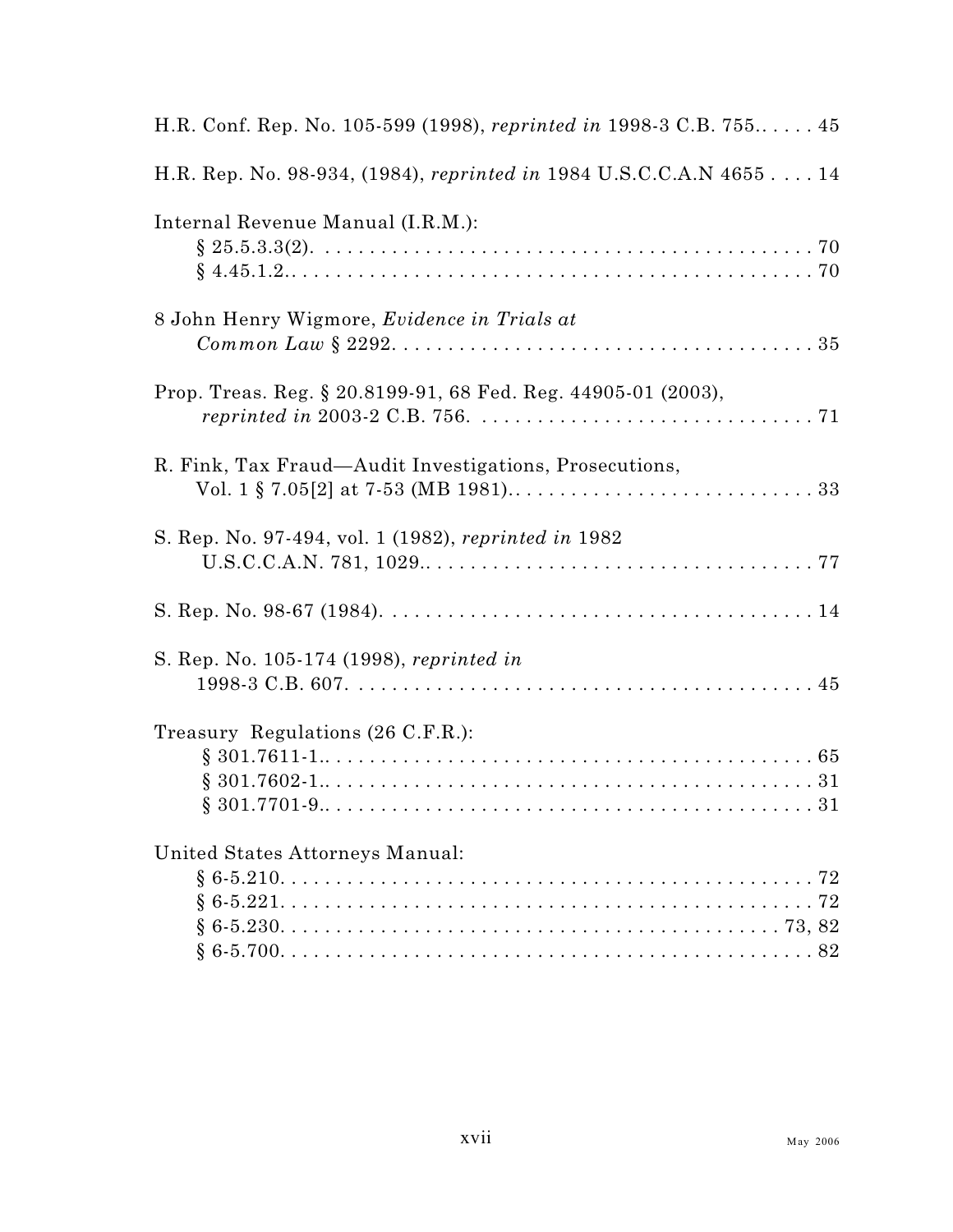#### <span id="page-18-0"></span>**I. INTRODUCTION**

Section 7602 of the Internal Revenue Code (I.R.C.)(26 U.S.C.) authorizes the IRS to "examine any books, paper, records or other data" that may be relevant to determine or collect the amount of tax, penalties, and interest owed to the Government by any taxpayer. In the vast majority of investigations, the taxpayer or third party voluntarily produces information to the IRS. This may come in response to an IRS form known as an Information Document Request (IDR), a letter from the Service, or just in the course of a conversation between an IRS agent or officer and a taxpayer or third party.

In the event the person who has the information refuses to provide it voluntarily or if the Service for whatever reason decides not to make an informal request and chooses to proceed more formally, Congress has given the IRS the power to issue an administrative summons in order to compel a taxpayer or a third party to produce the information – in the form of documents or testimony or both – for use in its investigation. The summons will describe the information requested and the investigation to which the IRS thinks that information may be relevant. The summons will also specify where and when the information must be produced. If the summoned party does not comply, the IRS must decide whether it wishes to pursue the matter. If it does, the Service must ask the Department of Justice to obtain a court order enforcing the summons. If the court orders enforcement and the summoned party still refuses to produce the summoned information, the refusal may result in sanctions for civil or criminal contempt.

As an attorney for the Department of Justice, one of the most important things for you to remember when you receive a summons enforcement case is that the summoned information is important to an ongoing investigation. Because the summons enforcement process, even when expedited, tends to be time-consuming, it is unlikely that an agent or revenue officer would ask for enforcement unless they really need the information to complete their work. In most cases, the statute of limitations on making assessments, collecting the taxes, or making a decision to bring a criminal case will still be running while your summons enforcement case is pending. All of this means that for summons enforcement to be a valuable tool, cases must be brought and pursued on an expedited basis. It is our hope that the information in this Manual will help you litigate the cases knowledgeably and expeditiously.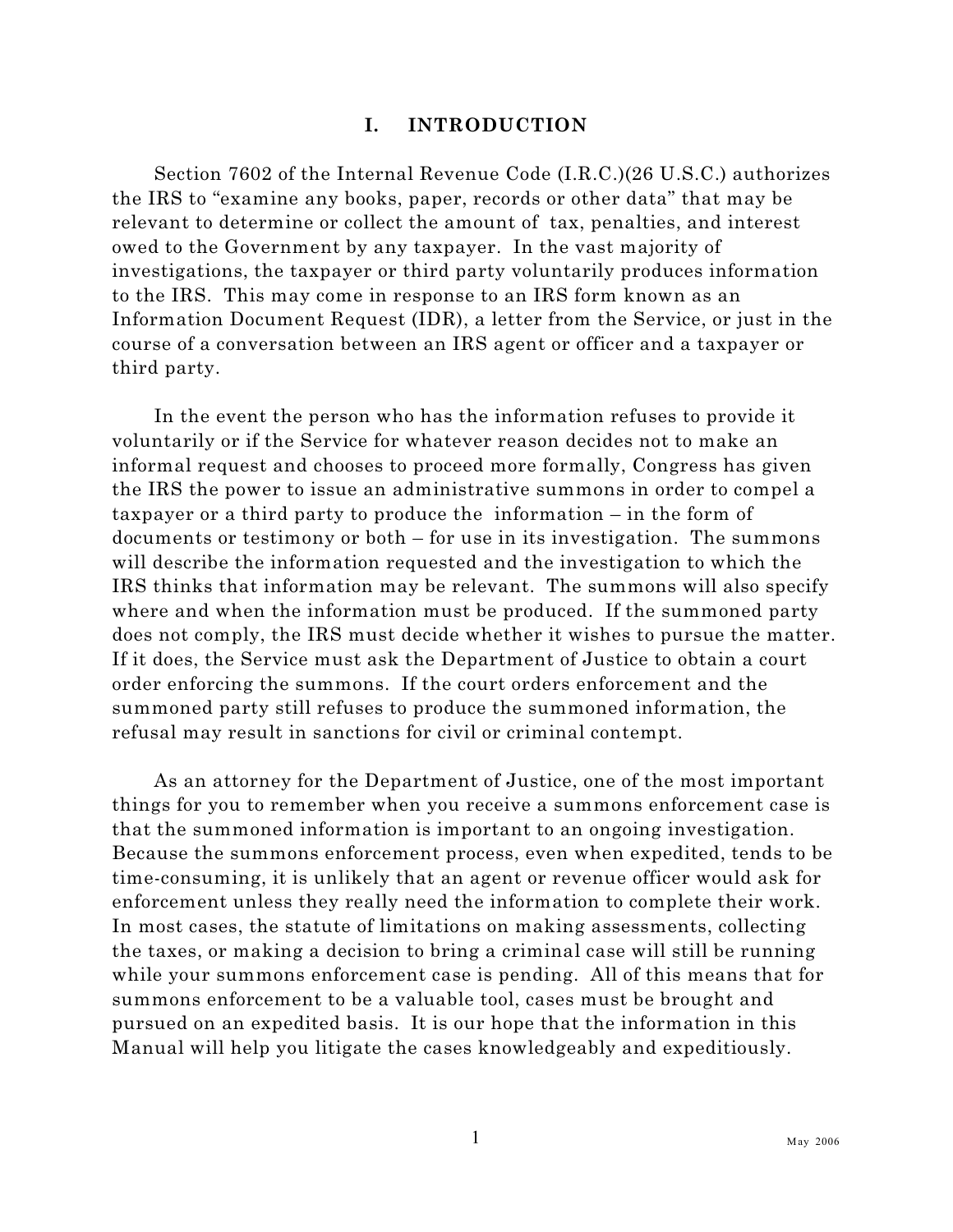#### <span id="page-19-0"></span>**II. LAW**

#### <span id="page-19-1"></span>**A. IRS SUMMONS AUTHORITY**

The United States' system of taxation relies on self-assessment and the good faith and integrity of each taxpayer to disclose completely and honestly all information relevant to his tax liability. Nonetheless, "it would be naive to ignore the reality that some persons attempt to outwit the system." *United States v. Bisceglia*, 420 U.S. 141, 145 (1975). Thus, Congress has charged the Secretary of the Treasury and the Commissioner of Internal Revenue with the responsibility of administering and enforcing the Internal Revenue Code. *See* I.R.C. §§ 7601 and 7602; *Madison v. United States*, 758 F.2d 573, 574 (11th Cir. 1985).

To this end, Section 7601 of the Code directs the Secretary to make inquiries into the tax liability of every person who may be liable to pay any internal revenue tax. *Codner v. United States*, 17 F.3d 1331, 1332 (10th Cir. 1994). In turn, Section 7602 authorizes the Secretary to examine books, papers, records, or other data, to issue summonses, and to take testimony for the purpose of: (1) "ascertaining the correctness of any return," (2) "making a return where none has been made," (3) "determining the liability of any person for any internal revenue tax . . . ," (4) "collecting any such liability," or (5) "inquiring into any offense connected with the administration or enforcement of the internal revenue laws." *See, e.g., United States v. Euge*, 444 U.S. 707, 710-11 (1980); *United States v. LaSalle Nat'l Bank*, 437 U.S. 298, 308 (1978); *United States v. Rockwell Int'l*, 897 F.2d 1255, 1261 (3d Cir. 1990).

The summons statutes, I.R.C. §§ 7602-7613, provide the IRS with an investigative device that is to be interpreted broadly in favor of the IRS. *See Euge*, 444 U.S. at 714-15 (holding that the language of § 7602 includes authority to summons some physical evidence, and upholding a summons for handwriting exemplars). Congress's intent was to foster effective tax investigations by giving the IRS expansive information-gathering authority. *See United States v. Arthur Young & Co.*, 465 U.S. 805, 816 (1984) (citing *Bisceglia*, 420 U.S. at 146); *United States v. Norwest Corp*., 116 F.3d 1227, 1231-32 (8th Cir. 1997). Restrictions on the summons power are to be avoided, absent unambiguous Congressional direction. *See Arthur Young*, 465 U.S. at 816; *Euge*, 444 U.S. at 715. *See also United States v. Stuart*, 489 U.S. 353, 364 (1989); *Robert v. United States*, 364 F.3d 988, 996 (8th Cir. 2004). The Supreme Court has cautioned against restricting the summons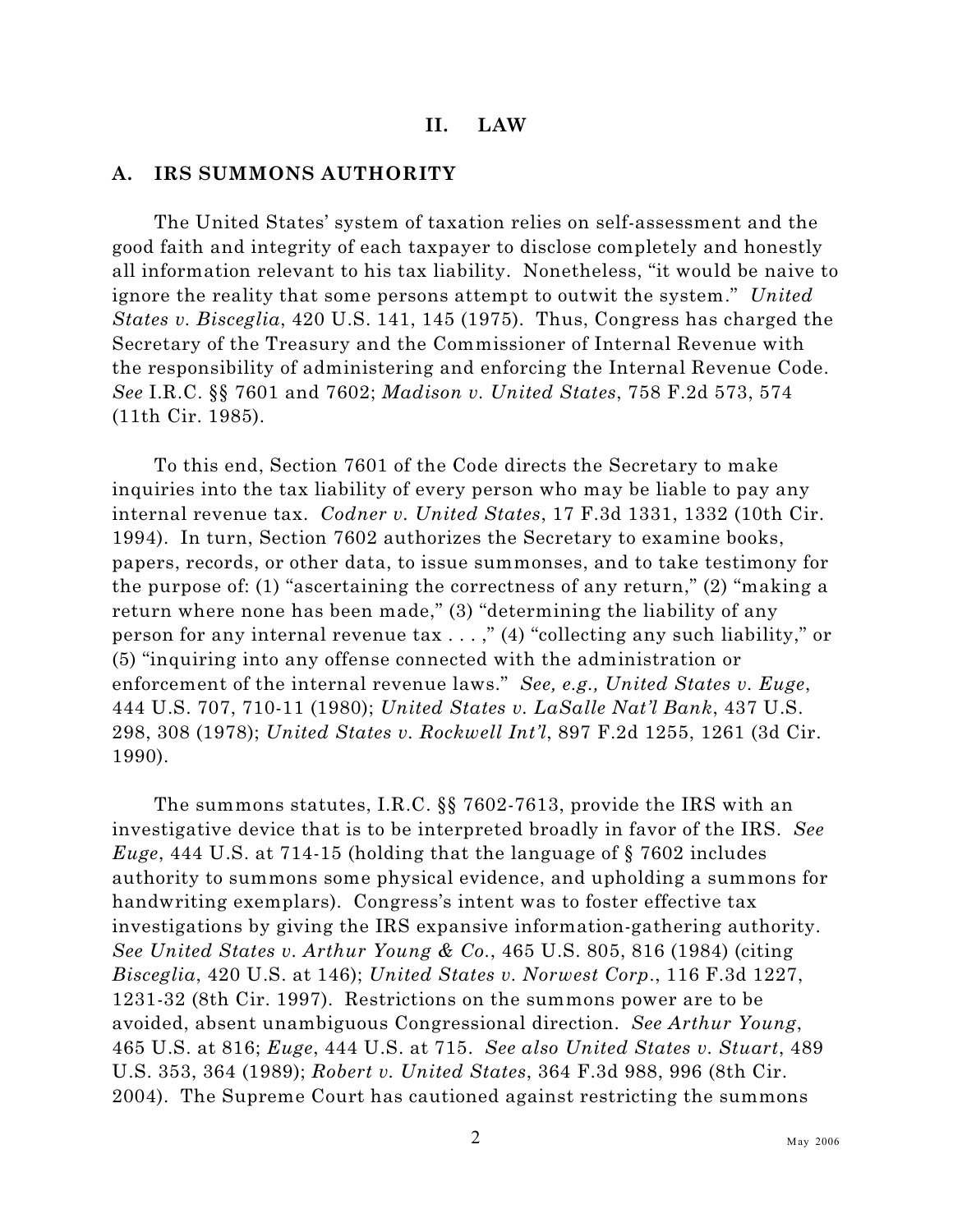authority absent express legislative direction. *See Tiffany Fine Arts, Inc. v. United States*, 469 U.S. 310, 318 (1985); *United States v. Barter Sys., Inc.*, 694 F.2d 163, 167 (8th Cir. 1982); *United States v. Clement*, 668 F.2d 1010, 1013 (8th Cir. 1982).

Once a summons is issued, however, it is not self-enforcing. If the person to whom a summons is issued fails to comply, the Government must seek judicial enforcement under I.R.C. §§ 7402(b) and 7604(a). $^{\rm 1}$  These sections confer authority upon the United States district courts to issue orders compelling compliance with an Internal Revenue Service summons. Because the enforcement of a summons invokes the process of the court, a court will not enforce a summons if enforcement would constitute an abuse of that process. *United States v. Powell*, 379 U.S. 48, 58 (1964); *Rockwell Int'l*, 897 F.2d at 1261.

#### <span id="page-20-0"></span>**B. JUDICIAL REVIEW OF A SUMMONS**

The validity of an IRS summons may come before a district court in one of two ways. First, because a summons is not self-enforcing, the Government may bring an enforcement proceeding seeking a court order directing compliance with the summons. (*See* [Section II\(B\)\(3\).\)](#page-34-0) Second, in the case of a third-party summons, certain persons may be entitled to bring a proceeding to quash the summons. (*See* [Section II\(B\)\(4\).\)](#page-44-0) Under no circumstance,

If the summoned party's refusal is willful, he may also be prosecuted under I.R.C. § 7210. *See United States v. Becker*, 259 F.2d 869 (2d Cir. 1958) (affirming a conviction for violating Section 7210, where the defendant had willfully and knowingly neglected to produce certain of the books and papers called for under a summons issued by an IRS special agent); *see also*, *Reisman v. Caplin*, 375 U.S. 440, 446 (1964) ("any person summoned who 'neglects to appear or to produce' may be prosecuted under § 7210"). Similarly, if the summoned party wholly makes default or contumaciously refuses to comply, he may be subject to sanctions under I.R.C. § 7604(b), including arrest and punishment for contempt. *See Reisman*, 375 U.S. at 448. Indeed, when a Section 7604(b) complaint is filed, "[i]f the taxpayer has contumaciously refused to comply with the administrative summons and the Service fears he may flee the jurisdiction, application for the sanctions available under § 7604(b) might be made simultaneously with the filing of the complaint." *United States v. Powell*, 379 U.S. 48, 58 n.18 (1964)*. But see Schulz v. IRS*, 395 F.3d 463, *reh'g granted*, 413 F.3d 304 (2d Cir. 2005) (without citing or discussing *Becker*, holding that a summoned party cannot be held in contempt or subjected to indictment under Section 7210 absent an enforcement order.)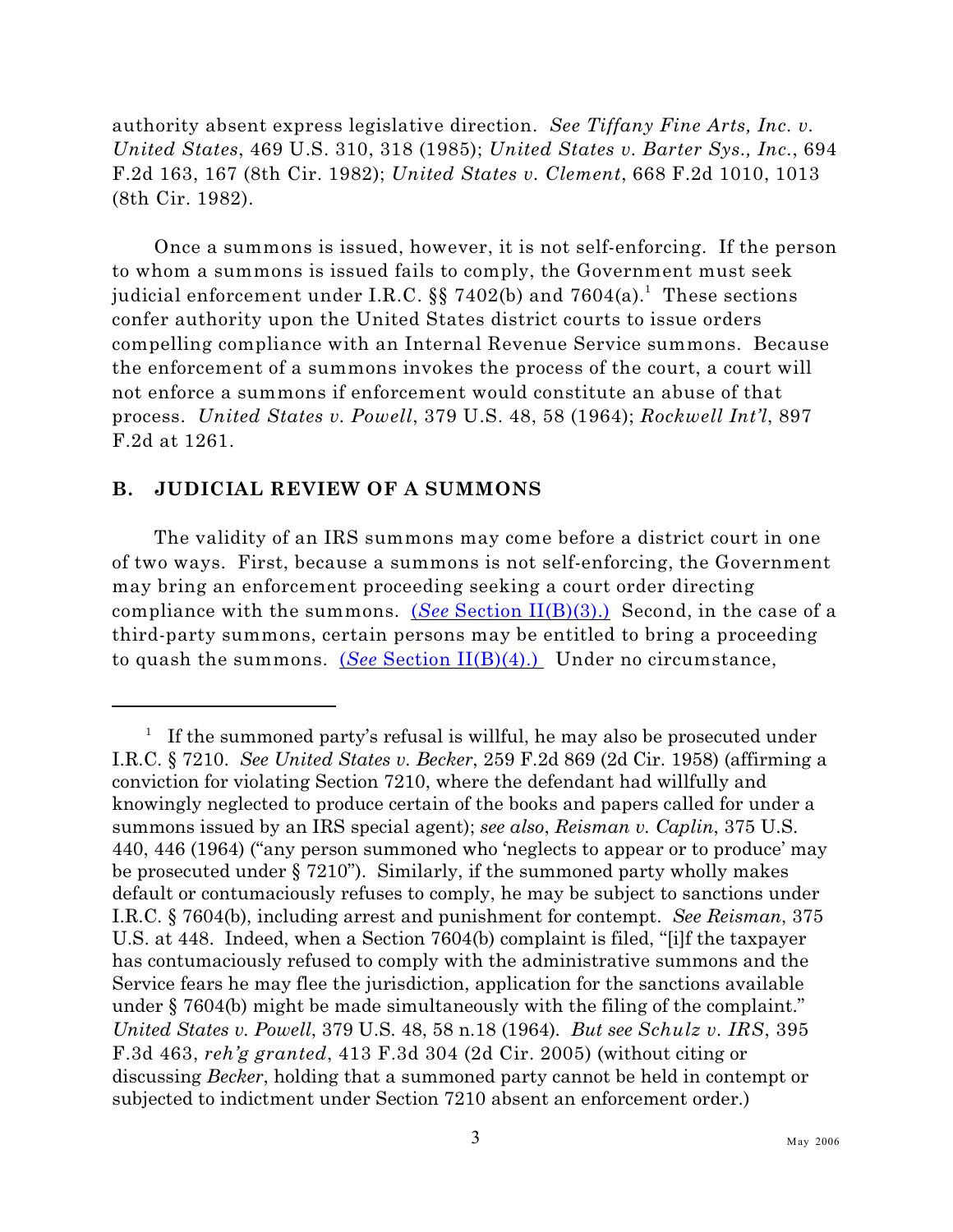however, is a summoned party entitled to bring a proceeding to quash the summons. (*Id.*)

#### <span id="page-21-0"></span>**1. Burdens of production and persuasion**

However a summons proceeding is initiated, the standard and burden of proof is the same. In either case, the Government bears the ultimate burden of persuasion. S. Rep. No. 97-494, vol. 1, at 283 (1982), *reprinted in* 1982 U.S.C.C.A.N. 781, 1029 ("[a]lthough an action to quash the summons must be instituted by the taxpayer, the ultimate burden of persuasion with respect to its right to enforcement of the summons will remain on the Secretary, as under current law"); *see Crystal v. United States*, 172 F.3d 1141, 1143-44 (9th Cir. 1999) (stating that the Government must make the same showing whether to "defeat a petition to quash, or to enforce a summons").

The Government has the initial burden of making a prima facie showing that the summons is valid. (*See* [Section II\(B\)\(2\).\)](#page-21-1) But the Government's burden is "a slight one" that can be satisfied by a declaration from the investigating agent. *Crystal*, 172 F.3d at 1144*; United States v. Garden State Nat'l Bank*, 607 F.2d 61, 68 (3d Cir. 1979); *Alphin v. United States*, 809 F.2d 236, 238 (4th Cir. 1987); *2121 Arlington Heights Corp. v. IRS*, 109 F.3d 1221, 1224 (7th Cir. 1997); ; *United States v. Balanced Fin. Mgmt., Inc.*, 769 F.2d 1440, 1443 (10th Cir. 1985); *In re Newton*, 718 F.2d 1015, 1019 (11th Cir. 1983).

Once the Government makes its prima facie case, the opposing party has a heavy burden to show that enforcement would be an "abuse of process." *Fortney v. United States*, 59 F.3d 117, 120 (9th Cir. 1995). To carry this burden the challenger must show more than mere legal conclusions, and must allege specific facts and evidence to support his allegations*. Garden State Nat'l Bank*, 607 F.2d at 68; *Liberty Fin. Servs. v. United States*, 778 F.2d 1390, 1393 (9th Cir. 1985).

#### <span id="page-21-1"></span>**2. Requirements for a valid summons**

The validity of a summons is measured by standards established both by the Supreme Court and by Congress.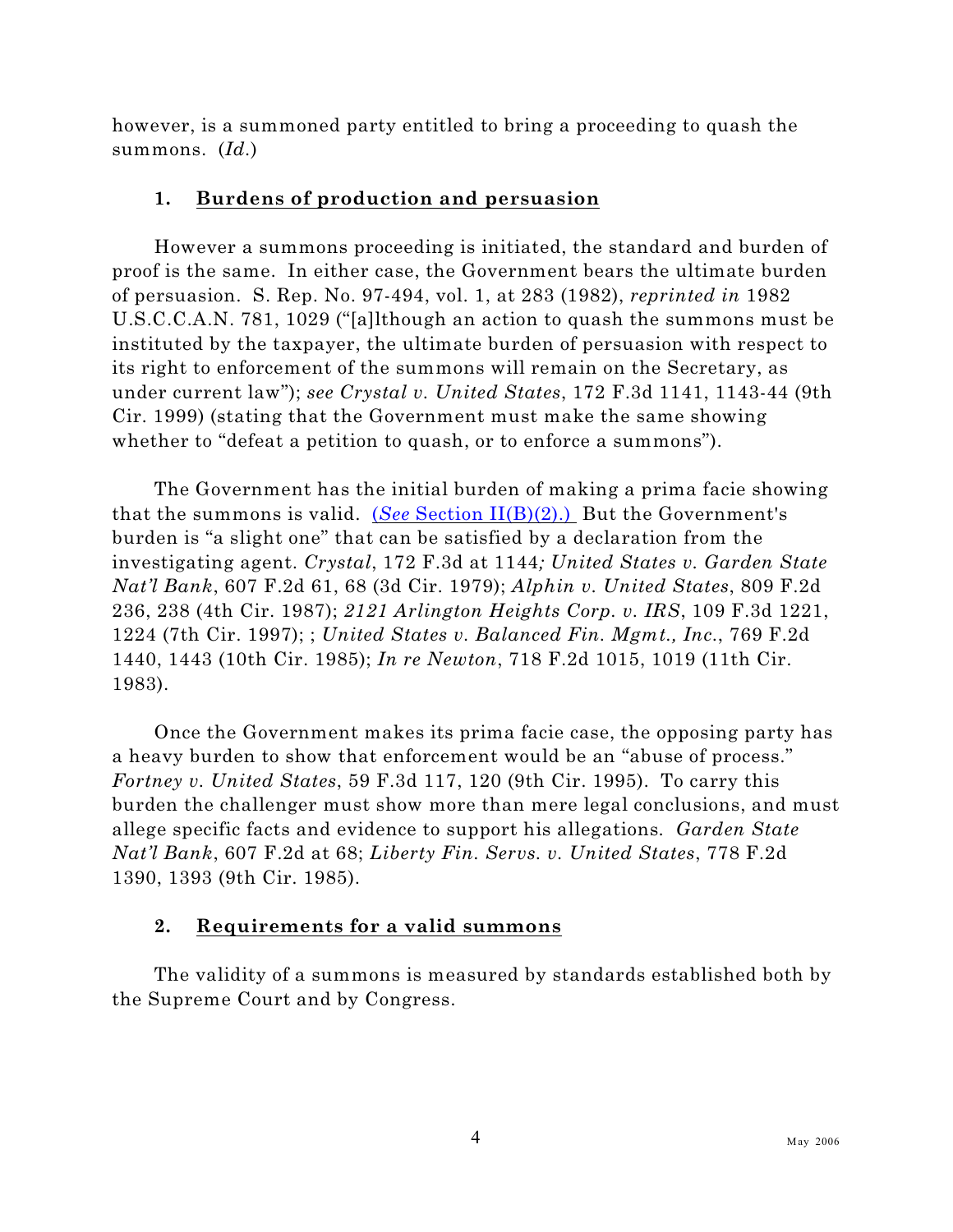#### <span id="page-22-0"></span>**a. The Supreme Court's** *Powell* **requirements**

The Supreme Court established the framework for judicial review of a summons in *United States v. Powell*, 379 U.S. 48 (1964). In that case the Court held that the IRS did not have to satisfy any standard of probable cause in order to issue a valid summons. All that the Government must show is that the summons (1) is issued for a legitimate purpose; (2) seeks information that may be relevant to that purpose; (3) seeks information that is not already within the IRS's possession; and (4) satisfies all administrative steps required by the Internal Revenue Code. *Powell*, 379 U.S. at 57-58.

#### <span id="page-22-1"></span>*(1) The summons was issued for a legitimate purpose*

Congress has given the IRS broad directions under Section 7601 to investigate "all persons . . . who may be liable" for taxes. Sections 7602(a) and (b) delineate the purposes for which an IRS summons may be issued:

- Ascertaining the correctness of any return,
- Making a return were none has been made,
- Determining the liability of any person for any internal revenue tax or the liability at law or in equity of any transferee or fiduciary of any person in respect of any internal revenue tax,
- Collecting any such liability, or
- Inquiring into any offense connected with the administration or enforcement of the internal revenue laws.

In *Powell*, the Supreme Court thus noted that the IRS can issue a summons to investigate "'merely on suspicion that the law is being violated, or even just because it wants assurance that it is not.'" 379 U.S. at 57 (quoting *United States v. Morton Salt Co.*, 338 U.S. 632, 642-43 (1950)).

When the Supreme Court later held that a summons could not be issued in aid of a criminal investigation, *United States v. LaSalle Nat'l Bank,* 437 U.S. 298 (1978), Congress enacted Section 7602(b) permitting the use of summons to gather information in aid of a criminal investigation. *See Scotty's Contracting & Stone, Inc. v. United States*, 326 F.3d 785 (6th Cir. 2003). Section 7602(d), however, prohibits the issuance or the enforcement of a summons with respect to a person if there is in effect a "Justice Department referral" as defined in the statute. (*See* [Section II\(B\)\(2\)\(b\).\)](#page-21-1)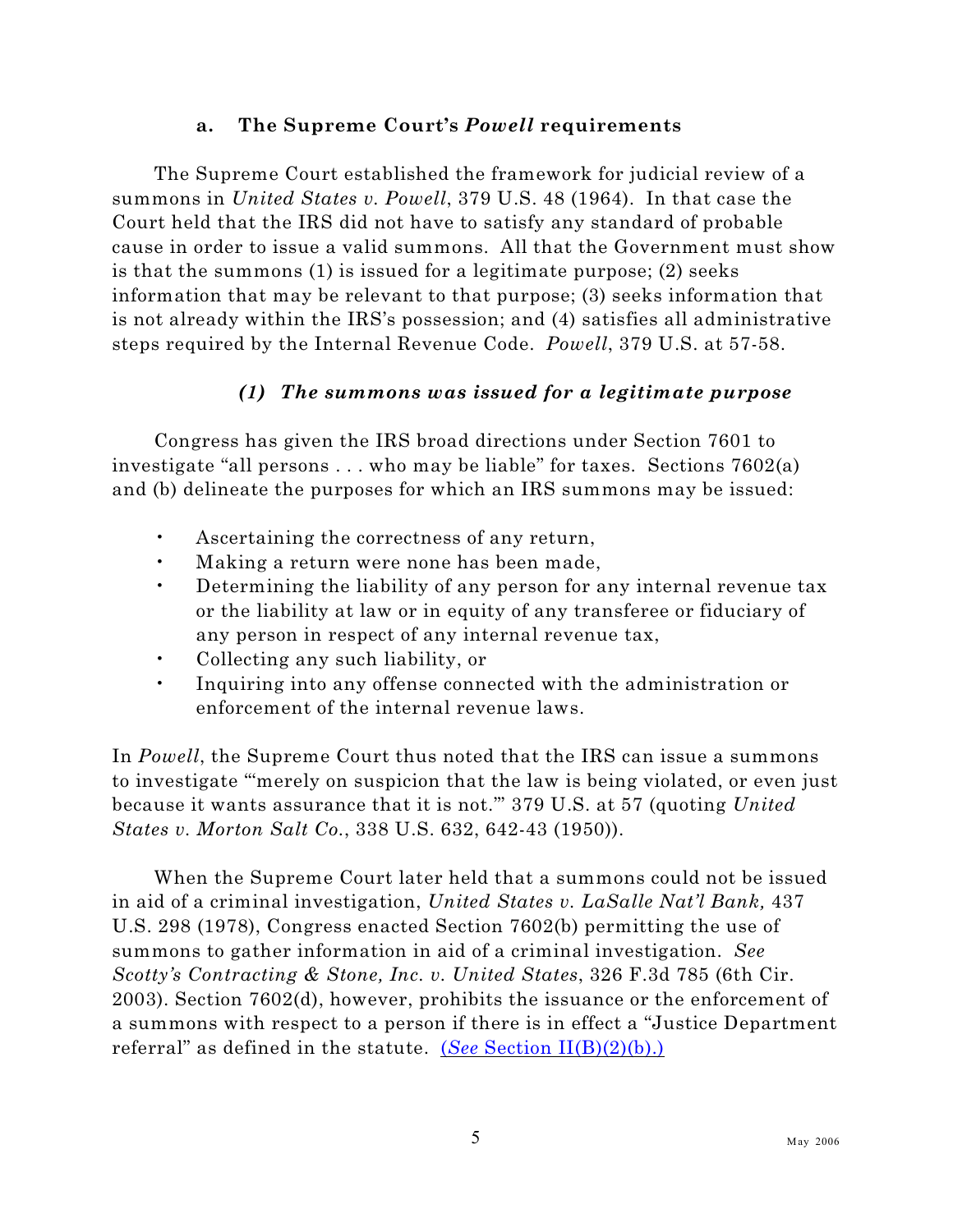#### <span id="page-23-0"></span>*(2) The summoned information may be relevant*

Section 7602 authorizes the IRS to examine "any books, papers, records, or other data which *may* be relevant or material." (Emphasis added.) In *United States v. Arthur Young & Co.*, 465 U.S. 805, 814 (1984), the Court stated that the language "may be" reflects Congress's express intention to allow the IRS to obtain "items of even *potential* relevance to an ongoing investigation, without reference to its admissibility." (Emphasis in original.) The IRS need not show that the "documents it seeks are actually relevant in any technical, evidentiary sense." *Arthur Young*, 465 U.S. at 814. In *Powell*, the Supreme Court noted that the IRS can issue a summons to investigate "merely on suspicion that the law is being violated, or even just because it wants assurance that it is not.'" 379 U.S. at 57 (quoting *Morton Salt*, 338 U.S. 642-43). Thus, in applying the *Powell* test, the question is not whether the records sought, when disclosed, will contradict a taxpayer's return, but whether the records "might" throw light upon the correctness of a return. *Arthur Young*, 465 U.S. at 814-15 & n.11. The IRS need not accept the word of the summoned party that records are not relevant. It is entitled to determine that fact for itself. *See Tiffany Fine Arts, Inc. v. United States*, 469 U.S. 310, 323 (1985).

Relevancy determinations necessarily are factual and normally are reviewed on appeal only for clear error. *United States v. Goldman*, 637 F.2d 664, 667 (9th Cir. 1980). Relying on the Supreme Court's pronouncements in *Arthur Young*, the various courts of appeals have had little trouble in construing the *Powell* relevance standard broadly.

- C *Sylvestre v. United States*, 978 F.2d 25, 27 (1st Cir. 1992) (records of taxpayer's savings accounts, checking accounts, and the like are relevant to purpose of determining possible income tax liability).
- C *PAA Mgmt., Ltd. v. United States,* 962 F.2d 212, 217-18 (2d Cir. 1992) (IRS may seek enforcement of summons even after issuance of statutory notice of deficiency because Tax Court could redetermine the correct amount of the deficiency).
- C *United States v. White*, 853 F.2d 107, 116-17 (2d Cir. 1988) (summons for records of attorney/executor of estate enforced as having "potential" relevance to determination whether fees were deductible under state law).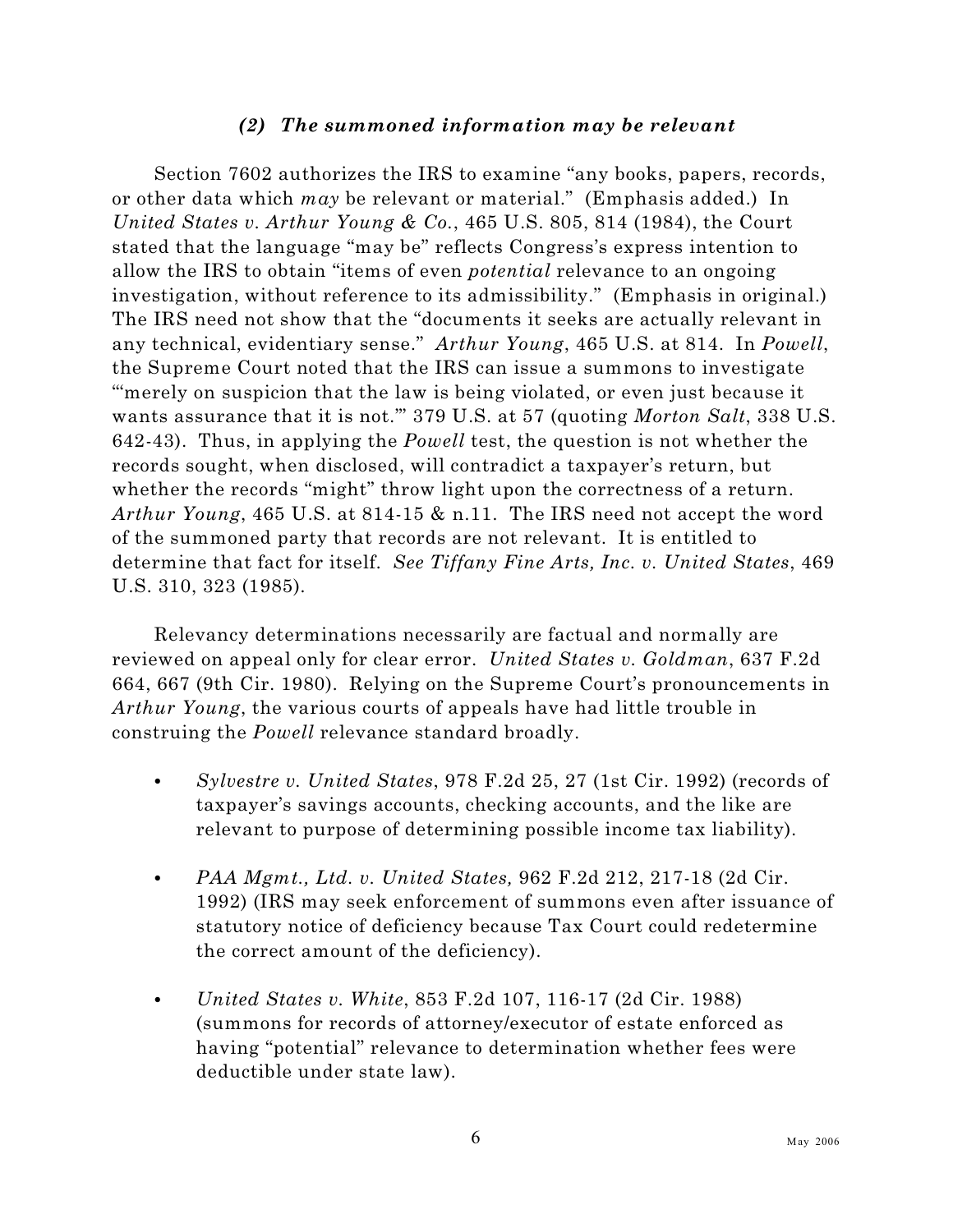- *United States v. Rockwell Int'l*, 897 F.2d 1255, 1263 (3d Cir. 1990) (liberal standard of relevance to be applied to determine whether material in "free reserve file" is relevant to investigation of correctness of corporation's 1983 tax return).
- *Barquero v. United States*, 18 F.3d 1311, 1318 (5th Cir. 1994) (IRS may summon records for time-barred years so long as those records are relevant to later years under investigation).
- *United States v. El Paso Co.*, 682 F.2d 530, 537 (5th Cir. 1982), (taxpayer's "tax-pool analysis" documents that focus on questionable positions in the tax return are highly relevant even though they were not used in preparing the tax return).
- C *United States v. Abrahams*, 905 F.2d 1276, 1279 n.1, 1281 (9th Cir. 1990) (summons to attorney for "all documents relating to preparation of income tax returns for others" enforced since such documents were likely to "throw light" on clients' tax returns) *overruled on other grounds by United States v. Jose,* 131 F.3d 1325, 1329 (9th Cir. 1997) (en banc).
- C *United States v. Giordano*, 419 F.2d 564, 568 (8th Cir. 1969) (holding that the Commissioner is "licensed to fish"). *But see United States v. Dauphin Deposit Trust Co.*, 385 F.2d 129, 131 (3d Cir. 1968) (IRS "is not entitled to go on a fishing expedition . . . . [but] must identify with some precision the documents it wishes to inspect").

The relevancy test for a summons is a relatively low one, but it is not non-existent. The Government must establish that there is some realistic expectation (more than an idle hope) that the summoned information may be relevant to its investigation. Although the summoned documents or information need not meet the evidentiary relevancy requirement for admissibility, the Government should show some logical connection between the information sought and the purpose of the exam. In most cases, the potential relevance of the summoned information is self-evident. In other instances, an explanation may be helpful.

C *United States v. Matras*, 487 F.2d 1271, 1275 (8th Cir. 1973) (A corporation not required to produce copies of its budgets when the IRS justified its request on the need for a "roadmap" to better understand the corporation's operations. "The term 'relevant'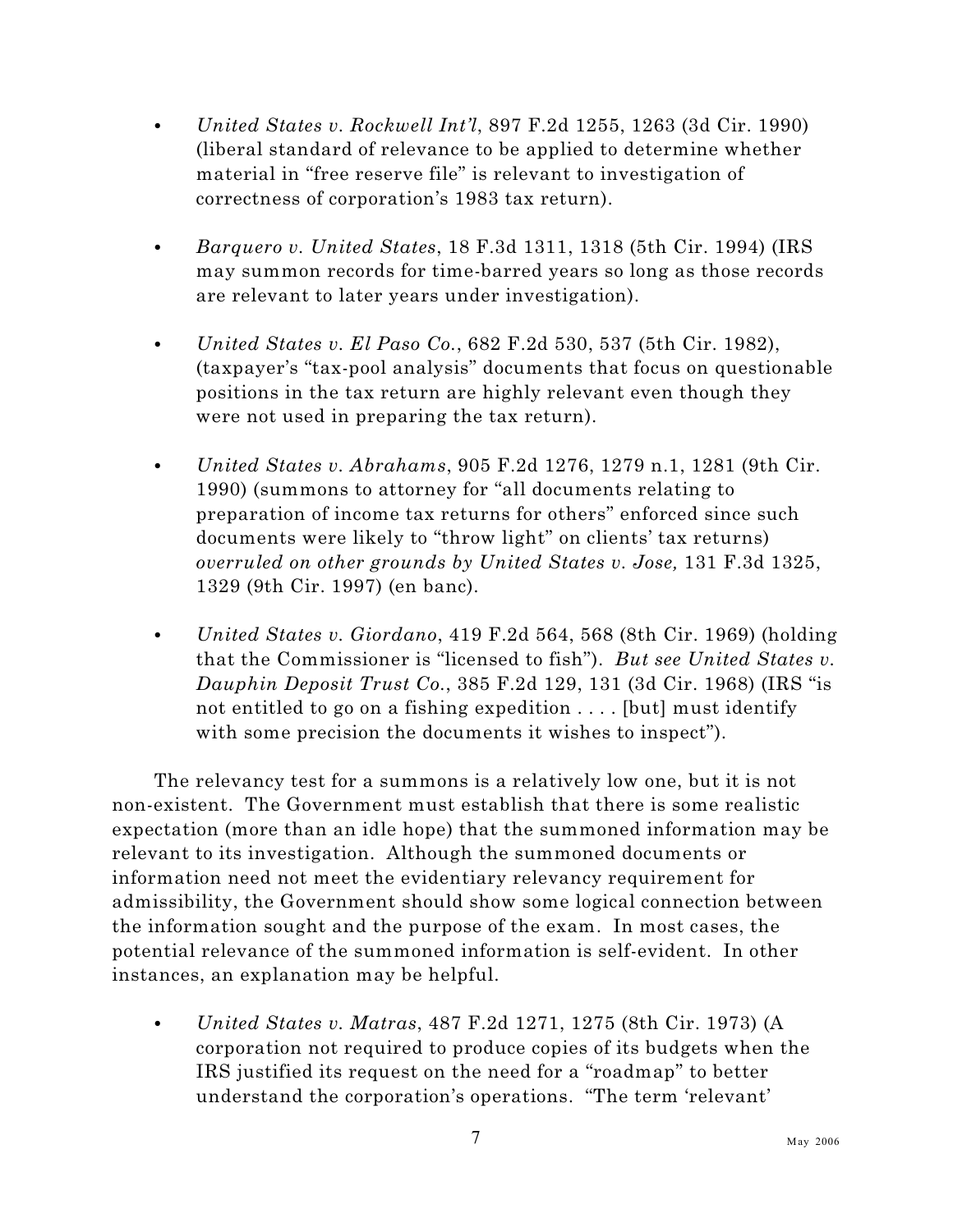connotes and encompasses more than 'convenience.' . . . If we were to accede to the government's view, it is difficult to imagine corporate materials that might not contribute to a more comprehensive understanding of the workings of the corporation, and thus, according to the government, be deemed relevant to the tax investigation.").

- C *David H. Tedder & Assocs. v. United States*, 77 F.3d 1166, 1169 (9th Cir. 1996) (names of a law firm's clients need not be revealed when the IRS did not demonstrate that the specific client identities "might throw light upon the correctness" of the taxpayer's return).
- C *United States v. Monumental Life Ins. Co.*, 440 F.3d 729 (6th Cir. 2006) ("The present case exemplifies an exceptional circumstance where automatic reliance upon an agent's affidavit is not adequate because (1) the subpoena is directed to a third party, not to the taxpayer being investigated, (2) the IRS seeks a voluminous amount of highly sensitive propriety information about Monumental's general administration of its products, (3) the IRS has opposed the imposition of a protective order, and (4) the magistrate judge, who spent years considering the scope of the summons, found that the IRS was seeking 'some irrelevant information.'")

The results in these cases thus might have been different if the potential relevance of the summoned information had been better described.

#### <span id="page-25-0"></span>*(3) The summoned information is not already in the possession of the IRS*

To satisfy the third *Powell* requirement, the IRS must show that the summoned information is not already in the IRS's possession. As noted above, the simple statement in the IRS agent's declaration that the summoned information is not in the possession of the IRS is sufficient to shift the burden of proof to the party opposing enforcement to come forward with evidence to the contrary. This *Powell* requirement may not be satisfied, however, when someone in the IRS other than the declaring agent has the summoned information and it is available for use in the exam.

The courts have "declined to apply a literal interpretation of this *Powell* criterion in favor of a practical approach to IRS accessibility." *United States v.*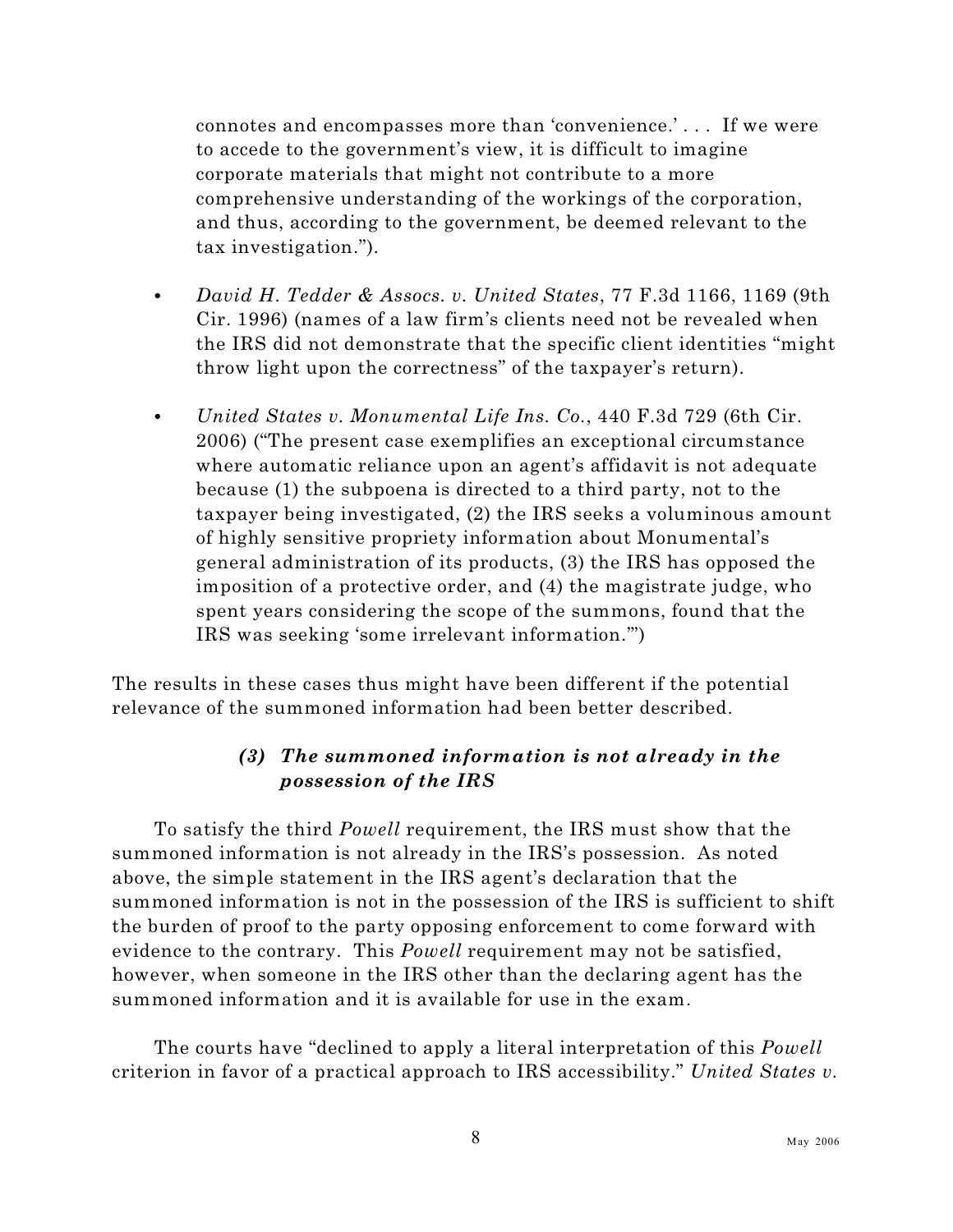*John G. Mutschler & Assocs., Inc.*, 734 F.2d 363, 367-68 (8th Cir. 1984). The Fifth Circuit explained this "practical approach" as follows:

The "already possessed by government" defense originated in the passage of *United States v. Powell* [ ], for which the Supreme Court cited no authority. *Powell* construed not only the implicit prerequisites to enforceability of a summons issued under 26 U.S.C. §§ 7602, 7604(b), but also the explicit limitation contained in 26 U.S.C. § 7605(b), which forbids "unnecessary" summonses. Read in context, we construe the "already possessed" principle enunciated by *Powell* as a gloss on § 7605(b)'s prohibition of "unnecessary" summonses, rather than an absolute prohibition against the enforcement of any summons to the extent that it requests the production of information already in the possession of the IRS.

*United States v. Davis*, 636 F.2d 1028, 1037 (5th Cir. 1981). *But see United States v. Monumental Life Ins. Co.*, 440 F.3d 729 (6th Cir. 2006) (rejecting claim that documents obtained by IRS in the course of investigating another taxpayer were not accessible because of the confidentiality provisions of I.R.C.  $§ 6103(a)$ .

The following are instances where the courts have applied the practical approach to IRS accessibility.

- C **Difficult to retrieve** *United States v. First Nat'l State Bank*, 616 F.2d 668, 673-74 (3d Cir. 1980) (the IRS can summon documents that may be in its possession but which are difficult to retrieve). *See also United States v. Linsteadt*, 724 F.2d 480, 484 (5th Cir. 1984); *cf. United States v. Theodore*, 479 F.2d 749, 755 (4th Cir. 1973) (court refused to enforce a summons directed to a tax preparer for copies of all the returns of his clients for three years because there was no record evidence that the IRS could not readily retrieve the information).
- C **Different versions**  *United States v. Davey*, 543 F.2d 996, 1001 (2d Cir. 1976) (may demand production of original documents rather than copies); *United States v. Luther*, 481 F.2d 429, 432 (9th Cir. 1973) (access to records from other sources "does not destroy the government's right to inspect the original and primary records of the Corporation"); *United States v. Daffin*, 653 F.2d 121, 124 (4th Cir.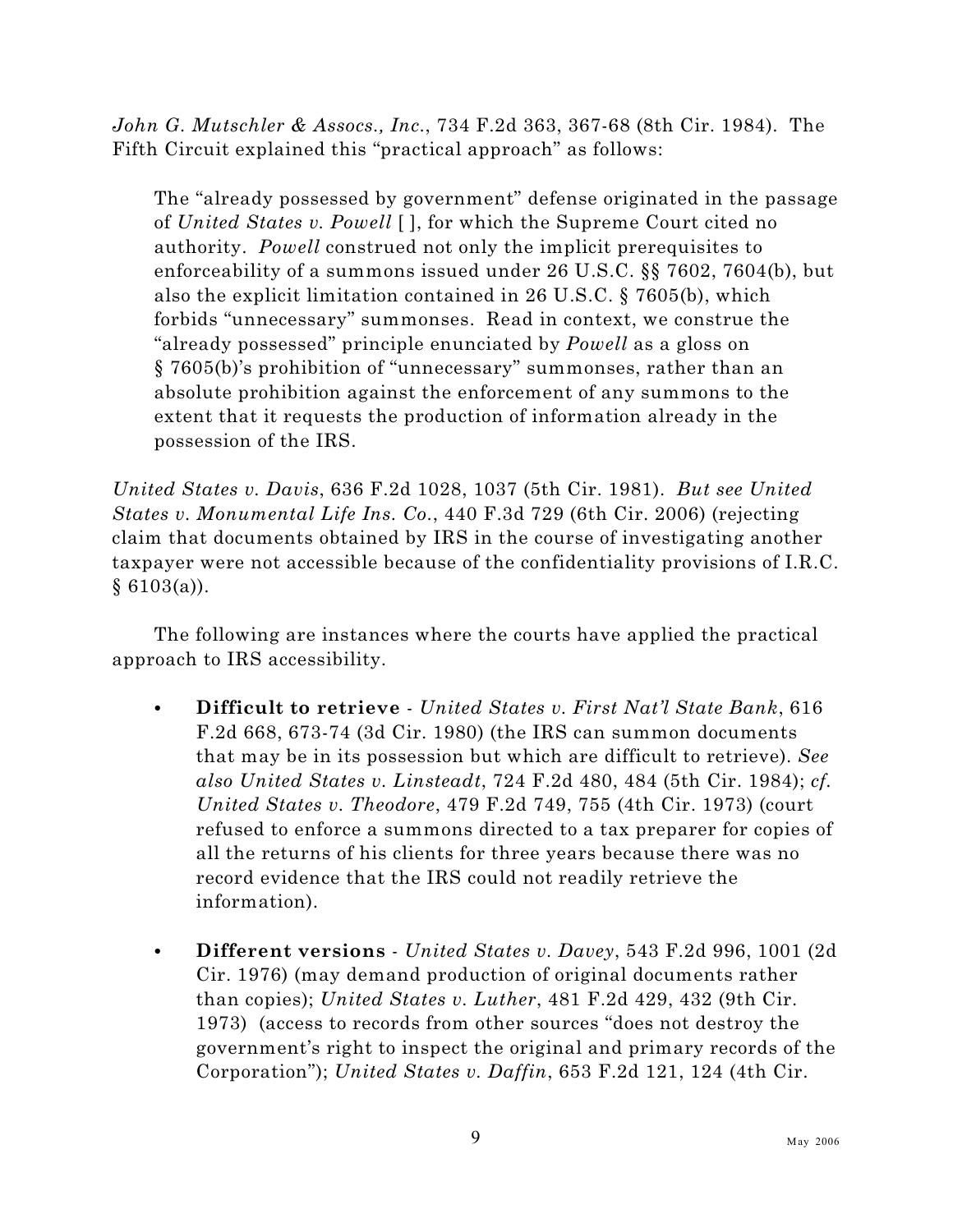1981) (retained copies of tax returns to compare with the originals filed with the IRS).

C **Second look** - *Spell v. United States*, 907 F.2d 36, 38 (4th Cir. 1990) (taxpayer may not refuse to comply with summons issued by special agent merely because his returns were examined previously by revenue agent); *United States v. Lang*, 792 F.2d 1235, 1242 (4th Cir. 1986) (allowing a "second look" for a different and additional purpose); *United States v. Morgan*, 761 F.2d 1009, 1011 (4th Cir. 1985) (special agent's fraud inquiry is considered a continuation of the original, uncompleted audit); *United States v. Popkin*, 623 F.2d 108, 109 (9th Cir. 1980) (per curiam) (examination by revenue agent does not "fulfill the needs of a special agent investigating fraud"); *United States v. Lenon*, 579 F.2d 420, 422 (7th Cir. 1978) (fraud investigation "different in both approach and extent" from a routine audit); *United States v. Garrett*, 571 F.2d 1323, 1328-29 (5th Cir. 1978) (IRS's entitlement to a single meaningful examination may necessitate additional scrutiny of documents by the special agent).

#### <span id="page-27-0"></span>*(4) The summons meets all administrative requirements*

The fourth element of the *Powell* test is that the IRS comply with the administrative steps required by the Code. These steps include service on the summoned party and, in the case of a third-party summons, notice to any person identified in the summons.

Courts occasionally have excused minor failures to comply with the required administrative steps provided that the taxpayer has not been prejudiced thereby. *United States v. Texas Heart Inst.*, 755 F.2d 469, 478 (5th Cir. 1985) (provided that the taxpayer has had "*every benefit* of the administrative steps required by the Code, a failure by the IRS to meet the technical niceties of the statute will not bar enforcement") (emphasis in original), *overruled on other grounds, United States v. Barrett*, 837 F.2d 1341 (5th Cir. 1988); *United States v. Privitera*, 75 A.F.T.R.2d (RIA) 1266, 1266 (9th Cir. 1995) ("Minor violations will be excused where the IRS acts in good faith and there is no prejudice to the taxpayer."). But even though the Sixth Circuit allowed enforcement of a summons despite a nonprejudicial administrative deficiency, it cautioned that it expected the IRS to strictly adhere to all administrative niceties in future cases. *See Cook v. United States*, 104 F.3d 886 (6th Cir. 1997). In other words, "technical" violations should be not treated lightly.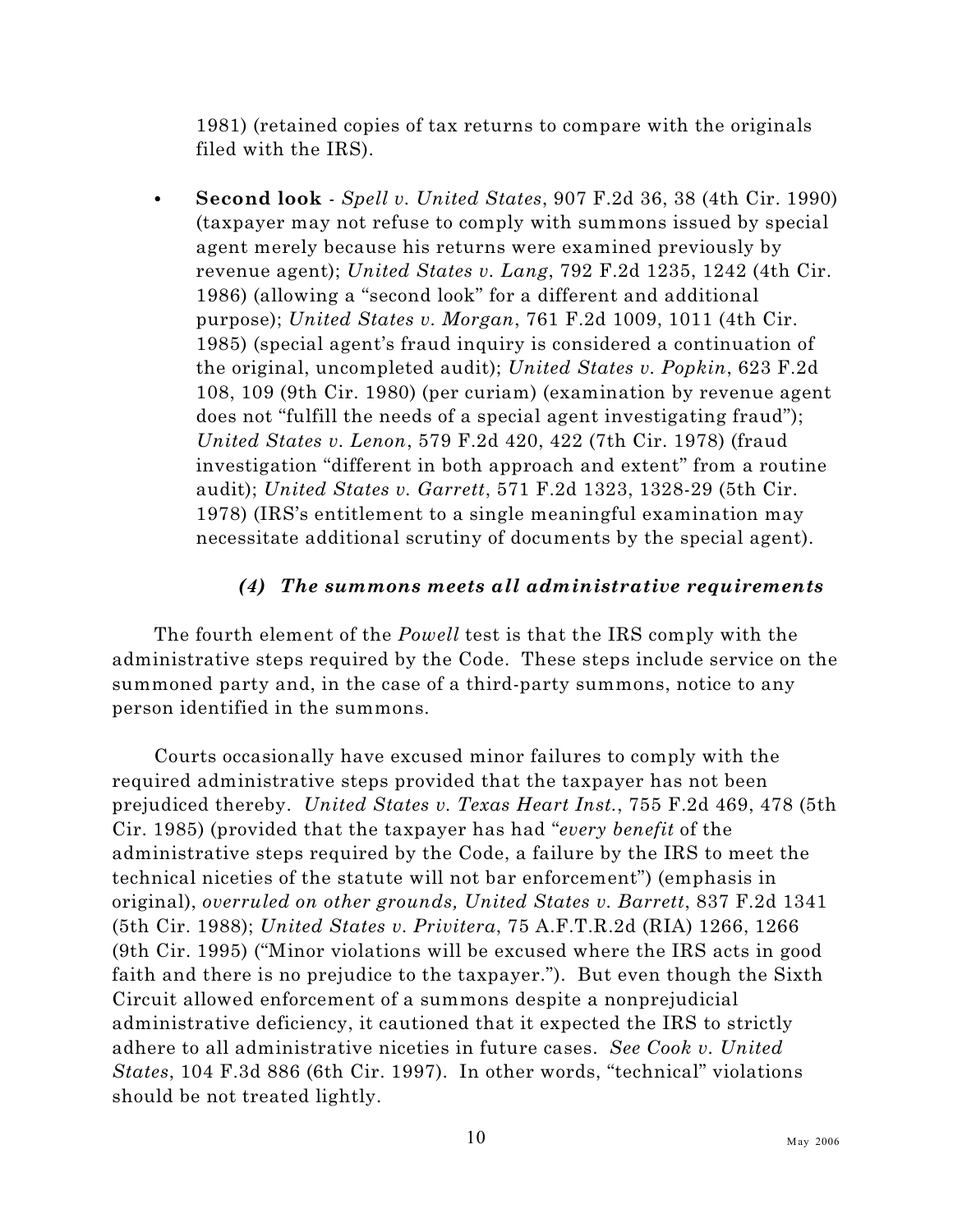- **Service on the summoned party** Section 7603 specifies how a summons should be served on the summoned party. Part (a) provides the general method of service – "by an attested copy delivered in hand to the person to whom it is directed, or left at his last and usual place of abode." An attested copy is merely a copy of the original summons with an signed statement on its face that it is a true and accurate copy. *Mimick v. United States*, 952 F.2d 230 (8th Cir. 1991). Part (b) provides that summonses issued to "third-party recordkeepers," as that term is defined in Section 7603(b)(2), may be served "by certified or registered mail to the last known address" of the summoned party. I.R.C. § 7603(b)(1) "Thirdparty recordkeepers" include banks, financial institutions, credit card companies, attorneys, and accountants. The mandates of Rule 4 of the Federal Rules of Civil Procedure do not apply to the service of IRS summonses. *United States v. Gilleran*, 992 F.2d 232, 233 (9th Cir. 1993); *United States v. Bichara*, 826 F.2d 1037, 1039 (11th Cir. 1987). Section 7603(a) also provides that "a certificate of service signed by the person serving the summons shall be evidence of the facts it states on the hearing of an application for the enforcement of the summons."
- **Notice to others of a third-party summons**  Section 7609(a)(1) requires that a person identified in a summons receive notice if the summons seeks information "with respect to" that person. The most obvious case is when a third party (*i.e.,* bank) is summoned to produce records relating to a taxpayer's examination. In that case the taxpayer must receive notice of the summons. The less obvious case is when a third party is summoned to produce another person's records (*i.e.,* parent's, girlfriend's) in connection with a taxpayer's examination. Any other person whose records are identified in the summons should receive notice.

Section 7609(a) also establishes the method of such notice, which can be provided in person or by certified or registered mail. It must be served within three days after the summons is served and at least 23 days before the summons compliance date. The notice must include a copy of the summons and an explanation of that person's right to bring a proceeding to quash the summons. Several courts have held that the notice copy need not include the attestation required of the copy served on the summoned party. *Codner v. United States*, 17 F.3d 1331, 1333-34 (10th Cir. 1994); *Fortney v. United States*, 59 F.3d 117, 120-21 (9th Cir. 1995). In *United States v. Mimick*, 952 F.2d at 231-32, however, the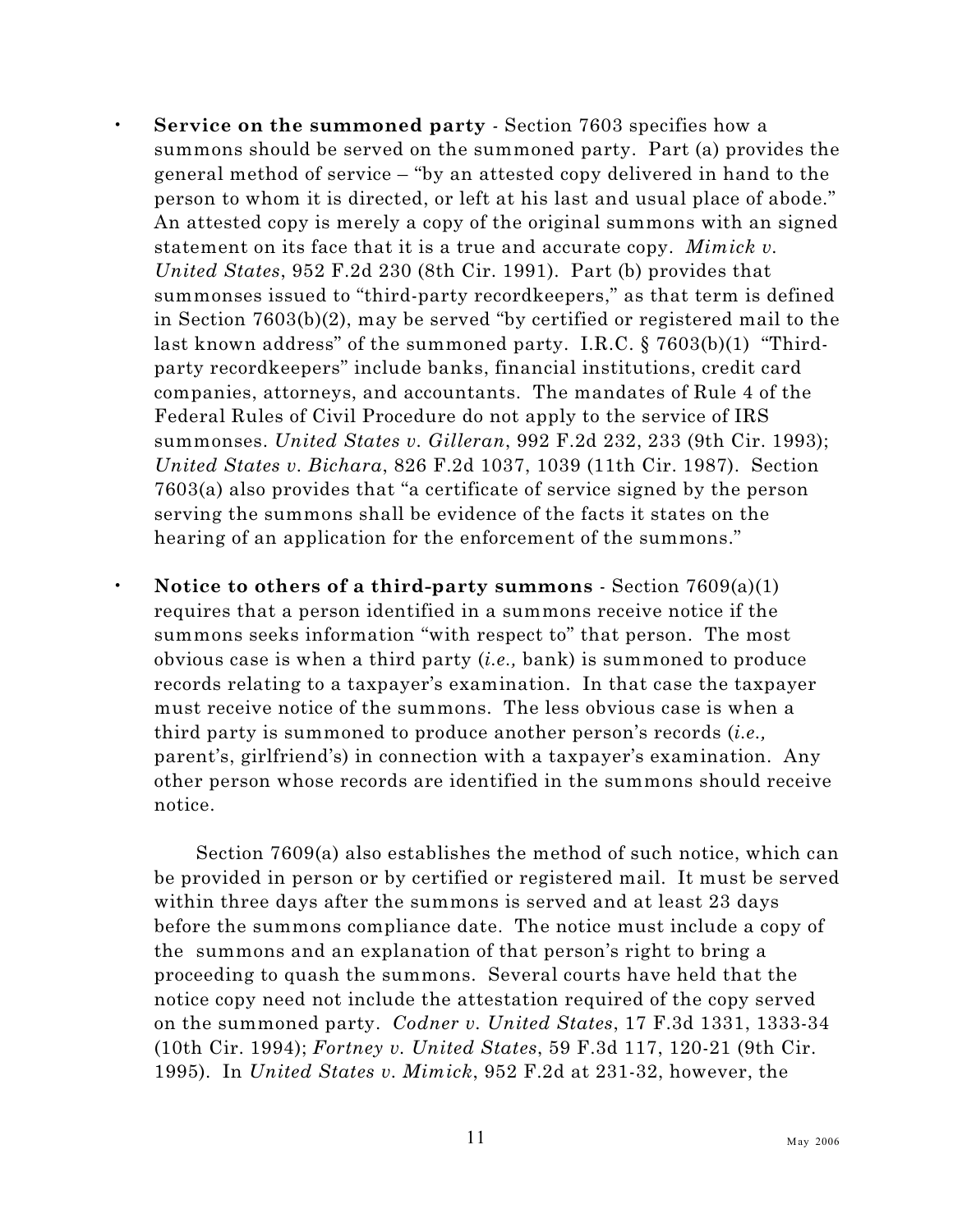Eighth Circuit held that attested copies must be served on both the summoned party and any noticee.

• **Notice to taxpayer of third-party contact** *-* Section 7602(c), added to the Code as part of the Internal Revenue Service Restructuring and Reform Act of 1998, Pub. L. No. 105-206, § 3417(a), 112 Stat. 685, 757-58, provides that "[a]n officer or employee of the Internal Revenue Service may not contact any person other than the taxpayer with respect to the determination or collection of the tax liability of such taxpayer without providing reasonable notice in advance to the taxpayer that contacts with persons other than the taxpayer may be made." Failure to notify taxpayer of a third-party contact is a serious defect. In *United States v. Jillson*, 84 A.F.T.R.2d (RIA) 99-7115 (S.D. Fla. 1999), the court denied enforcement of summonses to third parties because the IRS had not issued a notice of contact to the taxpayer prior to issuing the summonses.

#### <span id="page-29-0"></span>**b. No "Justice Department referral" is in effect - § 7602(d)**

In addition to satisfying the *Powell* requirements, a summons must also satisfy a specific statutory requirement. In *LaSalle Nat'l Bank,* 437 U.S. 298 (1978), the Supreme Court held that a summons could not be issued in aid of a criminal investigation. Congress responded four years later by enacting Section 7602(b), which permits the use of a summons to gather information in aid of a criminal investigation. Tax Equity and Fiscal Responsibility Act of 1982 (TEFRA), Pub. L. No. 97-248, § 333(a), 96 Stat. 324, 621-22. Section 7602(d), however, enacted at the same time, precludes either the issuance of a summons or the commencement of a proceeding to enforce it once a "Justice Department referral" is in effect with respect to the person whose liabilities are under investigation. The phrase "Justice Department referral" is a term of art and embraces the following:

A Justice Department referral is in effect with respect to any person if --

(i) the Secretary has recommended to the Attorney General a grand jury investigation of, or the criminal prosecution of, such person for any offense connected with the administration or enforcement of the internal revenue laws, or

(ii) any request is made under section  $6103(h)(3)(B)$  for the disclosure of any return or return information (within the meaning of section 6103(b)) relating to such person.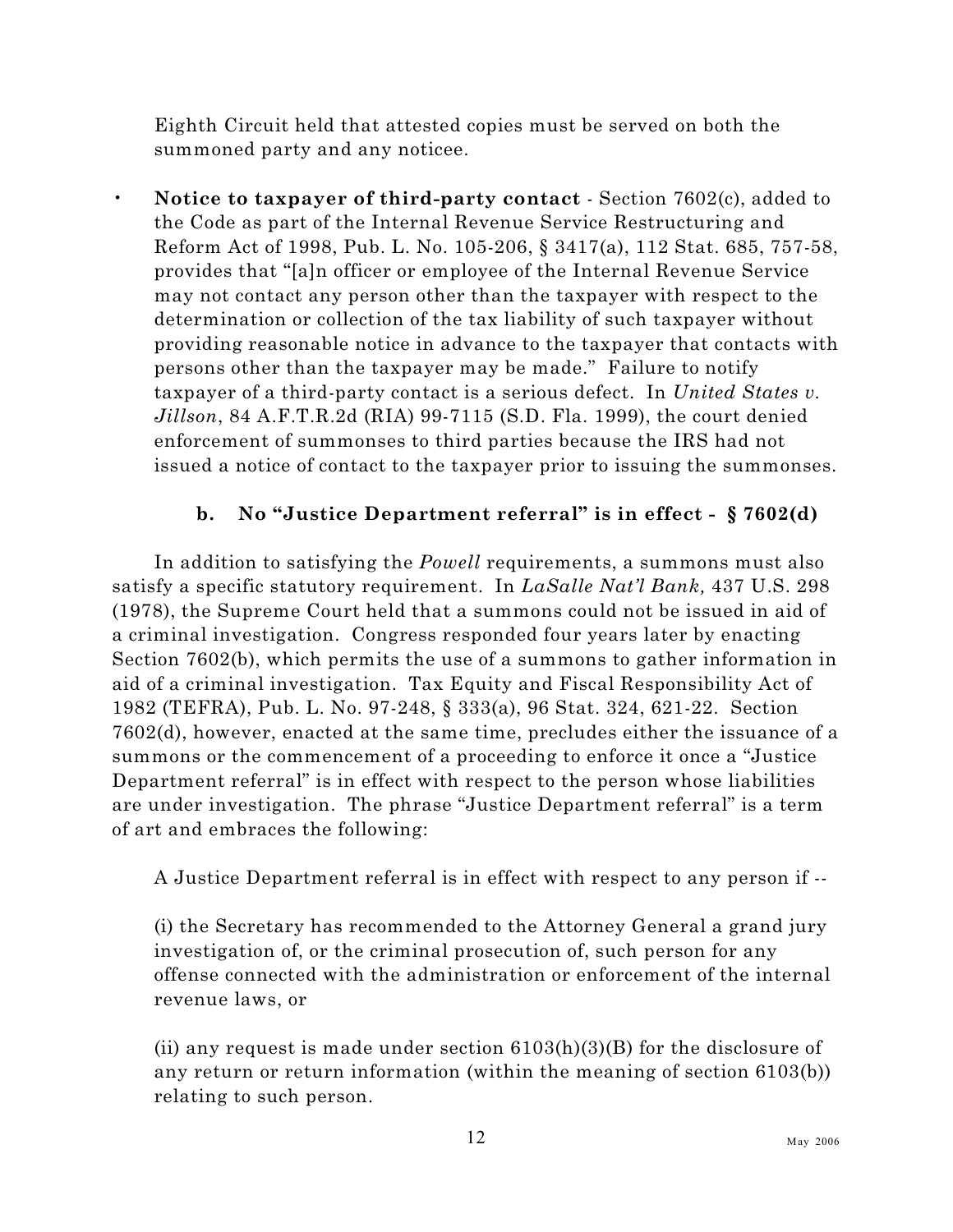#### I.R.C. § 7602(d)(2)(A).

Each taxable period and each tax imposed by a separate IRC chapter are treated separately. I.R.C.  $\S 7602(d)(3)$ . Thus, a summons issued with respect to the examination of the 1979 and 1980 years was proper, despite an indictment alleging tax crimes for 1976 and 1977. *Commissioner v. Hayes*, 631 F. Supp. 785, 787 (N.D. Cal. 1985). *See also United States v. Pittman*, 82 F.3d 152, 157 (7th Cir. 1996) (offenses related to taxes from different chapters of the IRC or offenses under different titles, such as Title 26 (taxes) and Title 31 (money laundering) are treated separately).

In general, courts have recognized that Section 7602(d) created a bright line, with a "Justice Department referral" being the line of demarcation. *See Scotty's Contracting & Stone,* 326 F.3d 785 (collecting cases). But the law in the Fourth and Seventh Circuits is not entirely clear. *United States v. Berg*, 20 F.3d 304, 309 n.6 (7th Cir. 1994) (noting that the IRS "cannot use its summons authority if its only purpose is to gather evidence for a criminal investigation, (i.e. if it has "'no civil purpose whatsoever' and [it] 'has abandoned any institutional pursuit of civil tax determination.'") (citations omitted). *Compare Hintze v. IRS*, 879 F.2d 121, 127 (4th Cir. 1989) (stating that the summons may have been quashed if the taxpayers had shown "that the IRS was pursuing its investigation for the sole purpose of building a case on anticipated criminal charges")*, overruled on other grounds*, *Church of Scientology v. United States*, 506 U.S. 9, 15 n.8 (1992), *with Morgan*, 761 F.2d at 1012 (stating that Section 7602(d) "drew a 'bright line' indicating that the summons power ended at the point where an investigation was referred to the Justice Department for prosecution" (citations omitted)). In the Fourth and Seventh Circuits, it is important that the agent's declaration clearly state that the IRS has not abandoned its civil purpose. Thus, for example, when a summons is issued by a Special Agent in aid of a criminal investigation, the declaration should indicate that any related civil liabilities, which may include penalties, have not been finally determined and the information sought is relevant to that determination as well.

The IRS may not issue a summons or seek to enforce it if the IRS already has made an institutional decision to make a "Department of Justice referral." Such conduct would constitute bad faith. *United States v. Jose*, 131 F.3d 1325, 1328 (9th Cir. 1997) (en banc) ("It is well established that the IRS is acting in bad faith if it pursues a summons enforcement after having already decided to make a recommendation for prosecution . . . .") (citing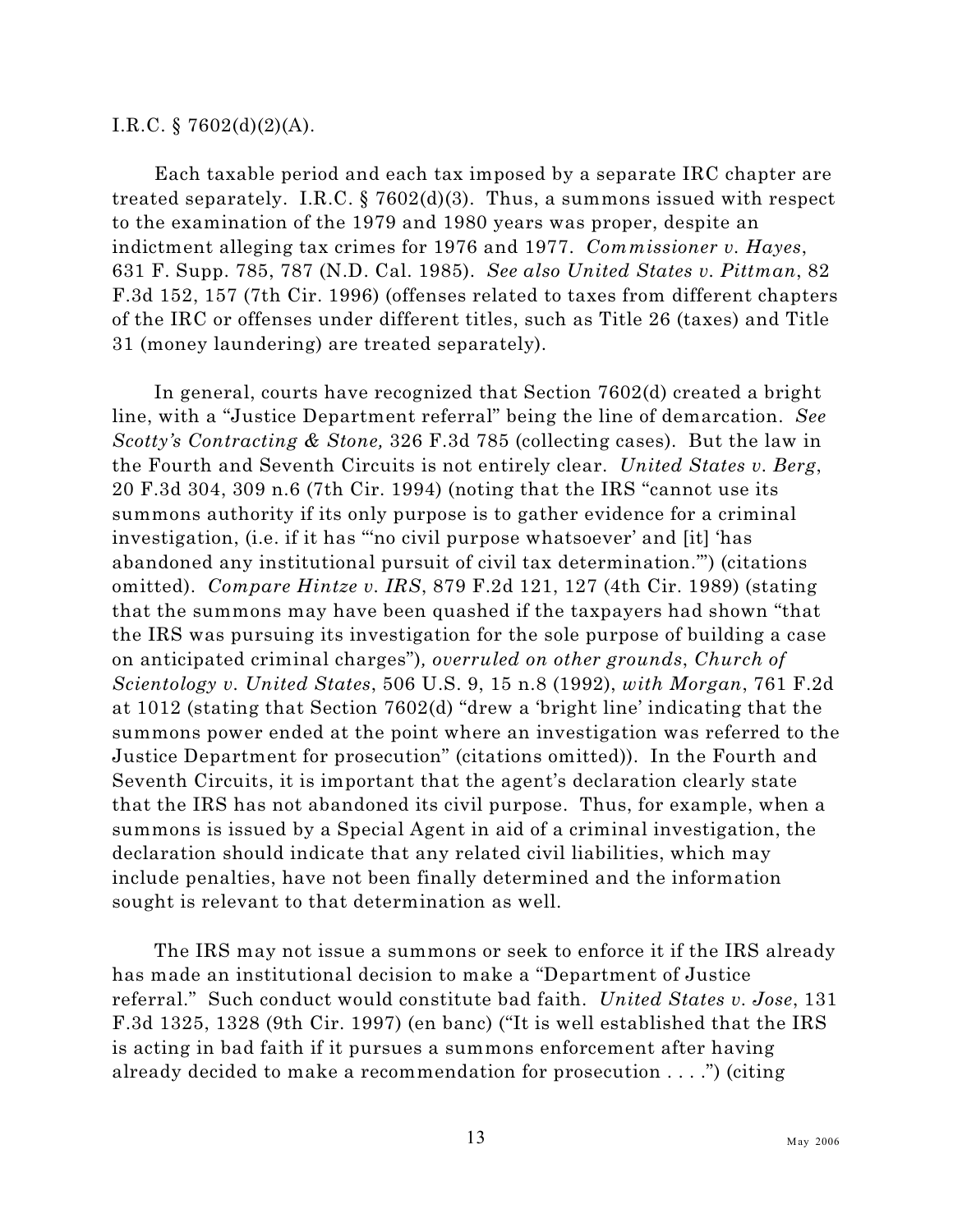*LaSalle Nat'l Bank*, 437 U.S. at 317 and *United States v. Stuart*, 489 U.S. 353, 362 (1989)).

#### <span id="page-31-0"></span>**c. Requirements to summon certain subject matters**

Special procedures apply to summonses seeking information concerning certain subjects.

#### <span id="page-31-1"></span>*(1) Cable Communications Policy Act*

The Service takes the position that it must comply with Section 631 the Cable Communications Policy Act of  $1984, 47$  U.S.C. § 551, when issuing a summons to a cable company. Chief Counsel Advisory, IRS CCA 200230034, 2002 WL 1730123. Section  $551(c)(1)$  generally prohibits a cable company from disclosing a subscriber's "personally identifiable information," without the prior written or electronic consent of the subscriber concerned. "Personally identifiable information" "does not include any record of aggregate data which does not identify particular persons." 47 U.S.C.  $§ 551(a)(2)(A).$ <sup>3</sup>

If the cable company provides either internet or telephone service in addition to cable television service, however, disclosure of the information relevant to the internet or telephone service is *not* restricted by Section 551 of the Cable Act. Disclosure of information relevant to internet or telephone service is permitted under Section 2703(c)(2) of the Electronic Communications Privacy Act, 18 U.S.C., and Section 551(c)(2)(D) of the Cable Act*. See In re Application of the United States of Am. for an Order Directed to Cablevision Sys. Corp*., 158 F. Supp. 2d 644 (D. Md. 2001).

<sup>&</sup>lt;sup>2</sup> Pub. L. No. 98-549, 98 Stat. 2779.

 $3$  The Senate report states that "[t]he phrase 'to collect personally identifiable information' covers the various ways that individuals can be identified, including name, address, and social security number." S. Rep. No. 98-67, at 28 (1984). The cognate House report, paraphrasing the statute, states that "'personally identifiable information' . . . would include specific information about the subscriber, or a list of names and addresses on which the subscriber is included, but does not include aggregate information about subscribers which does not identify particular persons." H.R. Rep. No. 98-934, at 79 (1984), *reprinted in* 1984 U.S.C.C.A.N 4655, 4716.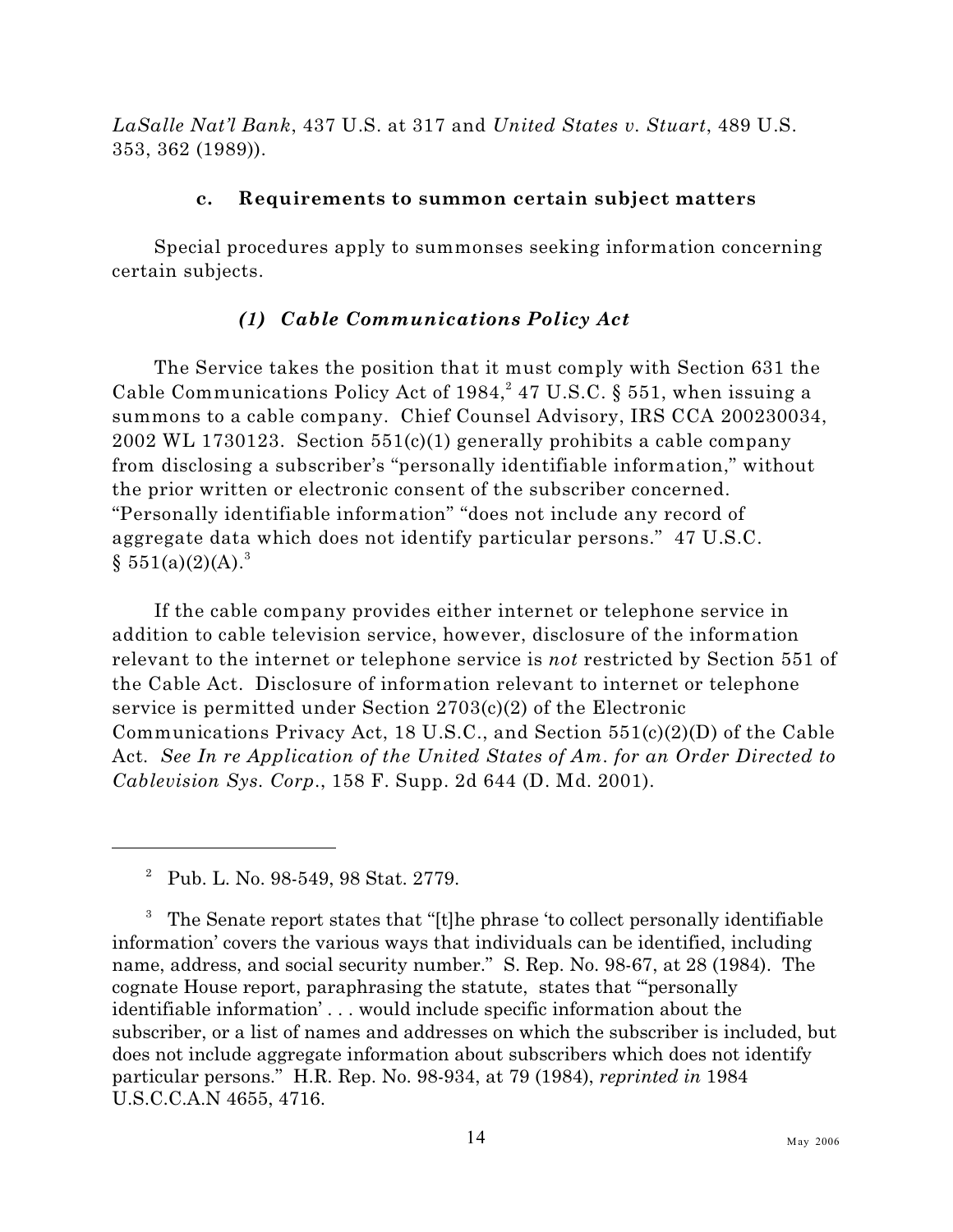Where Section 551 of the Cable Act applies, it is subject to several exceptions, including one that permits disclosure in response to a court order obtained by a governmental entity.<sup>4</sup> 47 U.S.C. § 551(c)(2)(B). Such an order, however, (1) must be based on clear and convincing evidence that the subscriber is reasonably suspected of having engaged in criminal activity and that the information sought would be material evidence in the case, and (2) must be obtained in a proceeding in which the subscriber is afforded the opportunity to appear and contest the claim. 47 U.S.C. § 551(h). *See United States v. Cox Cable Communications*, 81 A.F.T.R.2d (RIA) 2011 (N.D. Fla. 1998) (holding the IRS satisfied the requirements of Section 551(h) with the agent's declaration).

#### <span id="page-32-0"></span>*(2) Health Insurance Portability and Accountability Act (HIPAA)*

When the IRS requests health information protected by the Health Insurance Portability and Accountability Act (HIPAA) of 1996 Privacy Regulations, 45 C.F.R. parts 160 and 164, from a "covered entity" (*e.g*., a physician, healthcare organization, health insurer, etc.), it may have additional burdens to meet in order to secure the information. "Protected health information" is defined, *inter alia*, as information, in any form, maintained by a covered entity that can identify the individual and relates to that individual's health, receipt of healthcare services, or the past, present, or future payment for the healthcare services provided. *See* 45 C.F.R. § 160.103. Additionally, documents containing information that would identify the healthcare recipient's relatives, employers, or household members can also qualify as protected information. 45 C.F.R. § 164.514(b).

Three exceptions allow the Service to obtain protected health information while enforcing the Internal Revenue Code: the consent of the taxpayer, the law enforcement exception, and the administrative and judicial proceedings exception. Chief Counsel Notice CC-2004-034, addresses the standards for applying those exceptions. IRS CCN CC-2004-034, 2004 WL 3210766.

 $4$  Exceptions are also made if the disclosure is necessary to render (or conduct a legitimate business activity related to) a service to the subscriber (Section  $551(c)(2)(A)$ , the disclosure is of the subscriber's name and address to any cable or other service, provided certain conditions are satisfied (Section  $551(c)(2)(C)$ ), or the disclosure is to a government entity as authorized under chapters 119, 121, or 206 of Title 18, provided the disclosure does not reveal the subscriber's selection of video programming (Section  $551(c)(2)(D)$ ).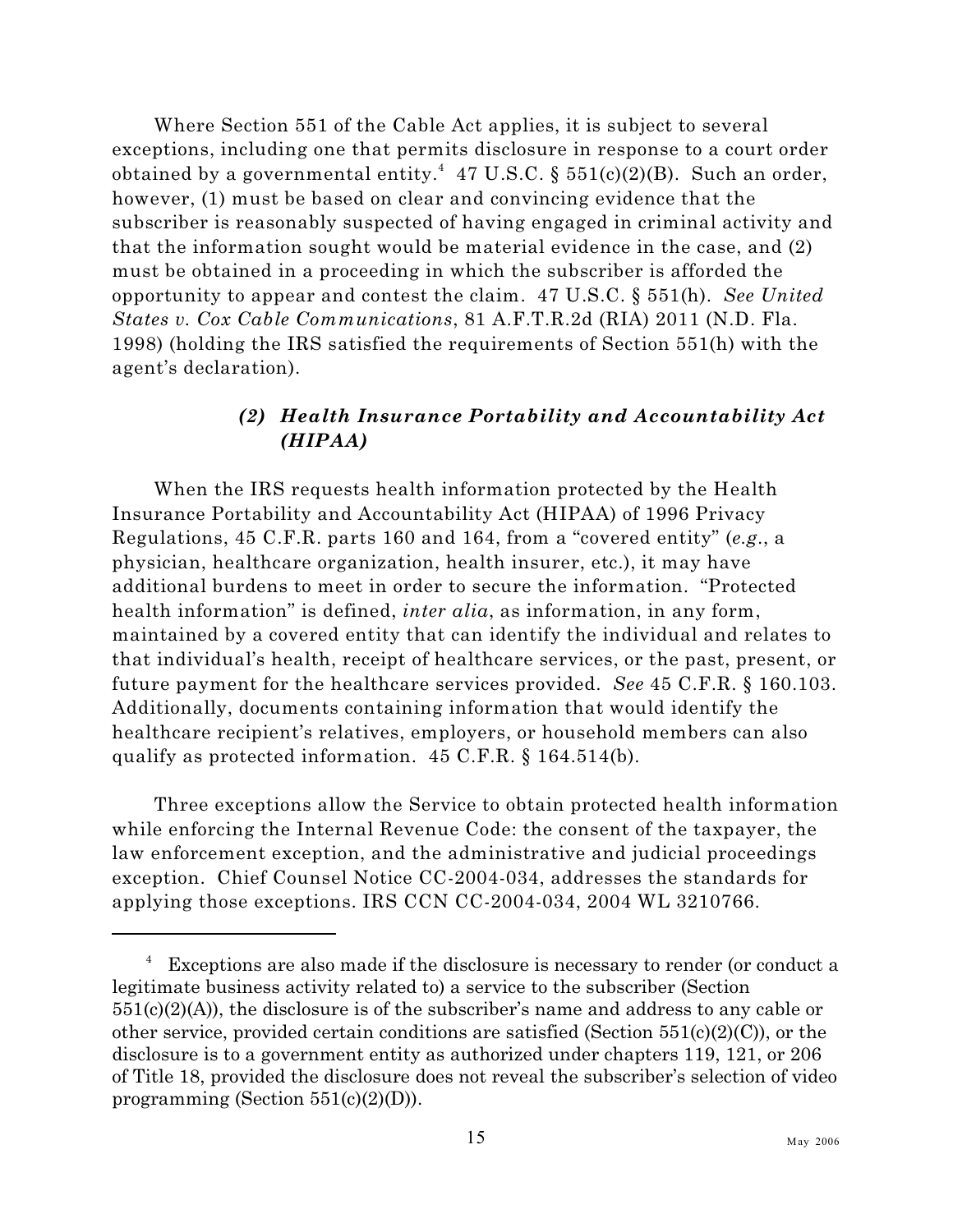An administrative summons issued under Section  $7602(a)(2)$  qualifies under the law enforcement exception. In addition to the usual requirements for enforcement, however, a summons seeking protected health information must satisfy a three-pronged test: (1) the information sought must be "relevant and material" to a "legitimate law enforcement inquiry"; (2) the request must be "specific and limited in scope to the extent reasonably practicable in light of the purpose for which the information is sought"; and (3) "[d]e-identified information could not reasonably be used." 45 C.F.R.  $§$  164.512(f)(1)(ii)(C). The privacy rules list eighteen specific identifiers, ranging from traditional categories such as name and address to less traditional categories such as web addresses, biometric identifiers (*e.g.*, finger and voice prints), account numbers, and vehicle identification numbers (*e.g.*, license plates).

To satisfy the requirements of the three-pronged test, the Service is to supplement any summons for protected health information with a statement that the three additional requirements have been met. CC-2004-034, \*4. A covered entity may reasonably rely on such a statement and produce the summoned information.  $45$  C.F.R. §  $164.514(h)(2)$ . A declaration accompanying a request to bring a summons enforcement action should incorporate the requirements of the three-pronged test and represent that they have been satisfied.

#### <span id="page-33-0"></span>*(3) Tax accrual workpapers*

Special rules apply when issuing and seeking enforcement of a summons issued for tax accrual workpapers. Enforcement of such summonses should be handled by the Tax Division. As a matter of practice, the Deputy Assistant Attorney General (Civil Trial Matters) and the appropriate Section Chief should be notified whenever a suit to enforce a summons for tax accrual workpapers has been received by the Tax Division.

Tax accrual workpapers are documents and memoranda relating to an auditor's evaluation of a taxpayer's reserves for contingent tax liabilities. Such workpapers may contain information pertaining to the taxpayer's financial transactions, identify questionable positions taken on tax returns, and reflect the auditor's opinions regarding the validity of such positions. *United States v. Arthur Young & Co.,* 465 U.S. 805 (1984); United States v. El Paso Co., 682 F.2d 530, 533-35 (5th Cir. 1982). Tax accrual workpapers are generally prepared as a part of the process of auditing a corporation's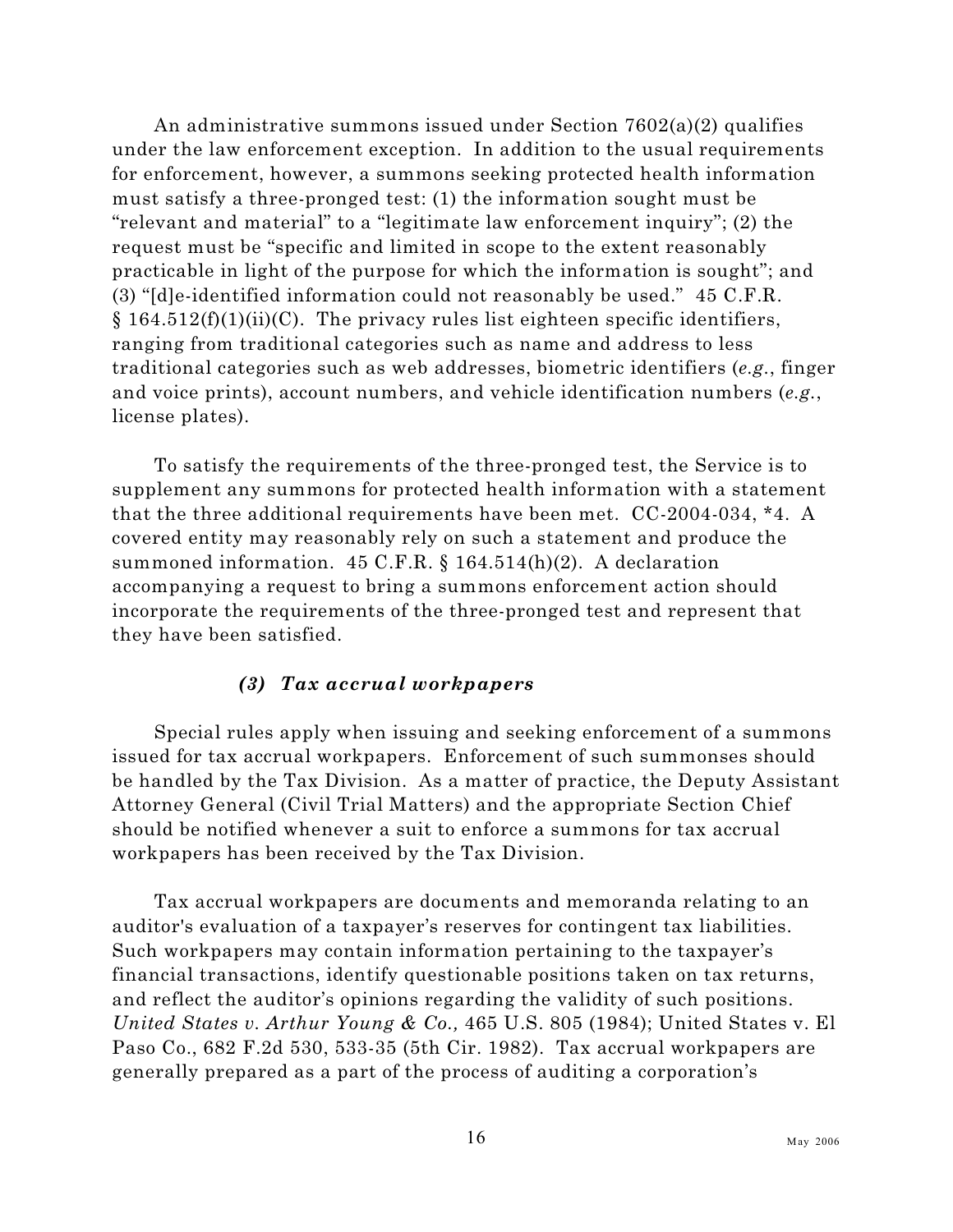financial statements, not as part of the tax return preparation process. The tax accrual workpapers can be prepared by in-house or outside accountants.

In *Arthur Young,* the Supreme Court rejected the argument that the workpapers were privileged. A summons for tax accrual workpapers is enforceable so long as the documents meet the low threshold of relevance and the other *Powell* requirements for enforcement.

The IRS, however, has adopted a policy of restraint in seeking tax accrual workpapers. Announcement 2002-63, 2002-2 C.B. 72; I.R.M. 4.10.20. Consequently, there is little case law on this subject, and even after *Arthur Young,* courts may entertain assertions of work-product and other privileges. *See, e.g., United States v. Rockwell Int'l*, 897 F.2d 1255 (3d Cir. 1990) (reversing the enforcement of a summons seeking tax accrual workpapers when the district court failed to also consider whether the documents were protected by the attorney-client privilege).

#### <span id="page-34-0"></span>**3. Enforcement actions**

If the summoned party fails to comply with the summons, Section 7604 provides the United States with a means to enforce the summons by filing an enforcement proceeding in federal district court. (*See*[, Section III.A.\)](#page-89-1)

#### <span id="page-34-1"></span>**a. No conditional enforcement**

There is no authority for a court to conditionally enforce a summons. *United States v. Jose*, 131 F.3d 1325 (9th Cir. 1997) (en banc); *United States v. Barrett*, 837 F.2d 1341, 1350-51 (5th Cir. 1988) (en banc) (per curiam).<sup>5</sup> The power of the court in a summons enforcement case is "'strictly limited to granting or denying enforcement of the terms of the specific summons.'" *United States v. Abrahams*, 905 F.2d 1276, 1287 (9th Cir. 1990) (quoting *United States v. First Nat'l State Bank*, 540 F.2d 619, 624-25 (3d Cir. 1976)).

<sup>&</sup>lt;sup>5</sup> In *United States v. Zolin*, 491 U.S. 554, 561(1989), the Supreme Court found itself "evenly divided with respect to the issue of the power of a district court to place restrictions upon the dissemination by the IRS of information obtained through a § 7604 subpoena action" and therefore affirmed the judgment of the Court of Appeals for the Ninth Circuit, insofar as it upheld the district court's conditional-enforcement order. Such an affirmance is not binding in other cases, *see Hertz v. Woodman*, 218 U.S. 205, 213-14 (1910), and the Ninth Circuit later reversed its *Zolin* decision in *Jose*, 131 F.3d at 1329.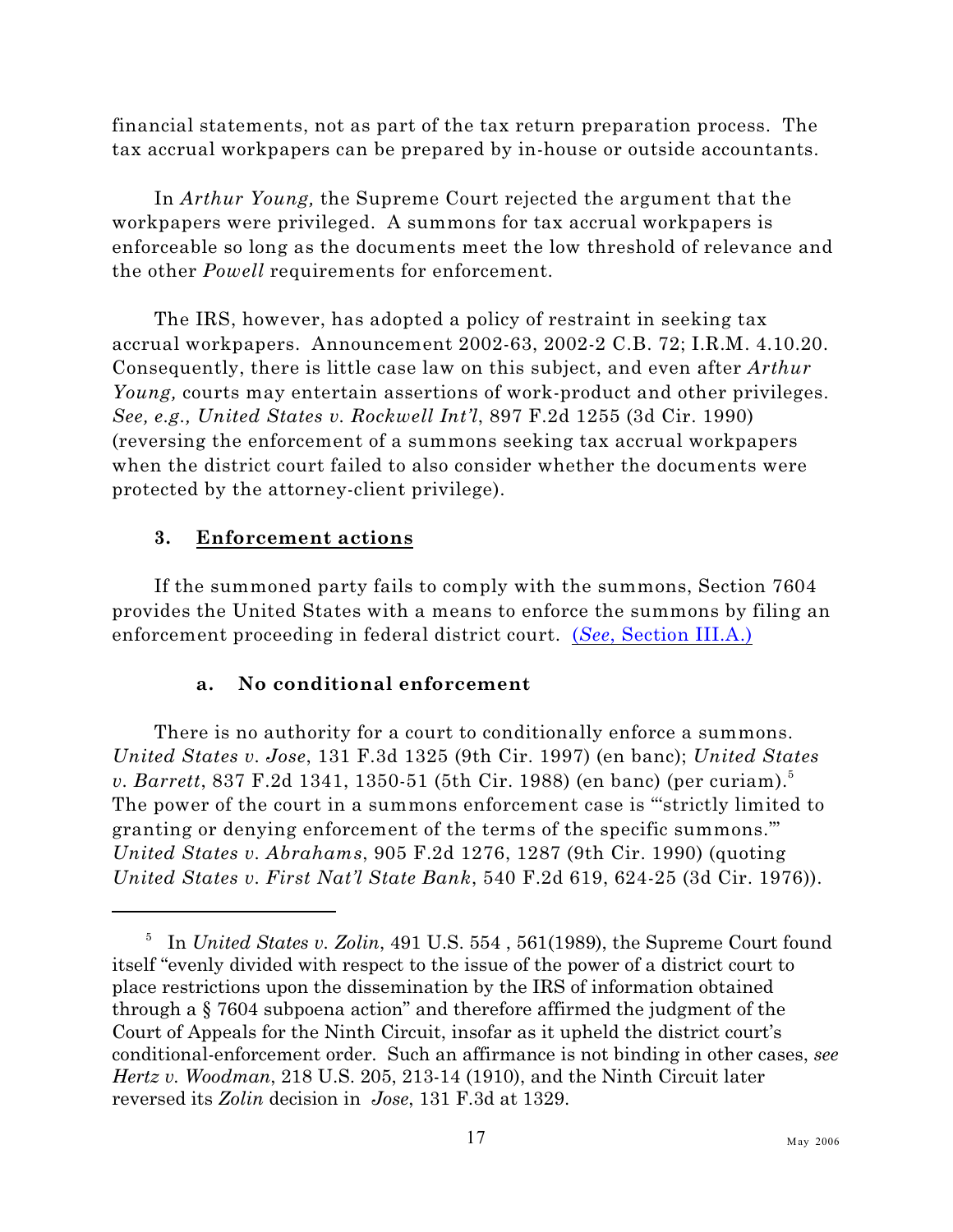Nothing in the Internal Revenue Code authorizes a court to engraft "equitable" requirements on its enforcement order so as to limit the IRS's internal use of the summoned information. *See Reisman v. Caplin*, 375 U.S. 440 (1964) (injunction issued against IRS summons dismissed for want of equity); *United States v. First Family Mortgage Corp.*, 739 F.2d 1275, 1278 (7th Cir. 1984) (Tax Anti-Injunction Act barred taxpayer's request for an injunction against IRS's use of summoned information). Although the summons power is not absolute, restrictions on that authority should not be imposed "'absent unambiguous directions from Congress.'" *United States v. Arthur Young & Co.* , 465 U.S. 805, 816 (1984) (quoting *United States v. Bisceglia*, 420 U.S. 141, 150 (1975)).

#### <span id="page-35-0"></span>**b. Withdrawal and reissuance**

It is always the IRS's prerogative to withdraw a summons it has issued; and in most cases, if not all, it is free to reissue the summons. In the case where a procedural defect is detected, consider whether withdrawal and reissuance would be appropriate. Some courts have overlooked technical defects in the issuance of a summons where the taxpayer or summoned party has not suffered prejudice. *United States v. Texas Heart Inst.*, 755 F.2d 469 (5th Cir. 1985), *overruled on other grounds by United States v. Barrett,* 837 F.2d 1341 (5th Cir.1988) (en banc) (per curiam); *Sylvestre v. United States*, 978 F.2d 25, 27-28 (1st Cir. 1992); *United States v. Bank of Moulton*, 614 F.2d 1063, 1066 (5th Cir. 1980). But not all courts do it lightly. In *Cook v. United States*, 104 F.3d 886 (6th Cir. 1997), the IRS had provided the taxpayers with just 22 days notice of the compliance date for a third-party summons, instead of the 23 days mandated by Section 7609(a)(1). The Sixth Circuit affirmed the denial of the taxpayers' petition to quash, as taxpayers conceded that they had suffered no actual prejudice from the violation, but cautioned that its decision should not be taken as "a license to ignore statutory deadlines or to negligently violate other legal requirements" and that the "court shall review future violations of technical legal requirements by the I.R.S. and its agents and attorneys with an increasingly critical eye." 104 F.3d at 890-91.

When an IRS summons is withdrawn, a petition to quash that summons becomes moot. *Malone v. Humphrey*, 237 F.2d 55 (6th Cir. 1956); *Gillings v. United States*, 95 A.F.T.R.2d (RIA) 1014 (9th Cir. 2005); *Pintel v. United States*, 74 A.F.T.R.2d (RIA) 5105 (C.D. Cal. 1994). *Dame v. United States*, 643 F. Supp. 533, 534 (S.D.N.Y. 1986); *Kearns v. United States*, 580 F. Supp. 8, 10 (S.D. Ohio 1983); *Pac. Fisheries, Inc. v. United States*, 94 A.F.T.R.2d (RIA)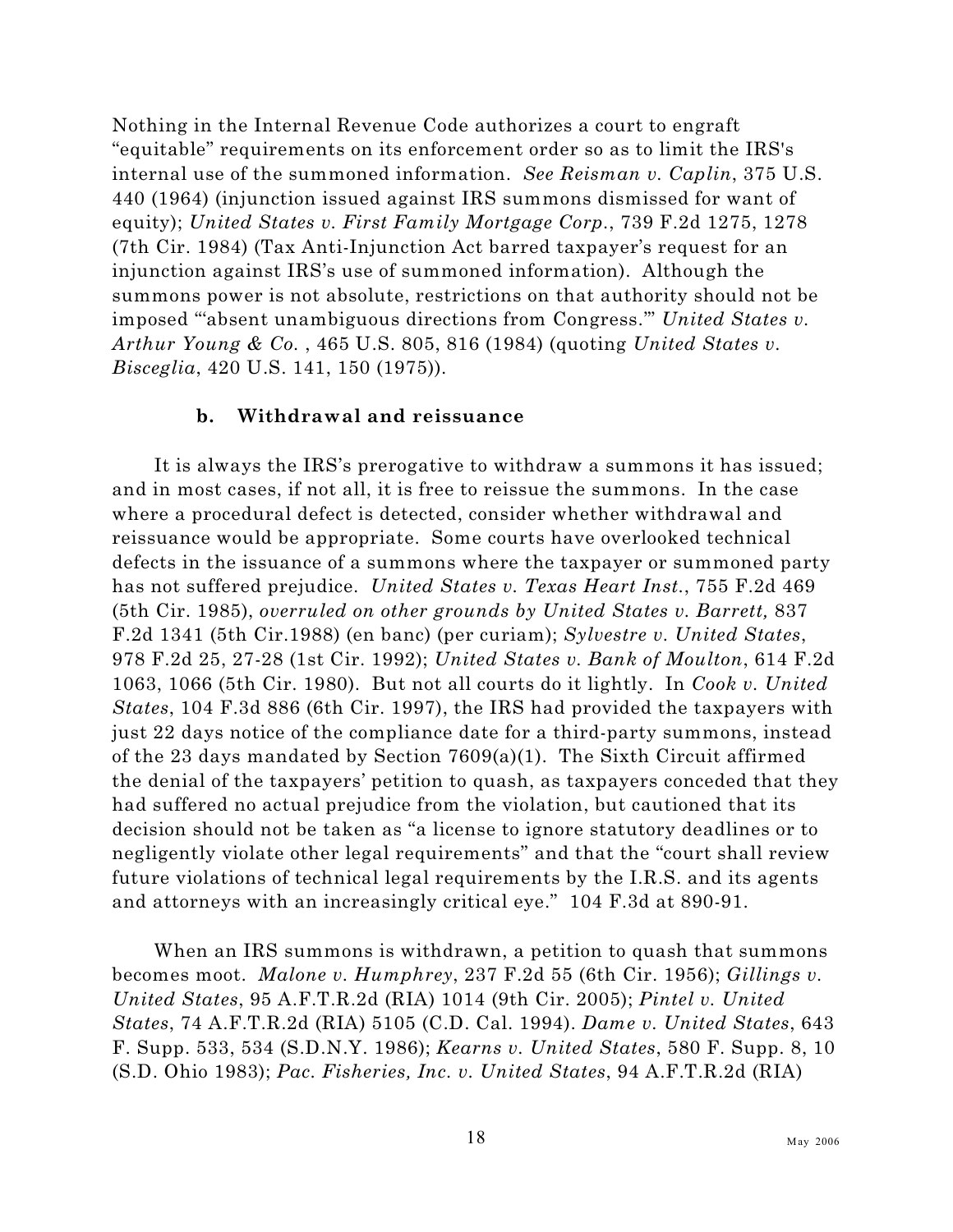5953 (W.D. Wash. 2004); *Dollar v. United States*, 57 A.F.T.R.2d (RIA) 998 (W.D. Wash. 1985).

### **c. Effect of taxpayer appeal**

### *(1) Order is enforceable unless stayed*

In the absence of a stay pending appeal, once a district court orders a summons enforced, the summoned party must comply with the court's order, notwithstanding the taking of an appeal. On occasion, taxpayers have contended that they were entitled to a stay of a summons enforcement order under Fed. R. Civ. P. 62(d), which provides that a stay may be obtained "by giving a supersedeas bond." But a stay under Rule  $62(d)$  is "subject to the exceptions contained in subdivision (a) of [the] rule." Rule 62(a) provides an automatic 10-day stay of execution upon a judgment or of proceedings for its enforcement, but excepts from its scope "an interlocutory or final judgment in an action for an injunction" and directs that the discretionary provisions of subdivision (c) "govern the suspending, modifying, restoring, or granting of an injunction during the pendency of an appeal." The automatic stay provisions of Rule 62(a) and (d) are thus most often, if not always, confined to cases involving money judgments. *See, e.g., Hebert v. Exxon Corp.*, 953 F.2d 936, 938 (5th Cir. 1992) ("Courts have restricted the application of Rule 62(d)'s automatic stay to judgments for money because a bond may not adequately compensate a non-appealing party for loss as a result of the stay of a nonmoney judgment."). We know of no case holding that a summons enforcement order was subject to an automatic stay.

A party, however, may seek a discretionary stay of an enforcement order pending appeal, as it might any other order or judgment. *See* Fed. R. Civ. P. 62 and Fed. R. App. P. 8. Ordinarily, the party seeking a stay must first move for a stay in the district court. Fed. R. App. P. 8(a)(1). A motion for a stay may be made to the court of appeals, if the movant can show that moving

In *Becker v. United States*, 451 U.S. 1306 (1981), the taxpayers offered to post <sup>6</sup> a supersedeas bond and argued they were entitled under Rule 62(d) to a stay of an IRS summons enforcement order pending appeal to the Ninth Circuit. Chief Justice Rehnquist, acting as Circuit Justice, issued an order in which he granted a temporary stay in order to allow the full Court to consider the issue of Rule 62(d)'s availability. But the full Court did not take up the issue and the stay was lifted. *See* 452 U.S. 935.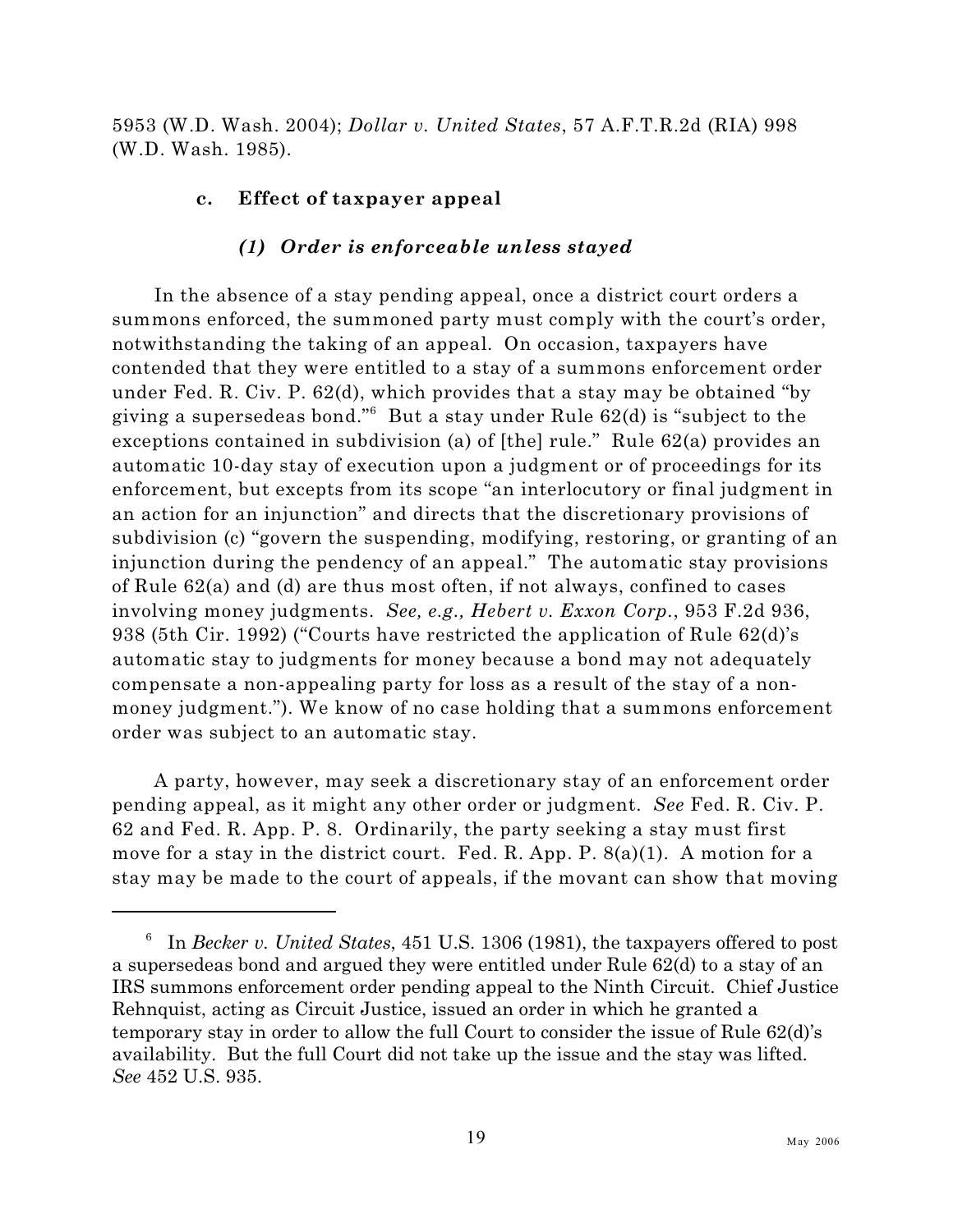first in the district court would be impracticable or can state that the district court has denied the movant's request for a stay. Fed. R. App. P.  $8(a)(2)(A)$ .

The standards for determining whether a stay pending appeal should be granted require that the moving party establish: (i) a "strong" showing that it will prevail on the merits on appeal; (ii) that irreparable injury will result unless the stay is granted; (iii) that issuance of a stay will result in no substantial harm to other interested persons; and (iv) that issuance of a stay will result in no substantial harm to the public interest. *Hilton v. Braunskill,* 481 U.S. 770, 776 (1987); *Adams v. Walker,* 488 F.2d 1064, 1065 (7th Cir. 1973). If the movant fails to establish that he satisfies all four requirements, he will not be entitled to a stay.

Courts are not likely to grant a stay pending appeal of a summons enforcement order.

A stay pending appeal from [an order enforcing] a summons should not be granted as a matter of course, but only when there is a substantial possibility of success, and then on terms designed to expedite the appeal and, if necessary and appropriate, to protect against the running of any applicable statute of limitations.

*In re Turner*, 309 F.2d 69, 72 (2d Cir. 1962) (cited in *Multistate Tax Comm'n v. United States Steel Corp.*, 659 F.2d 931, 932 (9th Cir. 1981)).

(i) *Likelihood of success on the merits* – Given the IRS's broad investigative power and the highly deferential clear error standard of review, *see, e.g., United States v. Claes*, 747 F.2d 491, 495-96 (8th Cir. 1984), once the district court has determined that the *Powell* requirements have been satisfied, the movant usually has little, if any, likelihood of overturning a summons enforcement order on appeal. After all, Section 7602 gives the IRS broad, although not unlimited, power to investigate. It extends the summons power to the examination of "any books, papers, records, or other data which *may be relevant* or material" to an inquiry. I.R.C. § 7602(a) (emphasis added). "The language 'may be' reflects Congress' express intention to allow the IRS to obtain items of even *potential* relevance to an ongoing investigation, without reference to its admissibility." *Arthur Young*, 465 U.S. at 814 (emphasis in original). On that ground alone, a stay should usually be denied. But the other requirements are equally formidable.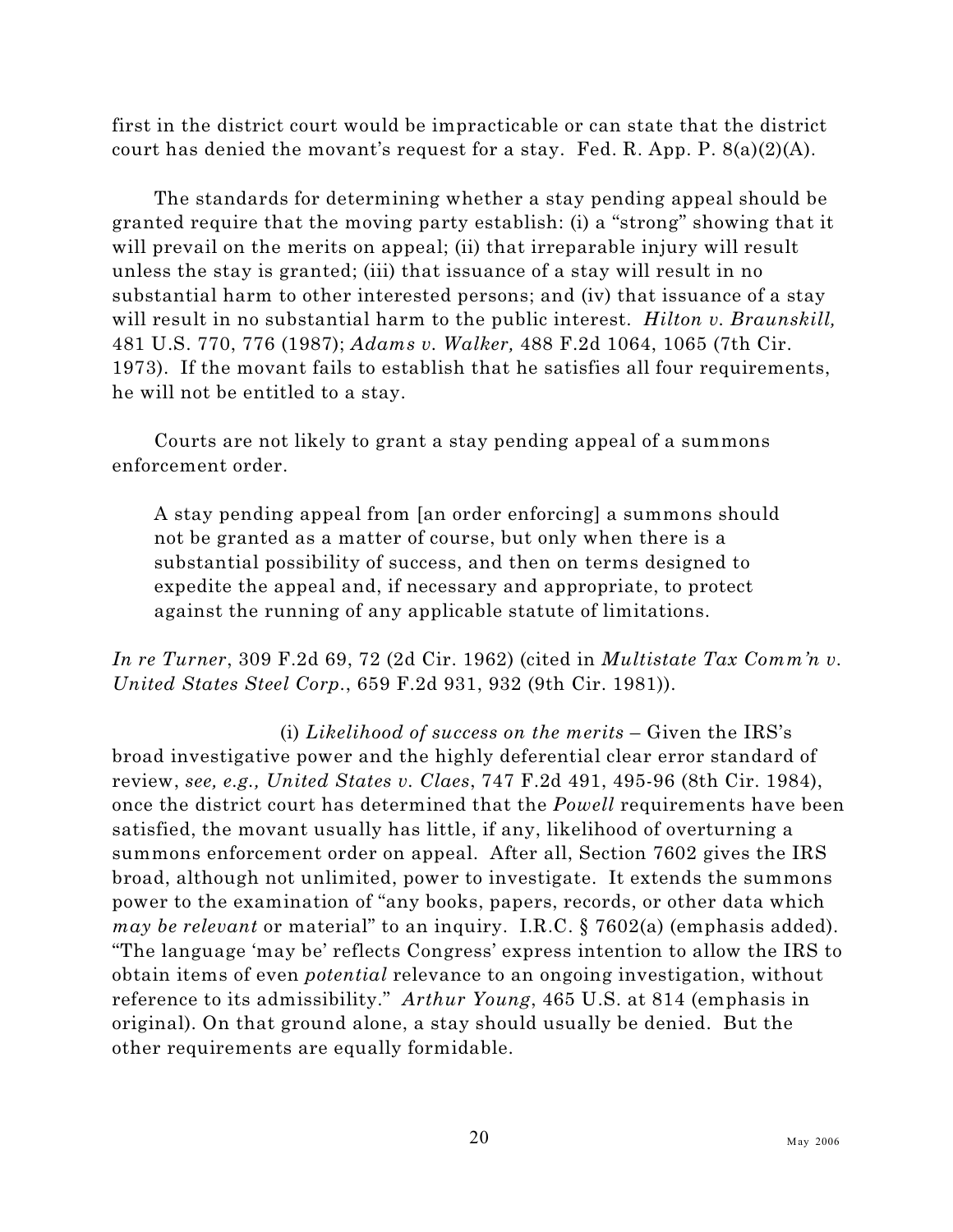(ii) *Irreparable injury in the absence of a stay* – Historically, a movant might have argued he would be irreparably injured if a stay were not granted, because compliance with the summons would moot his appeal from the enforcement order. However, this argument has been taken away. In *Church of Scientology v. United States*, 506 U.S. 9 (1992), the Supreme Court held that compliance with IRS summonses did not moot an appeal from an enforcement order issued by a district court because "if the summons were improperly issued or enforced a court could order that the IRS's copies of the tapes be either returned or destroyed." 506 U.S. at 15.

So, too, any alleged damage to the movant's business or reputation caused by compliance with a summons enforcement order does not constitute irreparable harm as a matter of law. *See Acierno v. New Castle County*, 40 F.3d 645, 653 (3d Cir. 1994) (preliminary injunction case: "[e]conomic loss does not constitute irreparable harm"); *Morton v. Beyer*, 822 F.2d 364, 371 (3d Cir. 1987) (preliminary injunction case: "we do not believe that loss of income alone constitutes irreparable harm").

(iii - iv) *The balance of hardships and the public interest* – Because the Government is always a party to the summons enforcement proceeding, the third and fourth criteria for granting a stay under *Hilton v. Braunskill,* 481 U.S. at 776, namely, that issuance of a stay will result in no substantial harm to other interested persons and will result in no substantial harm to the public interest, merge into one. *See Washington Metro. Area Transit Comm'n v. Holiday Tours, Inc.*, 559 F.2d 841, 843 (D.C. Cir. 1977) ("[t]he interest of the Commission and of the riding public is largely the same as that of the general public"). In that regard, the public's interest in the efficient and even-handed administration of the revenue laws is never served by a stay. It has long been recognized that the Government needs "to assess and collect taxes as expeditiously as possible with a minimum of preenforcement judicial interference." *Bob Jones Univ. v. Simon*, 416 U.S. 725, 736 (1974). The information provided by a summons plays an important role in the process of enforcing the tax laws. When a summons is not complied with promptly, the Government must take a detour from the orderly road of its investigation. These delays hamper the progress of enforcement and contravene the public interest. *Cf. United States v. Kis*, 658 F.2d 526, 540 (7th Cir. 1981) (noting "Congress's concern that summons enforcement proceedings be concluded rapidly"). The public's interest in vigorous and thorough enforcement of the revenue laws should thus always weigh heavily against granting a stay.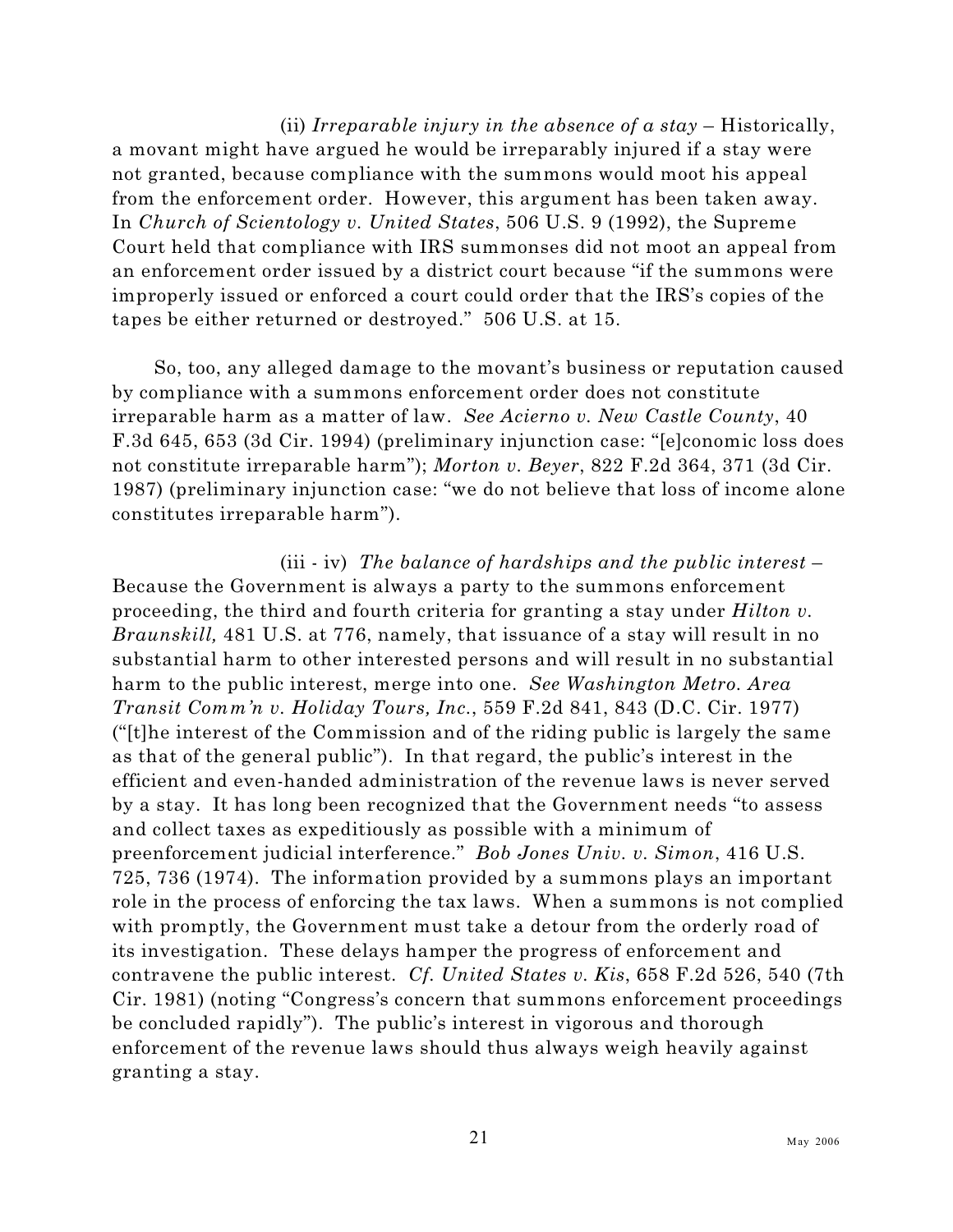#### *(2) Compliance does not moot an appeal*

"It has long been settled that a federal court has no authority 'to give opinions upon moot questions or abstract propositions, or to declare principles or rules of law which cannot affect the matter in issue in the case before it'. . . . For that reason, if an event occurs while a case is pending on appeal that makes it impossible for the court to grant 'any effectual relief whatever' to a prevailing party, the appeal must be dismissed." *Church of Scientology*, 506 U.S. at 12 (quoting *Mills v. Green*, 159 U.S. 651, 653 (1895)). Relying on these principles, the Government used to contend that compliance with a summons mooted an appeal of the district court's enforcement order. But that is no longer true.

In *Church of Scientology*, the Government acquired possession of two summoned tape recordings, after the District Court ordered enforcement of the summons, but while the enforcement order was on appeal. Relying on the authority of the majority (eight of nine) of the Circuit Courts of Appeal that had considered the issue, the Government moved to dismiss the appeal on the ground of mootness. The Ninth Circuit agreed and dismissed the appeal. The Supreme Court granted certiorari to consider the issue. Instead of relying on the line of cases cited by the Government involving IRS summonses, the Court chose instead to rely on numerous decisions holding that compliance with a district court order enforcing a Federal Trade Commission subpoena did not moot an appeal of the enforcement order. Consequently, the Supreme Court held that compliance with an order enforcing an IRS summons did *not* moot an appeal of the enforcement order, because "if the summons were improperly issued or enforced a court could order that the IRS's copies of the [summoned material] be either returned or destroyed." 506 U.S. at 15.

Although *Church of Scientology* was a loss for the Government, it is not without benefit. If nothing else, it precludes a losing party from contending that it should be entitled to a stay pending appeal on the ground that compliance with the summons enforcement order would result in the irreparable harm of mooting the appeal.

#### **c. Remedies for failure to obey enforcement order**

If a party ordered to comply with an IRS summons does not obey that order, the Government may move by way of contempt proceedings to compel compliance. *See, e.g., United States v. Brown*, 918 F.2d 82 (9th Cir. 1990); *United States v. Riewe*, 676 F.2d 418, 421 (10th Cir. 1982). District courts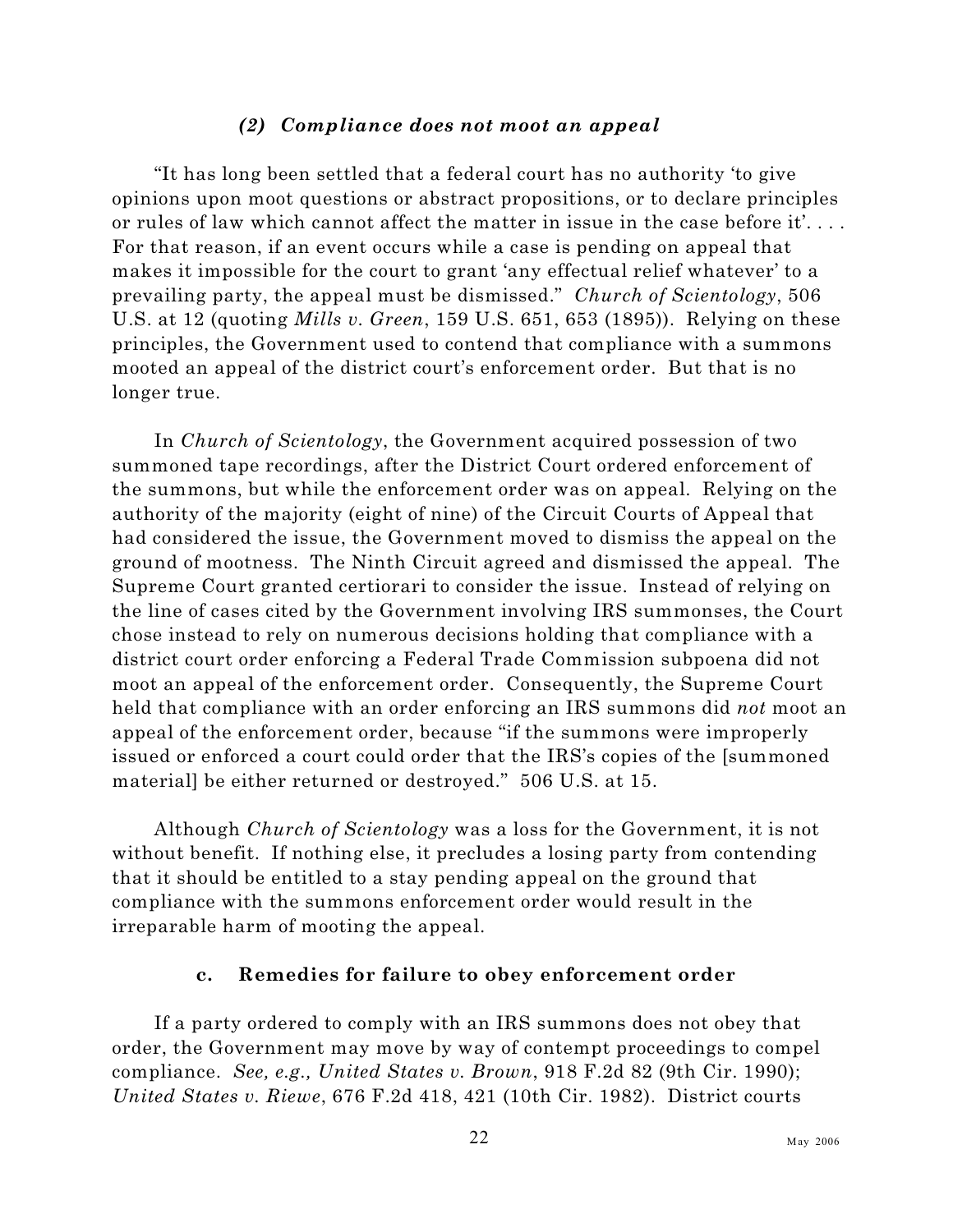have inherent power to enforce compliance with orders through contempt. *Shillitani v. United States*, 384 U.S. 364, 370 (1966).

Contempt of court is defined in Blacks Law Dictionary as conduct that defies the authority or dignity of a court. A motion for contempt in federal court, whether civil or criminal, is premised on 18 U.S.C. § 401(3), which provides that "[a] court of the United States shall have power to punish by fine or imprisonment, or both, at its discretion, such contempt of its authority, and none other, as ... [d] isobedience or resistance to its lawful writ, process, order, rule, decree, or command."

In contrast to criminal contempt, civil contempt is designed to force the contemnor to comply with an order of the court. *Int'l Union, United Mine Workers v. Bagwell*, 512 U.S. 821 (1994). A district court may impose a sanction for contempt only if it finds that the party requesting the sanction has proven contempt by clear and convincing evidence. *Peterson v. Highland Music, Inc.*, 140 F.3d 1313, 1323 (9th Cir. 1998); *Chicago Truck Drivers v. Bhd. Labor Leasing*, 207 F.3d 500, 505 (8th Cir. 2000).

For a party to be held in contempt, it must be shown that: (1) a valid order existed, (2) the party had knowledge of the order, and (3) the party disobeyed the order. *Reliance Ins. Co. v. Mast Constr. Co.*, 159 F.3d 1311, 1315 (10th Cir. 1998). The moving party is required only to establish a prima facie case of contempt by demonstrating that certain conduct was required by a previous court order and that the alleged contemnor failed to comply with that order. *United States v. Hayes*, 722 F.2d 723, 725 (11th Cir. 1984). A prima facie case for contempt may be made either by affidavits attached to the petition, or by sworn testimony presented in open court. The show cause order places on the alleged contemnor the burden of showing why he should not be held in contempt. *United States v. Rylander*, 460 U.S. 752, 757 (1983). The defendant must present some evidence to explain or justify his failure to produce the requested information. *McPhaul v. United States*, 364 U.S. 372, 379 (1960); *Morrison v. California*, 291 U.S. 82, 88-89 (1934).

The only question at the contempt stage is whether the contemnor has the present ability to obey the court's enforcement order. In raising this defense, the defendant bears the burden of production. *Rylander*, 460 U.S. at 757. The defendant does not meet this burden simply by alleging nonpossession of the summoned documents and asserting a Fifth Amendment privilege. *Rylander*, 460 U.S. at 758-62, *United States v. Rue*, 819 F.2d 1488 (8th Cir. 1987).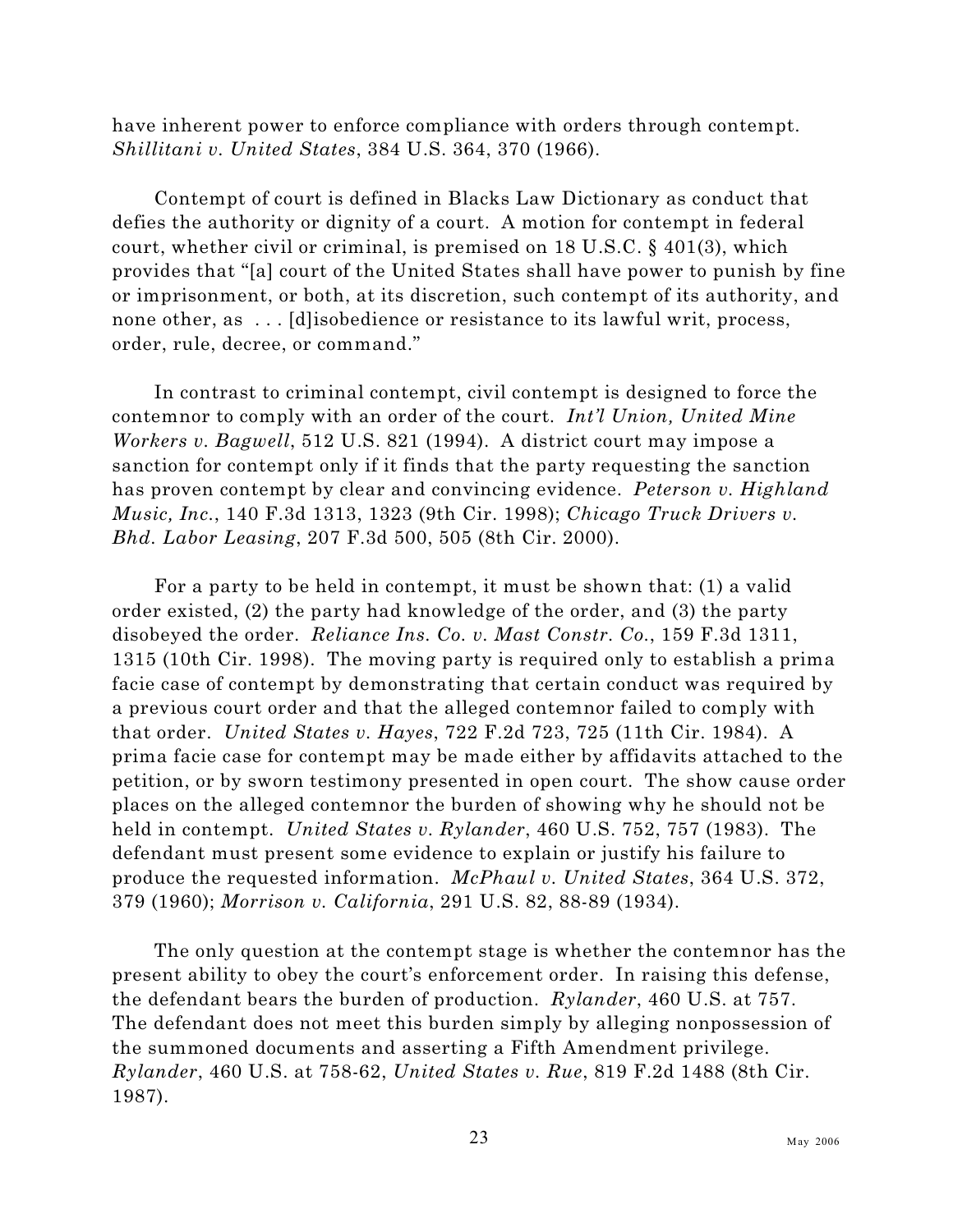Any questions regarding the propriety of the summons and whether it should have been enforced must have been raised in the enforcement hearing. *Rylander*, 460 U.S. at 757. "[The] contempt proceeding does not open to reconsideration the legal or factual basis of the order alleged to have been disobeyed and thus become a retrial of the original controversy." *Maggio v. Zeitz*, 333 U.S. 56, 69 (1948).

In the contempt proceeding the summoned party must be able to show that he or she had made all reasonable efforts to comply with the summons to avoid contempt. *See United States v. Seetapun*, 750 F.2d 601, 605-06 (7th Cir. 1984); *Hayes*, 722 F.2d at 725-26. A defendant "demonstrates [an] inability to comply [with a court order] only by showing that he has made 'in good faith all reasonable efforts to comply.'" *United States v. Roberts*, 858 F.2d 698, 701 (11th Cir. 1988) (citation omitted) (affirming contempt where contemnor's record searches did not amount to "all reasonable efforts").

In *United States v. Hayes*, 722 F.2d 723, Hayes, a summoned tax promoter, partially complied with an order enforcing the summons, but claimed that some of the documents were being held in Switzerland by Hayes's business partner, who refused to release them. Despite Hayes's alleged "diligent requests" involving trips to Switzerland to obtain the documents, the appellate court found that Hayes failed to make "all reasonable efforts" to comply with the order: "[O]ther avenues for obtaining the material were never explored." Hayes failed to take any actions against his business partner, including researching his legal rights, threatening his business partner with legal action, or consulting an attorney. "He cannot carry his burden… merely by adducing evidence that he has *requested* the documents, when it appears that he has greater leverage at his disposal." 722 F.2d at 725-26 (emphasis in original).

Because such contumacious conduct interferes with the administration of justice, it is punishable by coercive sanctions to induce compliance, or by remedial sanctions to compensate an aggrieved party for losses sustained for past disobedience of the court's order. *Feltner v. Title Search Co.*, 283 F.3d 838, 841 (7th Cir. 2002). In fashioning sanctions for civil contempt, district courts should consider "the character and magnitude of the harm threatened by continued contumacy, and the probable effectiveness of any suggested sanction in bringing about the result desired." *United States v. United Mine Workers*, 330 U.S. 258, 304 (1947). Appropriate sanctions may include a coercive daily fine, a compensatory fine, or coercive incarceration. *Int'l Union*, 512 U.S. 821; *United States v. Marquardo*, 149 F.3d 36 (1st Cir. 1998);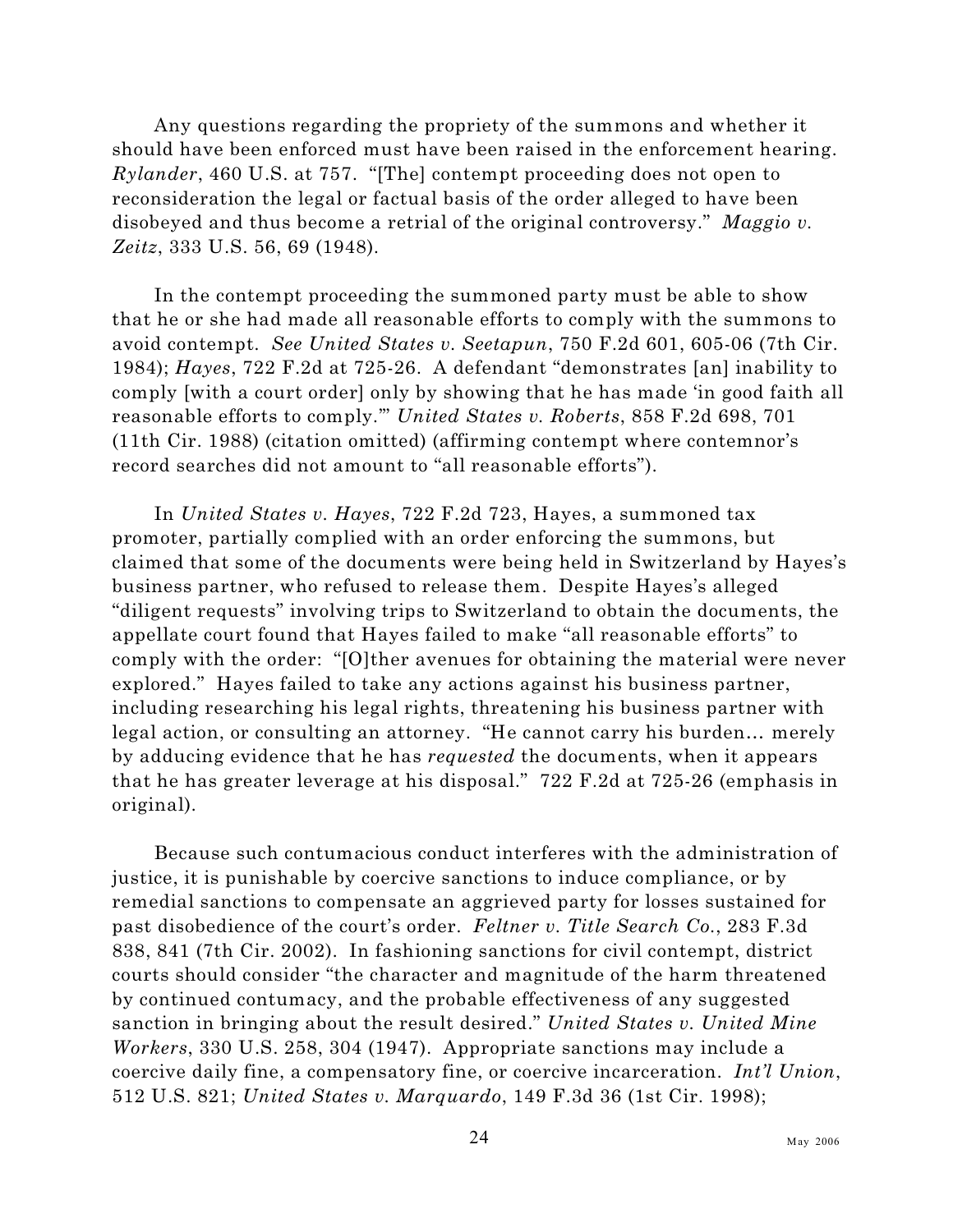*O'Connor v. Midwest Pipe Fabrications, Inc.*, 972 F.2d 1204, 1211 (10th Cir. 1992).

### *(1) Coercive Fines*

When fixing the amount of coercive daily fines, district courts must also consider "the amount of defendant's financial resources and the consequent seriousness of the burden to that particular defendant." *United Mine Workers*, 330 U.S. at 304. One appellate court upheld fines of \$5,000 a day for failure to turn over documents pursuant to a summons enforcement order. *United States v. Darwin Constr. Co.*, 873 F.2d 750 (4th Cir. 1989). Coercive fines may exceed the \$1,000 criminal fine under Section 7210 for failure to comply with a summons. *United States v. Hefti*, 879 F.2d 311, 315 (8th Cir. 1989).

#### *(2) Coercive Imprisonment*

The basis for permitting a court summarily to order coercive imprisonment for recalcitrant persons without affording them the safeguards of a criminal proceeding is that the contemnors hold "the keys of the prison in their own pockets," and therefore can purge themselves of the contempt at any time. *In re Nevitt*, 117 F. 448, 461 (8th Cir. 1902). When a court finds that confinement has lost its coercive effect, it essentially becomes punitive and the contemnor must be released. *See, e.g.*, *Lambert v. Montana*, 545 F.2d 87 (9th Cir. 1976); *In re Grand Jury Investigation (Braun)*, 600 F.2d 420, 423-24 (3d Cir. 1979); *Simkin v. United States*, 715 F.2d 34, 36-37 (2d Cir. 1983). To hold the contemnor longer would violate due process. *Lambert*, 545 F.2d at 89.

Although the due process test is easily formulated (*i.e.*, when incarceration no longer has a coercive effect, it violates due process), the point at which coercive imprisonment ceases to be coercive and essentially becomes punitive is not readily discernible. While the courts have not formulated a bright-line test to determine whether a contemnor has met his burden of persuasion, it is well settled that a person's insistence that he will never comply is not sufficient. *Lambert*, 545 F.2d at 90 (citing *Catena v. Seidl*, 343 A.2d 744, 747 (N.J. 1975)). "Obviously, the civil contempt power would be completely eviscerated were a defiant witness able to secure his release merely by boldly asserting that he will never comply with the court's order." *Braun*, 600 F.2d at 425. What has emerged, therefore, is the requirement that the contemnor bear the burden of establishing that there is no substantial likelihood that continued confinement would accomplish its coercive purpose. *Id.* (citing *Lambert*, 545 F.2d at 90-91). Self-serving statements about present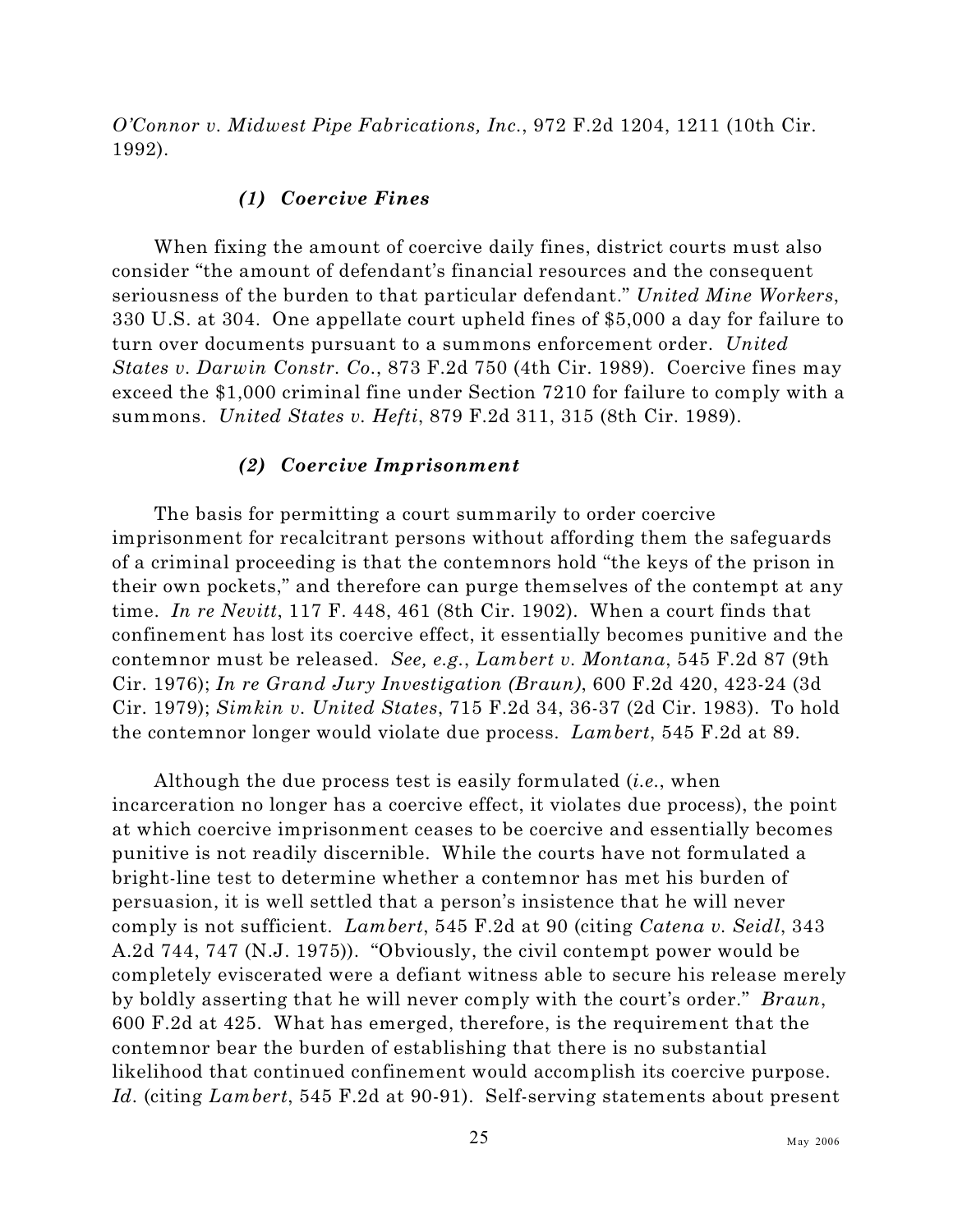intention not to comply is not persuasive evidence that the defendants will not change their minds. *See Simkin*, 715 F.2d at 37 (a contemnor's present intention not to comply does not preclude the possibility that continued confinement will cause a change of mind).

A court must make an individualized decision whether there remains a realistic possibility that continued confinement might cause the contemnor to comply. *In re Crededio*, 759 F.2d 589, 592 (7th Cir. 1985). In making its decision, a court should be mindful that incarceration of contemnors for civil contempt is premised on the notion that the desire for freedom, and concomitantly the willingness to comply, increases with the time spent in prison. *Braun*, 600 F.2d at 428; *In re Martin-Trigona*, 590 F. Supp. 87, 91 (D. Conn. 1984). Courts have not hesitated to incarcerate civil contemnors for periods greater than a year. *See, e.g., United States v. Lippitt*, 180 F.3d 873, 878 (7th Cir. 1999) (finding incarceration remains coercive after two years); *CFTC v. Armstrong*, 284 F.3d 404, 408 (2d Cir. 2002) (upholding continued civil contempt incarceration after period of more than two years); *In re Lawrence*, 279 F.3d 1294 (11th Cir. 2002) (over two years); *Chadwick v. Janecka*, 312 F.3d 597 (3d Cir. 2002) (holding no constitutional ban to incarcerating defendants seven years where defendant has present ability to comply with order).

### *(3) Compensatory Fines*

Compensatory fines compensate the party for injuries resulting from the contemptuous behavior. *Gen. Signal Corp. v. Donallco, Inc.*, 787 F.2d 1376, 1380 (9th Cir. 1986). The amount of compensatory sanctions includes the actual costs incurred by the moving party. *Id.* Compensatory damages may also include the amount of loss sustained by the contumacy. *United States v. Berg*, 20 F.3d 304, 311 (7th Cir. 1994). *See also Connolly v. J.T. Ventures*, 851 F.2d 930, 932 (7th Cir. 1988) (holding that the loss due to contempt in a copyright infringement action may include profits from the sale of the items).

Actual costs incurred by the moving party include attorneys fees and costs of attending the contempt hearing. A reasonable hourly rate to award for fees is the amount "according to the prevailing market rates in the relevant community." *Schwarz v. Sec'y of Health & Human Servs.*, 73 F.3d 895, 906 (9th Cir. 1995) (citing *Blum v. Stenson*, 465 U.S. 886, 895 (1984)); *see also United States v. City of Jackson*, 359 F.3d 727, 733 (5th Cir. 2004) ("When a court awards attorney's fees to the government as a sanction for an adverse party's improper conduct, [ ] we treat the hourly rate in the local legal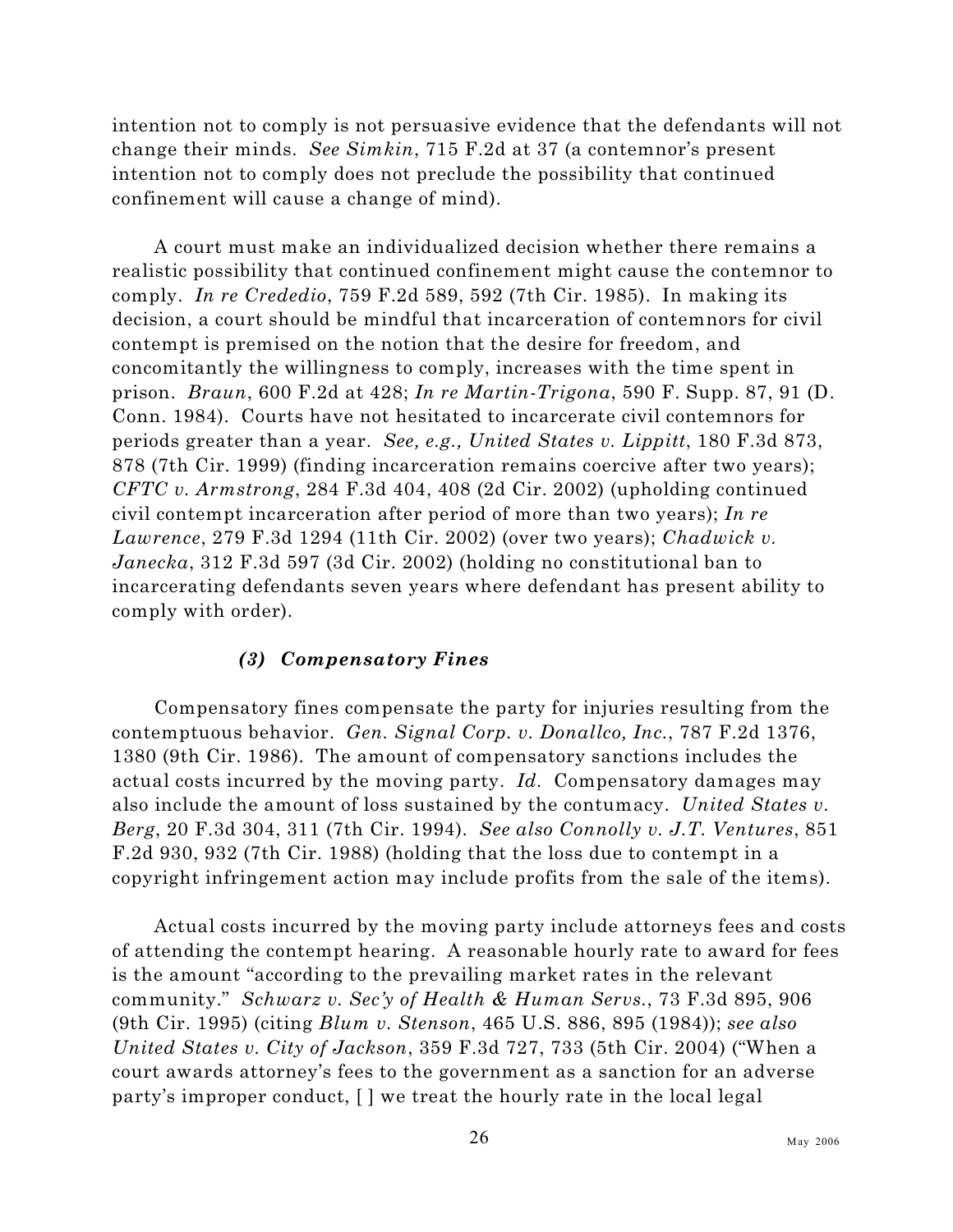community as a benchmark for determining the amount of attorney's fees to be imposed."); *United States v. Big D Enters., Inc.*, 184 F.3d 924, 936 (8th Cir. 1999) (same); *Napier v. Thirty or More Unidentified Fed. Agents*, 855 F.2d 1080, 1093 (3d Cir. 1988) (same). The Government may argue that, at a minimum, the Government should be awarded a rate equal to the rate referenced in the Equal Access to Justice Act (28 U.S.C. § 2412(d)(2)(A), effective 1996). *See City of Jackson*, 359 F.3d at 734. The statutes allows for adjustments for inflation. The Bureau of Labor Statistics' Consumer Price Index inflation calculator is listed at the following website: <http://www.bls.gov/cpi/home.htm>. *See Am. Wrecking Corp. v. Sec'y of Labor*, 364 F.3d 321, 330 (D.C. Cir. 2004).

### **4. Petitions to quash third-party summons**

Certain persons are entitled to bring a judicial proceeding to quash a summons. A summoned party, whether or not the taxpayer under investigation, is *never* entitled to commence an action to contest the validity of an IRS summons. If he has a good faith reason to refuse compliance, his only recourse is to wait and defend an enforcement action brought against him by the Government. It is only the case of a summons issued to a third party that offers an opportunity for a pre-enforcement challenge, but even then, not by the summoned third party. If, under Section 7609(a), notice of a third-party summons is required to be given to any person (including the taxpayer) identified in the summons, the person receiving such notice (the "noticee") is entitled, under Section 7609(b)(2) to bring a proceeding to quash the summons. But certain requirements must be met.

### **a. Requirements**

 Section 7609 sets forth several requirements relating to time of filing, requirement of notice, and location of the suit. The requirements are jurisdictional: they comprise part of the conditions of the United States' waiver of sovereign immunity and must be strictly adhered to by the petitioner*. Berman v. United States*, 264 F.3d 16, 19 (1st Cir. 2001) (motion to quash must be filed within 20 days of mailing notice); *accord Faber v. United States*, 921 F.2d 1118 (10th Cir. 1990); *Stringer v. United States*, 776 F.2d 274 (11th Cir. 1985); *Ponsford v. United States*, 771 F.2d 1305, 1309 (9th Cir. 1985). As sovereign immunity cannot be waived unless the statutory conditions have been met, counsel for the United States have no authority to disregard or overlook failures to comply with the requirements of Section 7609. Moreover, although these requirements are jurisdictional and their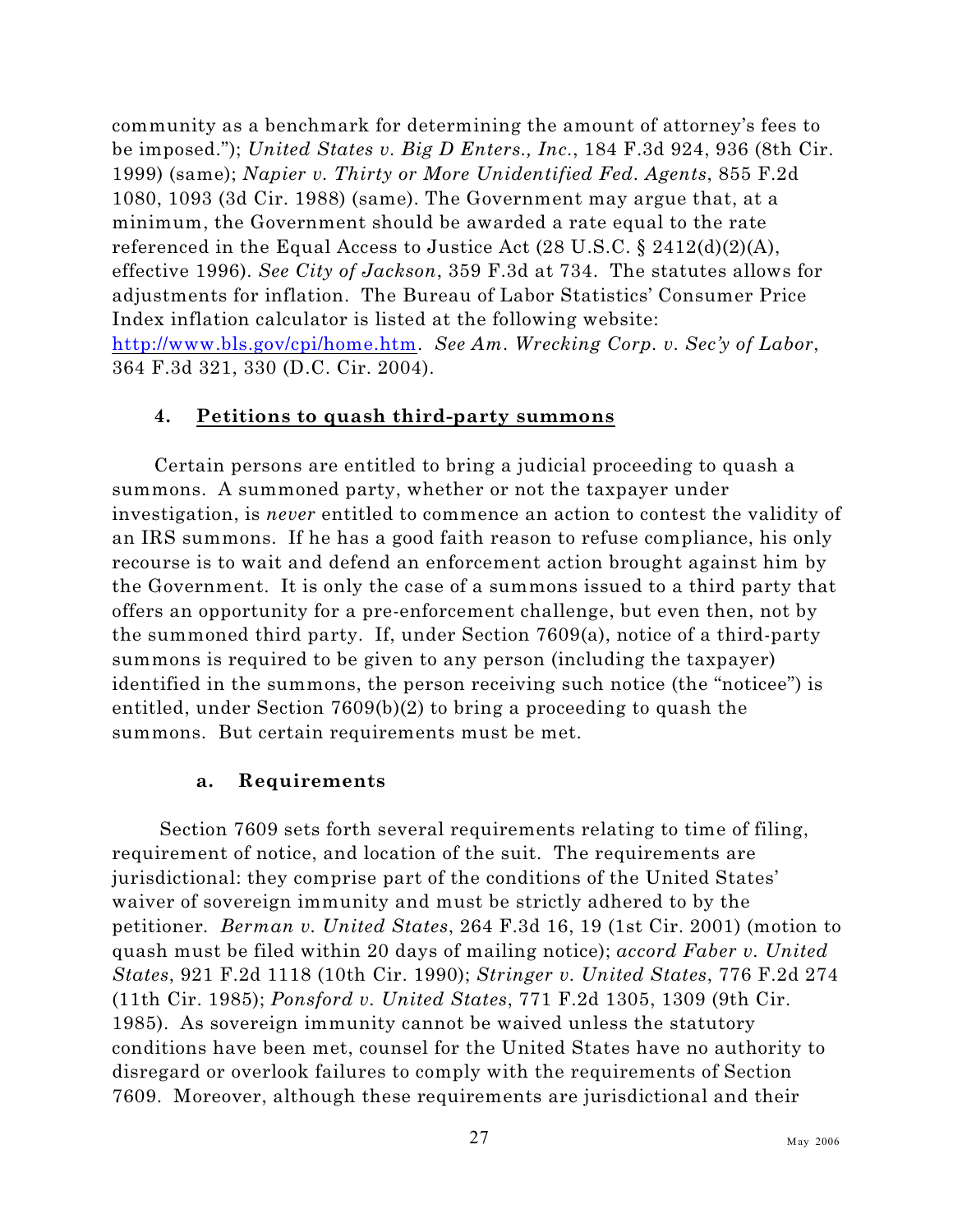absence may be raised at any time (even on appeal), they should be raised as soon as possible.

The first requirement is found in Section 7609(b)(2)(A), which provides that the petition to quash must be filed not later than the 20th day after the noticee has been given notice. *Ponsford*, 771 F.2d 1305; *Berman*, 264 F.3d 16.<sup>7</sup> If that 20th day falls on a weekend or legal holiday, the last day to file the petition is the next business day. I.R.C. § 7503.

Second, Section 7609(b)(2)(B) requires the noticee who petitions to quash the summons to send by registered or certified mail copies of the petition to the summoned person and to the office designated by the Secretary of the Treasury (which is generally, but not always, the issuing IRS agent). Section 7609(b)(2)(B)'s 20-day service period for petitions to quash reflects Congress's intent to expedite summons actions and eliminate frivolous delay so that the actual investigation can proceed.

The requirements of Fed. R. Civ. P. 4(i) for service upon the United States and its agencies, corporations, officers, and employees also apply, which means that copies should be sent by registered or certified mail or delivered to the United States Attorney for the district, as well as sent by registered or certified mail to the Attorney General in Washington, D.C. *United States v. Roebuck*, 81 A.F.T.R.2d (RIA) 598, 601 (S.D. Iowa 1997) ("Rule 4's service requirements apply to petitioners proceeding under Section 7609."). *Accord Faber v. United States*, 69 F. Supp. 2d 965, 967 (W.D. Mich. 1999); *Malone v. United States*, 77 A.F.T.R.2d (RIA) 1157 (M.D. Ga. 1996); *Hartman v. United States*, 76 A.F.T.R.2d (RIA) 7856 (M.D. Fla. 1995). If a petition to quash an IRS summons is not served on the Attorney General and the United States Attorney pursuant to Rule 4(i), it is subject to dismissal. *Van Manen v. United States*, 838 F. Supp. 335, 337 (W.D. Mich. 1993) (citing former Rule 4(d)(4)), *aff'd on other grounds by unpublished opinion*, 23 F.3d 409 (6th Cir. 1994).

 $\frac{7}{10}$  One California court (in an unpublished ruling) held that the 20-day period can be subject to equitable tolling. *Mackenzie v. United States*, 84 A.F.T.R.2d (RIA) 6725, 6726-27 (E.D. Cal. 1999). In so doing, it relied on *Irwin v. Dep't of Veterans Affairs*, 498 U.S. 89 (1990). Subsequently, the Supreme Court considered whether the statute of limitation for refunds suits could be equitably tolled in light of *Irwin*, and held that equitable tolling did not apply. *United States v. Brockamp*, 519 U.S. 347 (1997). An analogous argument can be made with respect to the 20-day filing requirement to quash a summons.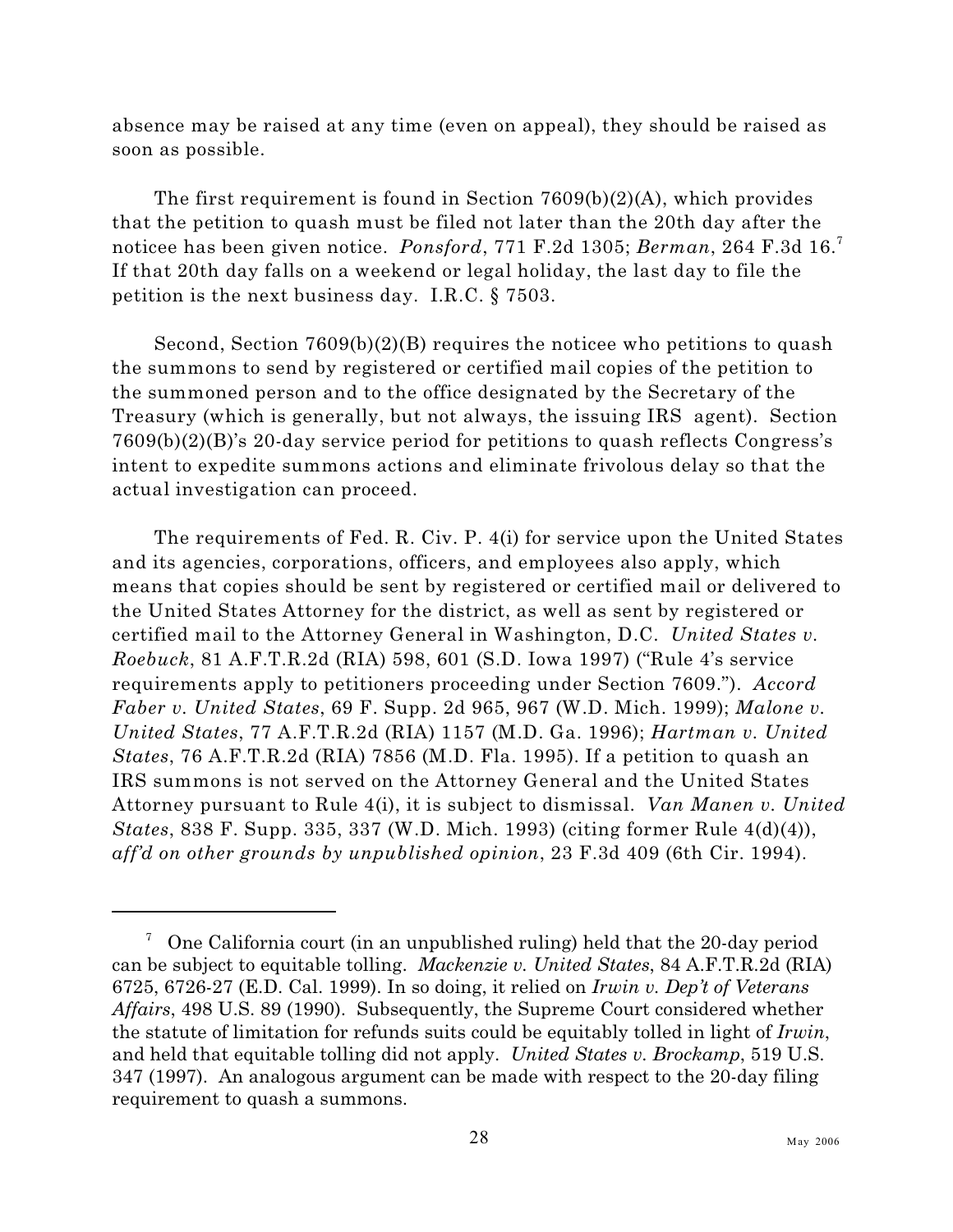The United States must be served within the 20 days mandated for mailing a copy of the petition to the IRS. *Wahler v. IRS*, 91 A.F.T.R.2d (RIA) 1731 (W.D.N.C. 2002) (service on United States must be effected within 20 days), *aff'd by unpublished opinion*, 62 Fed. Appx. 526 (4th Cir. 2003); *Norfleet v. United States*, 89 A.F.T.R.2d (RIA) 2879 (E.D.N.C.) (same), *aff'd by unpublished opinion*, 48 Fed. Appx. 907 (4th Cir. 2002); *Strong v. United States*, 57 F. Supp. 2d 908, 916 (N.D. Cal. 1999) (same); *but see Tilley v. United States*, 94 A.F.T.R.2d (RIA) 6942 (M.D.N.C. 2004) (in dictum, magistrate judge indicates 120-day period of Rule 4(m) applies); *Hicks v. United States*, 91 A.F.T.R.2d (RIA) 589 (M.D.N.C. 2003) (allowing service within 120 days); *Roebuck v. United States*, 81 A.F.T.R.2d (RIA) 598 (S.D. Iowa 1997) (same); *Hovind v. United States*, 78 A.F.T.R.2d (RIA) 7663 (dismissal for failure to serve in 120 days), *aff'd by unpublished opinion*, 159 F.3d 1359 (1998); *Tulsty v. United States*, 871 F. Supp. 299, 300 (E.D. Mich. 1994) (same).

Third, pursuant to Section 7609(h), a petition to quash must be filed in the district where the summoned party "resides or is found." This provision is a jurisdictional requirement rather than a matter of venue. *Deal v. United States*, 759 F.2d 442, 444 (5th Cir. 1985). The statute does not define "resides or is found" and the meaning of the term has been interpreted infrequently by the courts. The Ninth Circuit held that the Nevada district court did not have jurisdiction to hear a petition to quash a summons issued to a California bank. *Fortney v. United States*, 59 F.3d 117, 119 (9th Cir. 1995). The Fifth Circuit stated that jurisdiction is "vested in the district where the summons is to be answered" rather than "by the location of the taxpayer." *Masat v. United States*, 745 F.2d 985, 988 (5th Cir. 1984). *See also Beck v. United States*, 91 A.F.T.R.2d (RIA) 1345 (6th Cir. 2003). The district court in Oregon found that the statute requires "something more than the Due Process analysis of minimum contacts" and requires "a physical presence within the forum." *Oldham v. United States*, 89 A.F.T.R.2d (RIA) 2095, 2097 (D. Or. 2002). Similarly, a district court in California dismissed a petition to quash a summons issued to MasterCard International because it did not have an office in California. *Scharringhausen v. United States*, 91 A.F.T.R.2d (RIA) 651 (S.D. Cal. 2003).

## **b. Counterclaim for enforcement**

Section 7609(b)(2)(A) permits the Government to file a counterclaim for enforcement whenever a petition to quash a summons has been filed. Whether to do so is a strategic decision to be made in consultation with the IRS. The summoned party may comply with the summons after the petition to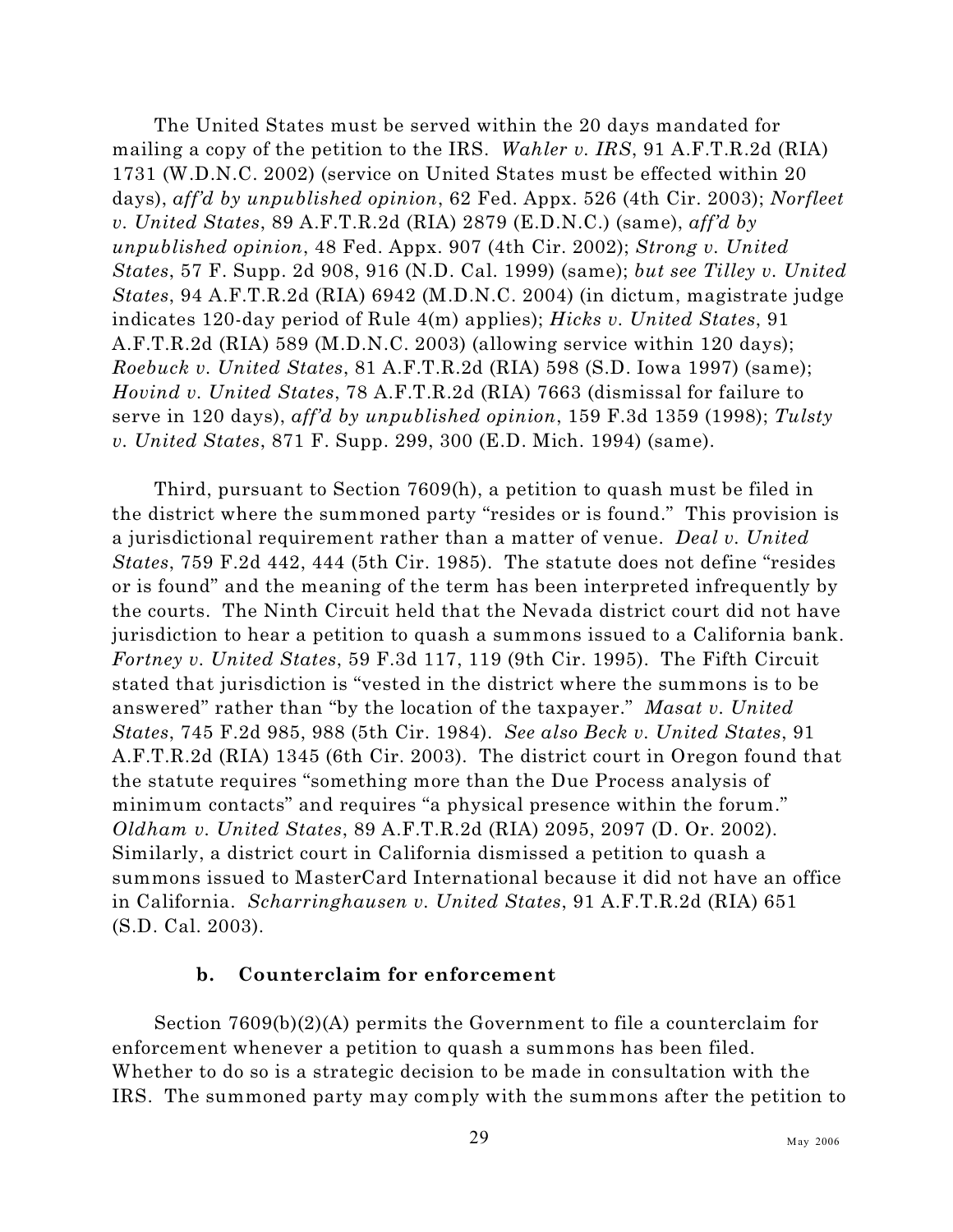quash the summons is dismissed or denied, without a corresponding order enforcing the summons. In such cases, a counterclaim for enforcement is unnecessary. If, on the other hand, there is a possibility that compliance would not follow, an enforcement order would be binding on the summoned party, whether or not a named party in the case. I.R.C. § 7609(b)(2)(C) ("the person summoned shall have the right to intervene. . . [and] shall be bound by the decision in such proceeding (whether or not the person intervenes in such proceeding)").

## **C. RESPONSES TO FREQUENT OBJECTIONS AND ARGUMENTS**

In addition to claiming that the Government failed to establish the four *Powell* requirements, a summoned party or noticee may attempt a broader attack on a summons's validity. In *United States v. Powell*, 379 U.S. 48, 58 (1964), the Court explained that in a summons enforcement proceeding:

It is the court's process which is invoked to enforce the administrative summons and a court may not permit its process to be abused. Such an abuse would take place if the summons had been issued for an improper purpose, such as to harass the taxpayer or to put pressure on him to settle a collateral dispute, or for any other purpose reflecting on the good faith of the particular investigation.

The taxpayer may "challenge the summons on any *appropriate* ground." *United States v. Freedom Church,* 613 F.2d 316, 319 (1st Cir. 1979) (citations omitted & emphasis added). The court is faced with the task of balancing the interests of the taxpayer and the Government. "On one hand is the Government's interest in summary proceedings designed to expedite tax collection. On the other hand is the taxpayer's right to protection from the *improper* use of the Internal Revenue Service's summons powers." *United States v. Stuckey,* 646 F.2d 1369, 1373 (9th Cir. 1981) (emphasis added).

In addition to broadside attacks challenging the propriety of the summons, what follows are responses to typical arguments challenging the validity of a summons.

## **1. IRS failed to follow administrative requirements**

Taxpayers often argue that a court should not enforce a summons, or should quash a summons to a third party, because the IRS failed to follow appropriate procedures, including failure to properly issue, serve, or give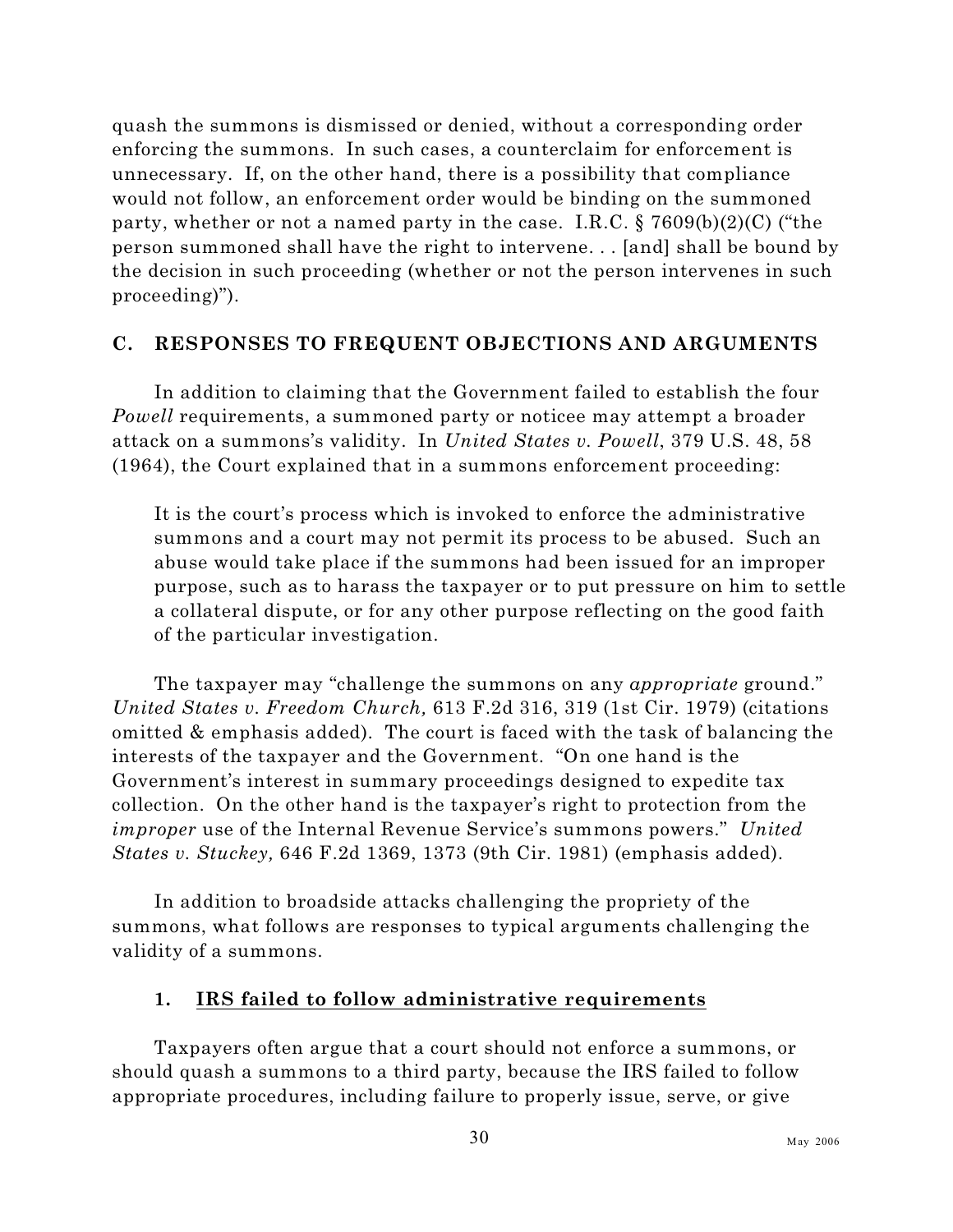notice of the summons. In effect, such taxpayers are arguing that the fourth requirement of the *Powell* requirements has not been met. (*See* [Section](#page-27-0)  $II(B)(2)(a)(4)$ .

Even if all the administrative steps required by the Code were not followed, a court may order enforcement of the summonses. Several courts have held that not every failure to follow an administrative requirement imposed by the Code necessitates denial of enforcement. *See Mimick v. United States*, 952 F.2d 230, 231-32 (8th Cir. 1991). In the words of the Fifth Circuit:

Nothing in the language of the code itself mandates this sanction [denial of enforcement] for infringement [of the Code's administrative requirements]. The correct approach for determining whether to enforce a summons requires the court to evaluate the seriousness of the violation under all the circumstances including the Government's good faith and the degree of harm imposed by the unlawful conduct.

*United States v. Payne*, 648 F.2d 361, 363 (5th Cir. 1981), (quoting *United States v. Bank of Moulton*, 614 F.2d 1063, 1066 (5th Cir. 1980)).

## **a. Challenges to the issuance of the summons**

One of the most common challenges to summons enforcement is to the official's authority to issue the summons. Section 7602(a) provides summons authority to the "Secretary," meaning "the Secretary of the Treasury or his delegate." I.R.C.  $\S 7701(a)(11)(B)$ . "Delegate," in turn, is defined as "any officer, employee, or agency of the Treasury Department duly authorized by the Secretary of the Treasury directly, or indirectly by one or more redelegations of authority, to perform the function mentioned or described in the context." I.R.C.  $\S 7701(a)(12)(A)(i)$ .

The Secretary of the Treasury has delegated authority to issue summonses to the Commissioner of the IRS. Treas. Reg. § 301.7602-1(b) (authorizing the Commissioner of the IRS to issue summonses under I.R.C. § 7602); Treas. Reg. §301.7701-9(b) (Treasury regulations authorizing the Commissioner to perform some function "shall constitute a delegation by the Secretary of the authority to perform such function"). The Secretary has authorized the Commissioner to redelegate this authority to IRS employees. Treas. Reg. § 301.7701-9(c). The Commissioner has redelegated this authority. Deleg. Order No. 4 (Rev. 22), 1997 WL 33479254 (delegating from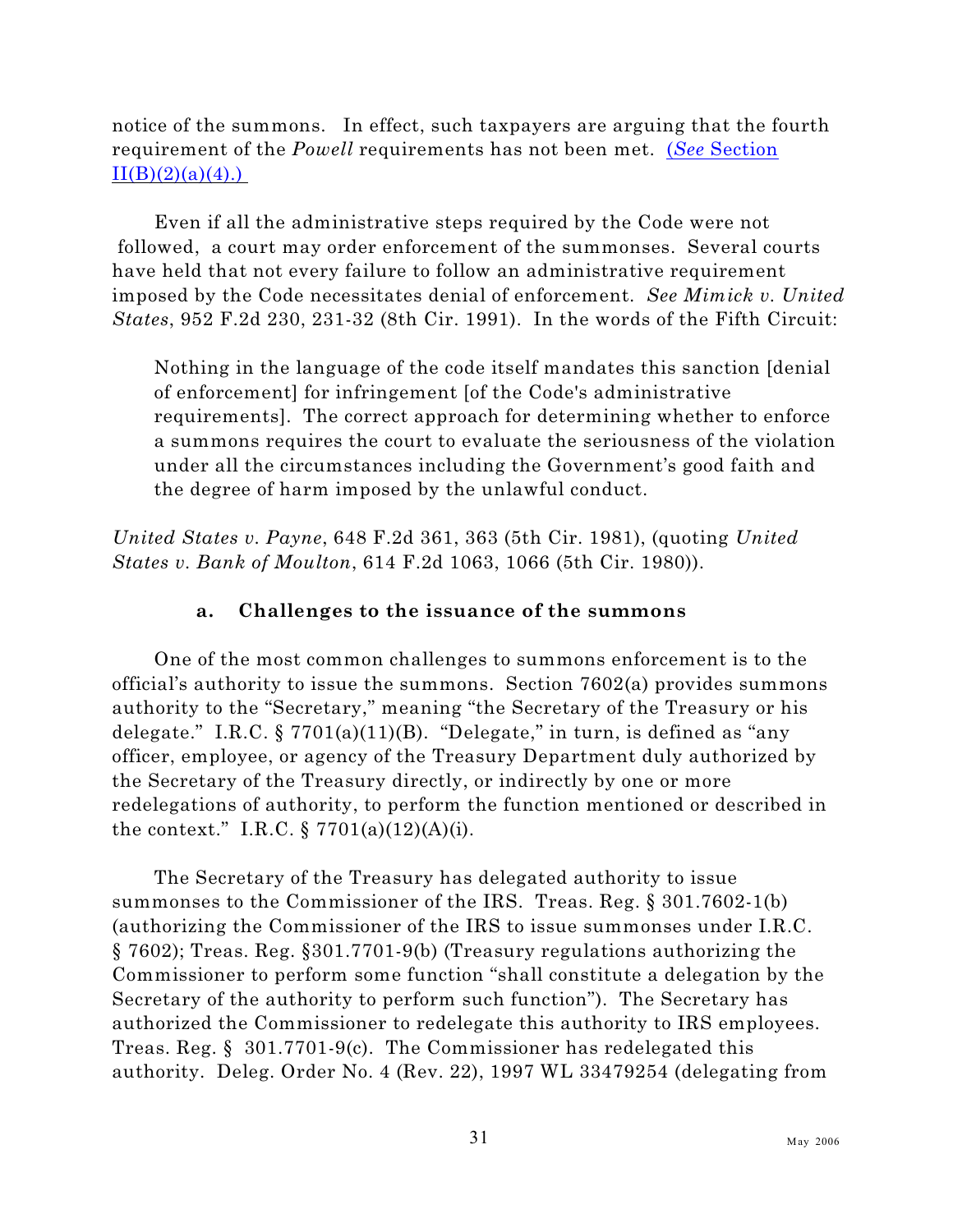Commissioner to various IRS employees, including revenue agents, authority to issue summonses).

The Supreme Court and the courts of appeal have recognized that the Secretary's authority to issue summonses has been delegated to the IRS and its employees. *See, e.g., United States v. Arthur Young & Co.*, 465 U.S. 805, 814 (1984) ("[ a]s a tool of discovery, the § 7602 summons is critical to the investigative and enforcement functions of the IRS"); *United States v. Ins. Consultants of Knox, Inc.*, 187 F.3d 755, 759 (7th Cir. 1999) ("[t]he IRS is authorized to issue summonses" pursuant to I.R.C. § 7602); *Holifield v. United States*, 909 F.2d 201, 205 (7th Cir. 1990) ("The information-gathering authority granted to the IRS under § 7602 is quite broad."). Challenges to this delegation have been dismissed as lacking merit. *United States v. Derr*, 968 F.2d 943, 947 (9th Cir. 1992) (rejecting argument that IRS agents did not have delegated authority to issue summonses); *United States v. Saunders*, 951 F.2d 1065, 1067 (9th Cir. 1991) (same for summons issued by IRS Revenue Officer); *Lonsdale v. United States*, 919 F.2d 1440, 1445, 1448 (10th Cir. 1990) (failure to publish Treasury Department orders delegating authority did not deprive the IRS of authority to issue summons).

## **b. Challenges to service of the summons**

Section 7603 provides that an IRS summons "shall be served . . . by an attested copy delivered in hand to the person to whom it is directed or left at his last and usual place of abode." *United States v. Bichara*, 826 F.2d 1037 (11th Cir. 1987) (proper service of a summons to a taxpayer does not require that the IRS leave the summons with some person of suitable age and discretion). Service "in hand" of an officer of a corporate taxpayer, including a managing agent, is sufficient to effect service on a foreign corporation. *United States v. Toyota Motor Co.*, 569 F. Supp. 1158 (C.D. Cal. 1983).

The same IRS agent or officer may both issue and serve a summons pursuant to Sections 7602 and 7603. *United States v. Crum*, 288 F.3d 332, 334 (7th Cir. 2002); *Derr*, 968 F.2d at 946-47; *United States v. McCoy*, 954 F.2d 1000, 1001 (5th Cir. 1992); *Bichara*, 826 F.2d at 1038; *United States v. Howard*, 360 F.2d 373, 375 (3d Cir. 1966).

Objections to defects in service of a summons to a third-party recordkeeper may only be raised by the summoned party; the taxpayer has no standing to assert objections to a summons that are personal to the third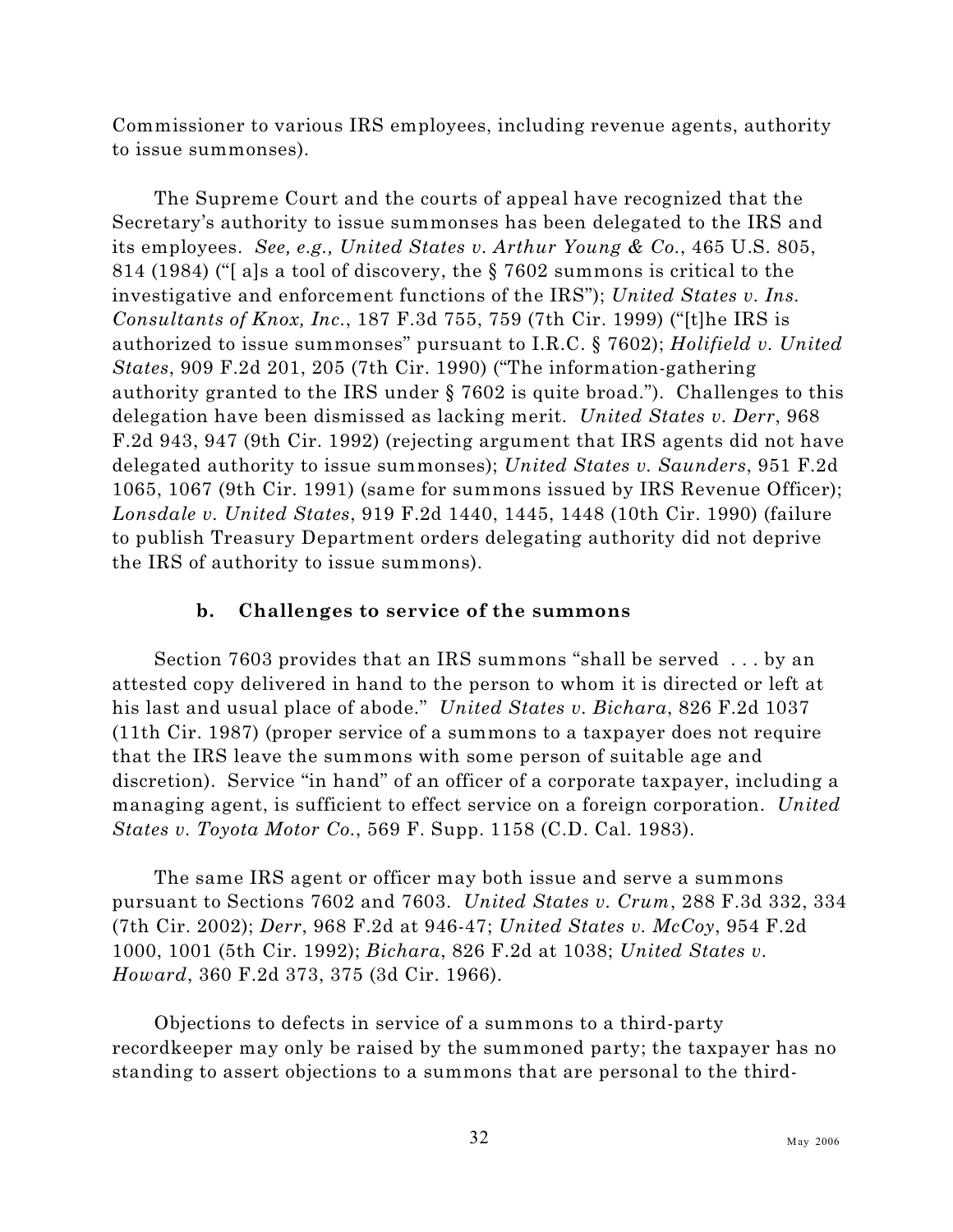party recordkeeper. *Wright v. United States*, 964 F. Supp. 336 (M.D. Fla.), *aff'd without opinion*, 132 F.3d 1461 (11th Cir. 1997).

### **c. Challenges to the adequacy of the notice of the summons**

While the procedural requirements of Section 7603 for serving the person named in the summons must be strictly observed, a failure to strictly comply with the taxpayer notice requirements of I.R.C. § 7609 does not necessarily warrant the quashing of third-party summonses. *United States v. Hamilton Fed. Sav. & Loan Ass'n*, 566 F. Supp. 755, 758 (E.D.N.Y. 1983). The sufficiency of the notice to the taxpayer must be judged by different standards since its only purpose is to apprise the notice of an event that has already occurred. *Id*., citing R. Fink, Tax Fraud—Audit Investigations, Prosecutions, Vol. 1 § 7.05[2] at 7-53 (MB 1981).

To evaluate the seriousness of the facial defects, the court looks to all of the circumstances, including the Government's good faith and the prejudicial effect to the taxpayer. *Bank of Moulton*, 614 F.2d at 1066 (failure to list addresses of third parties is not prejudicial); *Tarplay v. United States*, 86 A.F.T.R.2d (RIA) 5833 (S.D.N.Y. 2000); *United States v. Hamilton Fed. Sav. & Loan Ass'n*, 566 F.Supp. at 758 (failure of the summons to properly list address of taxpayer on summons not prejudicial); *Int'l Bus. Enters. v. United States*, 75 A.F.T.R.2d (RIA) 2237 (S.D. Cal. 1995) (third-party summons will be enforced if agent makes good-faith effort to deliver a copy to taxpayer's lastknown address, even though agent used the wrong address, if taxpayer actually receives notice).

Courts have enforced summonses despite defects in the timing of the notice to taxpayers. *See Cook v. United States,* 104 F.3d 886 (6th Cir. 1997) (holding that district courts possess discretionary authority to excuse the Service's technical notice errors where the party in interest suffered no actual prejudice)*; Sylvestre v. United States*, 978 F.2d 25 (1st Cir. 1992) (affirming district courts refusal to quash summonses in which taxpayer was served 21 days before the date fixed for examination of records, where taxpayer had opportunity to intervene and seek to quash the summons); *Rivera v. Chase Manhattan Bank*, 53 A.F.T.R.2d (RIA) 1364 (S.D.N.Y. 1984) (absent harm to petitioner, summonses, notices of which were given to petitioner 18 and 22 days before the date set for examination, would not be quashed); *Holifield v. United States*, 677 F. Supp. 996, 998 (E.D. Wis. 1987) (although summons required third party to produce records 11 days after service of summons, in view of the fact that (a) the IRS later extended the date for production, (b) the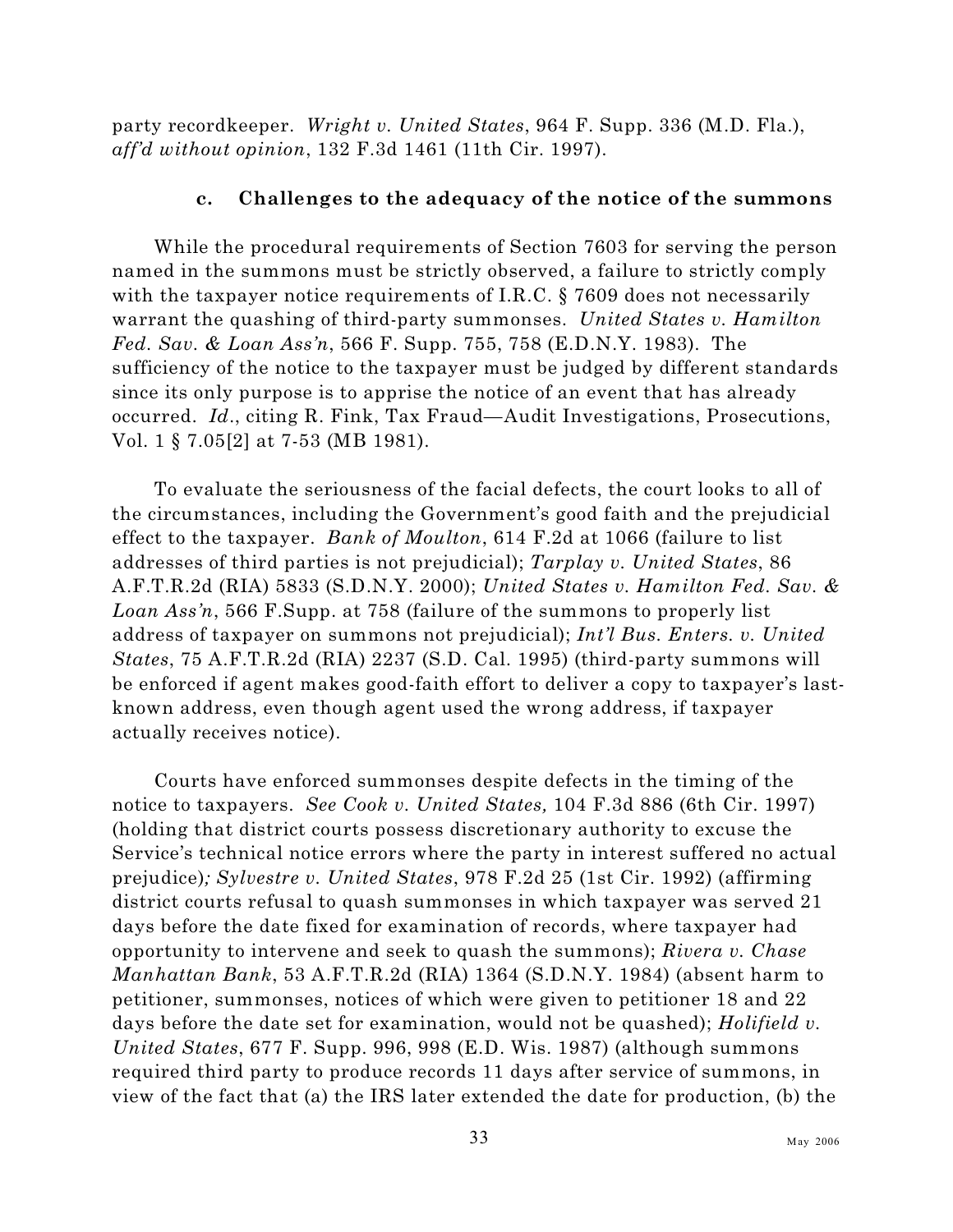plaintiff was able to move to quash, and (c) the records had not yet been produced, the plaintiff had not been harmed and the summons would be enforced).

Section 7603 requires that the IRS provide an attested copy of the summons to the summoned party. The majority of courts have held that the IRS need not provide an attested copy to noticees. *Kondik v. United States*, 81 F.3d 655, 657 (6th Cir. 1996) ("we hold that § 7609 requires only that taxpayers be served with copies, not attested copies"); *Fortney v. United States*, 59 F.3d 117, 120 (9th Cir. 1995) (finding that the absence of an express attestation requirement in Section 7609 is dispositive of Congress's intent); *Codner v. United States*, 17 F.3d 1331, 1334 (10th Cir. 1994) ("Congress did not intend to require that notice copies of summonses served on taxpayers be attested."); *Darland v. United States*, 921 F. Supp. 316 (D. Md. 1996). In the Eighth Circuit, however, the court held in *Mimick*, 952 F.2d at 231-32 that attested copies must be served on both the summoned party and any noticees.

# **d. Other Arguments**

Taxpayers have from time to time unsuccessfully alleged other procedural defects:

- In issuing summonses, the IRS is not required to comply with procedural safeguards established by the Justice Department with respect to issuing grand jury subpoenas to attorneys. *Holifield*, 909 F.2d at 205.
- There is no statute of limitations on enforcement of a summons. Being lulled and rudely awakened is not the kind of harm that allows laches to be used to deprive a plaintiff of his rights. *United States v. Admin. Enters., Inc.*, 46 F.3d 670 (7th Cir. 1995).
- The IRS is not required to complete a substitute for return prior to the issuance of a summons*. Tarplay v. United States*, 86 A.F.T.R.2d (RIA) 5833 (S.D.N.Y. 2000).
- No OMB control number is required for a summons. *Alford v. United States*, 90 A.F.T.R.2d (RIA) 7034 (N.D. Tex. 2002).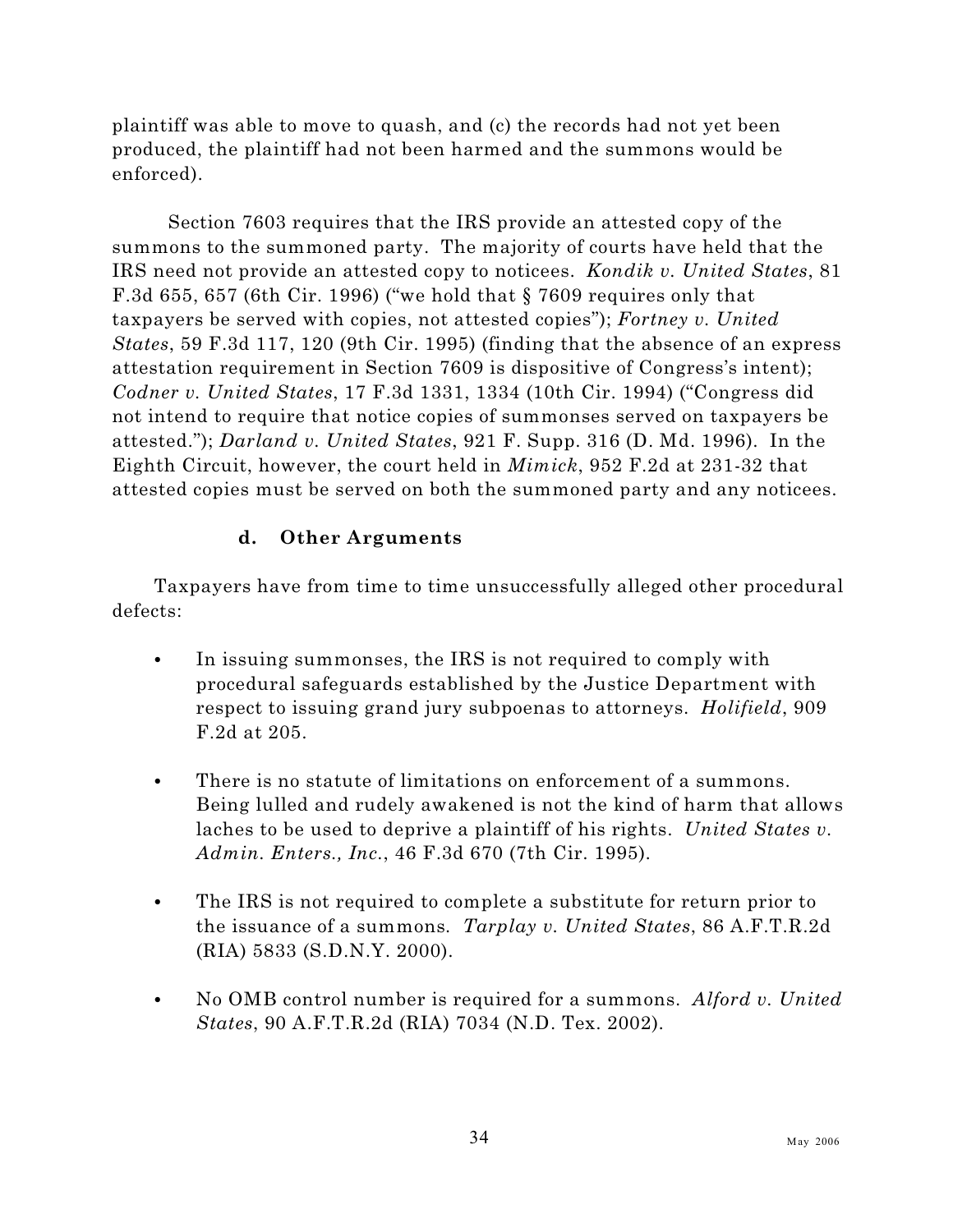# **2. The summons seeks information that the summoned party has a legal duty not to reveal**

A frequently encountered defense is that the summons calls for privileged documents or testimony. Only those privileges recognized under federal law, however, will be considered. *United States v. Zolin*, 491 U.S. 554, 562 (1989).

# **a. Attorney-client privilege**

 Summonses are "subject to the traditional privileges and limitations," including attorney-client privilege. *Upjohn Co. v. United States*, 449 U.S. 383, 398 (1981). The attorney-client privilege encourages "full and frank communication between attorneys and their clients and thereby promote[s] broader public interests in the observance of law and administration of justice." *Upjohn*, 449 U.S. at 389. Protecting the privilege, however, comes at a significant cost to the truth-seeking function of the adversarial system. *Zolin*, 491 U.S. at 561-63. "However, since the privilege has the effect of withholding relevant information from the fact-finder, it applies only where necessary to achieve its purpose." *Fisher v. United States*, 425 U.S. 391, 403 (1976).

A claim of attorney-client privilege will only be upheld: (1) where legal advice of any kind is sought (2) from a professional legal adviser in his capacity as such, (3) the communications relating to that purpose, (4) made in confidence (5) by the client, (6) are at his instance permanently protected (7) from disclosure by himself or by the legal adviser, (8) except the protection be waived. *See, e.g.*, *United States v. Evans*, 113 F.3d 1457, 1461 (7th Cir. 1997) (quoting 8 John Henry Wigmore, *Evidence in Trials at Common Law* § 2292 (McNaughton rev. 1961)). The party asserting the privilege bears the burden of establishing each of the necessary elements. *Id*. at 1461; *United States v. Powell*, 379 U.S. 48, 58 (1964).

Blanket assertions of privilege are unacceptable: *Colton v. United States*, 306 F.2d 633, 639 (2d Cir. 1962); *United States v. El Paso Co.*, 682 F.2d 530, 541 (5th Cir. 1982). Claims of privilege must be made and sustained on a question-by-question and document-by-document basis.

# *(1) Elements of the attorney-client privilege*

(i) "*Where legal advice of any kind is sought*." It is essential that the advice in question be "legal." Business advice is not covered by the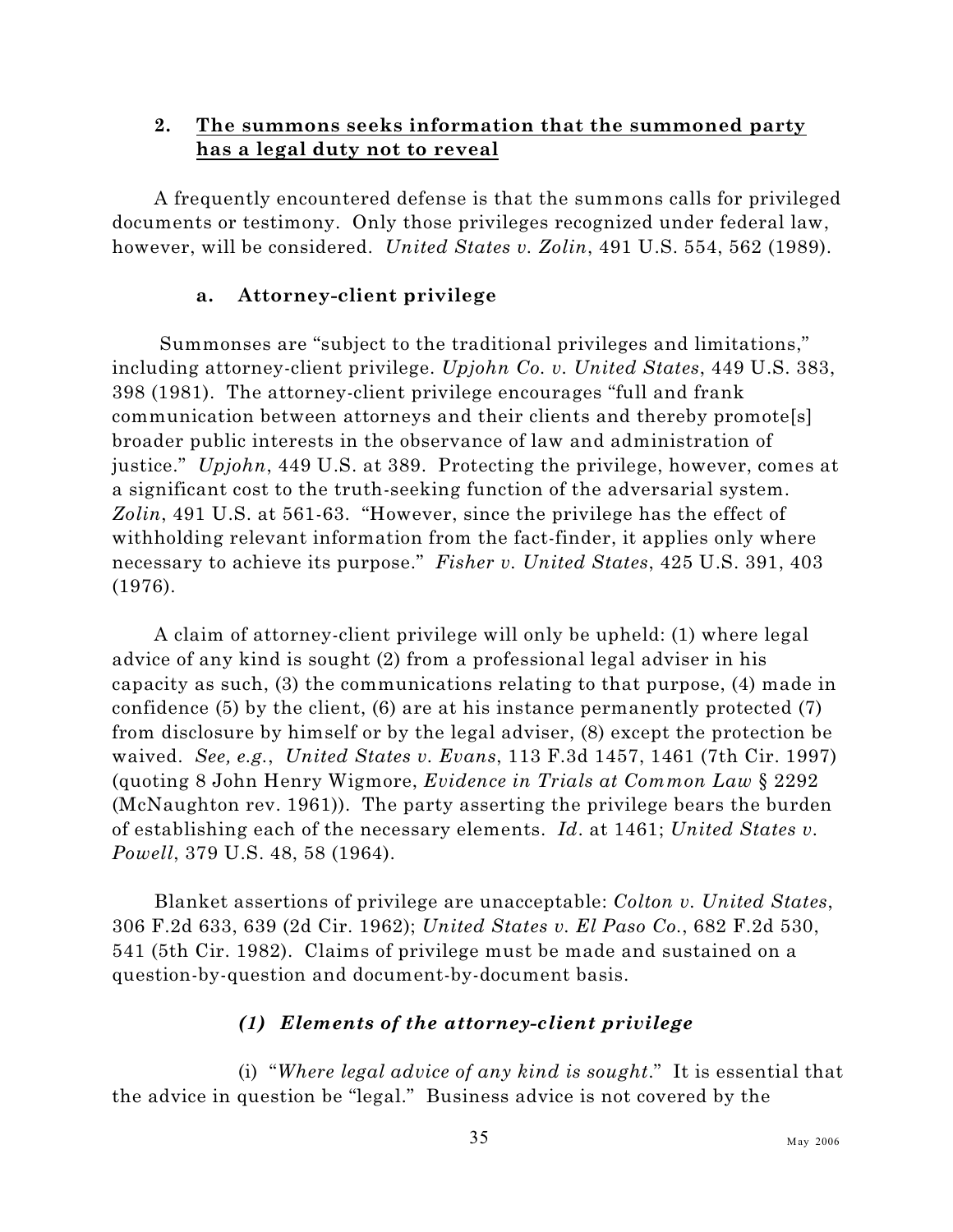privilege. *See, e.g.*, *Sedco Int'l, S.A. v. Cory*, 683 F.2d 1201 (8th Cir. 1982); *Teltron, Inc. v. Alexander*, 132 F.R.D. 394 (E.D. Pa. 1990); *Coleman v. Am. Broad. Cos.*, 106 F.R.D. 201, 205-06 (D.D.C. 1985). Nor is the preparation of a tax return legal advice. *See, e.g.*, *United States v. Frederick*, 182 F.3d 496 (7th Cir. 1999).

(ii) "*From a professional legal adviser in his capacity as such*." It is not enough that a communication be made by or to a lawyer. For the privilege to apply, the lawyer must be performing services or giving advice in his capacity as a lawyer. *Evans*, 113 F.3d at 1463. The following is a list of some occasions when the privilege has been held not to apply:

- C If one consults with an attorney, not as a lawyer, but as a friend or as a business advisor, the consultation is not privileged. *In re Lindsey*, 158 F.3d 1263, 1270 (D.C. Cir. 1998); *Sedco Int'l*, 683 F.2d 1201; *Colton*, 306 F.2d at 638.
- There is no privilege if the advisor is not an attorney, unless the Section 7525 privilege, discussed below, applies. (*See* [Section](#page-61-0)  $II(C)(2)(b)$ .) While there is no federal accountant's privilege as such, *Couch v. United States*, 409 U.S. 322, 335 (1973), there may be circumstances in which the privilege will extend to an accountant hired by an attorney to assist in his representation of the client. *Compare United States v. Kovel*, 296 F.2d 918 (2d Cir. 1961), *with Cavallaro v. United States*, 284 F.3d 236 (1st Cir. 2002), *and United States v. Ackert,* 169 F.3d 136 (2d Cir. 1999).
- When an attorney is acting as a mere scrivener the privilege does not apply. *See Canaday v. United States*, 354 F.2d 849, 857 (8th Cir. 1966) (attorney prepares tax returns); *Pollock v. United States*, 202 F.2d 281, 286 (5th Cir. 1953) ("transaction involves a simple transfer of title to real estate and there is no consultation for legal advice").
- An attorney who acts as his client's agent for receipt or disbursement of money or property to or from third parties is not acting in a legal capacity, and records of such transactions are not privileged. *In re Grand Jury Subpoena*, 831 F.2d 225, 228 (11th Cir. 1987); *Morgan v. United States*, 380 F.2d 686, 693 (9th Cir. 1967). *See* United States v. Wells, 929 F. Supp. 423 (S.D. Ga. 1996) (enforcing summons to attorney for trust account documents concerning real estate transactions of client).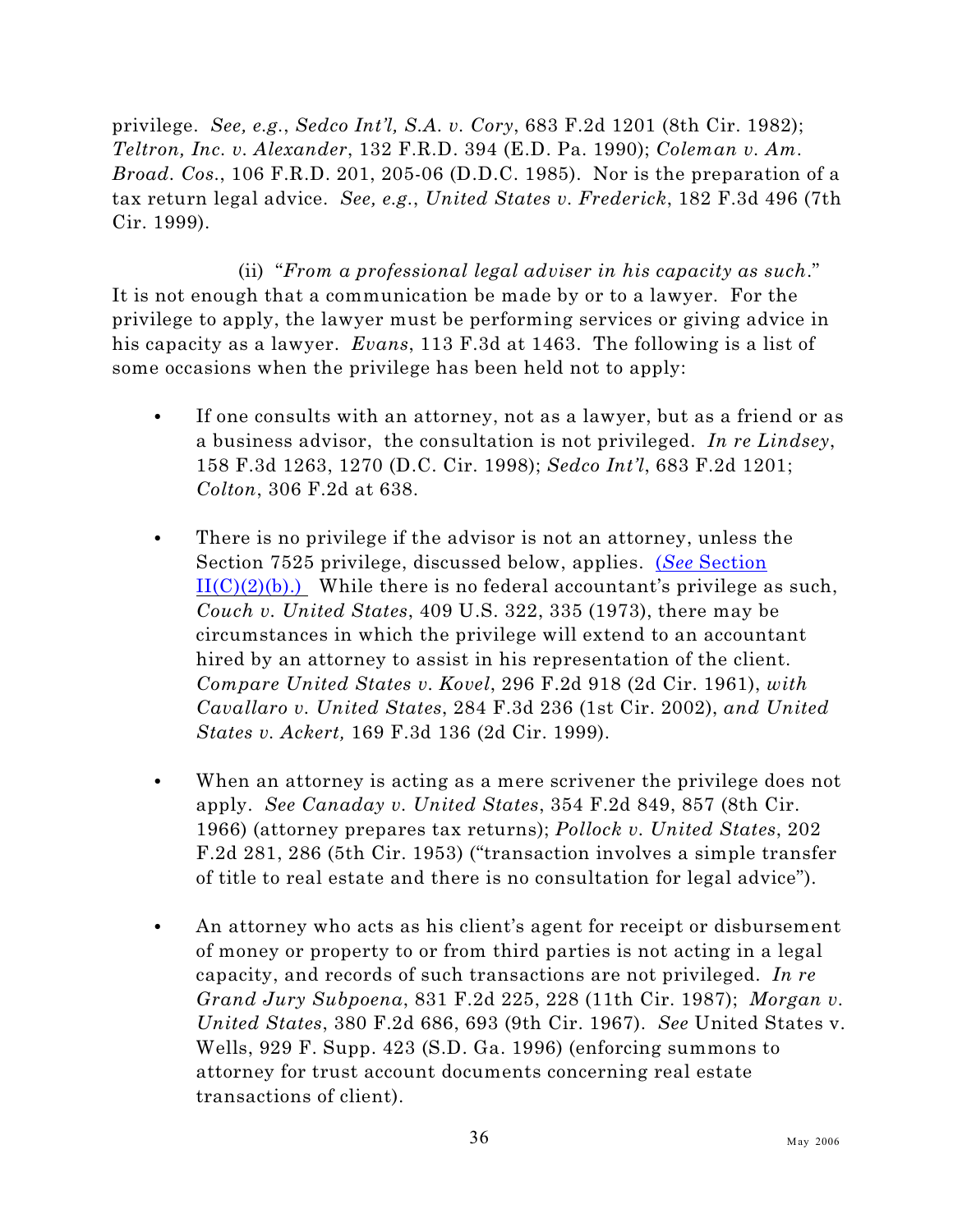• Bank records of receipts and disbursements in lawyers' trust accounts are not privileged communications. *McClary v. Walsh*, 202 F.R.D. 286 (N.D. Ala. 2000).

(iii) "*The communications relating to that purpose*." "The privilege only protects disclosure of communications; it does not protect disclosure of the underlying facts by those who communicated with the attorney . . . ." *Upjohn*, 499 U.S. at 395-96. Thus, documents do not become cloaked with the attorney-client privilege by being passed from client to lawyer, *Fisher*, 425 U.S. at 403-04, and the information that a person furnishes an attorney for the purpose of preparing his tax return is not privileged. *United States v. Lawless*, 709 F.2d 485, 488 (7th Cir. 1983).

Matters such as the client's identity, engagement letter, retainer agreement, or fees are generally not privileged. *See, e.g.*, *United States v. BDO Seidman*, 337 F.3d 802, 811 (7th Cir. 2003) (client identity); *United States v. Leventhal*, 961 F.2d 936 (11th Cir. 1992) (fees); *United States v. Blackman*, 72 F.3d 1418 (9th Cir. 1995); *United States v. Abrahams*, 905 F.2d 1276, 1283 (9th Cir. 1990) (names of tax preparer attorney's clients and his fees were not confidential communications protected by the attorney-client privilege with respect to IRS summons); *Lefcourt v. United States*, 125 F.3d 79 (2d Cir. 1997*); United States v. Ritchie*, 15 F.3d 592 (6th Cir. 1994) (same); *Chaudhry v. Gallerizzo*, 174 F.3d 394, 402 (4th Cir. 1999); *Clarke v. Am. Commerce Nat'l Bank*, 974 F.2d 127, 129 (9th Cir. 1992); *but see United States v. Liebman* 742 F.2d 807 (3d Cir. 1984) (holding IRS could not summons names of clients lawyer had advised could take certain deductions).

Billing records which reveal the substance of confidential discussions between attorney and client, may be privileged. *In re Walsh*, 623 F.2d 489, 494-95 (7th Cir. 1980). The attorney-client privilege applies to correspondence between attorney and client which reveals the client's motivation for creation of the relationship, as well as bills, ledgers, time records and other documents which reveal the nature of the services provided. *In re Grand Jury Witness*, 695 F.2d 359, 362 (9th Cir. 1982).

To the general rule that a client's identity and the nature of his fee arrangement with his attorney are not privileged, some courts have recognized a limited exception "where disclosure would . . . constitute the 'last link' in an existing chain of evidence likely to lead to the client's indictment." *Blackman*, 72 F.3d at 1424; *see also In re Grand Jury Proceedings*, 517 F.2d 666 (5th Cir.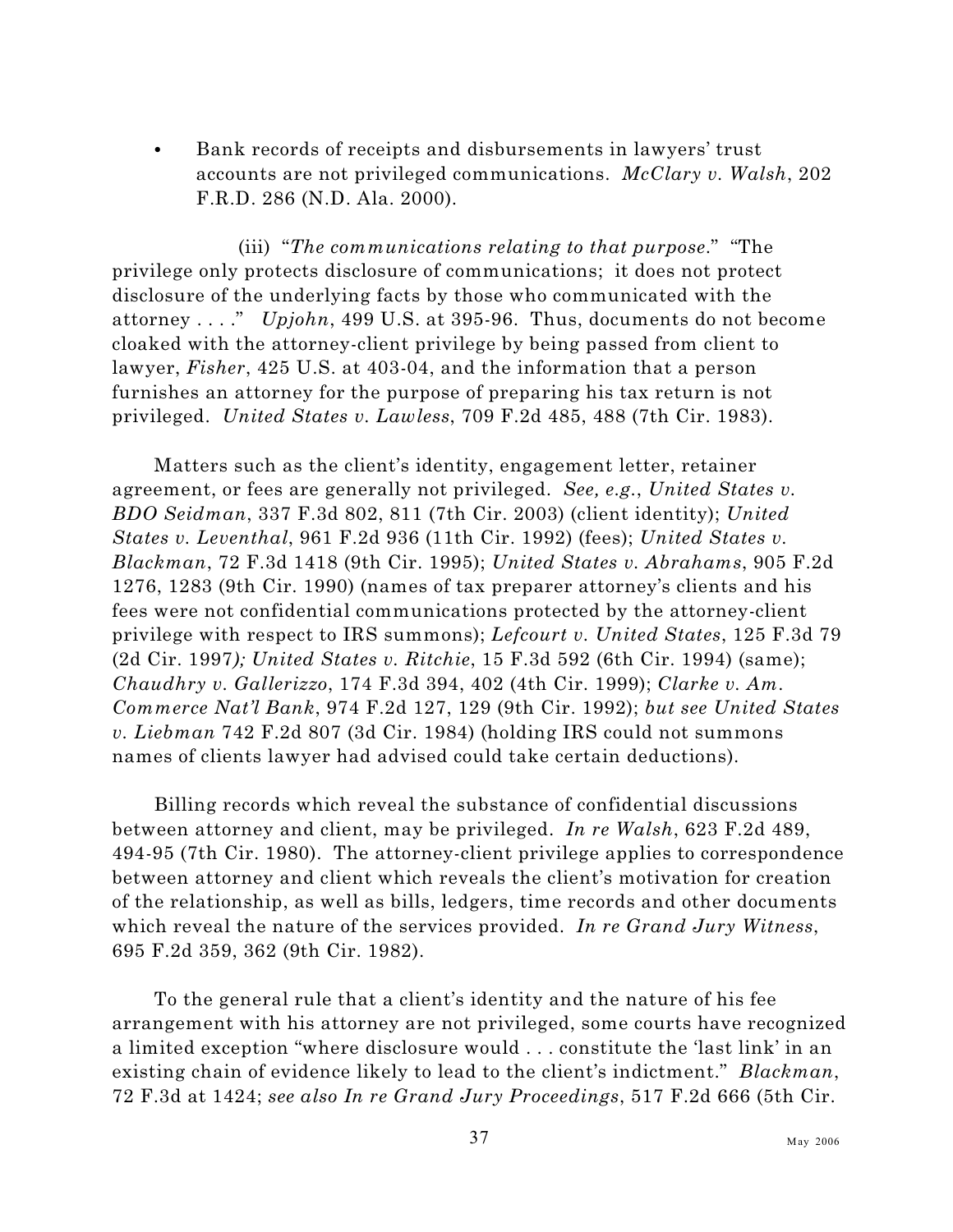1975). But the last link doctrine has not met with universal acceptance, *see, e.g., Ritchie*, 15 F.3d at 602, n.13 ("our circuit has expressly rejected the last link doctrine"), and, even in circuits that have adopted it, it will not necessarily apply to prevent enforcement of an IRS summons, *see Leventhal*, 961 F.2d at 940-41.

(iv) "*Made in confidence*." There must be an expectation of confidentiality for the communication to be privileged. If the matter is not intended to remain confidential but is, for example, to be disclosed on a tax return, it is not privileged. *See Colton*, 306 F.2d at 637; *In re Grand Jury Proceedings*, 727 F.2d 1352, 1356 (4th Cir. 1984) (collecting cases). Documents transmitted to an attorney with the intent that the information will be transmitted to a third party (*e.g.*, documents needed for real estate closings and business transactions) are not protected by the attorney-client privilege. *Chevron Corp. v. Pennzoil Co.*, 974 F.2d 1156, 1162 (9th Cir. 1992) (citing *Weil v. Inv./Indicators, Research & Mgmt.*, 647 F.2d 18, 24 (9th Cir. 1981); *Lawless*, 709 F.2d at 487.

(v) *"By the client*." In order to be privileged, communications must be made by the client. Communications made by someone other than the client, even if made for the benefit of the client and even if very helpful to the attorney in rendering legal advice, are not privileged. *Ackert,* 169 F.3d at 138 ("[A] communication between an attorney and a third party does not become shielded by the attorney-client privilege solely because the communication proves important to the attorney's ability to represent the client."); *In re G-I Holdings Inc.*, 218 F.R.D. 428, 436 (D.N.J. 2003) (same). When the client is not an individual but a legal entity, such as a corporation, a court must determine which individual's communications with corporate counsel will be protected. This determination is made case by case, with an eye to identifying those persons who (1) need to obtain legal advice to perform their job and guide the corporate decision-making, and (2) are likely to have factual knowledge which the lawyer needs to know to give the best legal advice. *Upjohn,* 449 U.S. at 391-96.

(vi) *"Are at his instance permanently protected." See Swidler & Berlin v. United States*, 524 U.S. 399 (1998) (holding that the attorney-client privilege survives the death of a client, unless some other exception to the privilege applies).

(vii) *"From disclosure by himself or by the legal adviser."* An attorney need not produce documents that his client could not be compelled to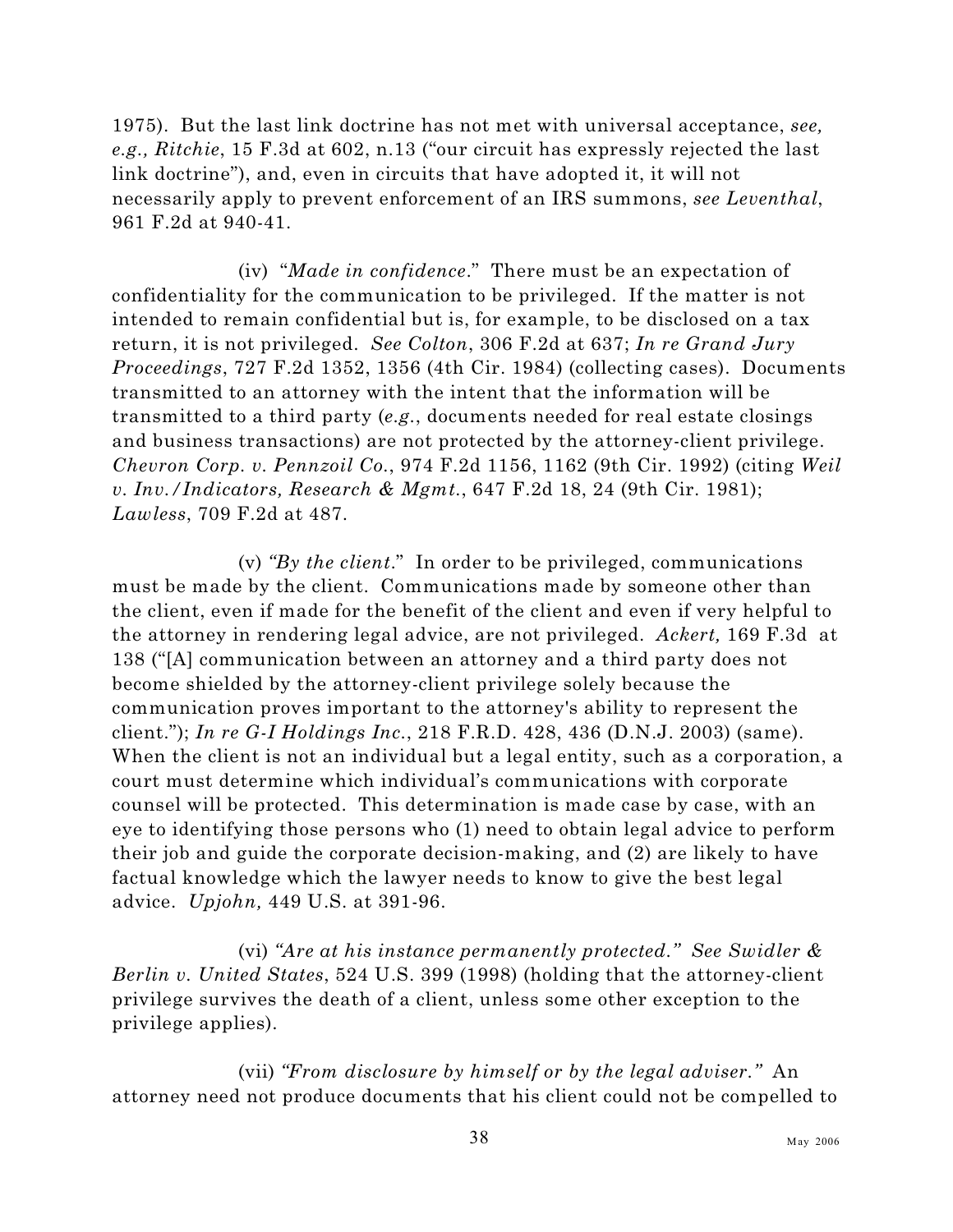produce. *Fisher,* 425 U.S. at 403-05. ("Since each taxpayer transferred possession of the documents in question from himself to his attorney in order to obtain legal assistance in the tax investigations in question, the papers, if unobtainable by summons from the client, are unobtainable by summons directed to the attorney by reason of the attorney-client privilege.").

(viii) "*Except the protection be waived*." In general, only the client can waive the attorney-client privilege, as the privilege "belongs solely to the client." *In re von Bulow*, 828 F.2d 94, 100-01 (2d Cir. 1987). An exception exists in some states which allows the personal representative of a decedent to waive the privilege in certain circumstances. *Swidler & Berlin*, 524 U.S. at 404 n.2. In the case of a corporate client, officers and directors control the privilege, which can be raised or waived. That authority, even with respect to past communications, passes to a trustee in bankruptcy who can choose to waive the privilege in light of his fiduciary duties to creditors and shareholders. *CFTC v. Weintraub,* 471 U.S. 343, 358 (1985).

### *(2) Express Waiver*

Generally, disclosure of confidential communications or attorney work product to a third party constitutes a waiver of privilege as to those items. *See Genentech, Inc. v. United States Int'l Trade Comm'n*, 122 F.3d 1409, 1414 (Fed. Cir. 1997); *Carter v. Gibbs*, 909 F.2d 1450, 1451 (Fed. Cir. 1990) (en banc); *Clady v. County of Los Angeles*, 770 F.2d 1421, 1433 (9th Cir. 1985); *United States v. MIT* 129 F.3d 681 (1st Cir. 1997). Once the attorney-client privilege has been waived, the privilege is generally lost for all purposes and in all forums. *Genentech*, 122 F.3d at 1416. Voluntary disclosure of a privileged document waives the attorney-client privilege with respect to all communications on the same subject matter. *Weil*, 647 F.2d at 24; *Golden Valley Microwave Foods, Inc. v. Weaver Popcorn Co.*, 132 F.R.D. 204, 207-08 (N.D. Ind. 1990); *Standard Chartered Bank, PLC v. Ayala Int'l Holding, Inc.*, 111 F.R.D. 76, 85 (S.D.N.Y. 1986).

### *(3) Implied Waiver*

A party may waive the attorney-client privilege by asserting claims or defenses that put his or her attorney's advice at issue in the litigation. *Rhone-Poulenc Rorer, Inc. v. Home Indem. Co.*, 32 F.3d 851, 863 (3d Cir. 1994). *See Chevron*, 974 F.2d 1156 (party's claim that its tax position was reasonable because it was based on advice of counsel puts advice at issue and waives privilege). Common factors in finding implied waiver are (1) assertion of the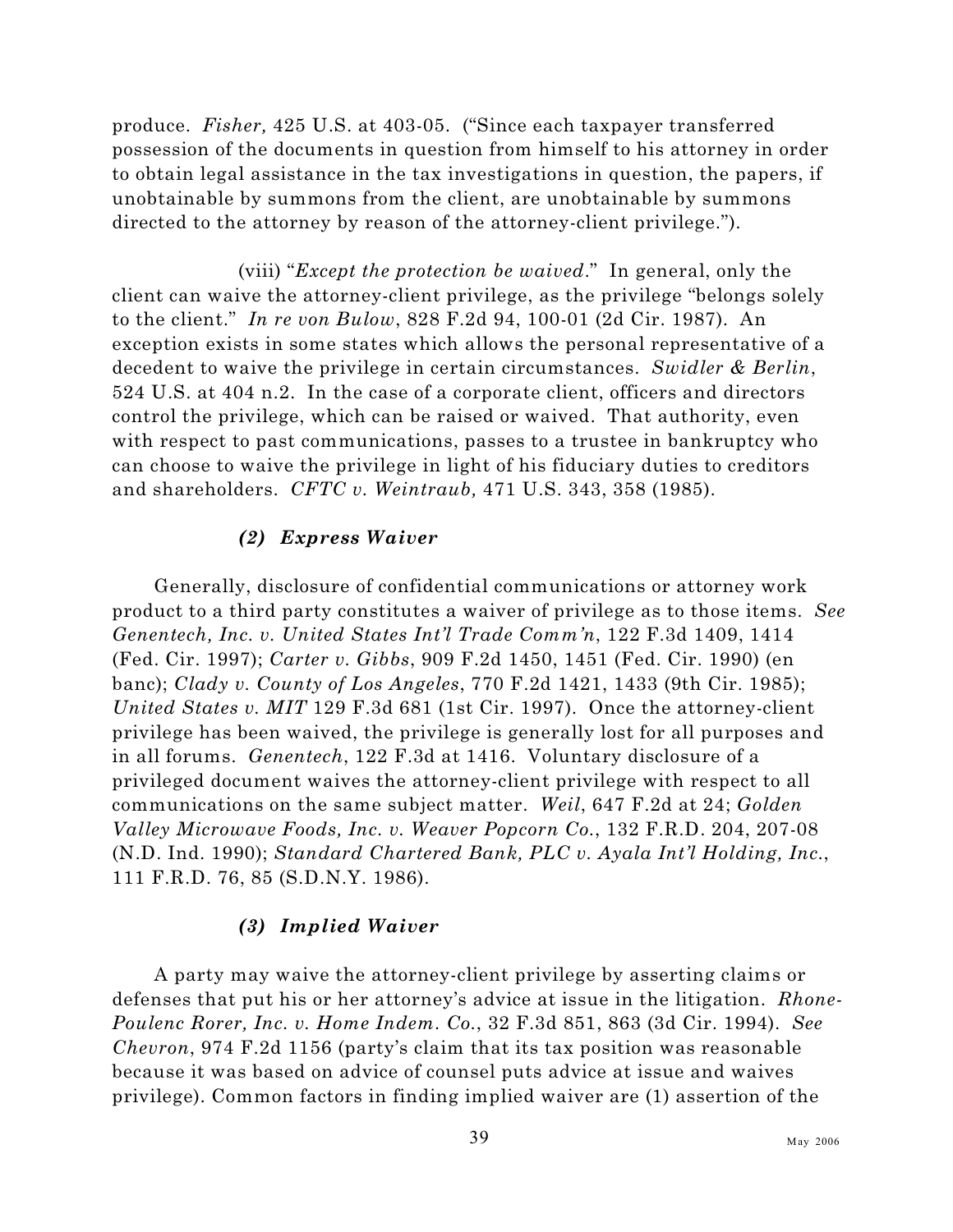privilege is a result of an affirmative act; (2) through the affirmative act, the asserting party has placed the protected information at issue by making it relevant; and (3) application of privilege would deny the opposing party access to information vital to its defense. *Hearn v. Rhay*, 68 F.R.D. 574 (E.D. Wash. 1975).

The doctrine of waiver by implication reflects the position that the attorney-client privilege may not be used as both a sword and a shield. *Chevron*, 974 F.2d at 1162; *In re Bilzerian*, 926 F.2d 1285, 1292 (2d Cir. 1991); *In re von Bulow*, 828 F.2d at 103. In other words, "[a] defendant may not use the privilege to prejudice his opponent's case or to disclose some selected communications for self-serving purposes." *Bilzerian,* 926 F.2d at 1292; *accord United States v. Jones,* 696 F.2d 1069, 1072 (4th Cir. 1982) ("Selective disclosure for tactical purposes waives the privilege.").

Where a waiver has been found, the courts have taken at least three different approaches in defining the scope of the waiver:

- The scope of the waiver only extends to the specific documents produced: *Prudential Ins. Co. v. Turner & Newall, PLC*, 137 F.R.D. 178, 182 (D. Mass. 1991); *Parkway Gallery Furniture, Inc. v. Kittinger/Pa. House Group, Inc.*, 116 F.R.D. 46, 52 (M.D.N.C. 1987); *Int'l Digital Sys. Corp. v. Digital Equip. Corp.*, 120 F.R.D. 445, 446 (D. Mass. 1988).
- The scope of the waiver encompasses all privileged materials *on the same* subject matter as the produced documents: *Standard Chartered Bank*, 111 F.R.D. at 85; *Perrignon v. Bergen Brunswig Corp.*, 77 F.R.D. 455, 461 (N.D. Cal. 1978); *Goldman, Sachs & Co. v. Blondis*, 412 F. Supp. 286, 289 (N.D. Ill. 1976).
- C The scope of the waiver includes all privileged documents *relating to* the same subject matter as the produced documents: *In re Sealed Case*, 877 F.2d 976, 977 (D.C. Cir. 1989).

# *(4) Selective Waiver*

In *Diversified Indus., Inc. v. Meredith*, 572 F.2d 596 (8th Cir. 1977) (en banc), the Eighth Circuit held that the corporate defendant had *not* waived the attorney-client privilege when it disclosed to the SEC certain memoranda and other documents prepared by special outside counsel who had been retained to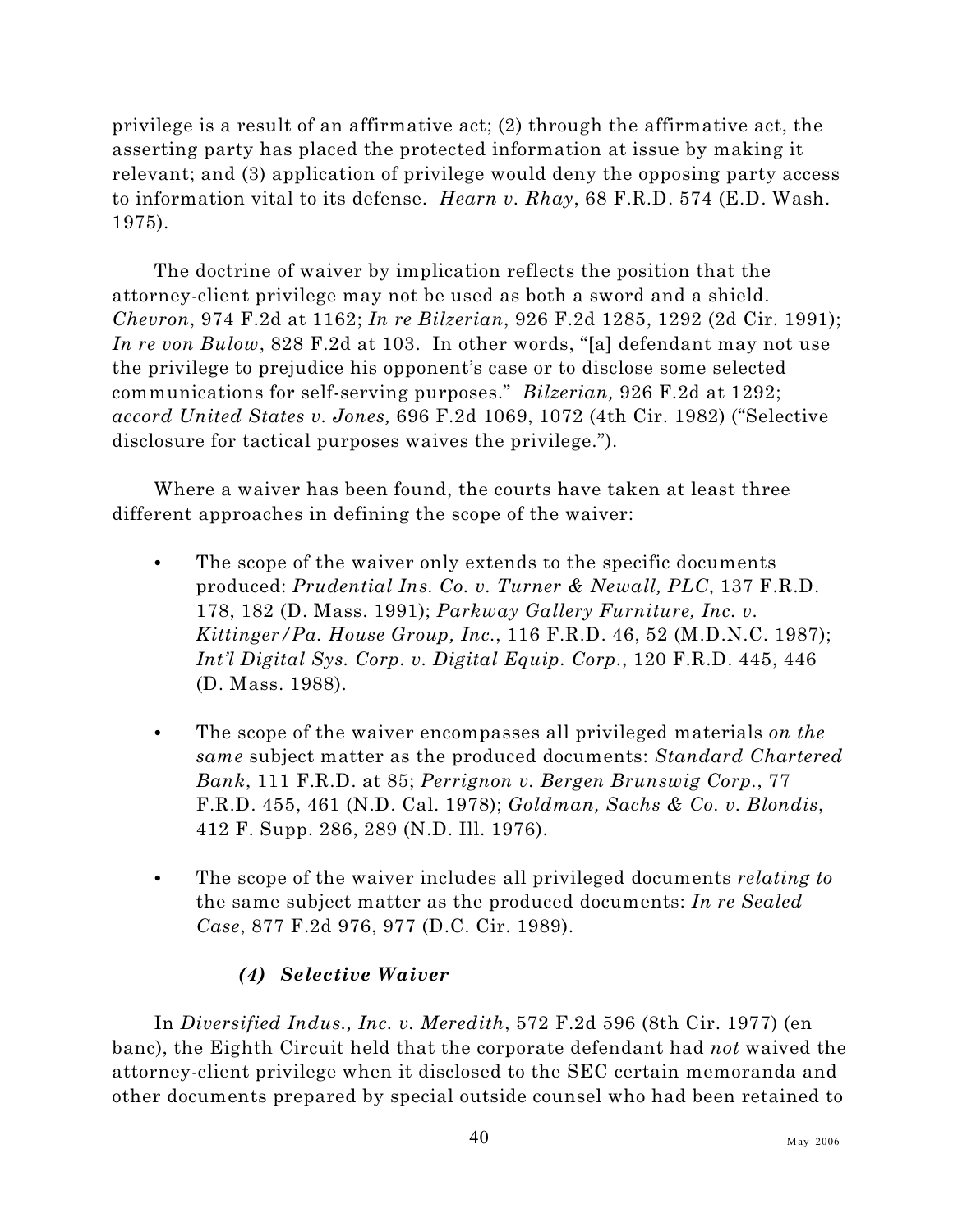investigate certain practices of the company's personnel. The court of appeals concluded that only a "limited" waiver had occurred, thereby giving rise to what has come to be called the "selective" waiver doctrine. As its only reason for its conclusion, the court stated that "[t]o hold otherwise may have the effect of thwarting the developing procedure of corporations to employ independent outside counsel to investigate and advise them in order to protect stockholders, potential stockholders and customers." *Id*. at 611.

The doctrine has not achieved much traction, as most courts have refused to apply it. *See, e.g.*, *In re Columbia/HCA Healthcare Corp.*, 293 F.3d 289, 302 (6th Cir. 2002) ("we reject the concept of selective waiver, in any of its various forms"); *MIT*, 129 F.3d 681 (disclosure normally negates the privilege); *Dellwood Farms, Inc. v. Cargill, Inc.*, 128 F.3d 1122, 1126 (7th Cir. 1997) ("The cases . . . generally reject a right of 'selective' waiver, where, having voluntarily disclosed privileged information to one person, the party who made the disclosure asserts the privilege against another person who wants the information."); *Genentech*, 122 F.3d 1409 (rejecting selective waiver doctrine to allegedly inadvertent disclosure); *In re Steinhardt Partners, LP*, 9 F.3d 230 (2d Cir. 1993) (refusing to apply selective waiver doctrine to voluntary disclosure of work product to SEC); *Westinghouse Elec. Corp. v. Republic of the Philippines*, 951 F.2d 1414 (3d Cir. 1991) (rejecting application of selective waiver doctrine); *In re Martin Marietta Corp.*, 856 F.2d 619 (4th Cir. 1988) (same); *Permian Corp. v. United States* , 665 F.2d 1214, 1220 (D.C. Cir. 1981) (finding selective waiver theory "wholly unpersuasive"); *but see United States v. Bergonzi*, 403 F.3d 1048, 1050 (9th Cir. 2005) (per curiam) ("Whether the sort of selective waiver McKesson seeks is available in this Circuit is an open question.") (citing *Bittaker v. Woodford*, 331 F.3d 715, 720 n.5 (9th Cir. 2003) (en banc) ("[T]he law [regarding selective waiver] is not . . . settled.")).

The Tax Division's view has been that selective waiver would extend the privilege beyond its intended purpose of encouraging full disclosure to one's attorney in order to obtain informed legal assistance. In *MIT*, 129 F.3d 681, the Tax Division successfully contended that MIT had forfeited attorney-client privilege and work-product protection for documents that had been disclosed to the Defense Contract Audit Agency. MIT thus had to turn over the documents in response to an IRS summons.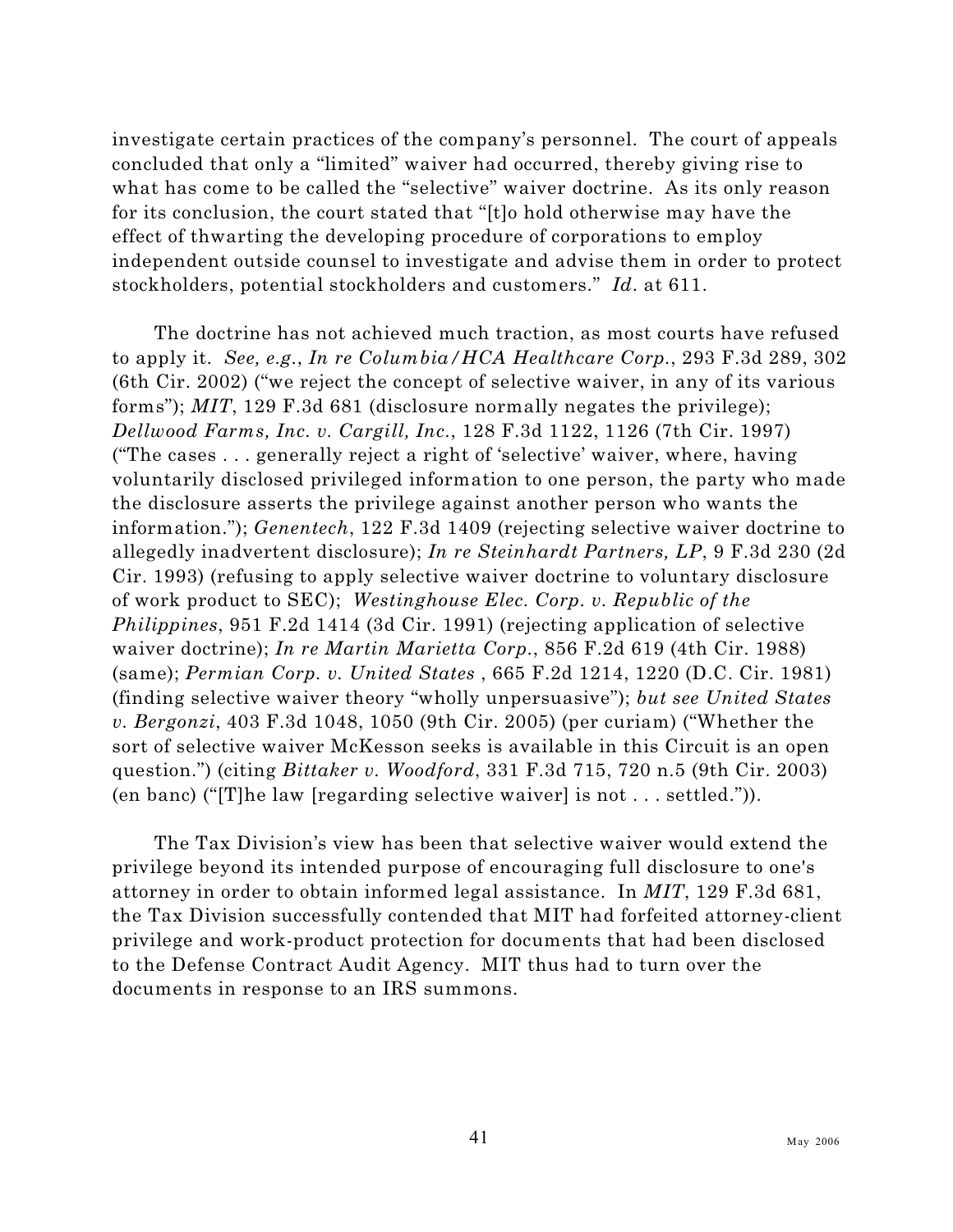## *(5) Inadvertent Waiver*

A voluntary disclosure of information that is inconsistent with the confidential nature of the attorney-client relationship waives the privilege. *Alldread v. City of Grenada*, 988 F.2d 1425, 1434 (5th Cir. 1993). There is no consensus, however, as to the effect of inadvertent disclosure. Some courts hold that where there has been a disclosure of privileged communications to third parties, the privilege is lost, even if the disclosure is unintentional or inadvertent. *See In re Sealed Case*, 877 F.2d at 980; *In re Grand Jury Proceedings*, 727 F.2d at 1356.

The majority of courts, while recognizing that inadvertent disclosure may result in a waiver of the privilege, have incorporated an approach which takes into account the facts surrounding a particular disclosure. *Alldread*, 988 F.2d at 1434. Courts generally apply the following factors in determining whether inadvertent disclosure should be treated as a waiver of attorney-client privilege:

the reasonableness of the precautions to prevent inadvertent disclosure, the time taken to rectify the error, the scope of the discovery and the extent of the disclosure. There is, of course, an overreaching issue of fairness and the protection of an appropriate privilege which, of course, must be judged against the care or negligence with which the privilege is guarded.

*Lois Sportswear, USA, Inc. v. Levi Strauss & Co.* 104 F.R.D. 103, 105 (S.D.N.Y. 1985); *Dellwood Farms*, 128 F.3d at 1127.

The ABA has issued an opinion stating that a lawyer who receives materials that on their face appear to be subject to the attorney-client privilege or otherwise confidential, under circumstances where it is clear that they were not intended for the receiving lawyer, should refrain from examining the materials, notify the sending lawyer and abide the instructions of the lawyer who sent them. ABA Comm. on Ethics and Prof'l Responsibility, Formal Op. 368 (1992). An attorney who receives such materials should confer with his or her supervisor.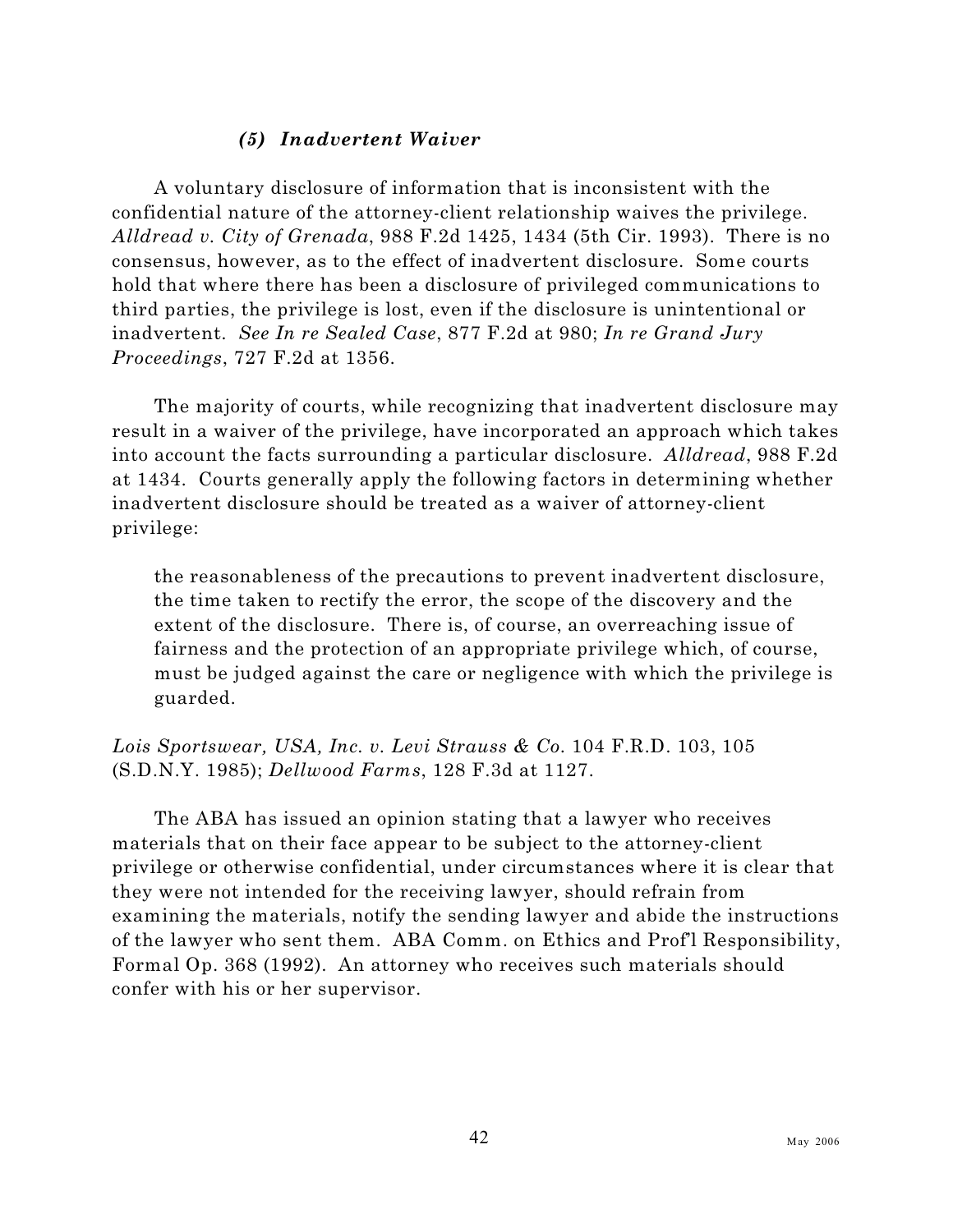## *(6) Crime Fraud Exception*

The attorney-client privilege does not extend to communications "in furtherance of intended or present continuing illegality." *In re Grand Jury Proceedings,* 87 F.3d 377, 381 (9th Cir. 1996); *United States v. Jacobs*, 117 F.3d 82, 87 (2d Cir. 1997). When a client abuses the system by consulting an attorney for the purpose of furthering criminal or fraudulent activity, the application of the attorney-client privilege is overcome by the "crime-fraud exception" and such information loses its protected status. *Zolin*, 491 U.S. at 561-63. *See also Clark v. United States*, 289 U.S. 1 (1933). In such circumstances, the value to society of encouraging attorney-client communications is outweighed by "the costs of probative evidence foregone." *In re Grand Jury Proceedings (Violette)*, 183 F.3d 71, 76 (1st Cir. 1991).

The party seeking application of the crime-fraud exception to overcome the attorney-client privilege must make the following prima facie showing:

> (1) that the client was engaged in (or was planning) criminal or fraudulent activity when the attorney-client communications took place; *and* (2) that the communications were intended by the client to facilitate or conceal the criminal or fraudulent activity.

*Violette*, 183 F.3d at 75 (emphasis in original). The exception applies not only where the client actually knows that the contemplated activity is illegal, but also where the client "reasonably should have known." *United States v. Rakes*, 136 F.3d 1, 4 (1st Cir. 1998). Moreover, whether the attorney knew about or was complicit in the illegal activity has no bearing on the crime-fraud determination. *See United States v. Reeder*, 170 F.3d 93, 106 (1st Cir.), *cert. denied*, 528 U.S. 872 (1999); *In re Grand Jury Investigation*, 842 F.2d 1223, 1226 (11th Cir. 1987); *Jacobs*, 117 F.3d at 87. The moving party must also establish "some relationship between the communications at issue and the alleged offense." *Sound Video Unlimited, Inc. v. Video Shack, Inc.*, 661 F. Supp. 1482, 1486 (N.D. Ill. 1987). Prima facie evidence is a "lax standard." *In re Feldberg*, 862 F.2d 622, 626 (7th Cir. 1988).

To determine whether the crime-fraud exception applies, the court may conduct an in camera review of the alleged communications. "[A] lesser evidentiary showing is needed to trigger *in camera* review than is required to ultimately overcome the privilege." *Zolin*, 491 U.S. at 572.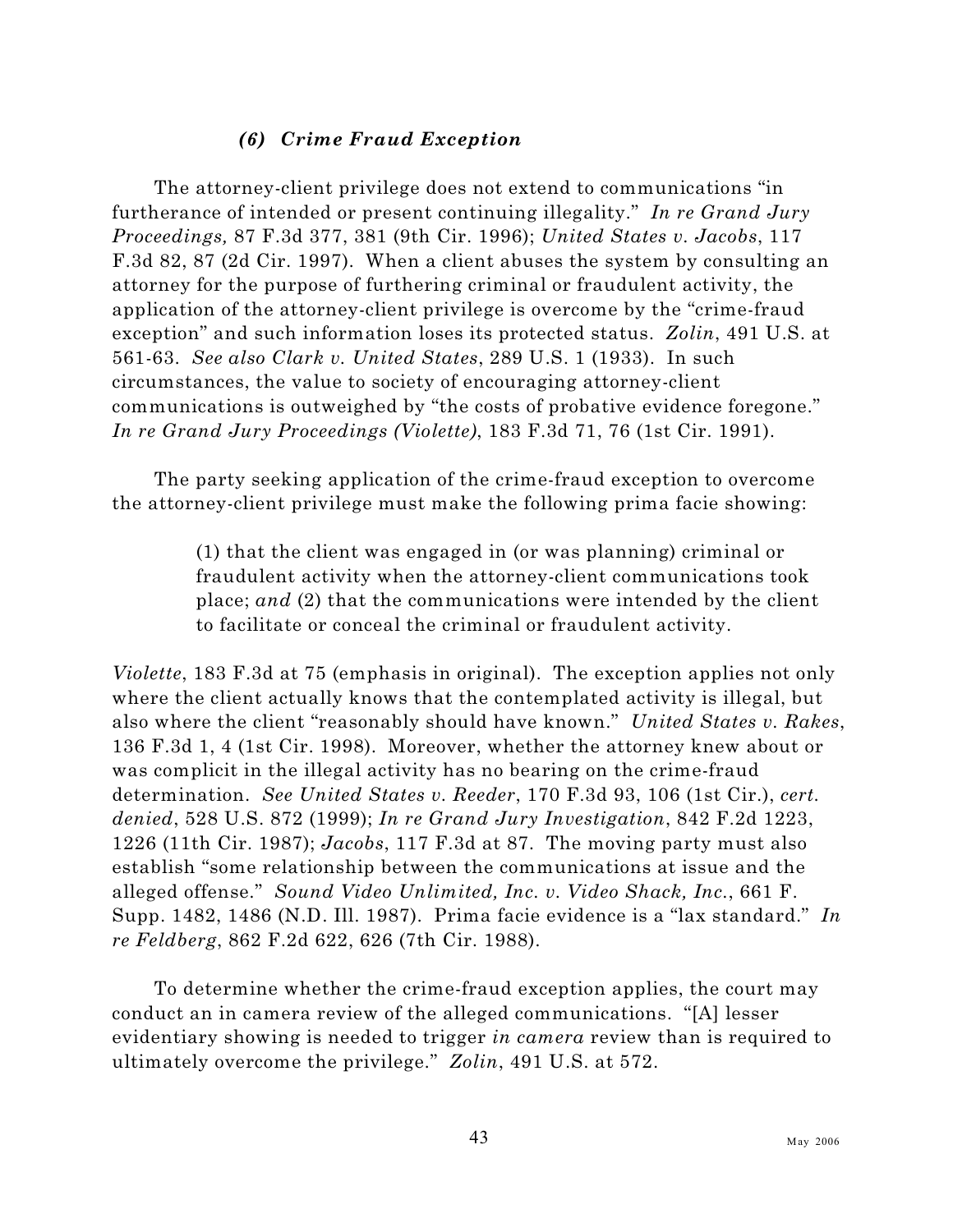Once that showing is made, the decision whether to engage in *in camera* review rests in the sound discretion of the district court. The court should make that decision in light of the facts and circumstances of the particular case, including, among other things, the volume of materials the district court has been asked to review, the relative importance to the case of the alleged privileged information, and the likelihood that the evidence produced through *in camera* review, together with other available evidence then before the court, will establish that the crime-fraud exception does apply.

#### *Id.*

Whether or not there has been an in camera review, the district court exercises its discretion again to determine whether the facts are such that the crime-fraud exception applies. *Jacobs*, 117 F.3d at 87. Mere allegations or suspicion by the Government are insufficient. But proof beyond a reasonable doubt is not necessary to justify application of the crime-fraud exception. The test for invoking the crime-fraud exception to the attorney-client privilege is whether there is "reasonable cause to believe that the attorney's services were utilized in furtherance of the ongoing unlawful scheme." Reasonable cause is more than suspicion but less than a preponderance of evidence. *In re Grand Jury Proceedings,* 87 F.3d at 381 (9th Cir. 1996) (citation omitted).

The crime-fraud exception is not limited to traditional criminal activities; the crime-fraud exception has been applied to civil fraud, as well as criminal fraud. *See United States v. Ballard*, 779 F.2d 287 (5th Cir. 1986) (communications relating to a fraudulent conveyance and scheme to conceal assets from bankruptcy court are not protected by the attorney-client privilege); *United States v. Barrier Indus., Inc.*, 1997 WL 16668 (S.D.N.Y. 1997); *In re Rigby*, 199 B.R. 358 (E.D. Tex. 1995) (crime-fraud exception applies to communications in furtherance of scheme to partition property to avoid IRS lien; exception applies to work-product privilege as well).

### <span id="page-61-0"></span>**b. Tax Practitioner privilege - § 7525**

Prior to the Internal Revenue Service Restructuring and Reform Act of 1998, Pub. L. No. 105-206, 112 Stat. 685, the attorney-client privilege was limited to a communication between a client and her lawyer. And the Supreme Court had ruled in *Couch*, 409 U.S. at 335, that "no confidential accountant-client privilege exists under federal law, and no state-created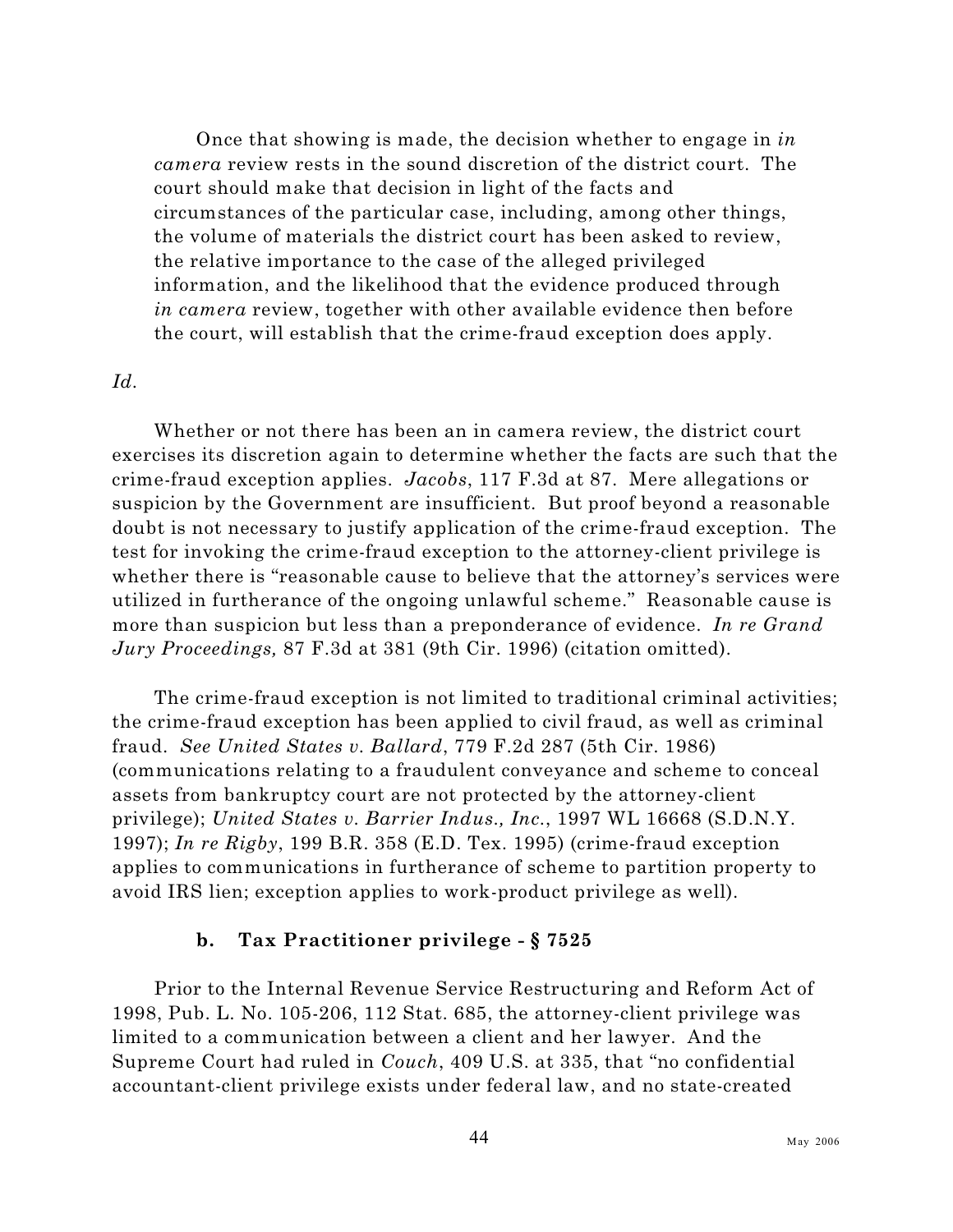privilege has been recognized in federal cases." So things stood until 1998, when Congress added Section 7525 to the Code.

With respect to communications made on or after July 22, 1998, Section  $7525(a)(1)$  provides that "[w]ith respect to tax advice, the same common law protections of confidentiality which apply to a communication between a taxpayer and an attorney shall also apply to a communication between a taxpayer and any federally authorized tax practitioner to the extent the communication would be considered a privileged communication if it were between a taxpayer and an attorney." A "federally authorized tax practitioner" is "any individual who is authorized under Federal law to practice before the Internal Revenue Service if such practice is subject to Federal regulation under section 330 of title 31, United States Code." I.R.C. § 7525(a)(3)(A). "Tax advice" is defined as "advice given by an individual with respect to a matter which is within the scope of the individual's authority to practice [before the IRS]." I.R.C.  $\S 7525(a)(3)(B)$ .

Section 7525 only "protects communications between a taxpayer and a federally authorized tax practitioner 'to the extent the communication would be considered a privileged communication if it were between a taxpayer and an attorney.'" *Frederick,* 182 F.3d at 502 (quoting I.R.C. § 7525(a)(1)). The scope of the Section 7525 privilege is thus no broader than that of the attorney-client privilege and is subject to all the limitations and restrictions imposed on the attorney-client privilege at common law. For example, the Conference Committee report notes that the Section 7525 privilege may be waived by disclosure to third parties in the same way as is true of the attorney-client privilege. H.R. Conf. Rep. No. 105-599, at 267 (1998), *reprinted in* 1998-3 C.B. 755, 1023.

The Section 7525 privilege is subject to special statutory limitations that otherwise make it significantly narrower than the attorney-client privilege. The privilege, such as it is, may only be asserted in any *noncrimina*l tax matter before the IRS and in any *noncriminal* tax proceeding in Federal court brought by or against the United States. I.R.C. § 7525(a)(2). As a consequence, it is *not* available in response to a summons issued by an IRS special agent pursuing a criminal investigation. So, too, it is not available in any non-tax matter or proceeding, whether or not the IRS or the United States is a party. Thus, it "may not be asserted to prevent the disclosure of information to any regulatory body other than the IRS." S. Rep. No. 105-174, at 71 (1998), *reprinted in* 1998-3 C.B. 537, 607.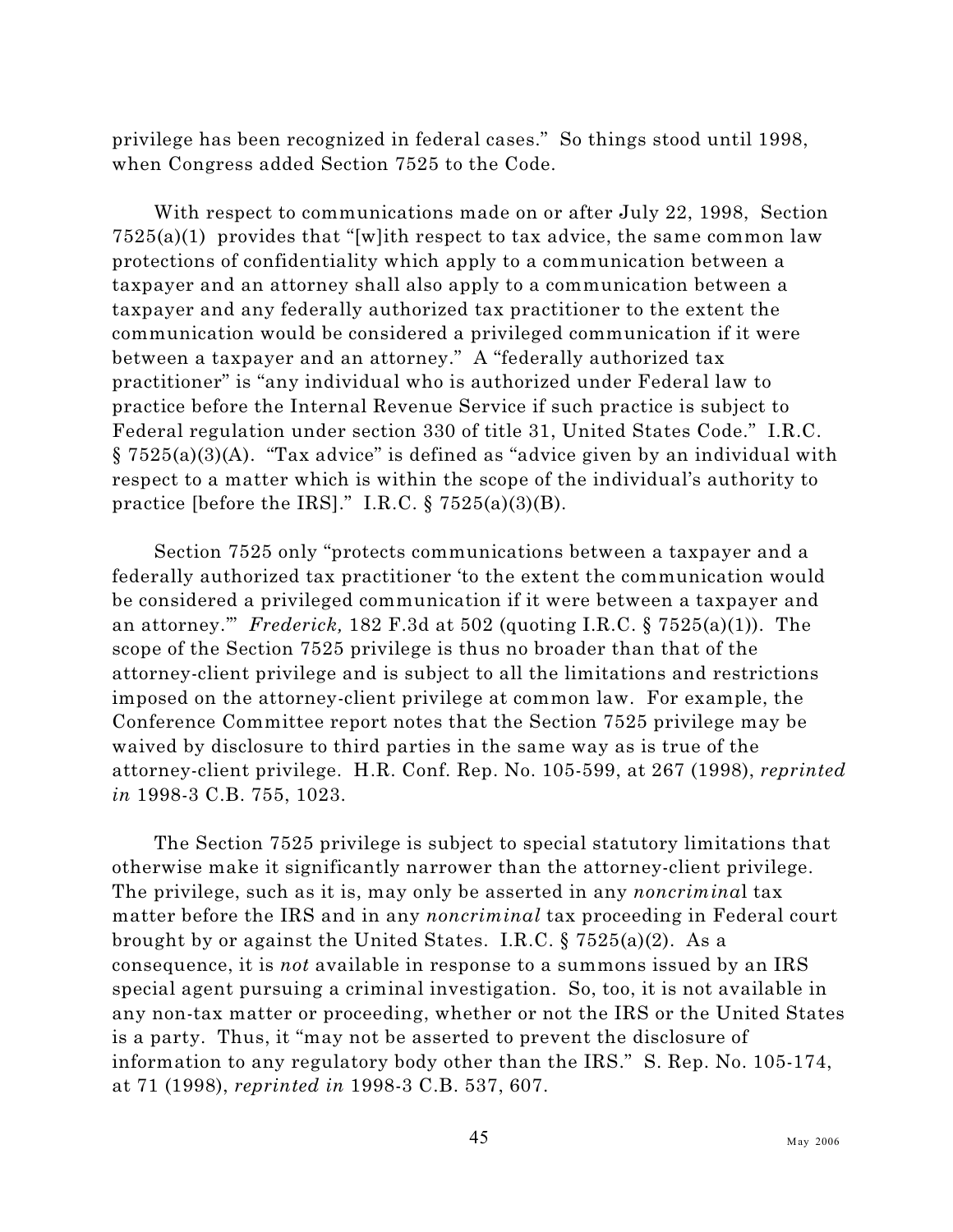With respect to communications made before October 22, 2004, Section 7525(b) provides that the privilege "shall *not* apply to any written communication which is between a federally authorized tax practitioner and any director, officer, employee, agent, or representative of the person, or any other person holding a capital or profits interest in the person, and in connection with the promotion of the direct or indirect participation of the person in any tax shelter." (Emphasis added.) For these purposes, Section 7525(b) incorporates Section  $6662(d)(2)(C)(ii)$ 's broad definition of the term "tax shelter" as "(I) a partnership or other entity, (II) any investment plan or arrangement, or (III) any other plan or arrangement, if a significant purpose of such partnership, entity, plan, or arrangement is the avoidance or evasion of Federal income tax."

With respect to communications made on or after October 22, 2004, Section 7525(b) was amended by the American Jobs Creation Act of 2004, Pub. L. No. 108-357, § 813, 118 Stat.1418, 1581, to make the tax practitioner privilege inapplicable to any written communication in connection with the promotion of the direct or indirect participation of any person in such a tax shelter, whether or not the participant is a corporation.

Among the cases to consider contentions that the Section 7525 privilege applied are:

- C *BDO Seidman*, 337 F.3d 802 (applying attorney-client privilege law to reject claim that a client's identity was a matter of privilege under Section 7525);
- C *Scotty's Contracting & Stone, Inc. v. United States*, 326 F.3d 785 (6th Cir. 2003) (rejecting suggestion that *Arthur Young* is no longer good law in light of Section 7525);
- *Doe v. KPMG, LLP*, 325 F. Supp. 2d 746 (N.D. Tex. 2004) (rejecting claim that client identities were privileged under Section 7525), *rev'd on other grounds*, 398 F.3d 686 (5th Cir. 2005);
- C *Doe v. Wachovia Corp.*, 268 F. Supp. 2d 627 (W.D.N.C. 2003) (finding Section 7525 inapplicable where the United States was not a party, there was no IRS tax proceeding, and the tax shelter involved a corporation);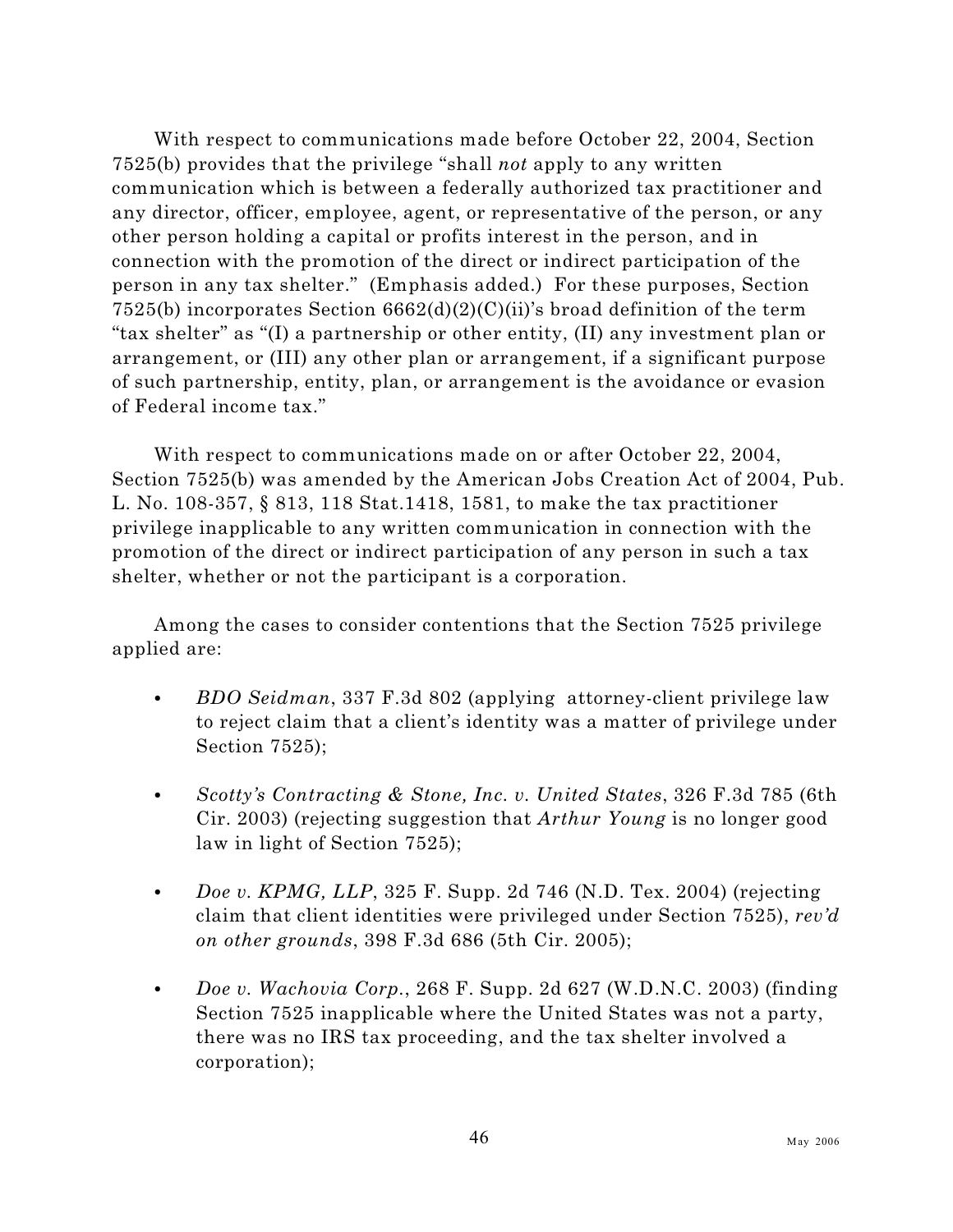$\bullet$  *United States v. KPMG, LLP, 237 F. Supp. 2d 35 (D.D.C. 2002)* (finding Section 7525 did not apply to communications relating to preparation of tax returns).

## **c. Work product**

In general, the work-product doctrine, now embodied in Fed. R. Civ. P. 26(b)(3), provides qualified protection for documents:

prepared in anticipation of litigation or for trial by or for another party or by or for that other party's representative (including the other party's attorney, consultant, surety, indemnitor, insurer, or agent) only upon a showing that the party seeking discovery has substantial need of the materials in the preparation of the party's case and that the party is unable without undue hardship to obtain the substantial equivalent of the materials by other means. In ordering discovery of such materials when the required showing has been made, the court shall protect against disclosure of the mental impressions, conclusions, opinions, or legal theories of an attorney or other representative of a party concerning the litigation.

The question whether a document was prepared in anticipation of litigation is often a difficult factual matter. *United States v. Rockwell Int'l,* 897 F. 2d 1255 (3d Cir. 1990). In *United States v. Adlman,* 134 F. 3d 1194 (2d Cir. 1998), the Court of Appeals held that a memorandum prepared by outside accountants analyzing likely IRS challenges to a corporate reorganization was protected work-product. The court accepted, without question, the taxpayer's assertion that litigation "was virtually certain to result" from the proposed transaction if carried out, because the IRS usually audited the taxpayer's returns, the claimed refund was so large it would require approval from the Joint Congressional Committee on Taxation under section 6405, and there was no case or IRS ruling exactly on point which would validate the transaction. *Id.* at 1196. The court held that "a document created because of anticipated litigation, which tends to reveal mental impressions, conclusions, opinions or theories concerning the litigation, does not lose work-product protection merely because it is intended to assist in the making of a business decision influenced by the likely outcome of the anticipated litigation. *Id.* at 1195. In the course of its opinion, the Second Circuit rejected what it viewed as a narrower standard, described as "principal purpose" or "primarily to assist in" litigation, as opposed to primarily to assist in making a business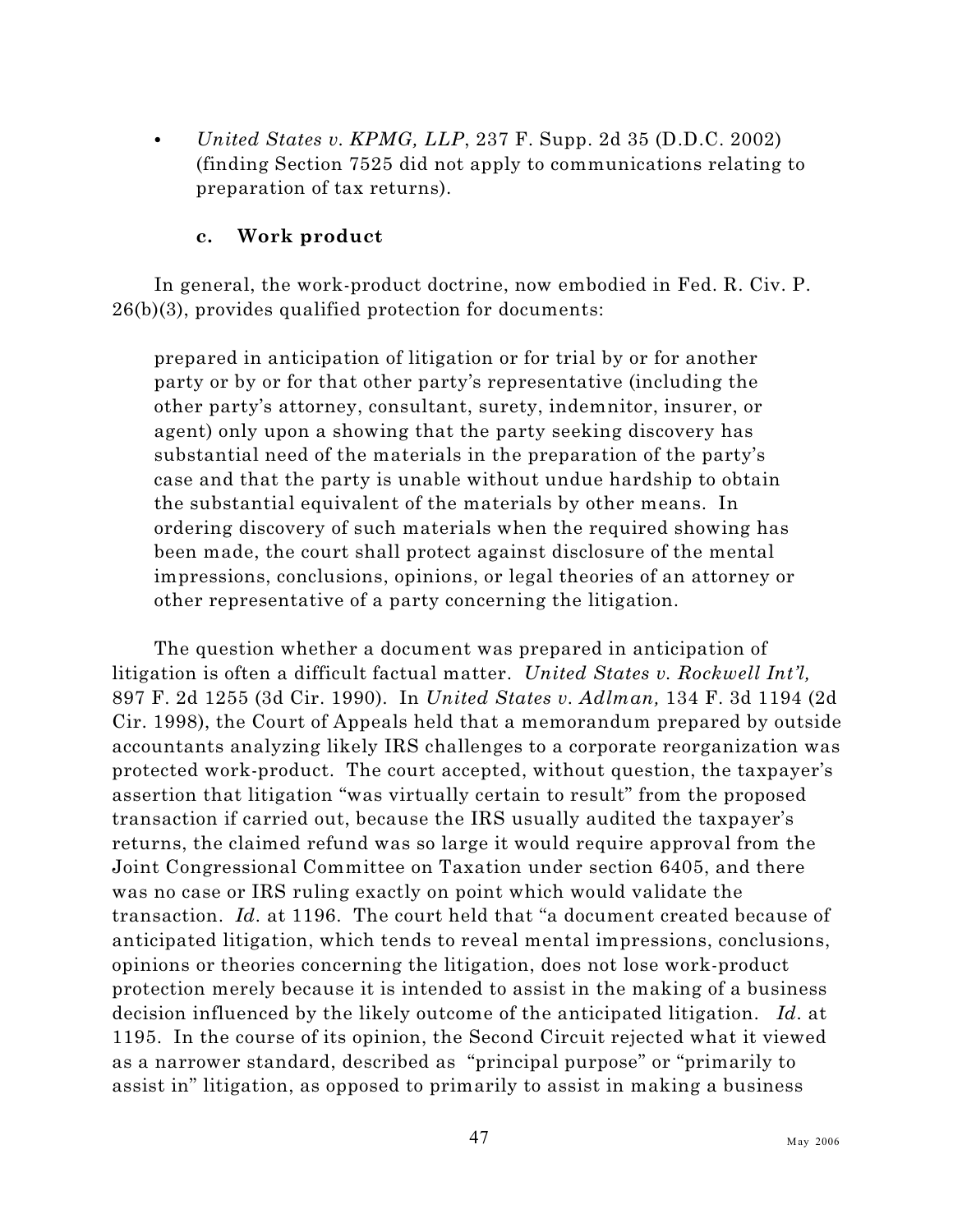decision. *See also*, *In re Grand Jury Subpoena*, 357 F.3d 900, 908 (9th Cir. 2004). In any event, anticipation of an IRS audit does not amount to anticipation of litigation and a factual record can be made to establish this point.

In *United States v. Baggot*, 463 U.S. 476, 484 (1983), the Supreme Court held that an IRS civil audit was not "preliminarily to or in connection with a judicial proceeding" within the meaning of Fed. R. Crim. P. 6(e)(3)(C)(I). As a result, grand jury transcripts and documents could not be disclosed for use in the audit. Although the Court noted, 463 U.S. at 479 n.3, that its decision was limited to Rule 6(e)(3)(C)(I) and that "[o]ther considerations may govern the construction of similar standards in other contexts (*e.g.*, Fed. R. Civ. P.  $26(b)(3)$  (in anticipation of litigation or for trial))," its opinion is nonetheless instructive.

The Court explained the "preliminarily to" requirement as follows:

[T]he Rule contemplates only uses related fairly directly to some identifiable litigation, pending or anticipated. Thus, it is not enough to show that some litigation may emerge from the matter in which the material is to be used, or even that litigation is factually likely to emerge. The focus is on the *actual use* to be made of the material. If the primary purpose of disclosure is not to assist in preparation or conduct of a judicial proceeding, disclosure under  $(C)(i)$  is not permitted.

*Baggot*, 463 U.S. at 480 (emphasis in original). In other words, a civil tax audit does not in and of itself portend litigation. The *Baggot* Court recognized that there are four possible outcomes of a civil audit, three of which may involve litigation at some point in the future. *Id.* Nevertheless, the Court held that an audit was not "preliminarily to" litigation:

The fact that judicial redress may be sought, without more, does not mean that the Government's action is "preliminar[y] to a judicial proceeding." Of course, it may often be loosely said that the Government's action is "preparing for litigation," in the sense that frequently it will be wise for an agency to anticipate the chance that it may be called upon to defend its actions in court. That, however, is not alone enough to bring an administrative action within (C)(i). Where an agency's action does not require resort to litigation to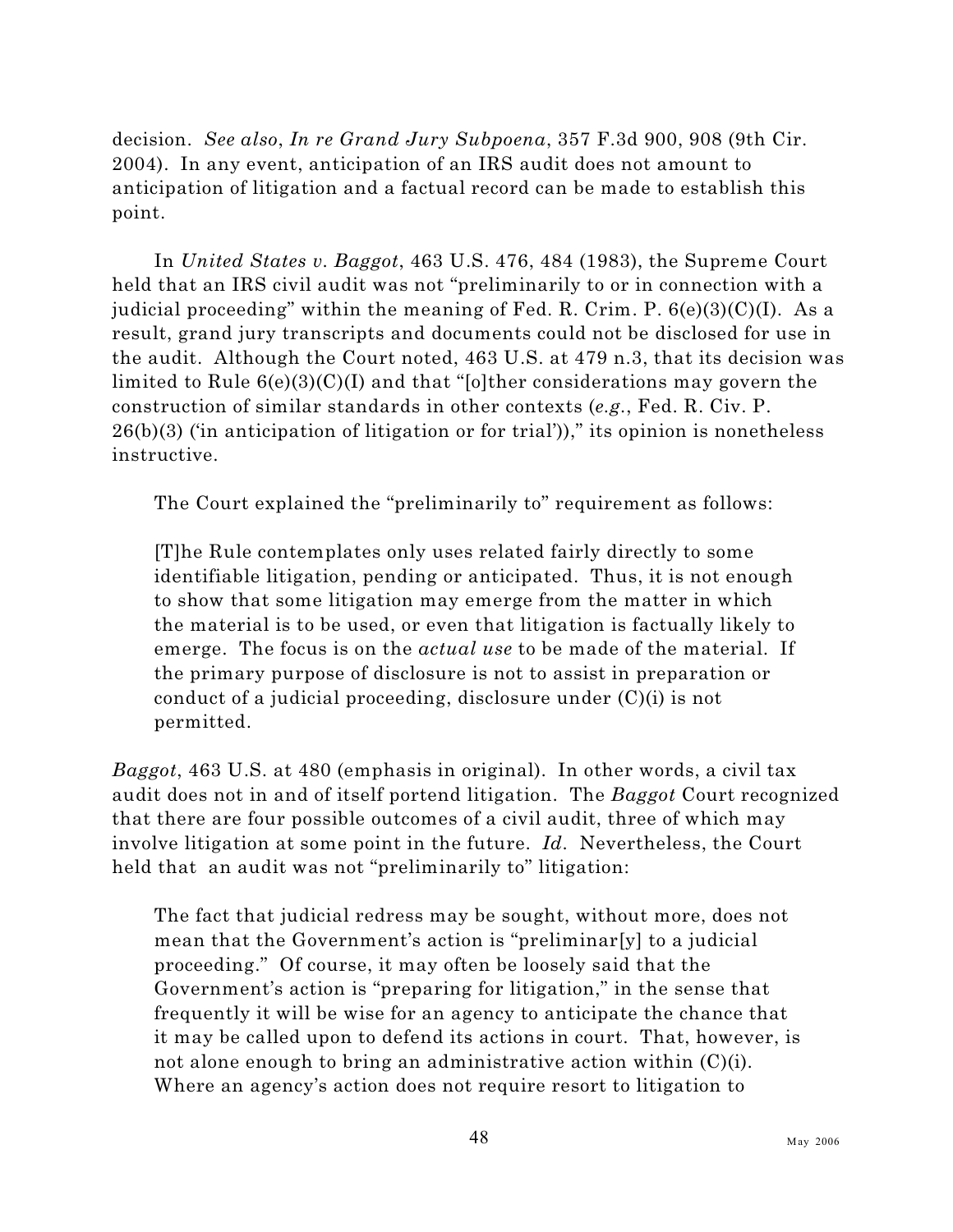accomplish the agency's present goal, the action is not preliminary to a judicial proceeding for purposes of (C)(i).

*Id.* at 481-82. *See also, Culinary Foods, Inc. v. Raychem Corp.*, 150 F.R.D. 122, 130 (N.D. Ill. 1993) (documents prepared during OSHA investigation not in anticipation of litigation because, in OSHA cases, litigation generally is contemplated only after the employer refuses to recognize and correct safety violations).

While the Supreme Court, with citation to Fed. R. Civ. P. 26(b)(3), has held that the work-product doctrine protects "material prepared by agents for the attorney as well as those prepared by the attorney himself" (*United States v. Nobles*, 422 U.S. 225, 238-39 (1975)), and applies to summons enforcement proceedings, *Upjohn*, 449 U.S. at 398-99, the Court also has held that there is no work-product immunity for the tax accrual work papers prepared by an accountant on behalf of a corporation. *See United States v. Arthur Young & Co.*, 465 U.S. 805, 817 (1984). (*See*[, Section II.B.2.c.\(3\).\)](#page-31-0) Work-product protection turns, in substantial part, on the role of the person preparing the sought-after document. When an accountant is in the role of auditor of a public company, his memoranda are not created "because of" litigation. An outside auditor is performing a very different function than a business or tax advisor. It is important in each case to set forth a factual record demonstrating the work done and the role of the document creator.

Privilege for work-product, other than the mental impressions of an attorney, may be overcome with a showing of substantial need. In the summons enforcement context, a factual record needs to be made to establish the substantial need for non-opinion work-product. Attorney opinion workproduct, on the other hand, receives special protection by the courts; it is not available even upon a showing of substantial need. *See Pacamor Bearings, Inc. v. Minebea Co.,* 918 F. Supp. 491 (D.N.H. 1996) (attorney opinion workproduct distinguished from "ordinary" work-product); *Fraiser v. Southeastern Pa. Transp. Auth.*, 161 F.R.D. 309 (E.D. Pa. 1995) (same).

Finally, it must be recalled that while I.R.C. § 7525 creates a tax practitioner privilege analogous to the attorney-client communication privilege, it does *not* create a work-product privilege apart from that created by Rule 26(b)(3). *Frederick,* 182 F.3d at 502.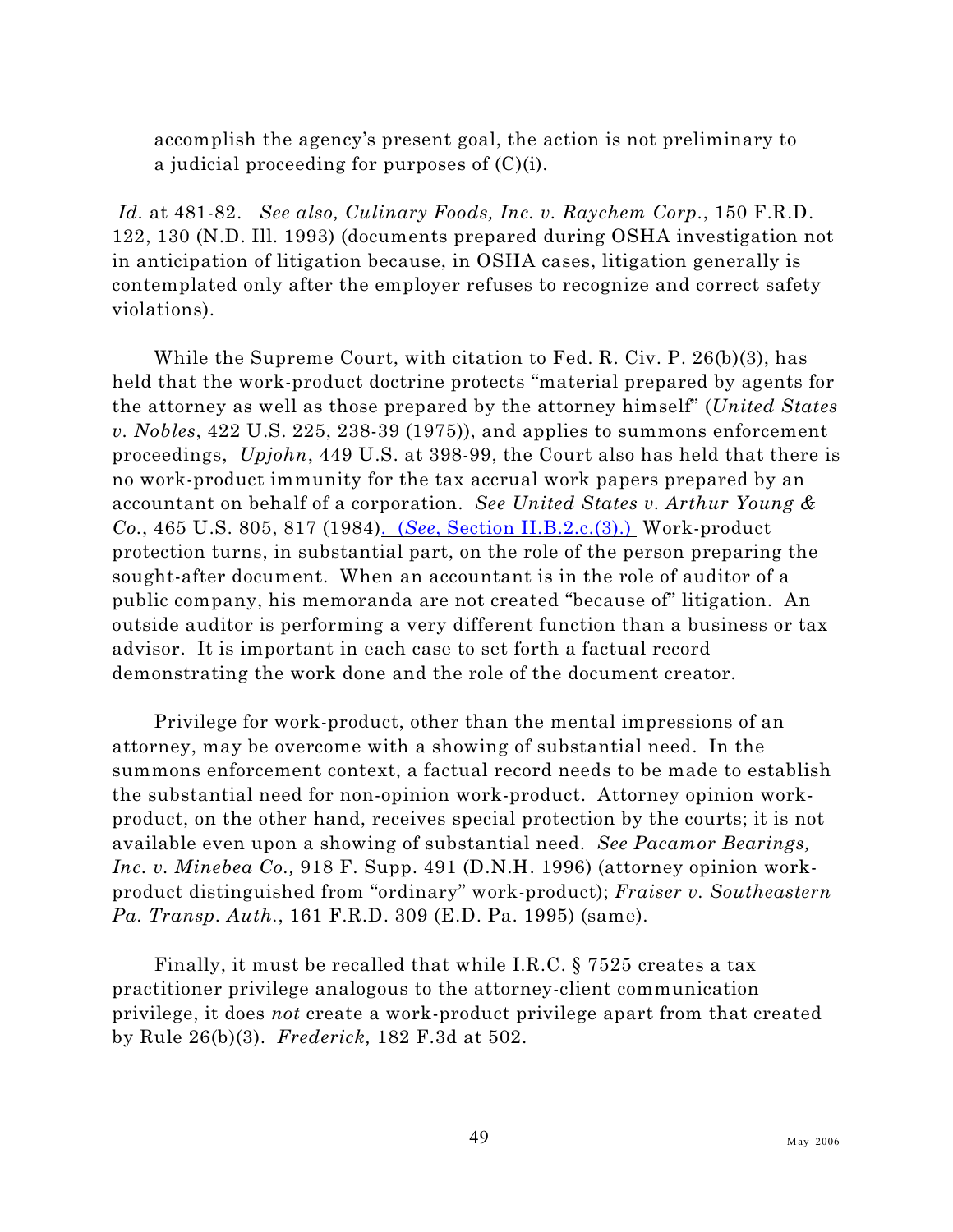### **3. Overly broad, vague, or burdensome**

As an adjunct to arguments attacking the relevance of summoned materials, parties resisting enforcement of IRS summonses frequently assert that summonses are so broad, indefinite, or burdensome as to constitute an unreasonable search in violation of the Fourth Amendment. To pass constitutional muster, however, all that is required is that the summons describe the documents with sufficient particularity and not be excessive for the purposes of the inquiry. *See Oklahoma Press Pub'g Co. v. Walling*, 327 U.S. 186, 209 (1946). "As for specificity, the summons [need only describe] the requested documents in enough detail to inform [the summoned party] of exactly what he was to produce." *United States v. Abrahams*, 905 F.2d 1276, 1282 (9th Cir. 1990). *See also United States v. Judicial Watch, Inc.*, 371 F.3d 824, 832 (D.C. Cir. 2004)*; United States v. Medlin*, 986 F.2d 463, 467 (11th Cir. 1993) ("An IRS summons is overbroad if it 'does not advise the summoned party what is required of him with sufficient specificity to permit him to respond adequately to the summons.'" (quoting *United States v. Wyatt,* 637 F.2d 293, 302 n.16 (5th Cir. 1981))).

While the Commissioner's summons authority has been described as a license to fish, *United States v. Luther*, 481 F.2d 429, 432-33 (9th Cir. 1973) ("Sec. 7602 authorizes the Secretary or his delegate 'to fish'"); *United States v. Giordano*, 419 F.2d 564, 568 (8th Cir. 1969) ("Secretary or his delegate has been specifically licensed to fish by § 7602"), this license is not without limit. The IRS may not conduct an unfettered "fishing expedition" through a person's records, but "must identify with some precision the documents it wishes to inspect." *United States v. Dauphin Deposit Trust Co.*, 385 F.2d 129, 131 (3d Cir. 1967). Thus, in testing for overbreadth, the question is not whether the summons calls for the production of a large volume of records. Instead, the questions are rather, first did the summons describe the requested documents in enough detail to inform the summoned party of exactly what is to be produced, *Abrahams*, 905 F.2d at 1282, 1285, and, second, may the summoned records be relevant to the inquiry. *In re Tax Liabs. of John Does v. United States*, 866 F.2d 1015, 1021 (8th Cir. 1989). Summonses that are definite in nature and finite in scope, and that request only information that may be relevant to the IRS's inquiry, consistently have been enforced against challenges for overbreadth. *See, e.g., United States v. Reis,* 765 F.2d 1094, 1096 n.2 (11th Cir. 1985); *United States v. Linsteadt*, 724 F.2d 480, 483 n.1 (5th Cir. 1984); *United States v. Cmty. Fed. Sav. & Loan*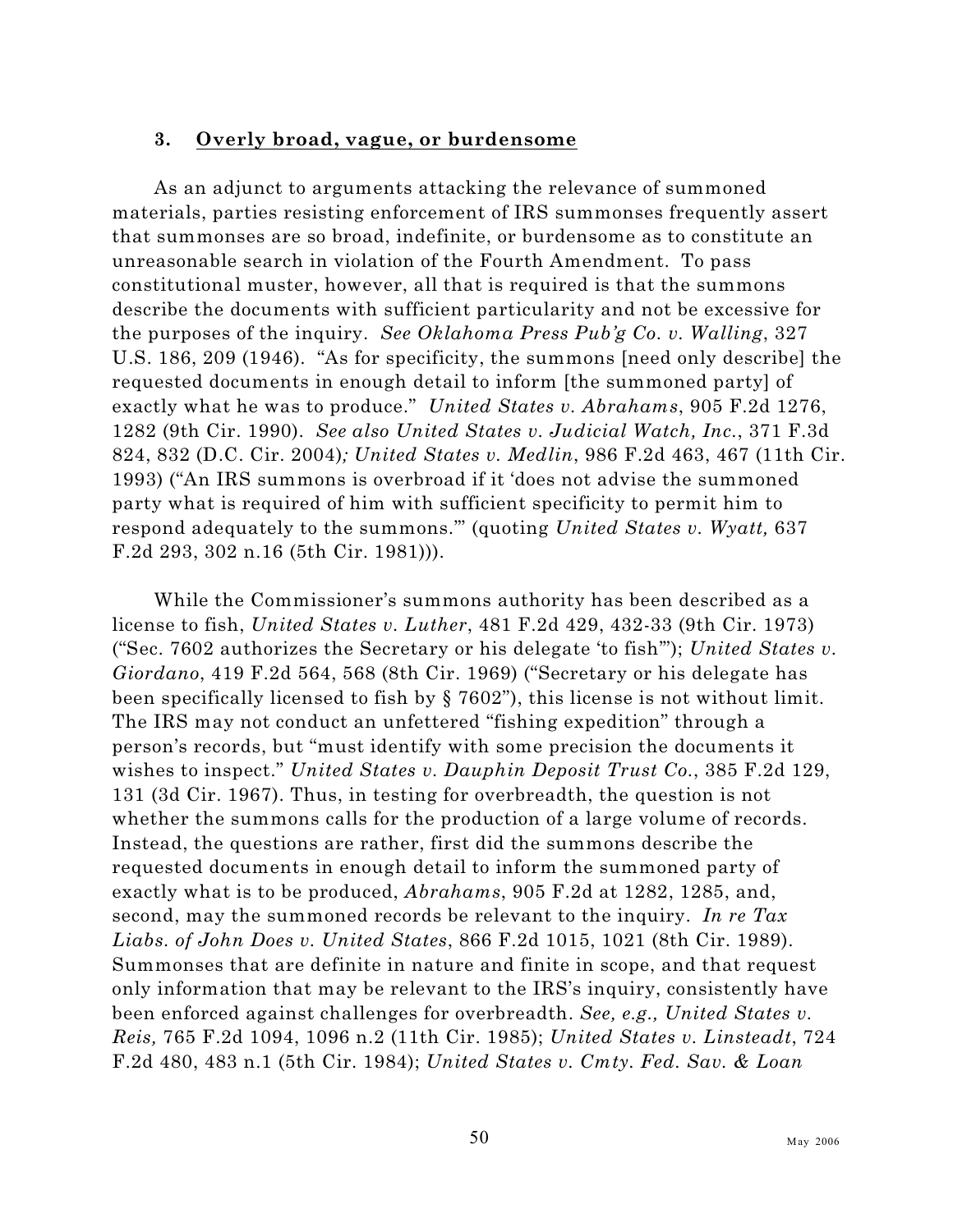*Ass'n*, 661 F.2d 694 (8th Cir. 1981); *United States v. Nat'l Bank of South Dakota*, 622 F.2d 365 (8th Cir. 1980).

Likewise, the courts have not been receptive to arguments that a summons may be overly burdensome to the summoned party. It is now well established that enforcement of a summons seeking relevant records will not be denied merely because the summons seeks production of (or a search through) a great many records or will result in significant expenditure of the recordkeeper's time and money. *See, e.g.*, *Judicial Watch*, 371 F.3d at 832; *Spell v. United States,* 907 F.2d 36, 39 (4th Cir. 1990); *United States v. Berney,* 713 F.2d 568, 571-72 (10th Cir. 1983); *Luther*, 481 F.2d at 432-33; *In re Tax Liabs. of John Does*, 866 F.2d at 1021 (court rejected employer's claim that the cost of compliance with summons seeking payroll records for 50 employees was out of proportion to any revenue that the IRS might obtain); *United States v. Southwestern Bank & Trust Co.*, 693 F.2d 994, 996 (10th Cir. 1982) (reversing district court's refusal to enforce fully a summons requiring review of 10 million documents).

# **4. First Amendment privilege**

The First Amendment to the United States Constitution prohibits the Government from "abridging the freedom of speech." The Government may investigate speech, either spoken or written, only if it is outside the First Amendment's protection.

Courts may quash IRS administrative summonses that would infringe on First Amendment rights—either those of the speaker or those of the speaker's audience. *United States v. Trader's State Bank*, 695 F.2d 1132 (9th Cir. 1983) (per curiam) (vacating an order of enforcement of an IRS summons seeking all church banking records as overbroad and an infringement on the church's First Amendment rights of freedom of association and freedom of religion); *United States v. Citizens State Bank*, 612 F.2d 1091, 1094 (8th Cir. 1980) (holding that the district court erred in failing to consider First Amendment implications of IRS summons). The right to speak or write anonymously is an inherent part of First Amendment freedoms, as are the rights to participate in an organization, listen to a speaker, or read anonymously. *See generally McIntyre v. Ohio Elections Comm'n*, 514 U.S. 334 (1995).

If the summoned party can make a "prima facie showing of arguable first amendment infringement," then, before a court will enforce the summons, the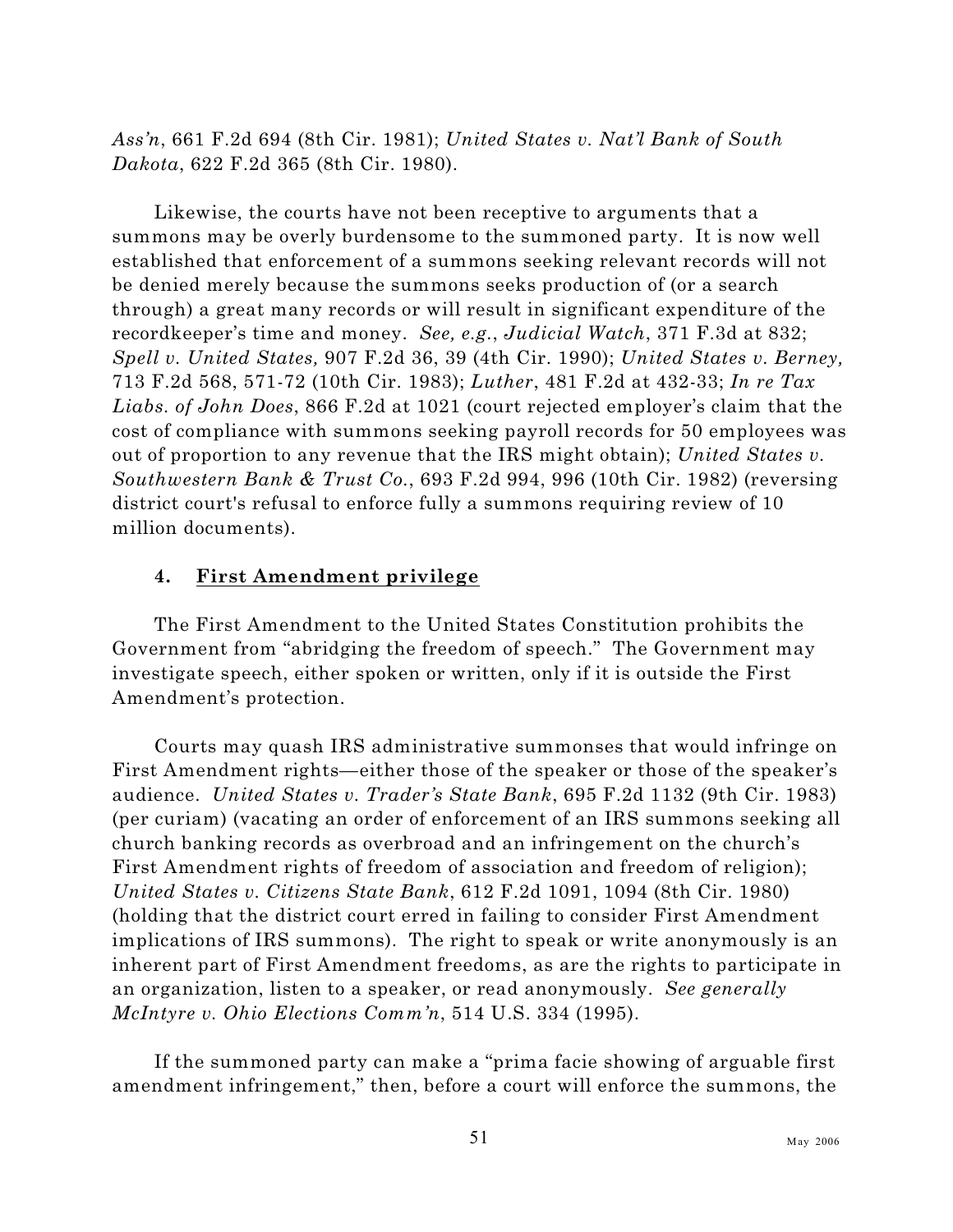Government must demonstrate "a rational connection between the disclosure required by the summons and a legitimate governmental end, and must demonstrate a cogent and compelling governmental interest in the disclosure." *Trader's State Bank*, 695 F.2d at 1133. The effect of this standard is that the IRS summons should be narrowly drafted to avoid First Amendment implications.

It is not illegal merely to advocate a false tax theory. *See generally Virginia v. Black*, 538 U.S. 343, 358 (2003) ("the First Amendment 'ordinarily' denies a State 'the power to prohibit dissemination of social, economic and political doctrine which a vast majority of its citizens believes to be false and fraught with evil consequence.'") (quoting *Whitney v. California*, 274 U.S. 357, 374 (1927)); *Texas v. Johnson*, 491 U.S. 397, 414 (1989) ("If there is a bedrock principle underlying the First Amendment, it is that the government may not prohibit the expression of an idea simply because society finds the idea itself offensive or disagreeable.").

Unless the speech falls into one of three unprotected or less-protected categories, a court will not permit the Government to restrict or otherwise interfere with speech. The three categories, which often overlap, are: (a) false commercial speech, (b) speech that is part of a course of illegal conduct, and (c) speech that incites others to imminently violate the law. *Ohralik v. Ohio State Bar Ass'n*, 436 U.S. 447, 455-56 (1978); *Brandenburg v. Ohio*, 395 U.S. 444, 448-49 (1969).

(a) The First Amendment does not protect false commercial speech. Commercial speech is entitled to less protection under the First Amendment than political speech, and so can more easily be regulated or enjoined. *Virginia State Bd. of Pharmacy v. Virginia Citizens Consumer Council, Inc.*, 425 U.S. 748, 771-72 (1976) (holding that commercial speech is protected by the First Amendment, but that the Government may regulate false commercial speech). The Supreme Court has held that the Government "may ban commercial expression that is fraudulent or deceptive without further justification." *Edenfield v. Fane*, 507 U.S. 761, 768 (1993). Commercial speech, however, is subject to injunction *only* if it is false or misleading; otherwise, it is protected by the First Amendment. *See, e.g., United States v. Estate Pres. Servs.*, 202 F.3d 1093, 1096 n.3, 1097, 1099, 1106 (9th Cir. 2000) (enjoining as "fraudulent conduct" and misleading "commercial speech" the "marketing" and "selling" of a "training manual" that provided "false tax advice")*; United States v. Raymond*, 228 F.3d 804, 807, 815 (7th Cir. 2000) (enjoining as "false or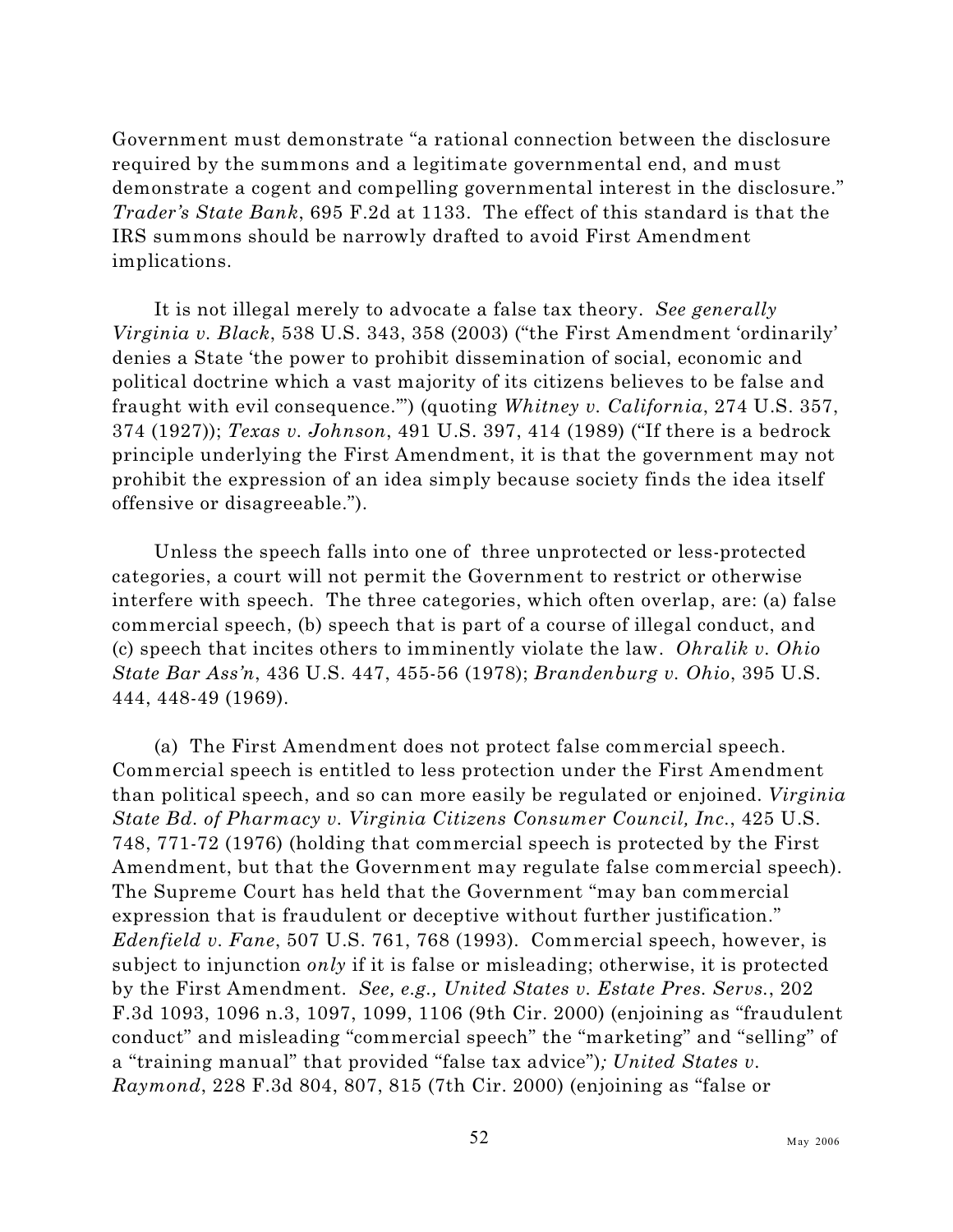misleading commercial speech" advertisements and a three-volume book); *United States v. Schiff,* 379 F.3d 621 (9th Cir. 2004) (affirming ban on sale of the book titled FEDERAL MAFIA, containing autobiographical information and Schiff's anti-tax theories, but also offering instructions on how to fraudulently complete an IRS W-4 Form and providing a two-page attachment for customers to submit to the IRS with their "zero-income" Forms 1040), *petition for cert. filed*, 73 U.S.L.W. 3632 (U.S. Apr. 12, 2005) (No. 04-13); *NCBA/NCE v. United States*, 843 F. Supp. 655, 665 (D. Colo. 1993) ("Perhaps the NCBA Freedom Books, standing alone, would amount to mere advocacy. But the NCBA went so far as to establish the NCE [a warehouse bank] and tout the privacy it afforded to members. The NCE was clearly established to thwart enforcement of the tax laws, and as such was an abusive tax shelter."), *aff'd by unpublished opinion,* 42 F.3d 1406 (10th Cir. 1994) .

(b) The First Amendment does not protect speech that is itself part of a course of illegal conduct. Speech directed toward committing a crime—for example, conspiracy or tax fraud—can itself be "conduct." Banning a course of conduct does not violate the First Amendment "'merely because the conduct was in part initiated, evidenced, or carried out by means of language, either spoken, written, or printed.'" *Ohralik*, 436 U.S. at 456 (citation omitted). *See Vill. of Hoffman Estates v. Flipside, Hoffman Estates, Inc.*, 455 U.S. 489, 496 (1982) (holding that "the government may regulate or ban entirely" "speech proposing an illegal transaction"). The Supreme Court has emphasized that the First Amendment "does not shield fraud," *Madigan v. Telemarketing Assocs., Inc.*, 538 U.S 600, 612 (2003), and has pointed to "[n]umerous examples . . . of communications that are regulated without offending the First Amendment, such as the exchange of information about securities, corporate proxy statements, the exchange of price and production information among competitors, and employers' threats of retaliation for the labor activities of employees." *Ohralik*, 436 U.S. at 456 (citations omitted); *see also Pittsburgh Press Co. v. Pittsburgh Comm'n on Human Relations*, 413 U.S. 376, 389 (1973) (order prohibiting newspaper from publishing discriminatory advertisement); *Nat'l Soc'y of Prof'l Eng'rs v. United States*, 435 U.S. 679, 696-699 (1978) (injunction against publication of ethical canon); *NLRB v. Retail Store Employees Union*, 447 U.S. 607, 616 (1980) (ban on secondary picketing).

(c) The First Amendment does not protect speech that incites others to imminently violate tax laws. The "incitement" line of cases began with *Brandenburg v. Ohio*, in which the Supreme Court, examining whether the First Amendment applied to statements to an angry mob, held that First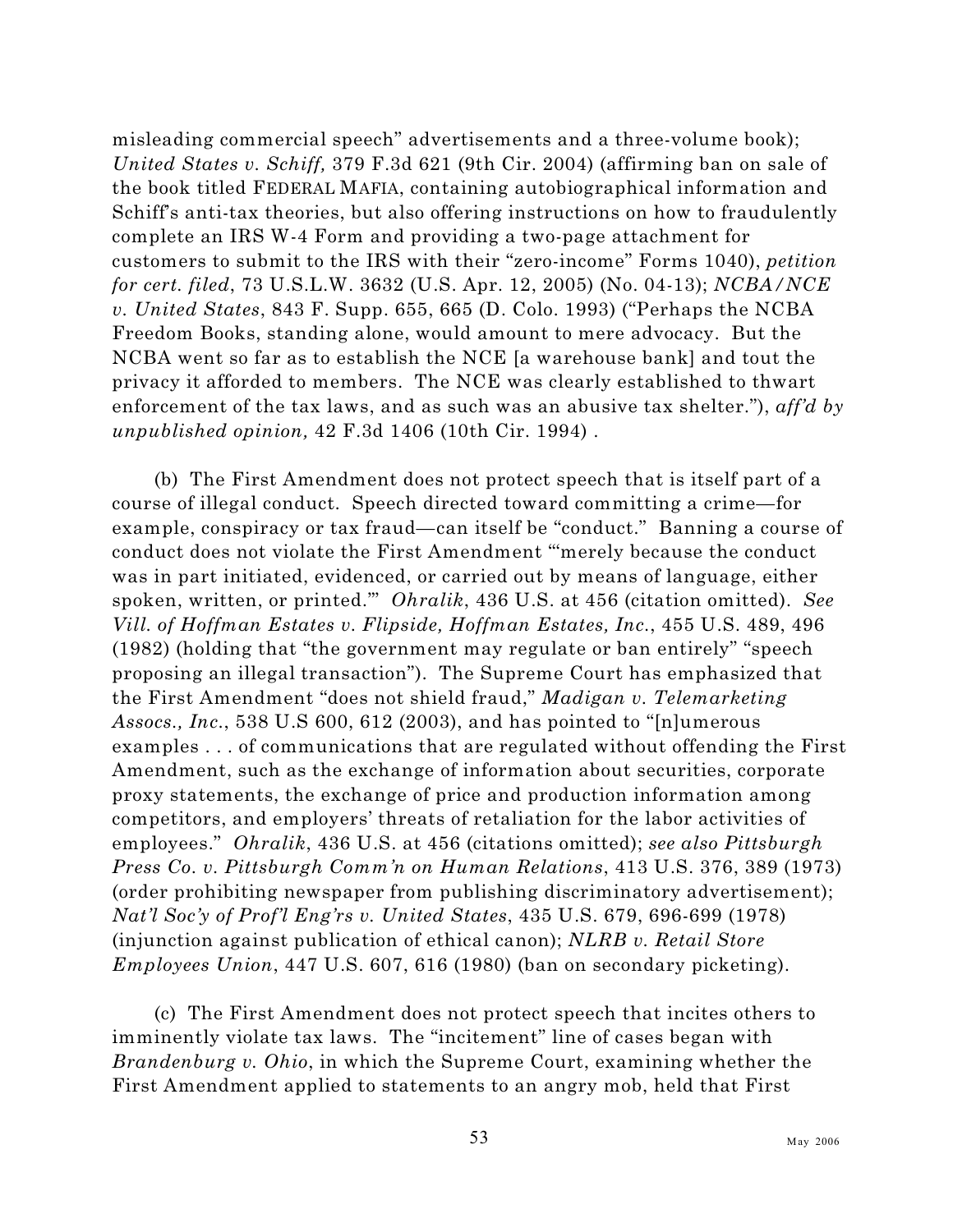Amendment protection turned on whether the surrounding circumstances the context in which the statements were made — made it likely that the statements would incite others to imminent lawlessness. 395 U.S. at 448-49. Since *Brandenburg*, courts have focused on the "imminence" part of this test. Injunctions prohibiting tax scheme advocacy have been upheld under *Brandenburg* where customers were persuaded and followed the promoter's advice. *See Raymond*, 228 F.3d at 815; *United States v. Kaun*, 827 F.2d 1144, 1150-52 (7th Cir. 1987). Every circuit that has addressed the issue has "concluded that the First Amendment is generally inapplicable to charges of aiding and abetting violations of the tax laws." *Rice v. Paladin Enters., Inc.*, 128 F.3d 233, 245 (4th Cir. 1997) (collecting cases).

## **5. Fourth Amendment privilege**

*Powell* does not require a showing of probable cause. *United States v. Powell,* 379 U.S. 48, 51 (1964); *United States v. White,* 853 F.2d 107, 109 (2d Cir. 1988) ("[W]e find the district court's summons enforcement requirement that the IRS must make a prima facie showing of 'fraud, overreaching, or excessiveness by the attorney or the Surrogate' to be inconsistent with *Powell*'s holding that only a showing of a legitimate purpose, and not a showing of probable cause, is required for summons enforcement of its summonses and we therefore reverse."). A summons which complies with the *Powell* requirements and is narrowly drawn satisfies the Fourth Amendment. *Fisher v. United States*, 425 U.S. 391, 401 n.7 (1976). "A summons is not overbroad for the purpose of the Fourth Amendment ban on 'unreasonable searches and seizures' if the inquiry is 'within the authority of the agency, the demand is not too indefinite[,] and the information sought is reasonably relevant.'" *United States v. Judicial Watch, Inc.,* 371 F.3d 824, 833 (D.C. Cir. 2004) (citing *United States v. Morton Salt Co.,* 338 U.S. 632, 652-53 (1950) and *Oklahoma Press Publ'g Co. v. Walling,* 327 U.S. 186, 209 (1946)). *See also Cypress Funds, Inc. v. United States,* 234 F.3d 1267 (6th Cir. 2000); *United States v. Abrahams,* 905 F.2d 1276, 1282 (9th Cir. 1990); *United States v. McAnlis,* 721 F.2d 334, 337 (11th Cir. 1983); *United States v. Roundtree,* 420 F.2d 845, 849-50 (5th Cir. 1969).<sup>8</sup>

In *Richard A. Vaughn, DDS, P.C. v. Baldwin,* 950 F.2d 331 (6th Cir. 1991), <sup>8</sup> the court concluded that the Fourth Amendment applied to the IRS's retention of records voluntarily turned over in response to a summons once that consent was withdrawn. Once consent is withdrawn, the United States must obtain a court order. *See also, Linn v. Chivatero*, 714 F.2d 1278, 1284 (5th Cir. 1983); *Mason v.*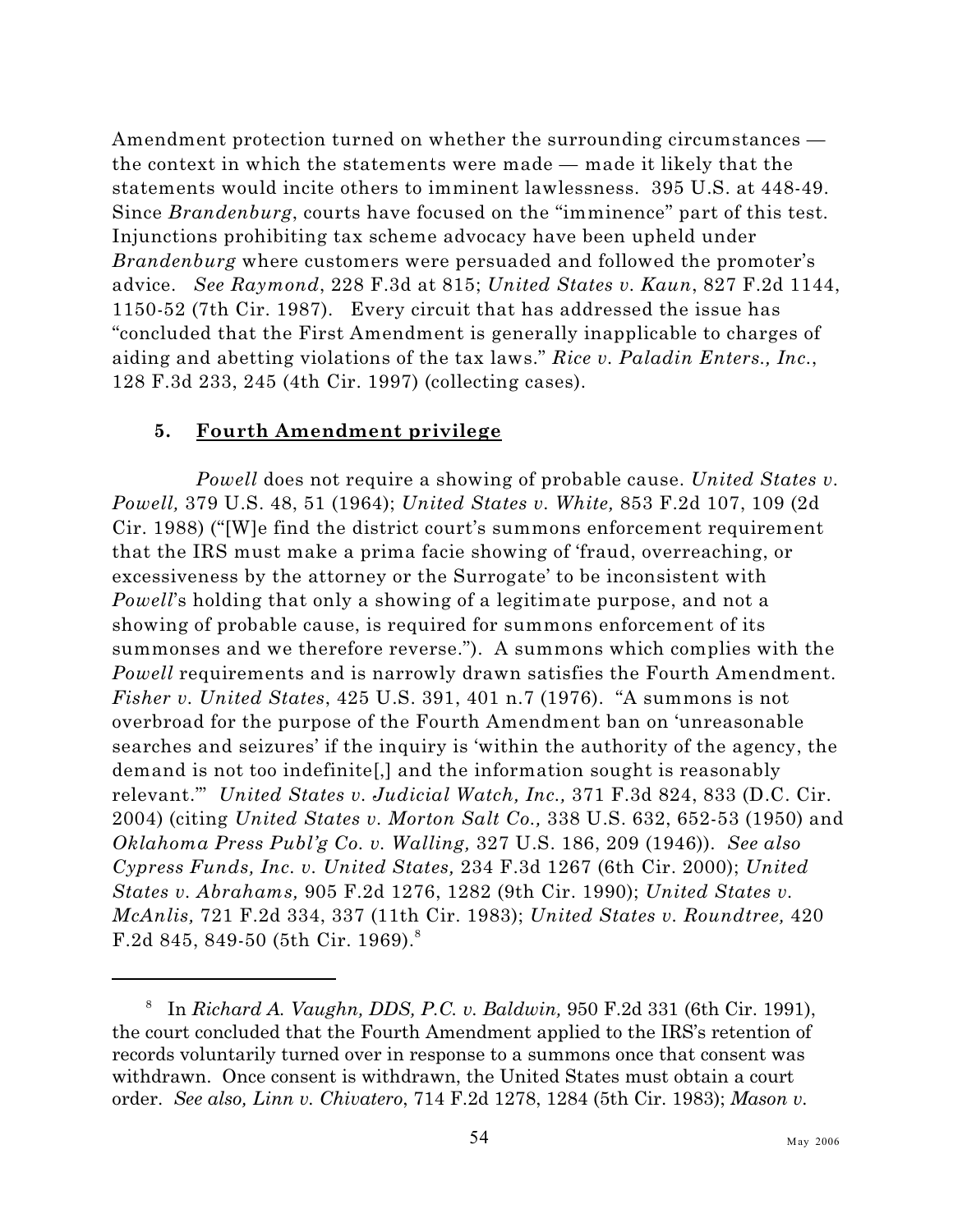A taxpayer's Fourth Amendment rights are not implicated by a summons to a third party. *Donaldson v. United States,* 400 U.S. 517 (1971); *United States v. Miller*, 425 U.S. 435, 440-44 (1976) ("Since no Fourth Amendment interests of the depositor are implicated here, this case is governed by the general rule that the issuance of a subpoena to a third party to obtain the records of that party does not violate the rights of a defendant, even if a criminal prosecution is contemplated at the time of the subpoena is issued.").

A summons which is alleged to have resulted from an unconstitutional search or other Fourth Amendment violation, however, may be challenged on Fourth Amendment grounds. *United States v. Beacon Fed. Savings & Loan*, 718 F.2d 49, 54 (2d Cir. 1983) (taxpayer alleged that enforcement of summonses should be denied because they are part of an investigation that was intensified as the result of an unconstitutional search and seizure by the revenue agent). A taxpayer must make a substantial preliminary showing of a Fourth Amendment violation before a court will entertain such allegations. *Id.* A summons may be used, however, to obtain documents previously suppressed in a criminal case because of an improper search, so long as there is an independent source for knowledge of documents. *McGarry's, Inc. v. Rose*, 344 F.2d 416, 418 (1st Cir. 1965) (permitting use of an administrative summons to obtain documents previously seized in violation of the Fourth Amendment because IRS agent had knowledge of the documents independent of the unlawful seizure); *United States v. Heubusch*, 295 F. Supp. 2d 240 (W.D.N.Y. 2003), *vacated and remanded on other grounds*, 123 Fed. Appx. 21 (2d Cir. 2005) (citing with approval *McGarry's, Inc. v. Rose*; remanding for consideration of Fifth Amendment claim).

## **6. Fifth Amendment privilege**

A person summoned to answer questions from an IRS agent is entitled to assert the Fifth Amendment right not to testify against oneself, where appropriate. The assertion of the privilege, however, is subject to the same limitations that obtain in other situations. "The witness is not exonerated from answering merely because he declares that in so doing he would incriminate himself – his say-so does not of itself establish the hazard of incrimination. It is for the court to say whether his silence is justified." *Hoffman v. United States*, 341 U.S. 479, 486 (1951); *accord Fisher v. United States*, 425 U.S. 391, 410 (1976). "It is well established that the privilege

*Pulliam*, 557 F.2d 426 (5th Cir. 1977).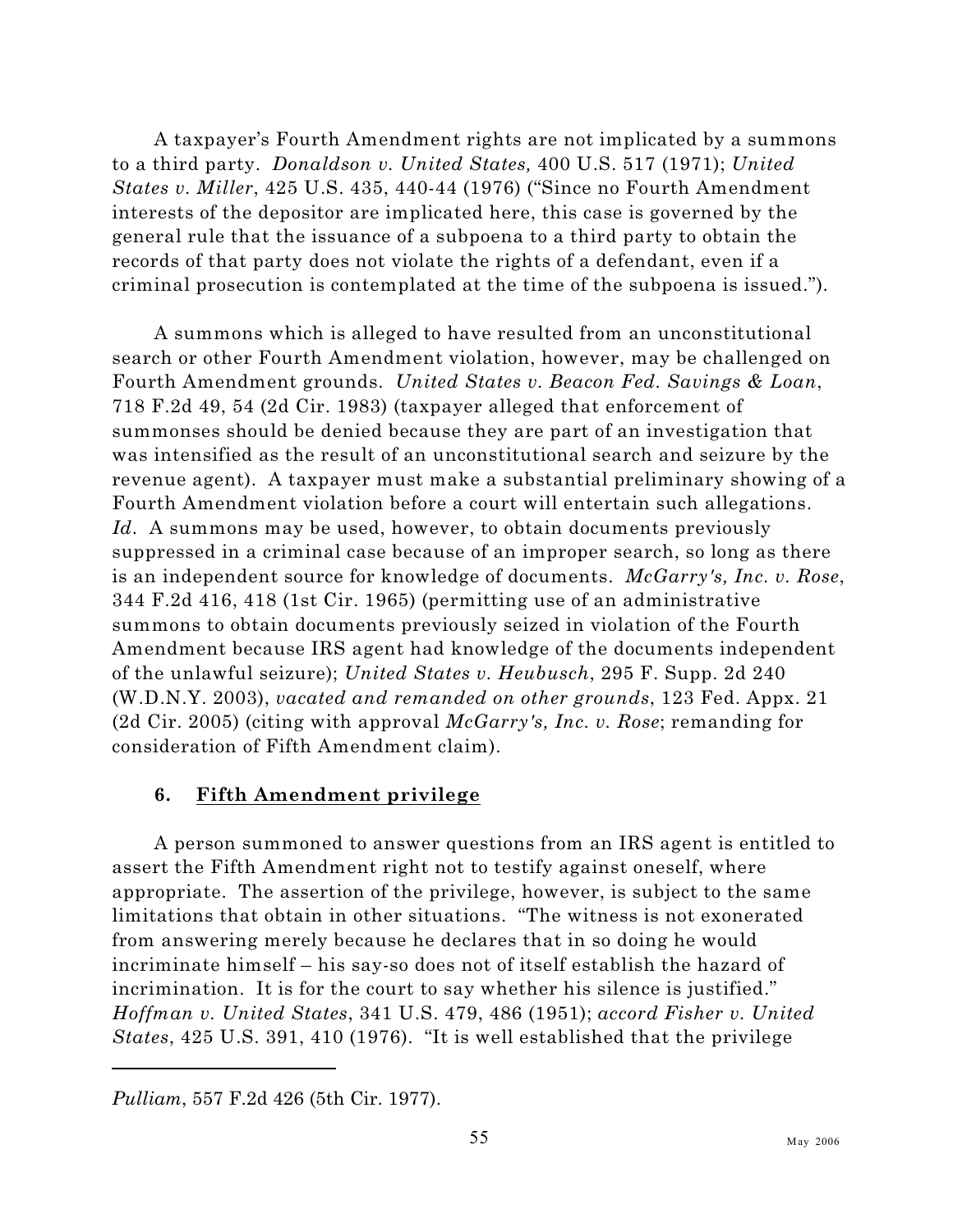protects against real dangers, not remote and speculative possibilities." *Zicarelli v. New Jersey State Comm'n*, 406 U.S. 472, 478 (1972); *see also Kastigar v. United States*, 406 U.S. 441, 444-45 (1972) (holding that the Fifth Amendment "protects against any disclosures which the witness reasonably believes could be used in a criminal prosecution or could lead to other evidence that might be so used").

As a corollary to this principle, "a mere blanket assertion of the privilege will not suffice." *United States v. Hatchett*, 862 F.2d 1249, 1251 (6th Cir. 1988). The privilege must be asserted with specificity. If the summoned party appears at a compliance hearing, but is not given the opportunity to invoke the privilege on a question-by-question basis because no relevant and specific questions were asked, he will not have relinquished the privilege. It is thus "incumbent upon the Government to ask specific questions" when a summoned party does appear. *United States v. Drollinger*, 80 F.3d 389, 393 n.5 (9th Cir. 1996) (failure to appear at enforcement hearing and at contempt hearing and to appeal either the enforcement or the contempt order did not waive the privilege). If the agent excuses appearance based on a blanket assertion of the Fifth Amendment, the IRS may be found to have waived compliance thereby rendering the summons unenforceable. *See United States v. Malnik*, 489 F.2d 682 (5th Cir. 1974); *United States v. Lipshy*, 492 F. Supp. 35, 39 (N.D. Tex. 1979).

Some courts will conduct their own in camera examination to determine whether the privilege has been properly asserted question by question. *United States v. Argomaniz,* 925 F.2d 1349, 1355 (11th Cir. 1991). Courts may provide the summoned party an opportunity to assert the privilege even after it has enforced the summons. *United States v. Allee,* 888 F.2d 208 (1st Cir. 1989).

## **a. Act of Production**

A person who invokes the Fifth Amendment as a basis to withhold documents must "make a showing as to how disclosure of the summoned documents might tend to incriminate him." *United States v. Fox*, 721 F.2d 32, 40 (2d Cir. 1983). The act of producing evidence in certain circumstances may violate an individual's Fifth Amendment rights. *Fisher*, 425 U.S. at 410-13. This is so because the act of complying with the Government's request may have testimonial aspects and an incriminating effect. *See United States v. Doe*, 465 U.S. 605, 612 (1984). By producing summoned documents, the taxpayer may tacitly concede "the existence of the papers demanded and their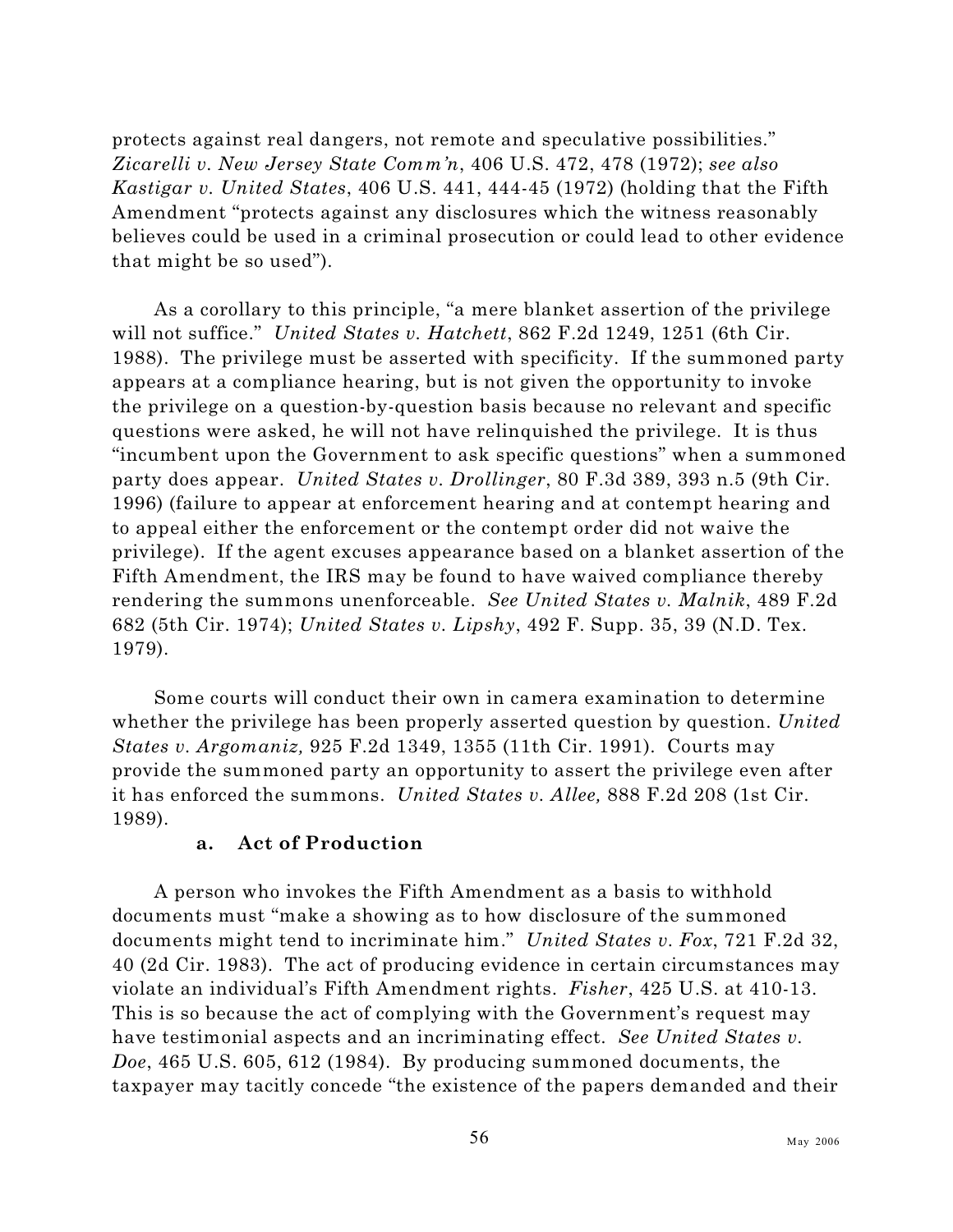possession or control by the taxpayer," and he may authenticate the documents by indicating his "belief that the papers are those described in the" summons. *Fisher*, 425 U.S. at 410. *See United States v. Hubbell*, 530 U.S. 27, 41-43 (2000) (holding that because the grand jury subpoena was so broad, the respondent had to "make extensive use of 'the contents of his own mind'" in order to identify the responsive documents, and the act of producing the documents therefore had a testimonial aspect) (citation omitted).

Where the existence, possession and authenticity of the summoned documents are established as "foregone conclusion[s]," the summoned party's act of producing the documents "adds little or nothing to the sum total of the Government's information," and does not "rise[] to the level of testimony within the protection of the Fifth Amendment." *Fisher*, 425 U.S. at 411; *Doe*, 465 U.S. at 614 n.13. As explained in *Fisher*, 425 U.S. at 411 (quoting *In re Harris*, 221 U.S. 274, 279 (1911)), "[u]nder these circumstances . . . '[t]he question is not of testimony but of surrender.'" *See United States v. Norwood,* 420 F.3d 888, 895-896 (8th Cir. 2005) (existence of documents associated with credit card accounts a "foregone conclusion"); *see also United States v. Teeple*, 286 F.3d 1047, 1049 (8th Cir. 2002); *United States v. Stone*, 976 F.2d 909, 911- 12 (4th Cir. 1992); *United States v. Rue*, 819 F.2d 1488, 1492 (8th Cir. 1987).

#### **b. Collective entity doctrine**

There is a critical distinction between collective entities and individuals, when it comes to the Fifth Amendment. It is well established that an individual cannot rely on his Fifth Amendment privilege against compulsory self-incrimination to avoid producing the records of a collective entity which are in his possession in a representative capacity. *Braswell v. United States*, 487 U.S. 99, 104 (1988); *Bellis v. United States*, 417 U.S. 85, 88 (1974); *In re Grand Jury Proceedings*, 771 F.2d 143, 148 (6th Cir. 1985) (en banc). While this rule was first announced with respect to corporate records, it also applies to other collective entities including dissolved corporations, partnerships, labor unions and other unincorporated associations. *Bellis*, 417 U.S. at 88-89. This rule also applies to former officers of a corporation. *In re Grand Jury Subpoena Dated Nov. 12, 1991*, 957 F.2d 807, 812 (11th Cir. 1992) ("We hold that a custodian of corporate records continues to hold them in a representative capacity even after his employment is terminated. It is the immutable character of the records as corporate which requires their production and which dictates that they are held in a representative capacity. Thus, the production of such documents is required regardless of whether the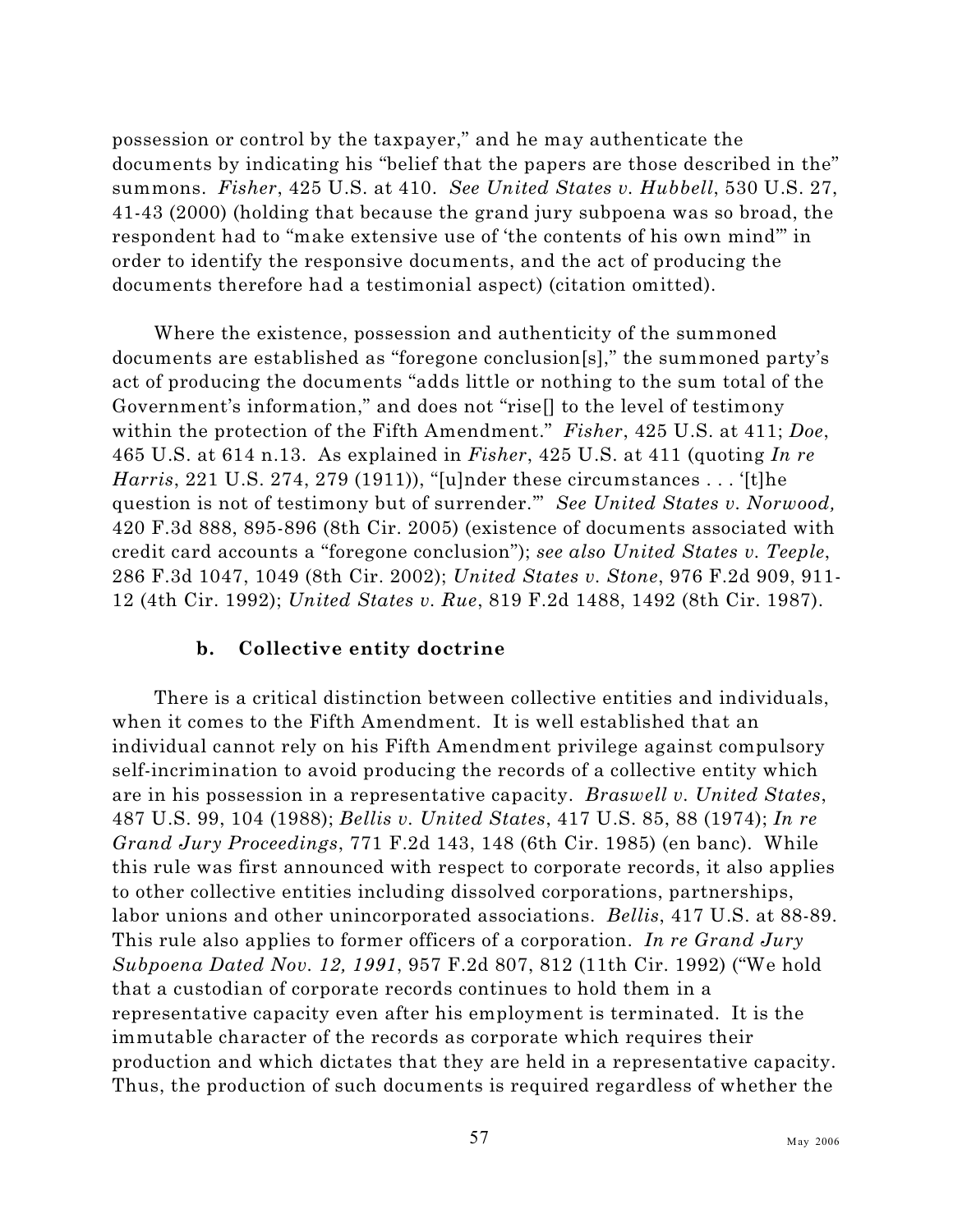custodian is still associated with the corporation or other collective entity."). *But see In re Three Grand Jury Subpoenas Duces Tecum Dated Jan. 29, 1999*, 191 F.3d 173 (2d Cir. 1999); *In re Grand Jury Subpoena Duces Tecum Dated June 13, 1983 & June 22, 1983*, 722 F.2d 981 (2d Cir. 1983).

#### **c. Required records exception**

The "required records" exception to the Fifth Amendment applies to the disclosure of documents which persons in a regulated industry are required by the Government to maintain. *See generally In re Grand Jury Proceedings*, 601 F.2d 162, 168 (5th Cir. 1979). There are several reasons for this rule, notably that "the public interest in obtaining such information outweighs the private interest opposing disclosure and the further rationale that such records become tantamount to public records." *Id.* (internal citations omitted). Additionally, courts have held that production of such records is "in a sense consented to as a condition of being able to carry on the regulated activity involved." *Id.* at 171.

The Supreme Court first recognized the required records exception in *Shapiro v. United States*, 335 U.S. 1 (1948), and formulated the standards for the exception in *Grosso v. United States*, 390 U.S. 62, 67-68 (1968):

The premises of the doctrine, as it is described in *Shapiro,* are evidently three: first, the purposes of the United States' inquiry must be essentially regulatory; second, information is to be obtained by requiring the preservation of records of a kind which the regulated party has customarily kept; and third, the records themselves must have assumed "public aspects" which render them at least analogous to public documents.

This formulation of the rule has become a three-part test that courts generally apply to determine whether the required records exception applies. *See generally In re Grand Jury Subpoena*, 21 F.3d 226, 228 (8th Cir. 1994).

The required records exception is distinguishable from the "collective entity doctrine," which holds that collective entities such as corporations have no Fifth Amendment protection. *See generally In re Grand Jury Subpoena Dated Nov. 12, 1991*, 957 F.2d at 810. Although sole proprietors are not subject to the collective entity doctrine and may otherwise have Fifth Amendment rights, they are subject to the required records exception. *See In*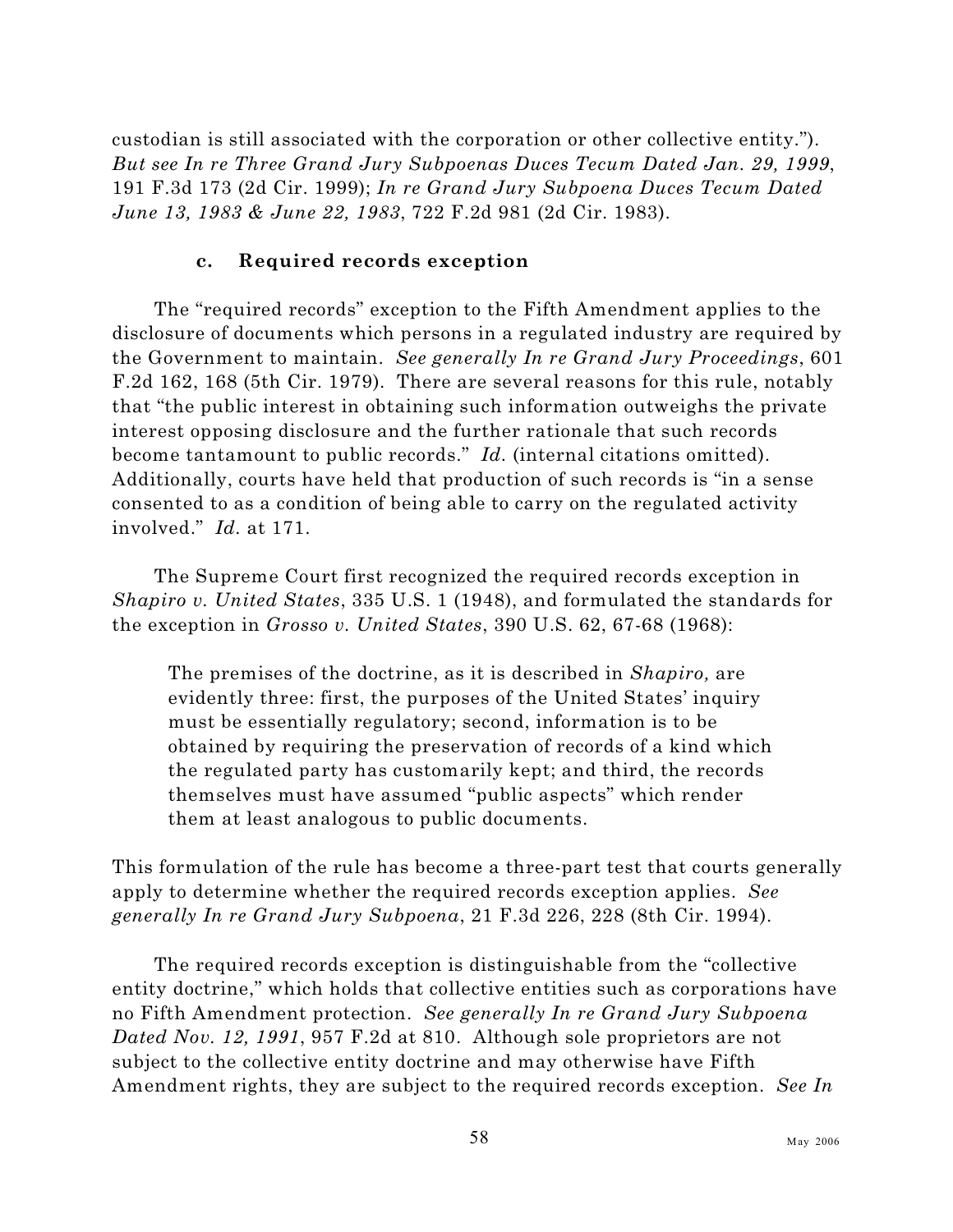*re Grand Jury Subpoena*, 21 F.3d at 230; *see also In re Grand Jury Subpoena Duces Tecum Served upon Underhill*, 781 F.2d 64, 67-70 (6th Cir. 1986) (applying required records exception to sole proprietorships); *Bionic Auto Parts & Sales, Inc. v. Fahner*, 721 F.2d 1072, 1082 (7th Cir. 1983); *Herman v. Galvin*, 40 F. Supp. 2d 27, 29 (D. Mass. 1999).

Courts have held that the required records exception applies to income tax return preparers who are compelled by Section 6107(b) to retain and disclose tax returns. *See United States v. Nordbrock*,65 A.F.T.R.2d (RIA) 660, 662 (D. Ariz. 1990), *rev'd on other grounds* 941 F.2d 947 (9th Cir. 1991); *United States v. Bohonnon*, 628 F. Supp 1026, 1028-29 (D. Conn.), *aff'd without opinion,* 795 F.2d 79 (2d Cir. 1985). But at least one circuit has refused to apply the exception to records required by Section 6001. *United States v. Porter*, 711 F.2d 1397, 1404-05 (7th Cir. 1983).

#### **7. Non-possession**

When an IRS summons is served, the rights and obligations of the party on whom the summons was served become fixed. *United States v. Darwin Constr. Co.,* 873 F.2d 750, 755 (4th Cir. 1989). Receipt of a summons imposes a duty to retain possession of the documents pending a judicial determination of the enforceability of the summons. *United States v. Asay*, 614 F.2d 655, 660 (9th Cir. 1980).

If the respondent did not have possession or control of the documents at the time the summons was served, he must raise this as a defense to enforcement of the summons in the initial enforcement proceeding. *United States v. Rylander*, 460 U.S. 752, 757 (1983). Lack of possession or control of the requested records is a defense to the enforcement of a summons only if the respondent properly establishes non-possession. *Id.* The Government is not required to make any showing that the requested books and documents are within the possession or control of the respondent. On the contrary, the respondent bears the burden of producing credible evidence of non-possession. *See United States v. Lawn Builders of New England, Inc.*, 856 F.2d 388, 392 (1st Cir. 1988) (stating that the court "rejected the contention that the IRS must *prove by positive evidence* the existence of the records and their possession by the summonee") (emphasis in original) (citing *United States v. Freedom Church*, 613 F.2d 316, 322 (1st Cir. 1979); *United States v. Huckaby*, 776 F.2d 564, 567 (5th Cir. 1985) (a defendant must prove a lack of possession by the introduction of "credible evidence"); *United States v. Graber*, 81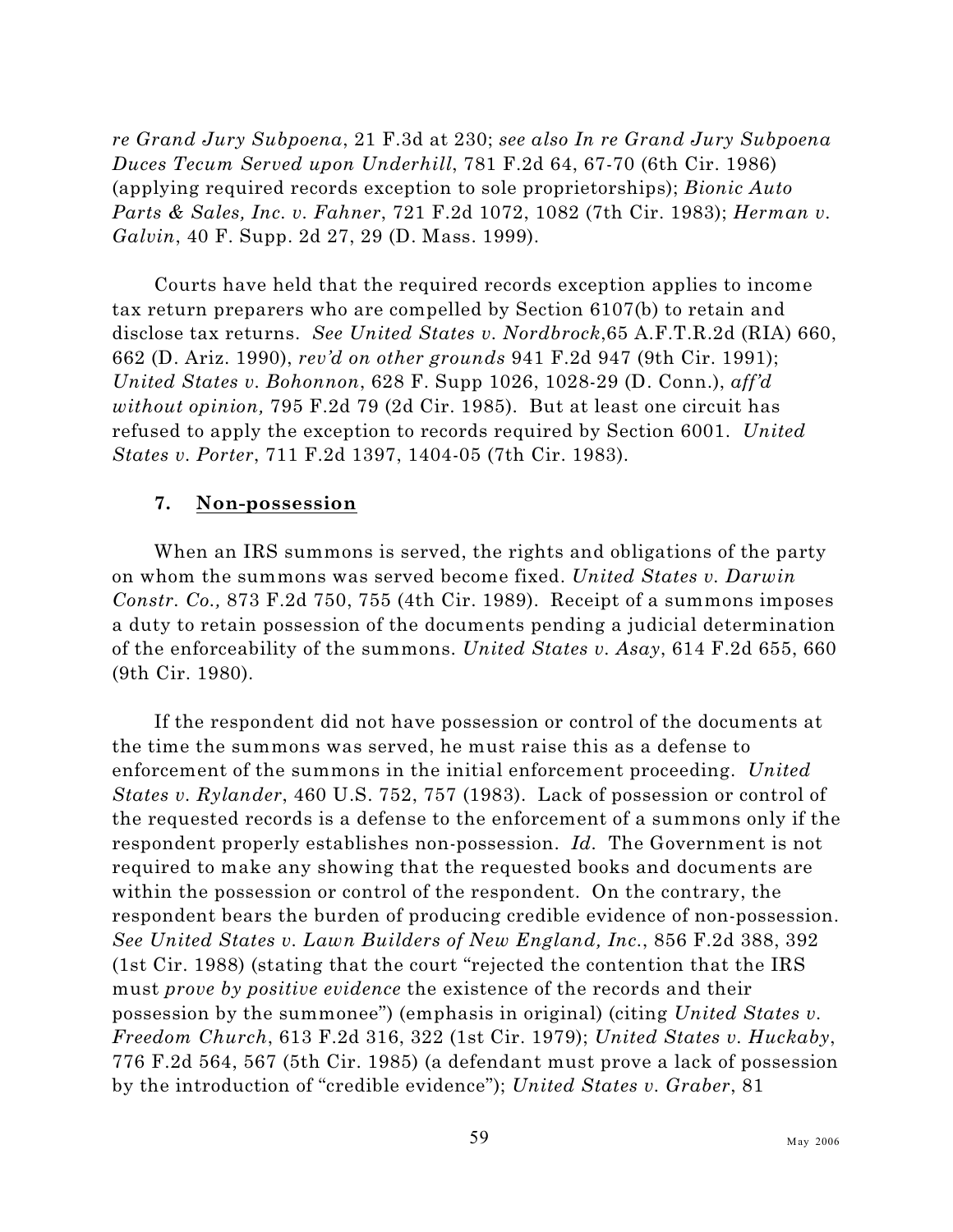A.F.T.R.2d (RIA) 429 (8th Cir. 1998). Thus, if the respondent wishes to raise a defense of non-possession, he must present credible evidence that he does not have possession or control of the requested documents.

Not possessing the records is not a defense to enforcement of the summons if the respondent caused the records to not be in his possession after receiving the summons. *Asay*, 614 F.2d at 660. "Not surprisingly, the law does not allow a custodian of records to send them away after receiving a summons and then claim he cannot produce them because they are no longer in his possession." *United States v. Three Crows Corp.*, 324 F. Supp. 2d 203, 206 (D. Me. 2004).

The Fifth Amendment may not be invoked as a substitute for evidence proving that the records are not in the respondent's possession. The Fifth Amendment privilege "has never been thought to be in itself a substitute for evidence that would assist in meeting a burden of production." *Rylander*, 460 U.S. at 758. The Supreme Court analogized to a criminal defendant's right against self-incrimination: "That the defendant faces such a dilemma demanding a choice between complete silence and presenting a defense has never been thought an invasion of the privilege against compelled selfincrimination." *Id.* at 759 (emphasis omitted). If the Fifth Amendment were permitted to replace the burden to produce evidence, it "would convert the privilege from the shield against compulsory self-incrimination which it was intended to be into a sword whereby a claimant asserting the privilege would be freed from adducing proof in support of a burden which would otherwise have been his." *Id.* at 758. Just as a defendant in a criminal trial is required to produce evidence of any defense he wishes to raise, so too must the respondent produce credible evidence of non-possession if he wishes to raise it as a defense to enforcement.

Often the taxpayer first asserts non-possession in a contempt proceeding following the taxpayer's failure to comply with an enforcement order. However, once a court orders enforcement of the summons, a presumption arises that the documents are in existence and in the continuing possession and control of the respondent. *United States v. Sorrells*, 877 F.2d 346, 348 (5th Cir. 1989). *See also United States v. Roberts*, 858 F.2d 698, 701 (11th Cir. 1988) (court's enforcement order is res judicata on the issue of possession at the time when the order was entered). Because parties may not relitigate the merits of the original court order at a contempt proceeding, taxpayers may not avoid contempt by arguing that the documents were not in their possession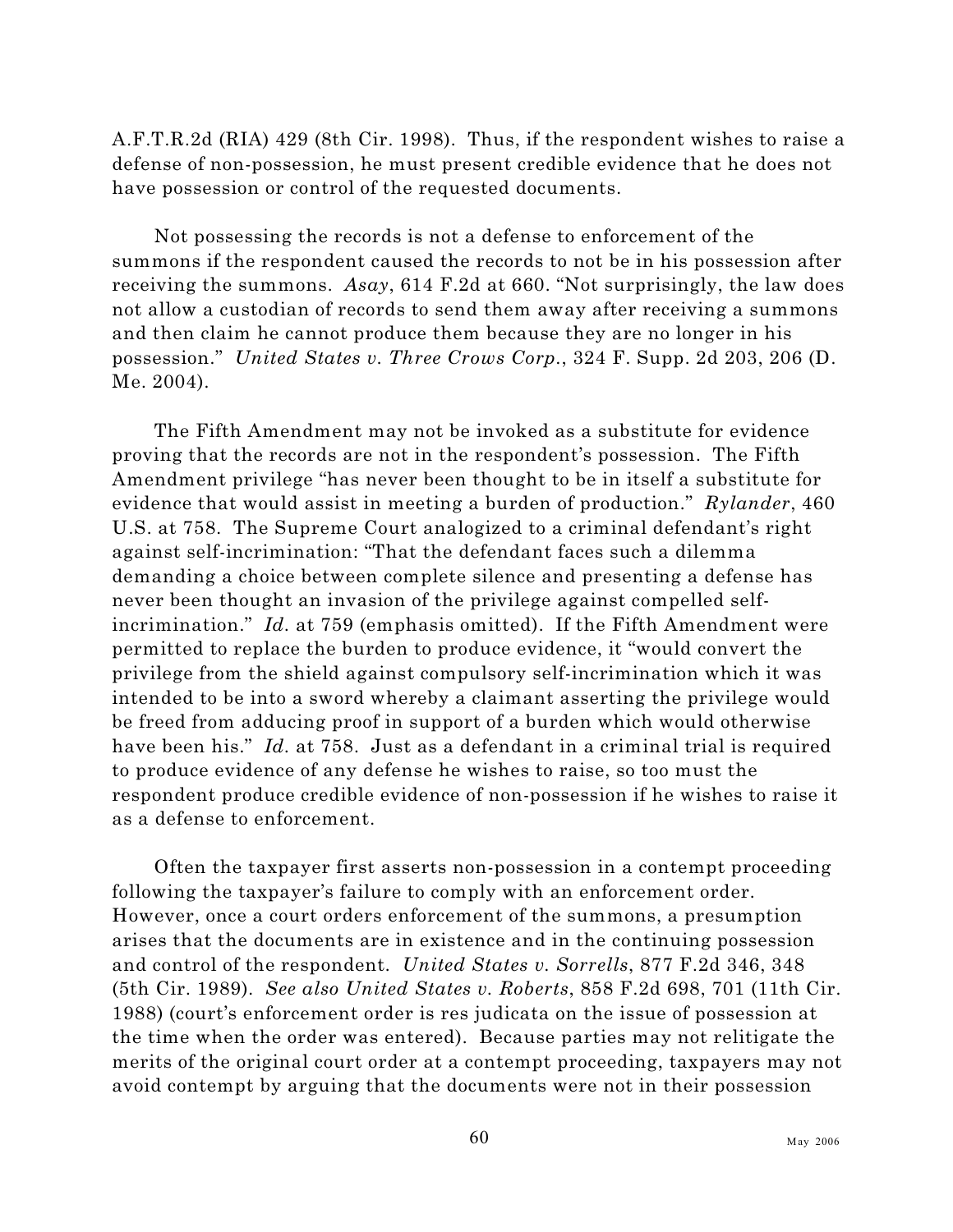prior to enforcement. *Rylander*, 460 U.S. at 757; *Lawn Builders of New England, Inc.,* 856 F.2d at 395. However, the respondent may raise a *present* inability to comply as a defense to entry of an order of contempt. "While the court is bound by the enforcement order, it will not be blind to evidence that compliance is now factually impossible." *Rylander,* 460 U.S. at 757*.* A taxpayer claiming present inability to comply with the summons has the burden of production with respect to that impossibility. *Id. See also United States v. Drollinger*, 80 F.3d 389, 393 (9th Cir. 1996); *United States v. Sorrells*, 877 F.2d at 349. Self-serving denials by the respondent are not sufficient to meet this burden. *Roberts*, 858 F.2d at 701. The respondent must show that he undertook "in good faith all reasonable efforts to comply." *United States v. Rizzo*, 539 F.2d 458, 465 (5th Cir. 1976).

## **8. Improper purpose or institutional bad faith**

Taxpayers may argue that the IRS summons was issued for an improper purpose by alleging that the IRS acted in bad faith in issuing the summons, issued the summons to harass the taxpayer, or that the IRS is pressuring the taxpayer to settle a collateral dispute.

 A court must look at the "institutional posture" of the IRS and determine whether the summons was issued with the intent to harass the taxpayer. *United States v. LaSalle Nat'l Bank*, 437 U.S. 298, 316 (1978). In *United States v. Millman*, 822 F.2d 305 (2d Cir. 1987), the Second Circuit further explained the "institutional posture" test:

[T]he "institutional posture" test is the appropriate standard for determining whether a summons is issued merely to harass the taxpayer, that the motive of an agent involved in an investigation is a relevant factor in determining that institutional posture, as are the particular facts of each investigation and each taxpayer's situation, and that while the institutional test is applicable to a claim such a Millman's, how that posture, and the good faith of the IRS, are determined is a matter for case-by-case adjudication.

*Id*. at 309. While the personal intent of the agent is relevant, it is not dispositive. *LaSalle Nat'l Bank,* 437 U.S. at 316. The taxpayer must disprove the *actual* existence of a valid purpose by the IRS in issuing the summons. "After all, the purpose of the good-faith inquiry is to determine whether the agency is honestly pursuing the goals of § 7602 by issuing the summons." *Id.*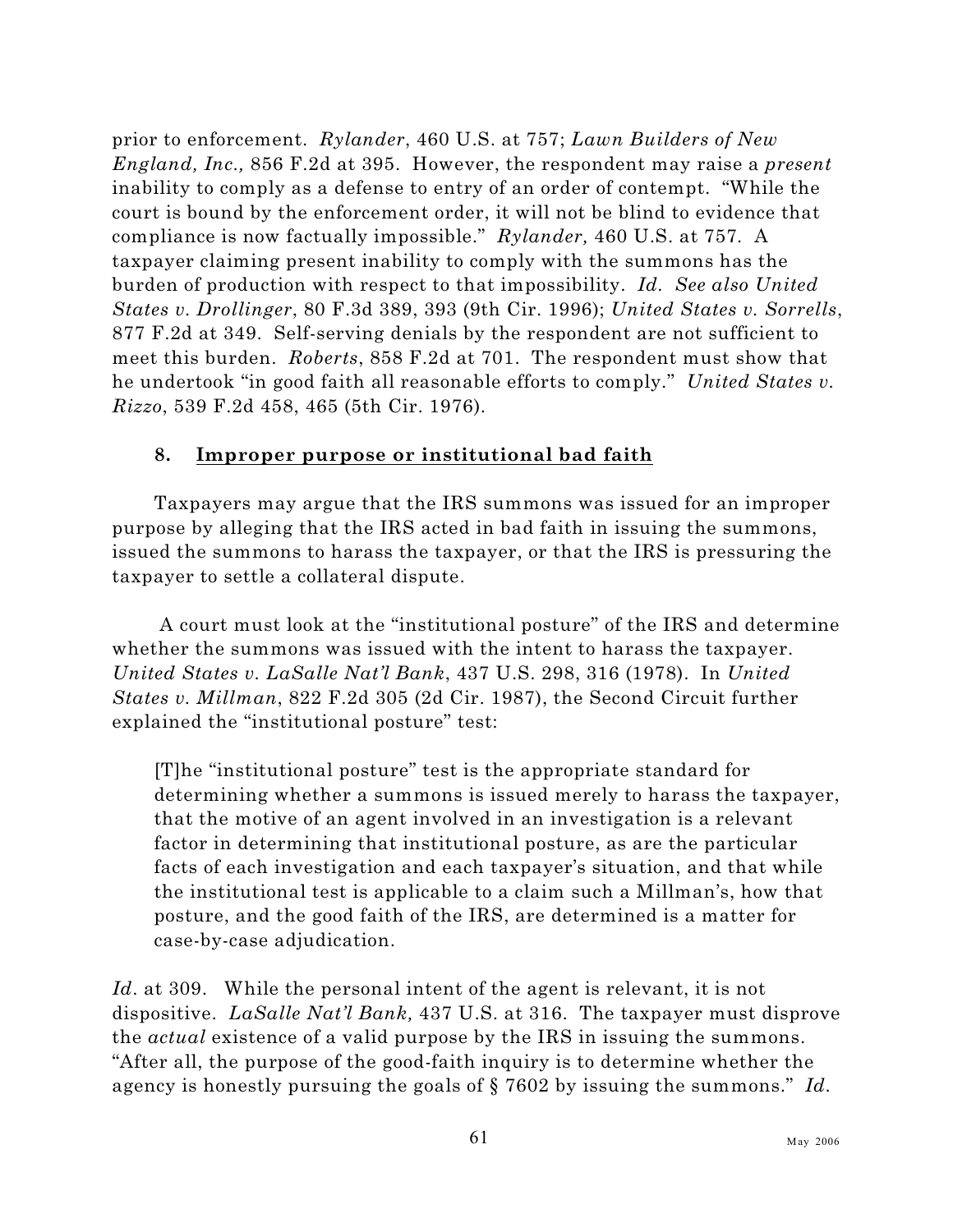The taxpayer cannot meet this burden if he or she makes mere conclusory allegations without specific facts showing an improper purpose. *LaSalle*, 437 U.S. at 316. In responding to the Government's showing, the taxpayer must factually oppose the Government's allegations by affidavit. Legal conclusions or mere memoranda of law will not suffice. *United States v. Garden State Nat'l Bank,* 607 F.2d 61, 71 (3d Cir. 1979) (conclusory allegations are insufficient). If the taxpayer meets his burden, he may be provided an opportunity to substantiate his or her claims in a limited evidentiary hearing. (*See* [Section](#page-94-0) [III.C.\)](#page-94-0)

Although the following list of cases is not exclusive, it illustrates various arguments that a taxpayer might make regarding the impropriety of the Government in attempting to enforce the summons:

- Summons issued to harass taxpayers: *United States v. Cmty. Fed. Sav. & Loan Ass'n,* 661 F.2d 694 (8th Cir. 1981)*; United States v. Cecil E. Lucas Gen. Contractor, Inc.,* 406 F. Supp. 1267 (D.S.C. 1975).
- Improper ex parte communications between the IRS Appeals Office and the Examination Division: *Robert v. United States,* 364 F.3d 988 (8th Cir. 2004) (even though the court found that the ex parte communications were improper, the summonses were enforced because the improper communications did not evidence bad faith or an improper purpose in issuing the summonses).
- The summonses allegedly were issued to retaliate against the taxpayers for exercising their rights to free association, free speech, and substantive and procedural due process. *United States v. Kis,* 658 F.2d 526, 539 (7th Cir. 1981).
- The IRS might improperly disclose the summoned documents: *United States v. Barrett*, 837 F.2d 1341 (5th Cir. 1988) (holding that the district court may not conditionally enforce a summons to prevent violations of I.R.C. § 6103); *United States v. Jose*, 131 F.3d 1325, 1328 (9th Cir. 1997) (en banc) (reversing the district court's order requiring the IRS to notify the taxpayer before distributing the summoned documents to other divisions of the IRS, including CI).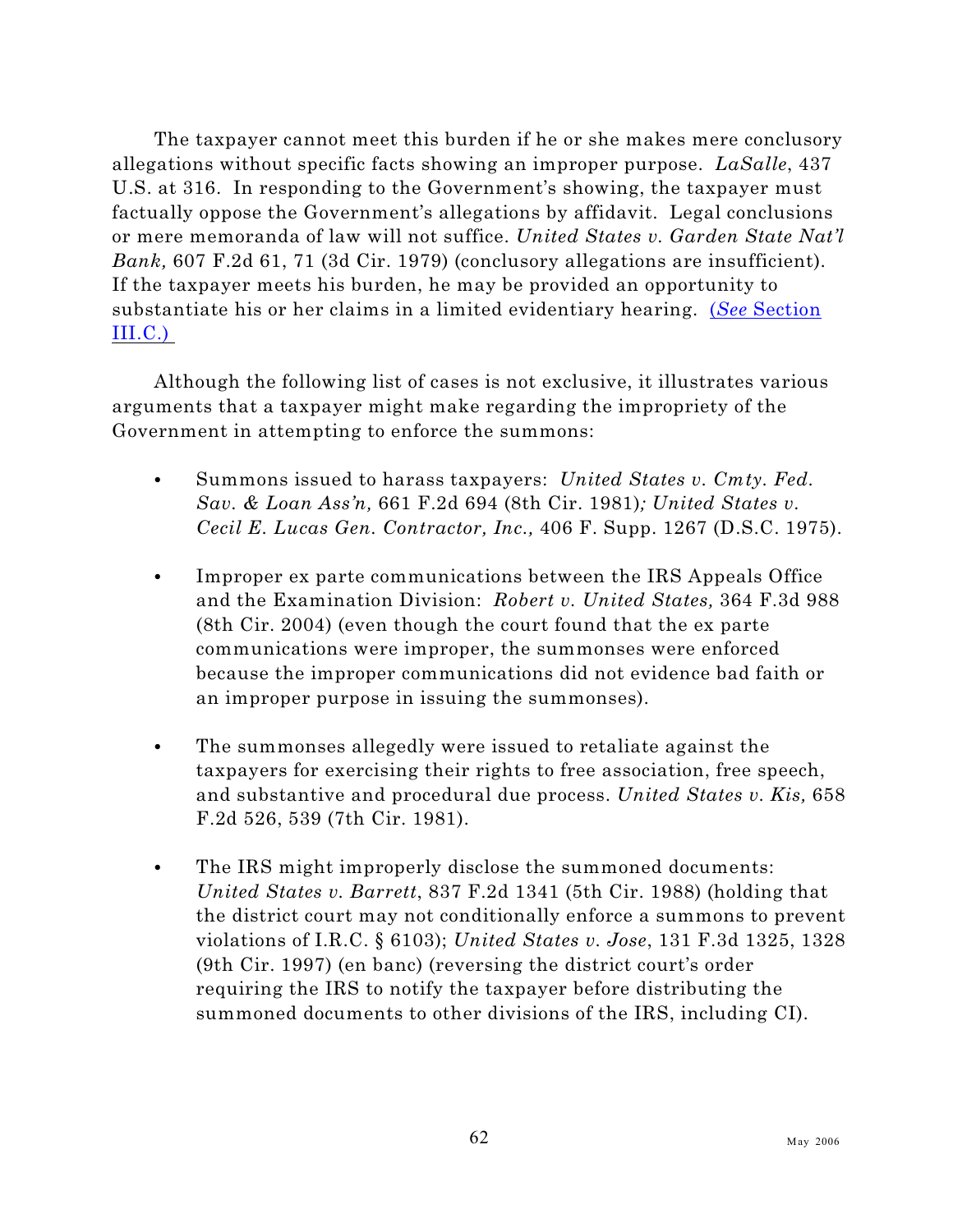- IRS committed fraud in gathering information used to issue the summons: *United States v. Deak-Perera & Co.*, 566 F. Supp. 1398, 1402 (D.D.C. 1983).
- C Summons used to skirt discovery rules: *PAA Mgmt., Ltd. v. United States*, 962 F.2d 212 (2d Cir. 1992); *United States v. Admin. Co.*, 74 A.F.T.R.2d (RIA) 5252 (N.D. Ill. 1994) (holding that where summonses were issued before Tax Court petition is filed, there is no abuse of Tax Court's discovery rules).
- Information used to prepare summons came from illegal wiretap: *United States v. Millstone Enters., Inc.*, 864 F.2d 21 (3d Cir. 1988) (holding that district court erred in considering whether summons was based on illegal wiretap at contempt hearing).

## **9. Criminal referral**

Taxpayers occasionally complain that a civil summons was issued in bad faith because the IRS was attempting to collect information by which it can bring criminal charges. The possibility that criminal charges could be considered at some time in the future does not make the summons invalid. *Donaldson v. United States*, 400 U.S. 517, 544 (1971). Indeed, a summons may be issued in furtherance of a criminal investigation. Prior to 1982, the IRS summons power could be exercised only if there was a civil purpose to the examination, but the enactment of I.R.C. § 7602(b) changed that. Now, a summons may be issued solely in furtherance of a criminal investigation, provided that the matter has not yet been referred to the Department of Justice for review and prosecution. (*See* [Section II\(B\)\(2\)\(b\).\)](#page-29-0) 

#### **10. Intervening events**

In general, the validity of a summons is tested as of the date of issuance and events occurring after the date of issuance, but before enforcement, should not affect enforceability. *See Garpeg, Ltd. v. United States*, 583 F. Supp. 799 (S.D.N.Y. 1984) (subsequent referral to the Department of Justice for criminal prosecution); *PAA Mgmt., Ltd. v. United States*, 962 F.2d 212, 219 (2d Cir. 1992) (filing of Tax Court petition after issuance of summons); *United States v. Admin. Enters., Inc.*, 46 F.3d 670 (7th Cir. 1995) (passage of time since issuance of summons).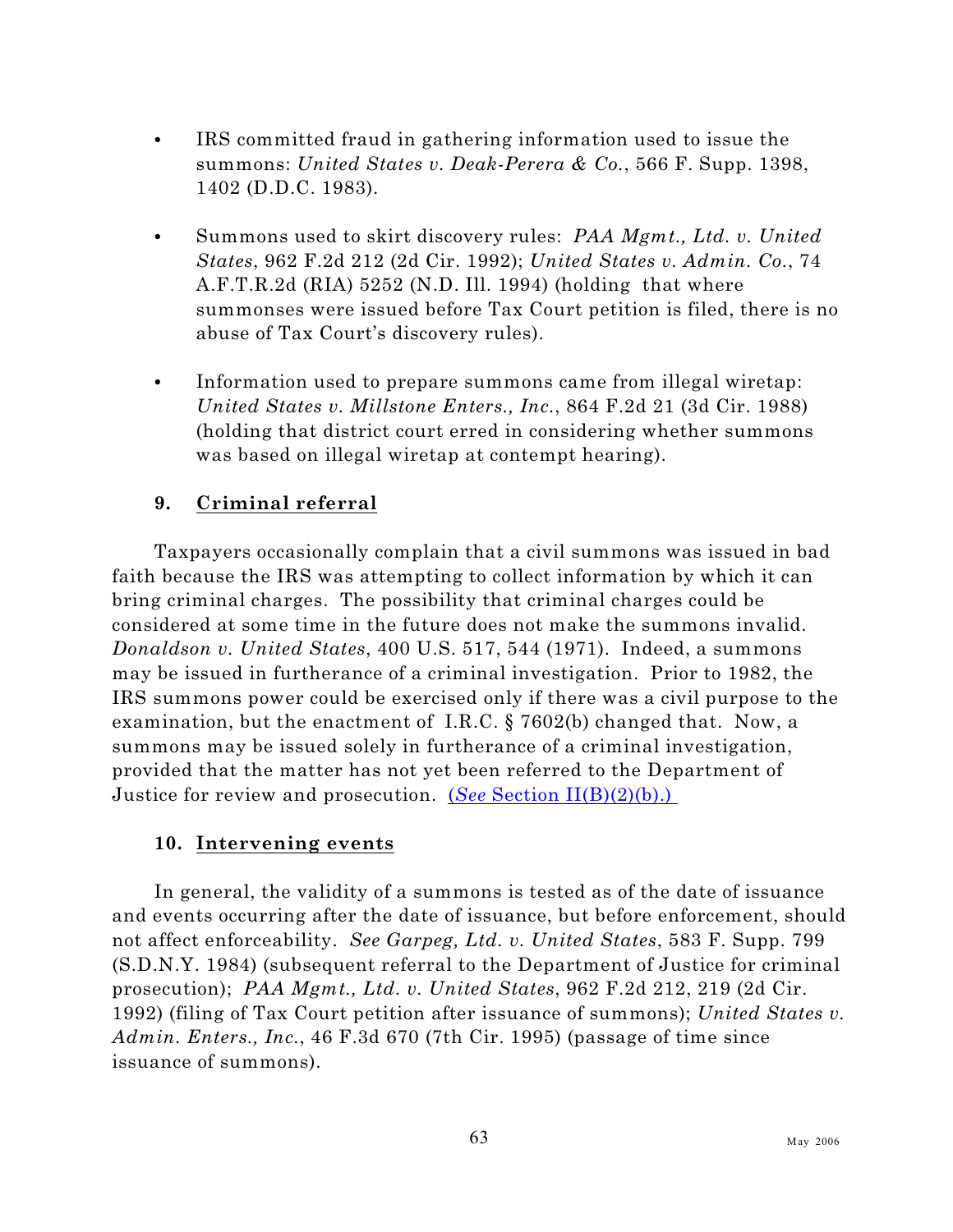There are two notable exceptions to the general rule: First, compliance with the summons before enforcement is ordered will, in most cases, obviate the need for an enforcement order. However, compliance by the summoned person after an enforcement order is issued will not moot an appeal of an enforcement order or of the denial of a petition to quash the summons. *Church of Scientology v. United States,* 506 U.S. 9, 17-18 & n. 11 (1992).

Second, an enforcement action cannot be commenced after a "Department of Justice referral" (as defined in Internal Revenue Code section 7602(d)) has been made. This prohibition applies as well to seeking enforcement in response to a petition to quash, as is permitted by Section  $7609(b)(2)(A)$ . *DeGroote v. United States,* 57 A.F.T.R.2d (RIA) 1373 (W.D.N.Y. 1986).

#### **D. SPECIALTY SUMMONSES**

#### **1. John Doe summonses**

John Doe summonses are issued to discover the identities of unknown taxpayers. All proceedings involving such summonses are handled by the Tax Division. The Tax Division's current policy is that a Deputy Assistant Attorney General for the Tax Division should approve the filing of a petition seeking authorization to serve a John Doe summons. (*See* [Section III.E.\)](#page-97-0)

In *United States v. Bisceglia*, 420 U.S. 141 (1975), the Supreme Court held that Sections 7601 and 7602 of the Internal Revenue Code empowered the IRS to issue John Doe summonses to discover the identity of unknown taxpayers. Congress subsequently codified this authority in Section 7609(f), which requires that, before the IRS may serve a John Doe summons, it must obtain authorization from a federal district court judge in an ex parte court proceeding.

At the ex parte court proceeding, the Government must establish (1) that the summons relates to the investigation of a particular person or ascertainable group or class of persons; (2) that there is a reasonable basis for believing that such person or group or class of persons may fail or may have failed to comply with any provision of any internal revenue law; and (3) that the information sought to be obtained from the examination of the records or testimony (and the identity of the person or persons with respect to whose liability the summons is issued) is not readily available from other sources.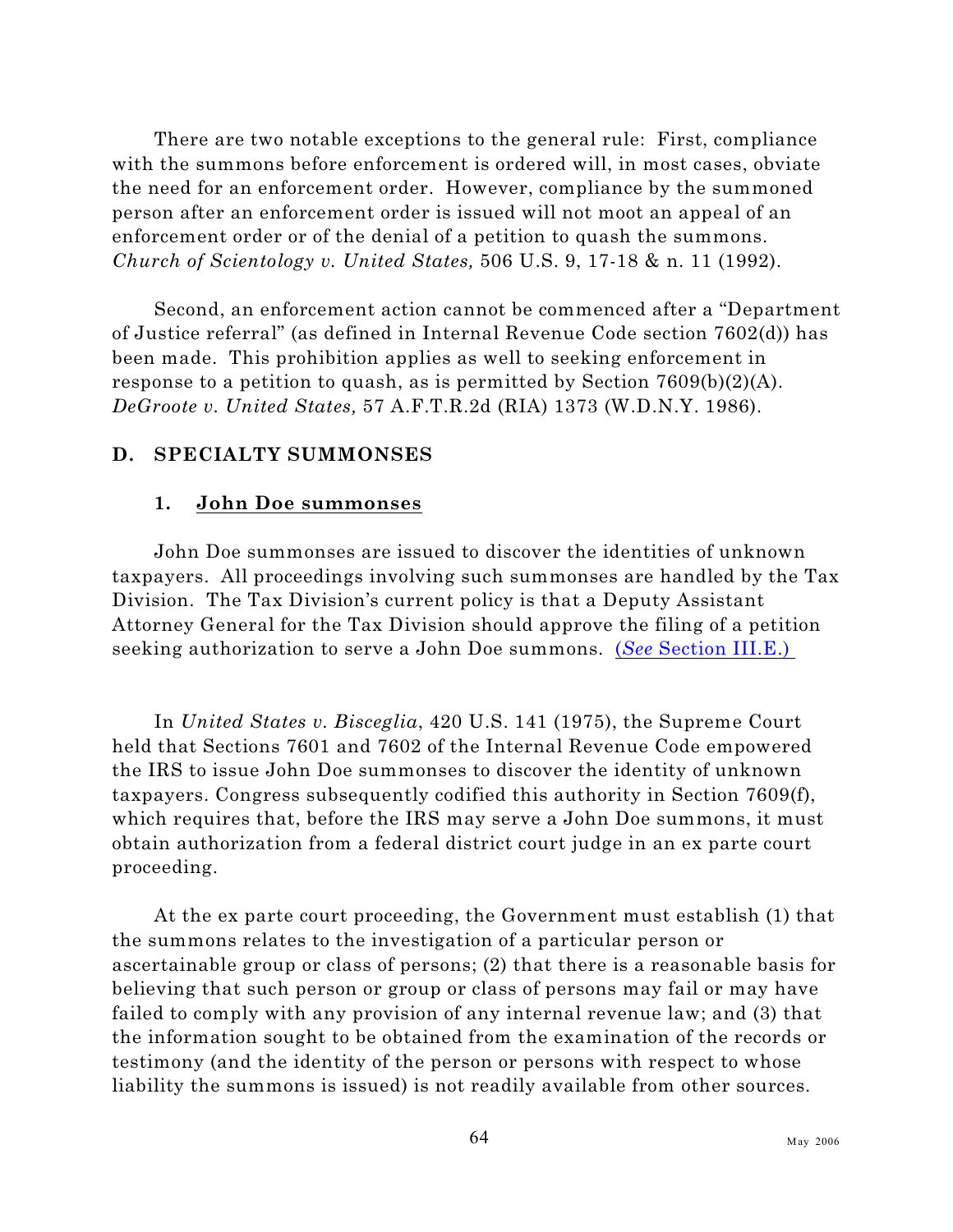I.R.C. § 7609(f). *See In re Does*, 671 F.2d 977 (6th Cir. 1982); *see also United States v. Pittsburgh Trade Exch., Inc.*, 644 F.2d 302, 306 (3d Cir. 1981); *United States v. Brigham Young Univ.*, 679 F.2d 1345, 1349-50 (10th Cir. 1982) *rev'd on other ground*, 459 U.S. 1095 (1983); *United States v. Kersting*, 891 F.2d 1407, 1409 (9th Cir. 1989).

If the summoned party refuses to comply with a John Doe summons, the Government can pursue enforcement by filing a petition with the federal district court in which the summoned party resides or is found. The traditional *Powell* factors also apply to enforcement of a John Doe summons. Pursuant to Section 7609(e)(2), the running of the statute of limitations with respect to the John Doe is suspended, if compliance with the John Doe summons is not resolved within six months after service of the summons.

#### **2. Summons for records from a church (I.R.C. § 7611)**

Special rules apply when issuing and seeking enforcement of a summons issued as part of an examination of a church. All proceedings involving the enforcement of such summonses are to be handled by the Tax Division. As a matter of practice, a Deputy Assistant Attorney General and the appropriate Section Chief should be notified whenever a suit to enforce a summons in connection with an examination of a church has been received by the Tax Division.

Section 7611 imposes procedural and substantive requirements on the IRS's ability to examine the tax exempt status of a church and whether any of its activities may be subject to tax. The term "church" includes any organization claiming to be a church and any convention or association of churches. I.R.C. § 7611(h)(1); Treas. Reg. § 301.7611-1, Q&A3.

The statute requires that before the IRS may even inquire, a "high-level Treasury official" must reasonably believe, based on facts and circumstances recorded in writing, that the church may not be exempt or that it is carrying on an unrelated trade or business that is subject to tax or may have engaged in activities that are subject to tax. It is important to make sure that the person making this determination has been properly delegated this responsibility. Once the high-level official forms the required belief, a church is entitled to written notice of and the basis for the belief.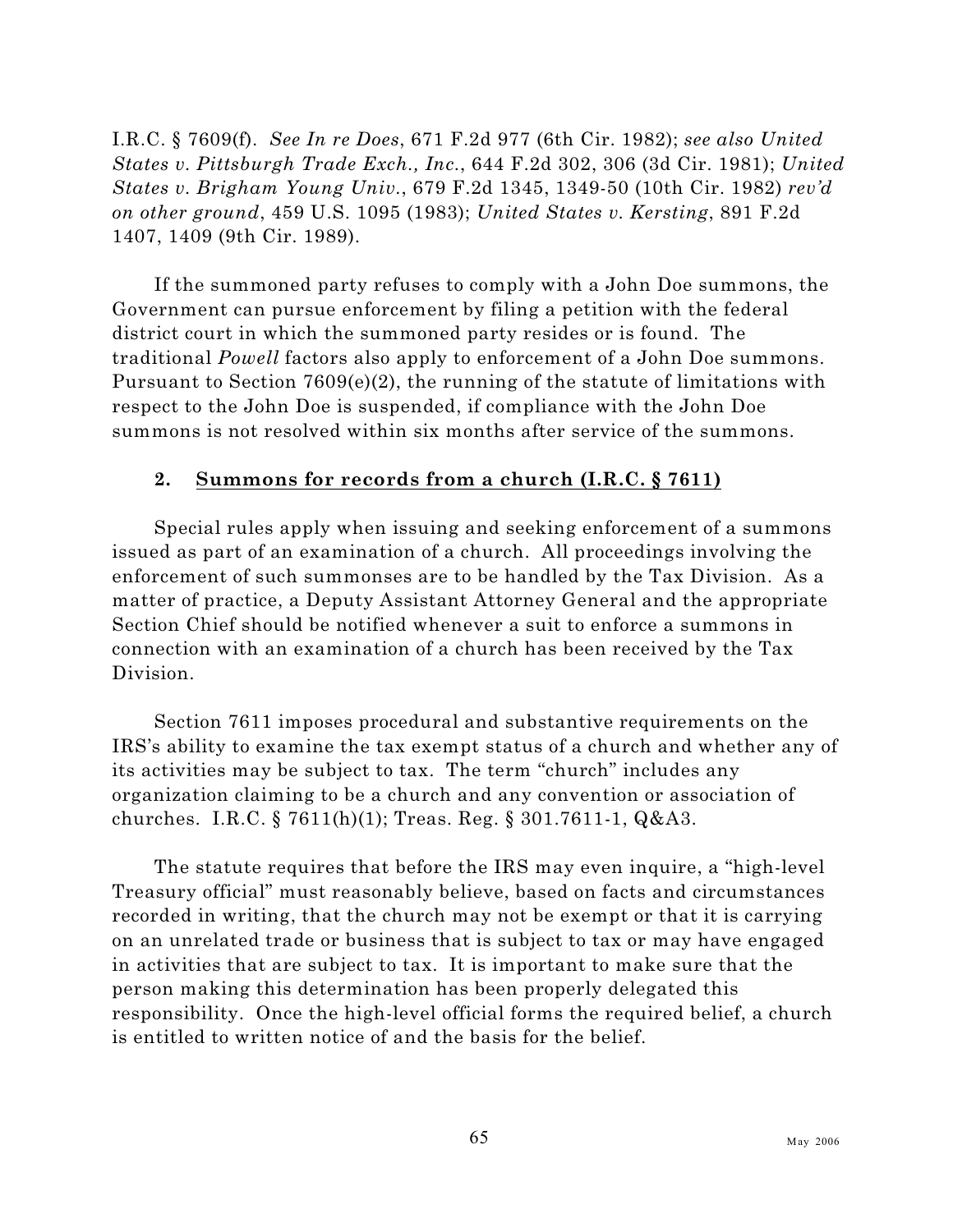In order to begin a church tax examination, in addition to the notice of inquiry, a notice of examination must be sent to the church, with a copy to Division Counsel/Associate Chief Counsel, Tax Exempt and Government Entities, describing the records and activities which the IRS seeks to examine. The notice must describe the IRS's concerns and include copies of all relevant documents which would be disclosable if a FOIA request had been made. In addition, the notice must provide an opportunity for a conference with the IRS. Any examination must be completed within two years from the date of the notice of examination. This period will be suspended under certain circumstances, including any period during which a summons enforcement proceeding is pending.

Church records may be examined *only*, "to the extent necessary" to determine liability for and amount of tax. Religious activities may be examined *only* "to the extent necessary" to determine whether an organization claiming to be a church is a church for any period. Accordingly, in addition to the *Powell* requirements, the Government's papers must demonstrate "necessity," which requires a particularized showing of need for each category of records summoned. *United States v. C.E. Hobbs Found. for Religious Training & Educ., Inc.,* 7 F.3d 169 (9th Cir. 1993); *United States v. Church of Scientology Western U.S.*, 973 F.2d 715 (9th Cir. 1992); *United States v. Church of Scientology of Boston, Inc.,* 933 F.2d 1074 (1st Cir. 1991).

## **3. Summons for computer software (I.R.C. § 7612)**

Computer software, particularly the underlying source code, may be valuable intellectual property that often contains copyrighted material or trade secrets. *See United States v. Norwest Corp.* 116 F.3d 1227 (8th Cir. 1997); *United States v. Caltex Petroleum Corp.*, 12 F. Supp. 2d 545 (N.D. Tex. 1998). Congress has specified the circumstances under which the IRS may summon and use software and source code. I.R.C. § 7612. Section 7612 has two important parts: (1) protection for the confidentiality of all executable software; and (2) special rules for summoning the source code of tax related software.

"Computer software executable code" is "any object code, machine code, or other code readable by a computer when loaded into its memory and used directly by such computer to execute instructions." I.R.C.  $\S 7612(d)(3)(A)$ . Section 7612 protects the confidentiality of executable software by (1) giving courts jurisdiction to enter protective orders for software; and (2) imposing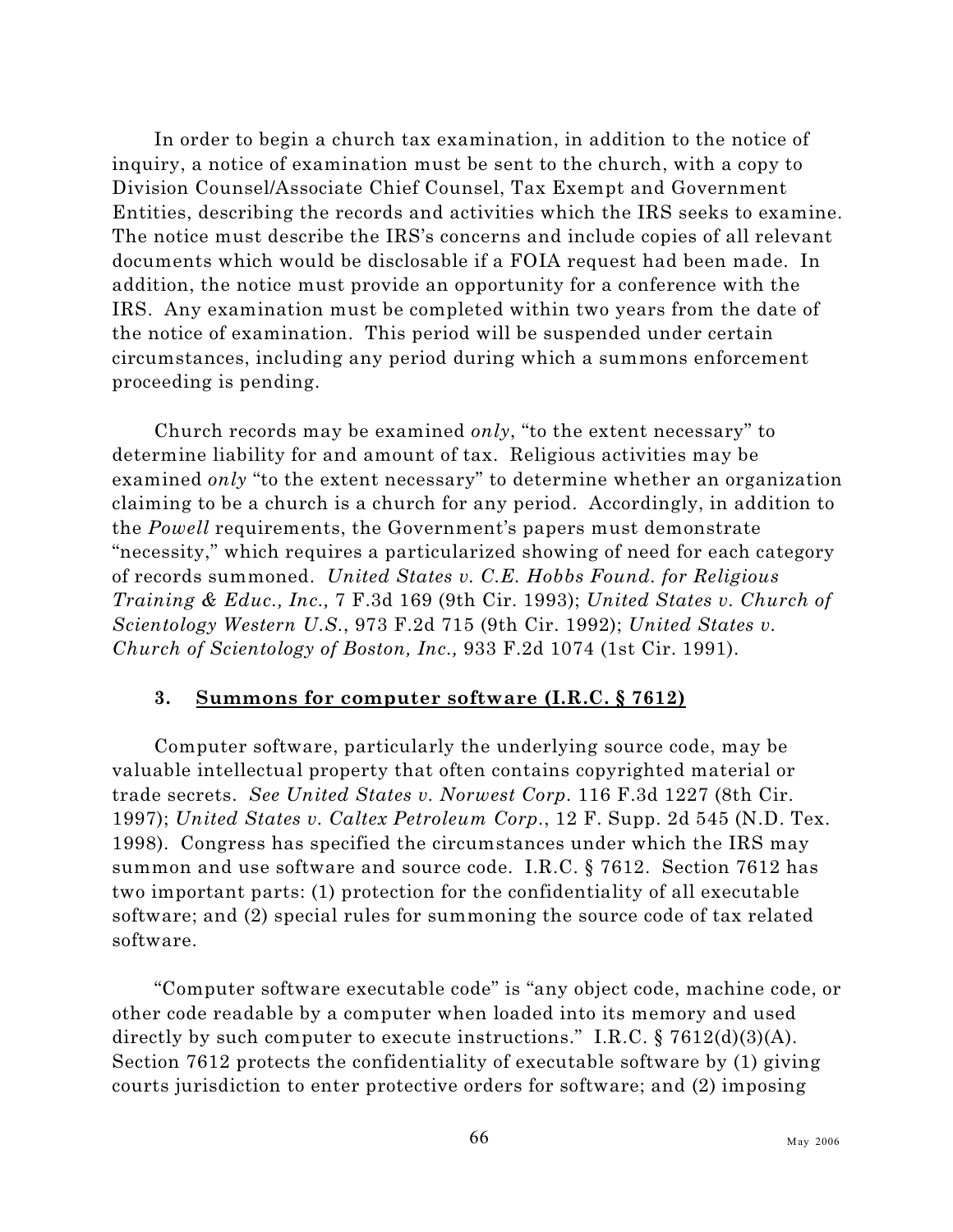conditions on the use of software that comes into possession of the IRS, notwithstanding the terms of any protective order. The conditions include limiting access to the software to specific IRS personnel identified to the taxpayer, limiting use of the software to the audit at hand, returning the software at the end of the audit, and agreeing not to disclose information learned about the software. Additionally, § 7612(c)(2)(H) makes it clear that software shall be treated as return information for purposes of I.R.C. § 6103.

Section 7612 also details the circumstances under which the IRS can summon computer software source code. Source code is defined as a "code written by a programmer using a programming language which is comprehensible to appropriately trained persons and is not capable of directly being used to give instructions to a computer." I.R.C.  $\S 7612(d)(2)(a)$ . For purposes of § 7612, source code also includes programmer notes, design documents, memoranda, and similar documents, as well as related customer communications. I.R.C.  $\S$  7612 (d)(2)(B) & (C).

Before the IRS may issue a summons for source code, it must show that it is not able to ascertain the correctness of an item on the return by using the taxpayer's books, papers, records, or other data, or by using the executable version of the program (the version the taxpayer used). In this narrow circumstance, Congress has decided that the IRS is required to prove need before it can get the source code. Further, the IRS must identify, with specificity, the portion of the source code that is necessary to verify the correctness of an item on the return. Additionally, the Secretary or his delegate must make a determination that the need for the source code outweighs the risks of unauthorized disclosure of trade secrets.

There are exceptions to these requirements for criminal investigations, source code acquired or developed for internal use rather than being available for commercial distribution, any communications between the software owner and the taxpayer, and any tax-related computer source code that is required to be produced by some other section of the Code. I.R.C. § 7612(b)(2).

## **4. Summons pursuant to Tax Treaty and Tax Information Exchange**

The IRS may exercise its summons authority to carry out any obligations of the United States under a bilateral tax treaty or tax information exchange agreement (TIEA) with the United States. A TIEA allows both parties to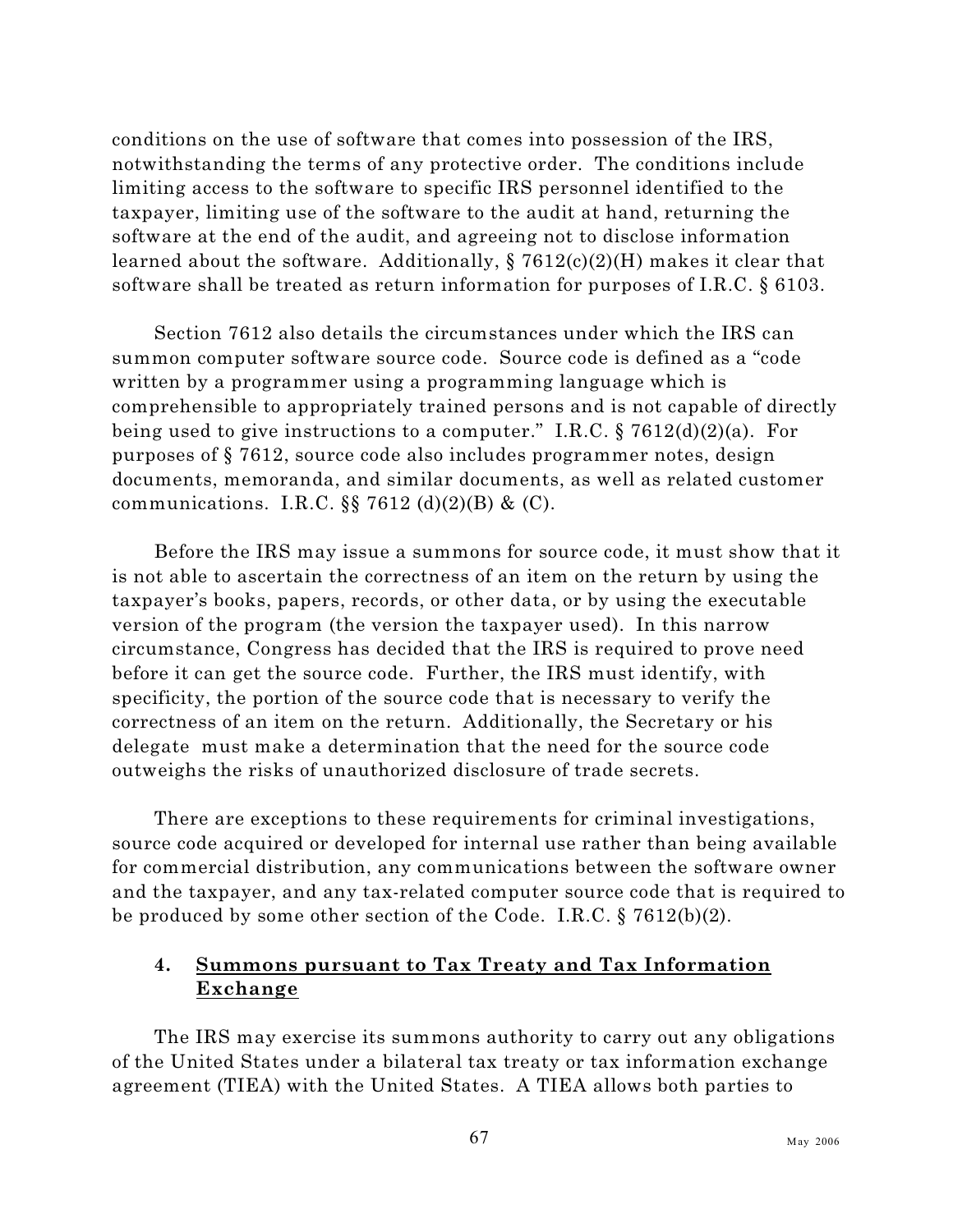obtain from each other information that "may be necessary or appropriate to carry out and enforce the [ir] tax laws." I.R.C.  $\S 274(h)(6)(C)(i)$ . The United States is party to more than 50 bilateral tax treaties and 15 bilateral TIEAs which can be used by either the United States or its treaty partner to obtain documents and testimony located in the other party's territory for criminal and civil tax investigations and proceedings. These pacts are concluded by the United States Department of Treasury, with the assistance of the IRS and the Tax Division of the Department of Justice, and are administered by the Director, International, Large and Mid-Size Business Division, IRS, as the Competent Authority for the United States.

When a treaty partner makes a request to the United States under one of these pacts, the Office of the Competent Authority refers the matter to either a revenue agent or special agent in the field where the evidence is located, and directs the agent to undertake the execution of the request. The agent will attempt to obtain the requested information by asking the witness(es) or record holder(s) in question to provide such information voluntarily, but, if the information cannot be obtained voluntarily, the agent will issue summons(es) on behalf of the treaty partner to obtain the requested information.

The Tax Division typically conducts such litigation arising from a summons issued on behalf of a treaty partner in much the same way as it would with respect to an IRS summons issued for a domestic tax investigation. This summary procedure has been explicitly approved in the context of an IRS summons issued in furtherance of the Government's obligations under a tax treaty or TIEA. *United States v. Stuart*, 489 U.S. 353 (1989); *Barquero v. United States*, 18 F.3d 1311, 1316 (5th Cir. 1994). To obtain enforcement of a treaty partner summons, the IRS must establish the four *Powell* factors. While the IRS must establish its good faith in issuing the summons, the IRS does not have to attest to – much less prove – the good faith of the requesting nation. *Mazurek v. United States*, 271 F.3d 226, 231 (5th Cir. 2001).

The Government makes a prima facie showing for enforcement by submitting, in addition to the declaration of the IRS agent who issued the summons, the declaration of the U.S. Competent Authority responsible for administering the tax treaty in question. *Stuart*, 489 U.S. at 360; *Barquero*, 18 F.3d at 1316-17.

 The Competent Authority's declaration should include a description of the duties and responsibilities of the Competent Authority (*i.e.*, administering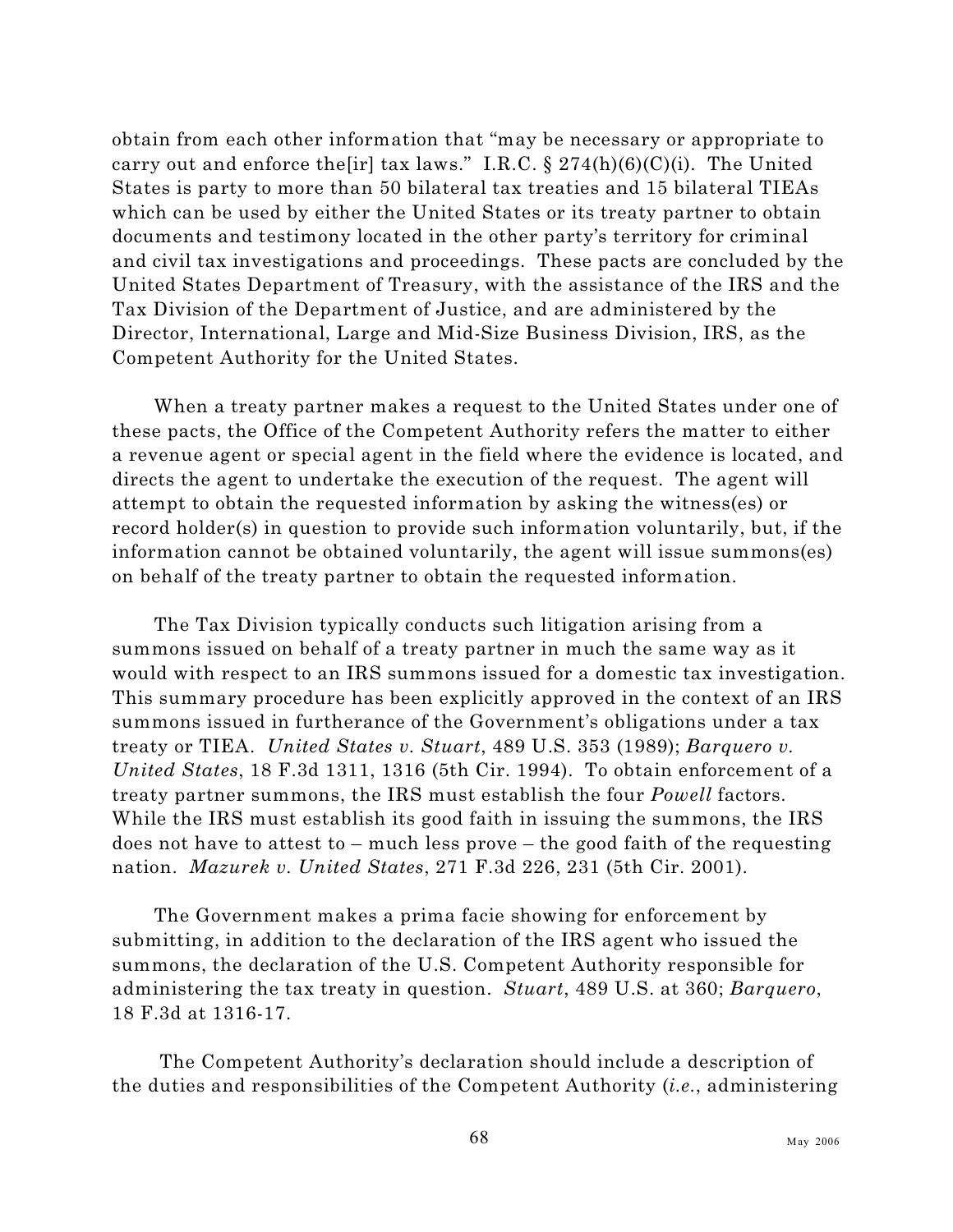all exchange of information programs under tax treaties and exchange of information agreements) and the identification and description of the foreign request. In general, the Competent Authority should aver that:

- (1) the summons was issued and served in response to a request by a foreign government;
- (2) the Competent Authority personally reviewed the request;
- (3) the Competent Authority determined that the request is properly within the scope of the tax treaty in question;
- (4) the Competent Authority determined that it is appropriate for the United States to give assistance to the foreign country in question pursuant to the request;
- (5) the foreign tax authorities have reason to believe that the subject of the foreign tax inquiry may have failed to comply with the foreign country's tax laws during the periods covered by the summons;
- (6) the requested information is not within the possession of the IRS or the foreign authorities;
- (7) the requested information may be relevant to a determination of the foreign subject's tax liability;
- (8) the same type of information can be obtained by the foreign tax authorities under the foreign country's tax laws;
- (9) it is the understanding of the parties to the tax treaty in question that information exchanged will only be used by the applicant State for the purposes identified in the tax treaty;
- (10) exchanged information may only be disclosed as required in the normal administrative or judicial process operative in the administration of the tax system of the applicant State; and
- (11) improper use of the information would be protested and, if continued, would lead to recommendations to terminate the tax treaty.

An attorney to whom a treaty-partner summons is assigned may obtain the declaration of the Competent Authority by contacting Branch 7, Associate Chief Counsel (International), IRS. That office may also provide advice and other forms of assistance for the conduct of the litigation.

## **5. Designated summonses (I.R.C. § 6503(j))**

Designated summonses are very rare. All proceedings involving such summonses are handled by the Tax Division.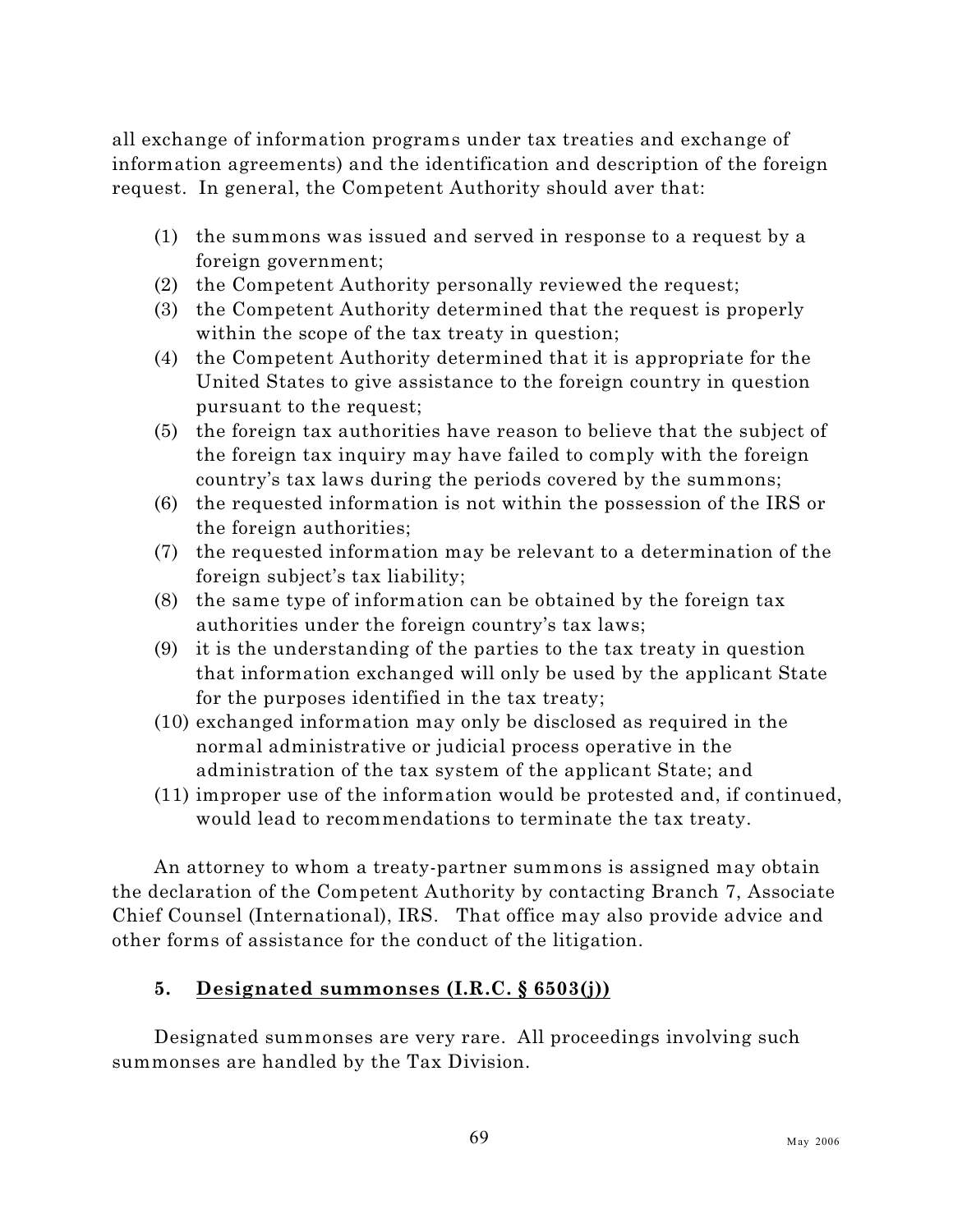Examinations of large corporations may warrant the application of a team examination approach and the examination may qualify as a "Coordinated Industry Case" (CIC). *See* I.R.M. §§ 4.45.1.2, *et seq.* Designated summonses are only issued in connection with a CIC. I.R.M. § 25.5.3.3(2); I.R.C. § 6503  $(j)(1)$ . Often in CIC exams, taxpayers will agree to extend the statute of limitations on assessment in order to permit the IRS to complete the audit and obtains the information it needs by asking for the information through information document requests (IDR's). However, on occasion, a CIC taxpayer will decline to voluntarily produce information the IRS agents need to complete the audit, and will also decline to voluntarily extend the statute of limitations. In such circumstances the IRS can unilaterally extend the statute of limitations on assessment by issuing a designated summons and seeking judicial enforcement of that summons (or related summonses issued within thirty days of the issuance of the designated summons). This helps explain why designated summons cases are often contentious – the IRS is holding the statute of limitations open when the taxpayer does not want the statute extended.

A designated summons must meet three specific requirements:

- (1) Prior to issuance, a designated summonses must be reviewed by Area Counsel of the Office of Chief Counsel, for the region where the examination is being conducted. I.R.C. §  $6503(j)(2)(A)(i);$ <sup>10</sup>
- (2) A designated summons must be issued at least 60 days before the statute of limitations will expire (including any extensions the taxpayer has agreed to. I.R.C.  $\S 6503(i)(2)(A)(ii);$
- (3) And the summons must specifically state on its face that it is a designated summons. I.R.C.  $\S 6503(j)(2)(A)(iii)$ .

The standard for enforcement of a designated summons is the *Powell* standard. It is not necessary for the IRS to make any showing that the

 $9$  Before the 1998 IRS reorganization, the CIC program was called the coordinated examination program (CEP). CIC is the successor to CEP.

This statutory requirement was added after the decision in *United States v. Derr*, 968 F. 2d 943 (9th Cir. 1992), which held that the examining agent had the authority to issue a designated summons.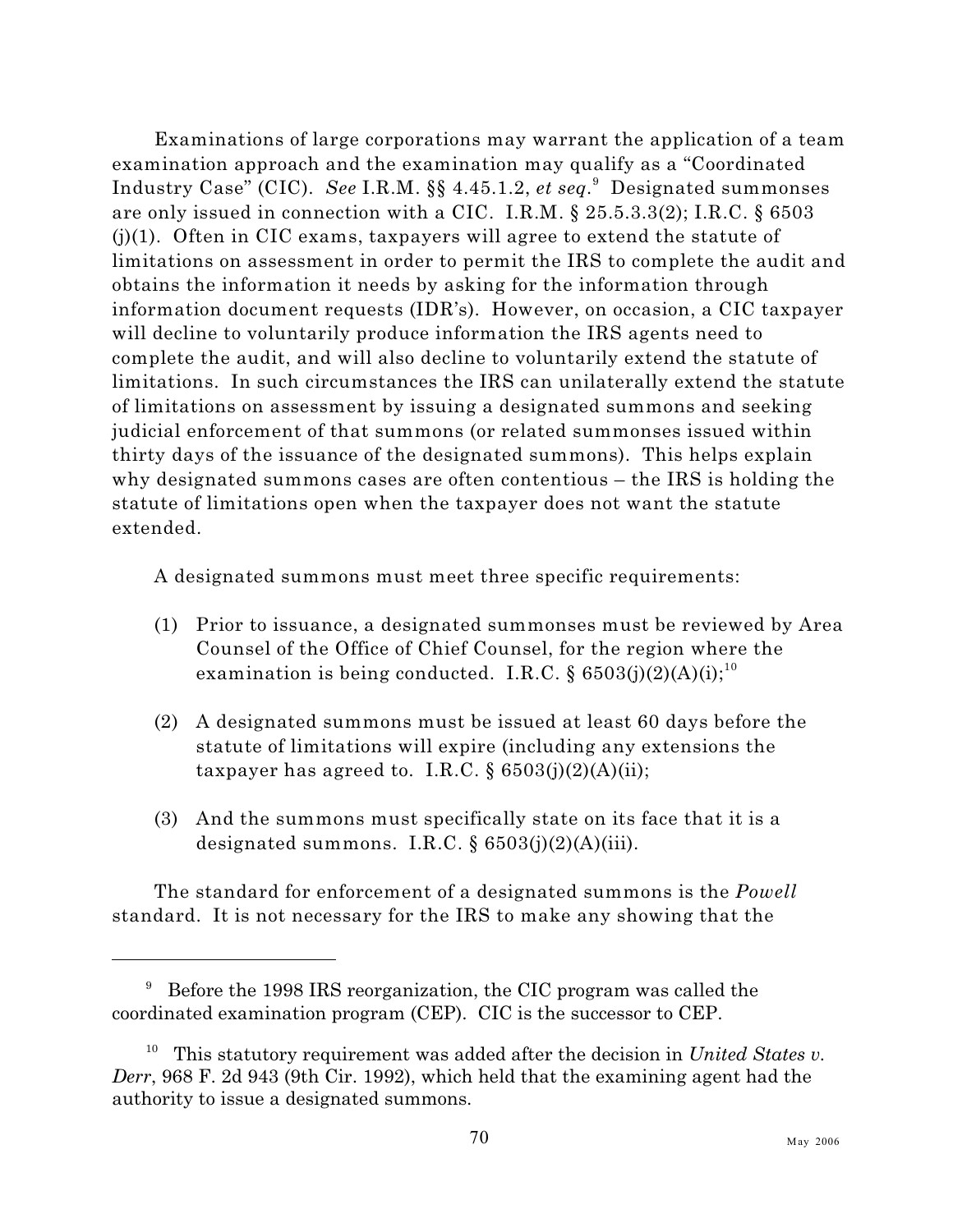taxpayer had been uncooperative in the audit prior to the issuance of the summons. *United States v. Derr,* 968 F.2d 943 (9th Cir. 1992).

The IRS may only issue one designated summons per return. However, the IRS may issue other summonses within the 30-day period beginning when the designated summons is issued that relate to the same return which also will hold the statute of limitations open during the judicial enforcement period. I.R.C.  $\S 6503(j)(1)(A)(ii)$ .

The designated summons does not itself toll the running of the statute of limitations. If the designated summons or a related summons is enforced, the statute of limitations remains suspended for 120 days after the end of the judicial enforcement period. I.R.C.  $\S$  6503 (j)(1)(B). If the designated summons is not enforced, the statute remains open for 60 days after the close of the judicial enforcement period.

The IRS must seek judicial enforcement of the designated or related summonses before the statute of limitations expires. If it does so, the statute of limitations is suspended during the judicial enforcement period, which is defined as the period beginning of the day the proceeding to enforce the summons is brought and ending on the day on which there is a "final resolution" as to the summoned person's response to each summons. I.R.C.  $§ 6503(j)(3).$ 

The term "final resolution" of the summoned person's response to such summons is not defined by statute. The IRS has issued proposed regulations dealing with this question. Prop. Treas. Reg. § 20.8199-91, 68 Fed. Reg. 44905-01 (2003), *reprinted in* 2003-2 C.B. 756. The proposed regulations, relying on the legislative history, assert that the term "final resolution" in the context of a designated summons is the same as it is under I.R.C. § 7609 (e)(2)(B), namely that no court proceedings remain pending, the period for appeal has run, and the summoned party has fully complied with the summons to the extent ordered by the court. If all appeal periods have expired but the summoned party has not complied with the summons to the extent required by the court order, the proposed regulations provide that final resolution does not occur until the summoned party has complied with the summons to the extent of the court order.

However, because designated summonses are issued in connection with the audit of large corporate returns, the summoned information is often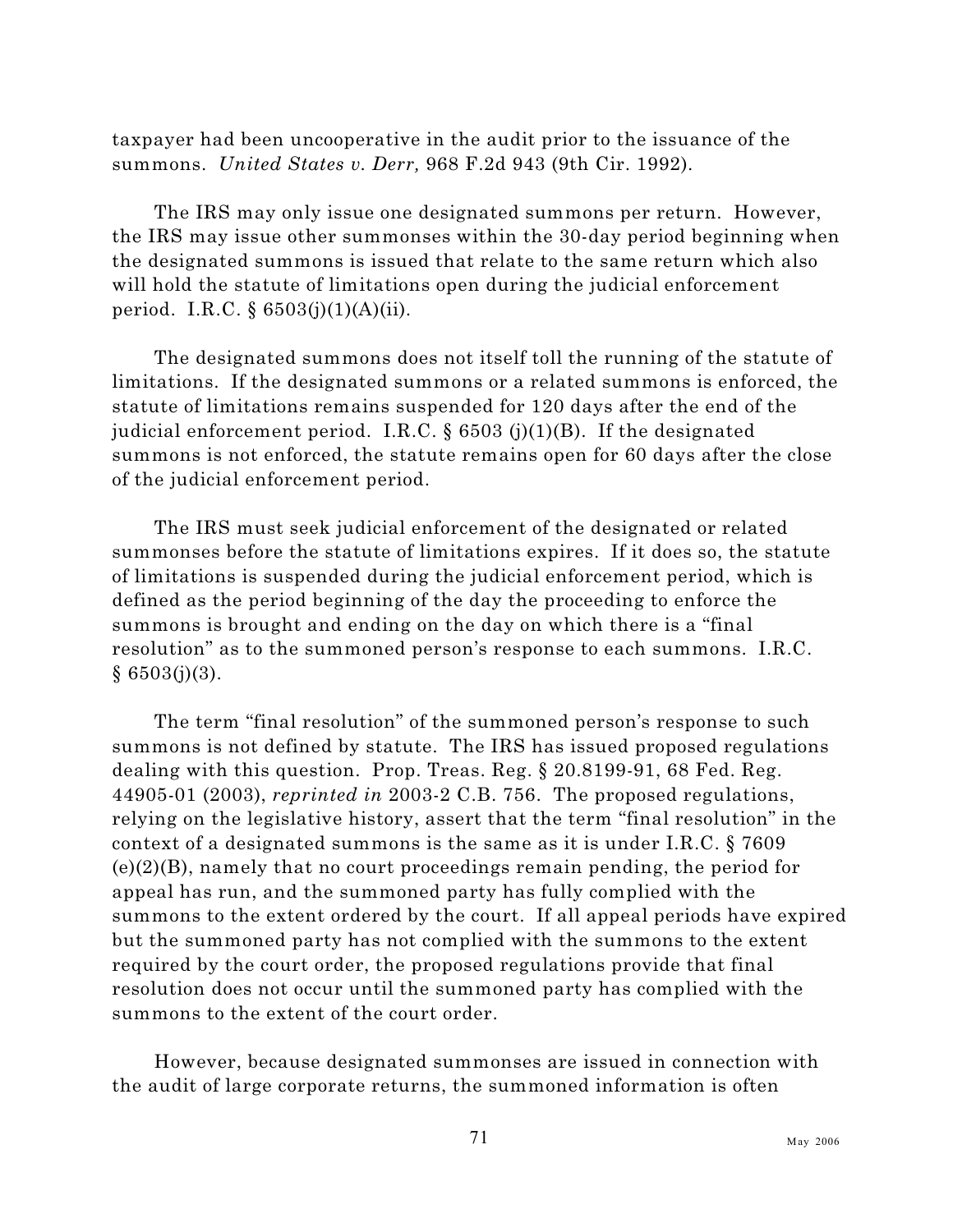voluminous and complex. Therefore, it is not always the case that the IRS agents will be able to immediately determine that the taxpayer has fully complied. The proposed regulations deal with this problem by stating that the determination of compliance will be made as soon as practicable, and that notice of the determination shall be made in writing within five days. If the taxpayer is not satisfied with leaving this issue in the hands of the IRS, it may give the IRS a written statement of compliance that requests the IRS issue a determination that the taxpayer has fully complied with the summons. If the taxpayer files a statement of compliance within 180 days of receipt of the statement, the IRS must notify the taxpayer by certified mail that the IRS is not satisfied with the taxpayer's compliance. If the IRS does not issue such a notice, the summons will be deemed to have been complied with as of the 180th day after the statement of compliance was received.

## **III. PROCEDURES**

## **A. PETITION TO ENFORCE**

## <span id="page-89-0"></span>**1. Which office should file**

The United States Attorneys Manual §§ 6-5.210 and 6-5.221 provide that, in general, IRS Chief Counsel attorneys may directly refer to the United States Attorneys routine requests to enforce summonses and to defend petitions to quash. Cases involving sensitive or novel issues should be referred to and are to be handled by the Tax Division. The manual provides that Tax Division attorneys are to handle cases involving summonses issued to or for:

- attorneys
- churches
- newspapers and newspaper reporters
- tax accrual workpapers (tax pool analysis)
- foreign document requests
- treaty partners or other matters with international implications
- John Doe summonses
- Section 6050I
- novel/complex Fifth Amendment claims
- computer software and other non-traditional items
- state/local agencies and courts
- designated summonses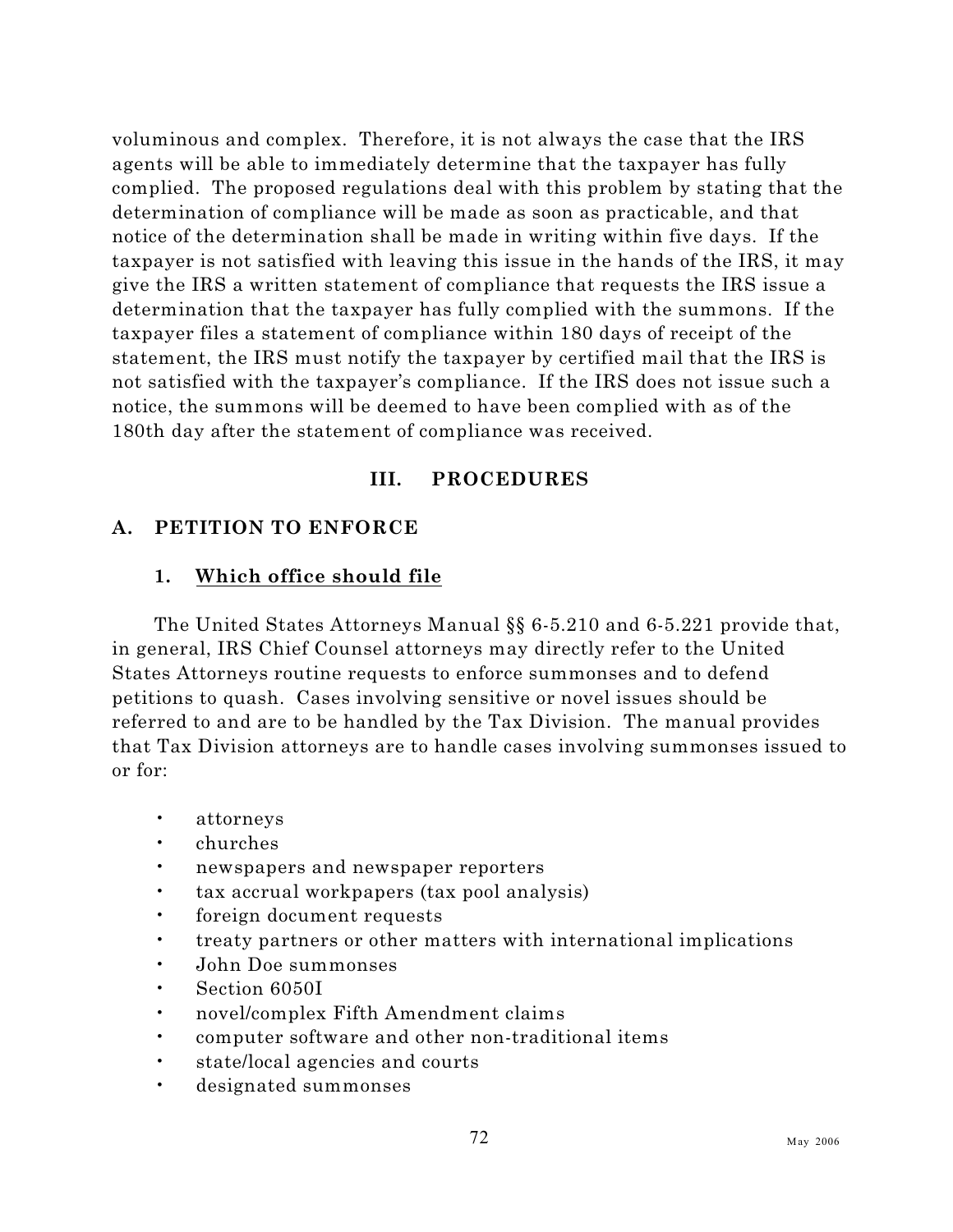- consent directives
- Sections 6700 and 6701
- Sections 6707 and 6708
- other unique issues as may be determined from time to time.

Among the issues that the Tax Division has determined it should handle are all summons proceedings involving examinations of promoters of:

- tax shelters,
- scams,
- and schemes.
- In addition, the Division handles all summons proceedings arising from the Offshore Credit Card Project when the summons involves a request for offshore records.

The Chief of the appropriate Civil Trial Section should be notified immediately of all adverse decisions. All appeals, whether initiated by the United States or the other party, will be handled by the Appellate Section of the Tax Division. U.S.A.M. § 6-5.230. If you have any questions, please contact the Chief of the appropriate Civil Trial Section:

- Civil Trial Section, Central, Seth G. Heald, Chief
- Civil Trial Section, Northern, Patrick D. Mullarkey, Chief
- Civil Trial Section, Eastern, David A. Hubbert, Chief
- Civil Trial Section, Southern, Michael J. Kearns, Chief
- Civil Trial Section, Southwestern, Louise P. Hytken, Chief
- Civil Trial Section, Western, Richard R. Ward, Chief

## <span id="page-90-0"></span>**2. Approvals**

Proceedings to enforce certain types of summonses must be approved by higher level officials at the Tax Division:

• Summonses to attorneys and law firms must be approved by the Assistant Attorney General, Tax Division.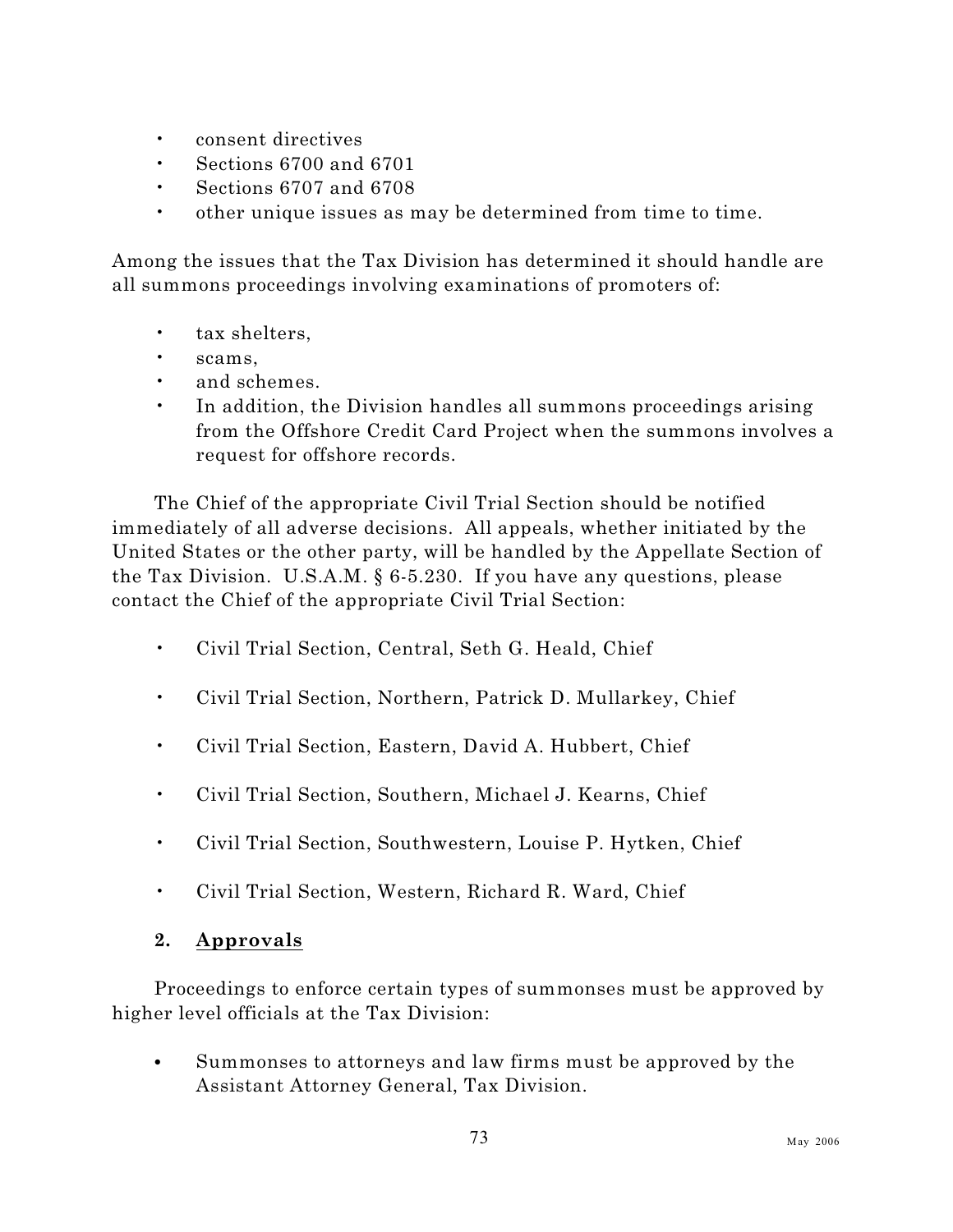- "John Doe" summonses must be approved by the Deputy Assistant Attorney General, Tax Division.
- Summonses to the press or media for information other than purely financial records unrelated to the news gathering function (*e.g.,* employment records of an employee of a newspaper) must be approved by the Attorney General. A request for such approval should be submitted through the Deputy Assistant Attorney General and Assistant Attorney General of the Tax Division.

## **3. Documents to File**

Documents for submission may vary from court to court. Consult local rules and practice to determine what is needed in your jurisdiction.

Documents for submission to the court to enforce a summons generally include (1) petition, (2) declaration, and (3) proposed order to show cause. The attached forms provide suggested language, but they should be tailored to fit the requirements of the local jurisdictions.

The petition *[\[Exhibit 2\]](#page-103-0)* provides the jurisdictional grounds for the suit, asserts the underlying facts, and provides a request for relief. Fed. R. Civ. P. 8. It also demonstrates satisfaction of the relevant legal standards and tests.

The agent issuing and serving the summons is generally the one signing the declaration *[\[Exhibit 3\]](#page-107-0)* for submission with the petition. It is a sworn statement putting forward the relevant facts in the case. If the IRS provides an agent declaration with the request to enforce, the assigned attorney should review it carefully to assure that it satisfies all requirements necessary to enforcement and does not contain any extraneous recitations. Moreover, the attorney should review any declaration with the agent, even if it has already been signed, to assure that it is still accurate and complete. Even though establishing a prima facie case for enforcement through an agent's declaration "isn't much of a hurdle," *2121 Arlington Heights Corp. v. IRS*, 109 F.3d 1221, 1224 (7th Cir. 1997), attorneys should take care to present persuasive support for enforcement through the declarations. A well-drafted declaration should anticipate defenses to enforcement.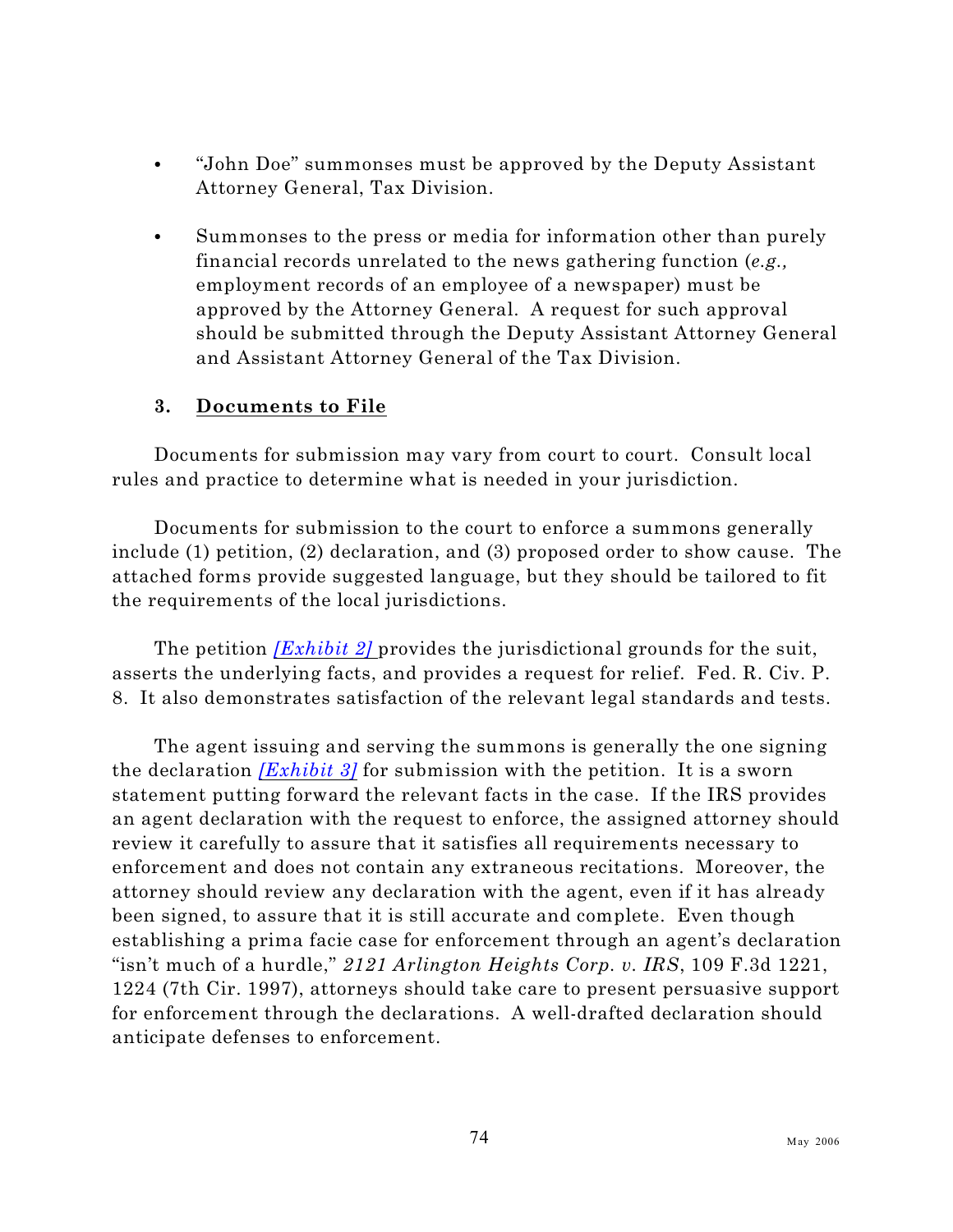The typical proposed show cause order *[\[Exhibit 4\]](#page-110-0)* either sets the time and date for a hearing or provides a place for the court to do so. It also includes a finding that the *Powell* factors have been met, and sets deadlines for any response.

The order to show cause, when approved by the judge, represents a determination that the United States has made a prima facie showing that the *Powell* requirements have been satisfied and, consequently, shifts the burden to the summoned person to demonstrate or "show cause" why the summons should not be enforced. In order for the court to obtain personal jurisdiction over the summoned person, the summoned person must be served with the order to show cause. *See United States v. Gilleran*, 992 F.2d 232, 233 (9th Cir. 1993) ("The district court acquires personal jurisdiction over the taxpayer by service of the show cause order and the petition for enforcement of the summons."); *United States v. Miller*, 609 F.2d 336, 338 (8th Cir. 1979) (service of summons and complaint not required, as "[t]he district court predicated personal jurisdiction on the service of the show cause order and the petition for enforcement" on respondent); *United States v. McCarthy*, 514 F.2d 368, 372 (3d Cir. 1975) ("Process on the complaint could be in the form of an order served on the person summoned fixing a deadline for filing any responsive pleading, albeit an informal pleading, together with an affidavit, and any motions, and directing that person to show cause at a date and time certain why an order should not be entered enforcing the administrative summons. The order should provide that unless the court determines otherwise, any motions and issues raised by the pleadings will be considered at the return date of the order to show cause.").

#### **4. Service of order to show cause**

After the court issues the order to show cause, it must be served on the summoned party. Service of process other than a district court summons or a subpoena is governed by Fed. R. Civ. P. 4.1, which provides for service by the "United States marshal, or a person specially appointed for that purpose, who shall make proof of service as provided in Rule 4(l)." Accordingly, the proposed order to show cause presented to court should provide that service may be made by any agent, officer, or other person designated by the IRS. A copy of the petition, declaration, and any other document submitted to the court in support of the petition must be served on the summoned party along with the order to show cause. The proposed order to show cause should provide for the method(s) of service and may propose alternative service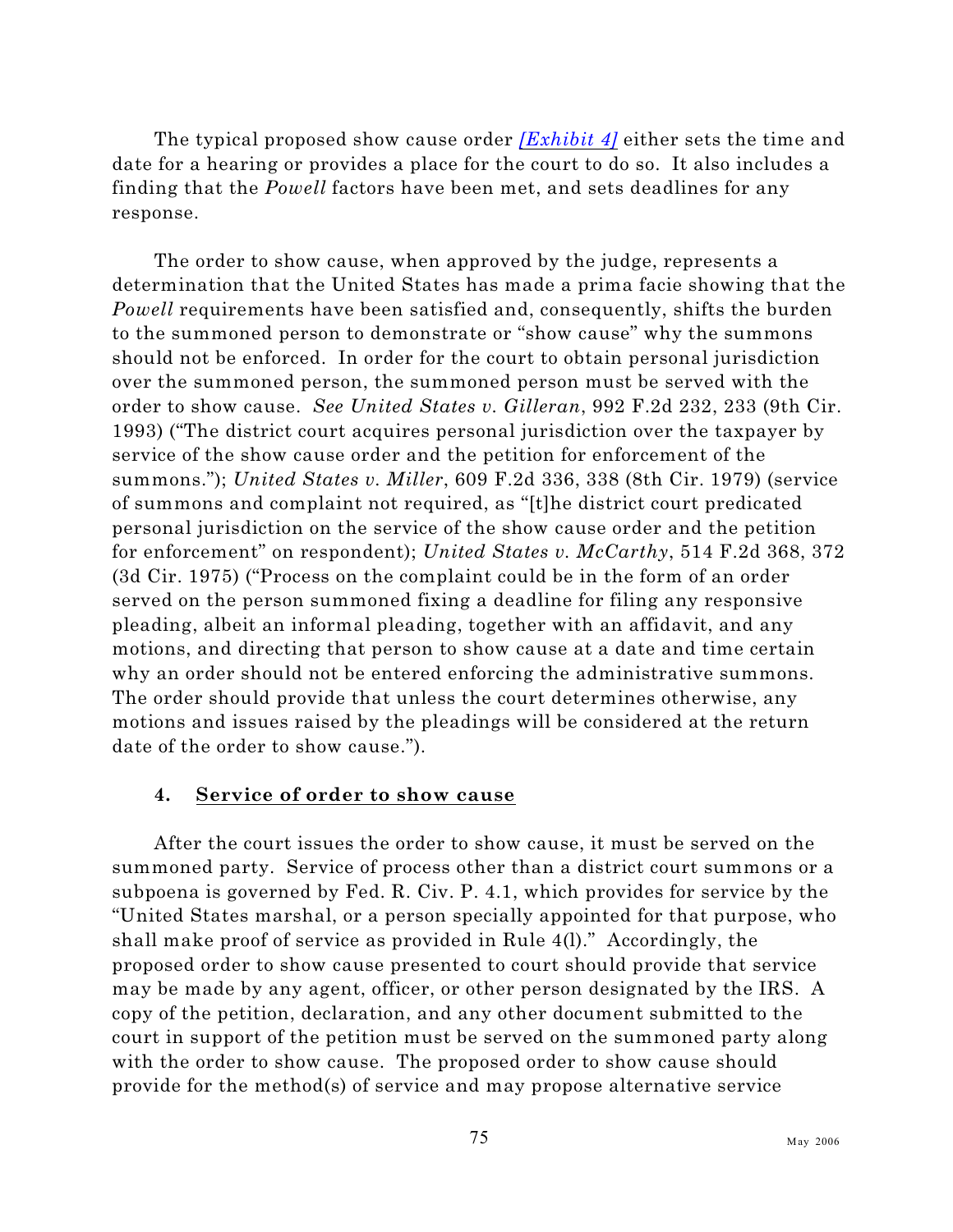methods for the court's consideration. The person making service should complete a proof of service provided by the trial attorney or Assistant United States Attorney.

## **5. Monitoring compliance**

As soon as an order requiring compliance of a summons is received, the attorney should forward it to the issuing agent with a request to be informed whether there has been compliance. Under ordinary circumstances, the issuing agent will receive the summoned documents and testimony. The attorney should remain available to the agent to facilitate compliance. The case file is not ready to be closed until the summoned party has complied.

## **6. Contempt procedures**

An attorney assigned to a summons enforcement case should monitor the case to assure full compliance with any enforcement order. If a party has not fully complied with the summons, the attorney should attempt to confer with the party to determine if the party will comply without additional judicial action. Once the attorney determines that the party will not comply, the attorney should file a motion to find the respondent in contempt.

The motion should identify the order of the court (the summons enforcement order) with which the respondent failed to comply, and should detail the respondent's noncompliance. The motion for contempt should be supported with a declaration from the agent setting forth that respondent was aware of the order and that respondent failed to comply with the order. The motion for contempt is generally accompanied by a proposed order to show cause why respondent should not be held in contempt, which sets a hearing date for further court action.

At any hearing on contempt, the attorney should be prepared to address any issues the respondent may raise for failing to comply, such as current nonpossession of the information, or the Fifth Amendment. The attorney should also be prepared to address possible coercive sanctions for non-compliance, including fines and incarceration.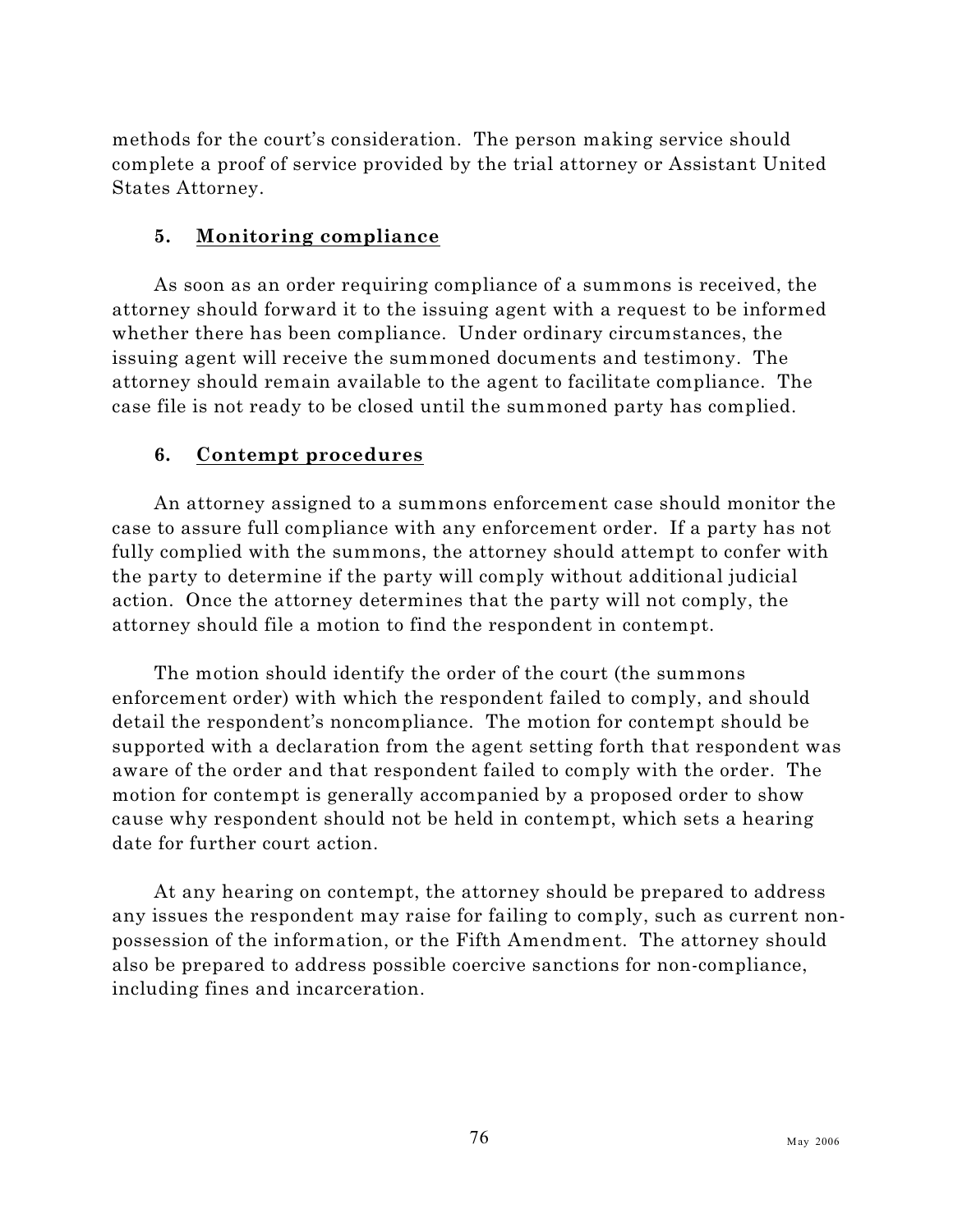#### **B. RESPONDING TO PETITIONS TO QUASH**

When a petition to quash a summons is filed, the Government should file an appropriate response as soon as possible. The response may take the form of a motion to dismiss for lack of jurisdiction, a motion for summary denial, a counterclaim for enforcement, or something similar in accordance with local practice.

The Government may, but is not obligated to, file a counter-petition or motion to enforce the summons. (*See* [Section II\(B\)\(4\)\(b\)\)](#page-46-0). The United States may simply move to dismiss the petition to quash pursuant to Fed. R. Civ. P. 12(b)(6). *See Cosme v. Internal Revenue Service*, 708 F.Supp. 45, 48 (E.D.N.Y. 1989); *Tarpley v. United States*, 1997 WL 767577, \*1 (S.D.N.Y. Dec 11, 1997). If the United States files a motion to dismiss without simultaneously seeking an order enforcing the summons, the United States need not establish a *Powell* prima facie case; rather "'the burden shifts immediately to the petitioner to establish a valid defense to the summons.'" *Knauss v. United States*, 28 F.Supp.2d 1252, 1254 (S.D.Fla. 1998) (quoting *Cosme*, 708 F.Supp. at 48); *Conrad v. United States*, 1989 WL 165576, \*1 (W.D.Mich. Nov 09, 1989); *Deleeuw v. I.R.S.*, 681 F.Supp. 402 (E.D.Mich. 1987); *Jungles v. United States*, 634 F.Supp. 585, 586 (N.D.Ill.1986).

A declaration from the agent or office is necessary if filing a counterclaim for enforcement, and may be appropriate to rebut allegations asserted in the petition to quash. It is important to respond as quickly as possible so that the IRS's examination is not unduly delayed.

## <span id="page-94-0"></span>**C. DISCOVERY AND EVIDENTIARY HEARINGS**

Most summons enforcement proceedings should be decided on the papers, except for the very rare case where the party opposing enforcement has established the existence of a question as to a material fact. Discovery thus is rarely appropriate in summons proceedings, and evidentiary hearings are also rare.

#### **1. Limitations on discovery**

The summary nature of summons proceedings limits the circumstances under which discovery is available. *United States v. Stuart*, 489 U.S. 353, 369 (1989) (quoting S. Rep. No. 97-494, vol. 1, at 285 (1982), *reprinted in* 1982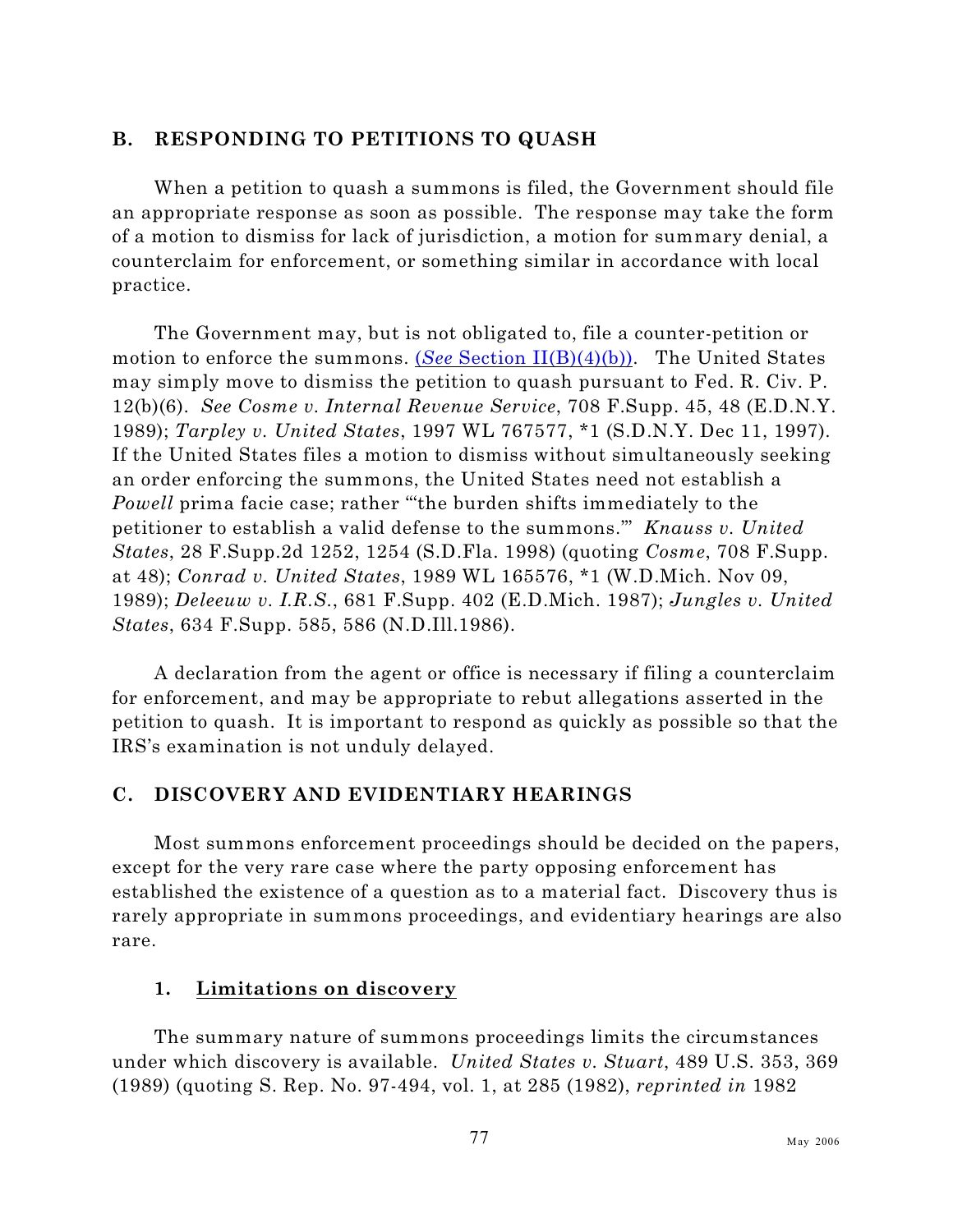U.S.C.C.A.N. 781, 1031. Discovery is rarely appropriate in summons cases. *See United States v. Kis*, 658 F.2d 526, 540 (7th Cir. 1981); *Chen Chi Wang v. United States*, 757 F.2d 1000, 1004 (9th Cir. 1985); *United States v. Will*, 671 F.2d 963, 967-68 (6th Cir. 1982). In order for discovery to occur, a taxpayer must make "a substantial preliminary showing that enforcement of the summons would result in an abuse of the court's process" and that "discovery would likely lead to useful, relevant evidence." *Robert v. United States*, 364 F.3d 988, 999-1000 (8th Cir. 2004).

When respondents seek an opportunity to propound formal discovery requests they often have the real and improper objective of trying to shift the court's focus from the *Powell* standard to a critique of the IRS's investigative techniques. This is not a proper inquiry for a summons enforcement proceeding. *Tiffany Fine Arts, Inc. v. United States*, 469 U.S. 310, 323 (1985). "[I]t is for the agency, and not the taxpayer, to determine the course and conduct of an audit, and 'the judiciary should not go beyond the requirements of the statute and force IRS to litigate the reasonableness of its investigative procedures.'" *United States v. Norwest Corp.*, 116 F.3d 1227, 1233 (8th Cir. 1997) (quoting *United States v. Clement*, 668 F.2d 1010, 1013 (8th Cir. 1982)).

Sometimes respondents couch their requests for discovery in terms of seeking to determine whether the summons was issued for an improper purpose. The Court in *Powell* clearly did not intend to permit taxpayers to use the "improper purpose" exception as a pretext for litigating the wisdom of the IRS's investigatory techniques. The mere allegation of improper purpose is not sufficient to justify discovery. *See United States v. Ladd*, 471 F. Supp. 1150, 1153 n.3 (N.D. Tex. 1979) (no prehearing discovery when taxpayer failed "to include circumstances upon which her claim of improper purpose was based"). When the purported purpose of a discovery request is to inquire into the motivation for an audit, the movant must show "extraordinary circumstances" that set them apart from any other taxpayer. *United States v. Judicial Watch, Inc.*, 371 F.3d 824, 830-31 (D.C. Cir. 2004) (quoting *SEC v. McGoff,* 647 F.2d 185, 193 (D.C. Cir. 1981)).

 Indeed, some courts have held that they will not decide whether discovery should be allowed until after an evidentiary hearing is held. *United States v. Harris*, 628 F.2d 875, 882 (5th Cir. 1980) (citing with approval *United States v. Salter*, 432 F.2d 697 (1st Cir. 1970) (discovery should be allowed in summons enforcement proceedings only after the court has heard crossexamination of agent at the evidentiary hearing and determines that further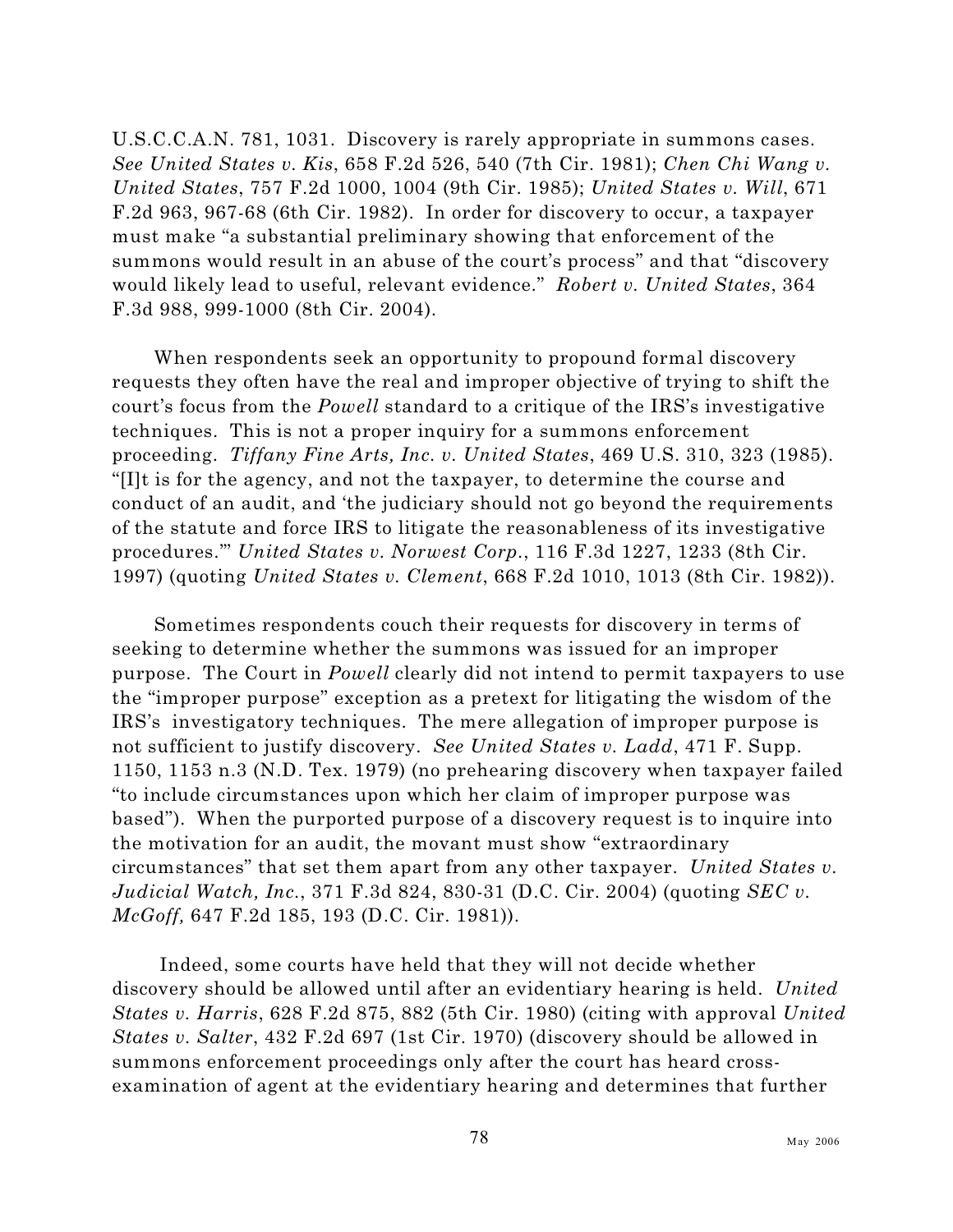discovery is necessary); *United States v. McCarthy,* 514 F.2d 368 (3d Cir. 1975); *United States v. Church of Scientology*, 520 F.2d 818 (9th Cir. 1975); *United States v. Abrahams*, 905 F.2d 1276 (9th Cir. 1990); *United States v. Lask*, 703 F.2d 293 (8th Cir. 1983); *Kis*, 658 F.2d at 542.

### **2. Evidentiary Hearings**

Summons enforcement proceedings are intended to be summary in nature with the sole purpose of insuring "that the IRS has issued the summons for a proper purpose and in good faith." *United States v. BDO Seidman*, 337 F.3d 802, 810 (7th Cir. 2003). Because summonses are issued during the investigative stage, no guilt or liability on the part of the taxpayer need be established. "The summons power 'is not a power to procure or perpetuate evidence at all; it is strictly inquisitorial.'" *PAA Mgmt., Ltd. v. United States*, 962 F.2d 212, 219 (2d Cir. 1992) (citation omitted). *See also United States v. Mueller,* 930 F.2d 10, 12 (8th Cir. 1991) (taxpayer "could not use the proceedings to enforce the IRS summons as a forum in which to contest the validity of the underlying assessments"). Accordingly, "the enforcement proceeding should be concluded expeditiously so that the actual investigation can be continued." *Barrett*, 837 F.2d at 1349. "[C]ourts have recognized that a proceeding to enforce a tax summons is a most appropriate candidate for streamlined procedures." *United States v. McCoy*, 954 F.2d 1000, 1004 (5th Cir. 1992).

While a district court may, in its discretion, allow the taxpayer an evidentiary hearing to substantiate his allegations and supplement offers of proof that the summons was not issued in good faith, the "right to an adversary hearing . . . is not absolute." *United States v. Harris*, 628 F.2d 875, 879 (5th Cir. 1980). "There is no requirement that the court conduct [an evidentiary] hearing or permit discovery in each and every case. . . . [A] party challenging IRS summonses will be entitled to an adversary hearing only upon the production of some substantive evidence corroborating the claim of abuse." *Hintze v. IRS*, 879 F.2d 121, 126-27 (4th Cir. 1989). *See also United States v. BDO Seidman*, 337 F.3d 802, 809 (7th Cir. 2003); *Fortney v. United States*, 59 F.3d 117, 121 (9th Cir. 1995); *Copp v. United States*, 968 F.2d 1435, 1438 n.1 (1st Cir. 1992); *Alphin v. United States*, 809 F.2d 236, 238 (4th Cir. 1987); *United States v. Balanced Fin. Mgmt., Inc*., 769 F.2d 1440, 1444 (10th Cir. 1985); *United States v. Tiffany Fine Arts, Inc*., 718 F.2d 7, 14 (2d Cir. 1983), *aff'd*, 469 U.S. 310 (1985); *United States v. Kis*, 658 F.2d 526, 539 n.39 (7th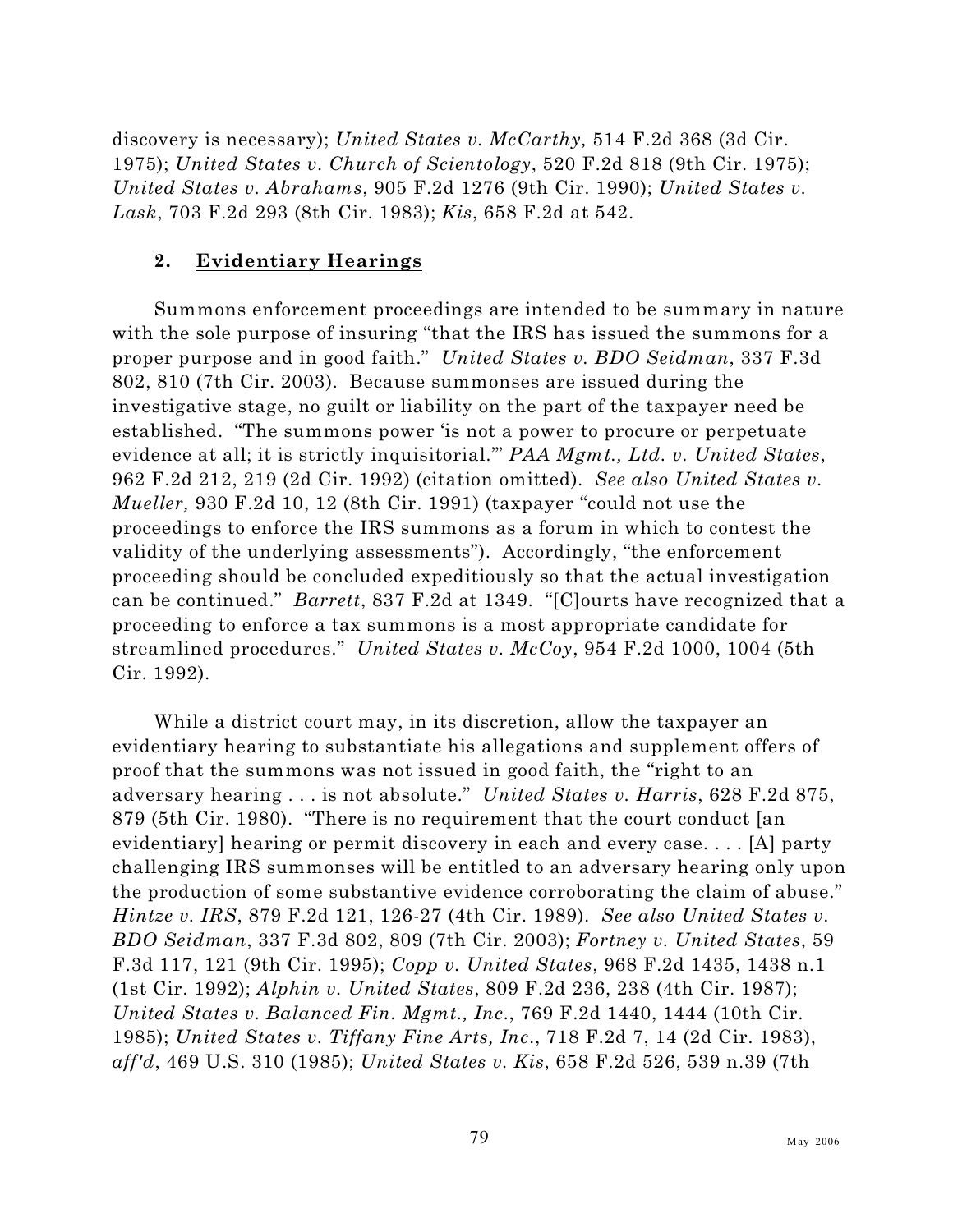Cir. 1981); *United States v. Nat'l Bank of South Dakota*, 622 F.2d 365, 367 (8th Cir. 1980).

#### **D. THE ROLE OF MAGISTRATE JUDGES**

A magistrate judge does not have authority to render a final decision in a summons case. A magistrate judge's powers are enumerated in Section 636(a) of Title 28, and include procedural pretrial matters. Magistrate judges do not have authority to make a final determination on motions for judgment on the pleadings, for summary judgment, or other dispositive motions. 28 U.S.C.  $§ 636(b)(1)(a)$ . A summons proceeding is not a procedural pre-trial motion, and the respondent in a summons enforcement proceeding or petitioner who seeks to quash a summons is entitled to a determination by an Article III judge. *See Peretz v. United States*, 501 U.S. 923, 930-32 (1991). A summons enforcement order is a final dispositive and appealable order, *Reisman v. Caplin,* 375 U.S. 440, 449 (1964), beyond the authority of a magistrate judge to issue. *United States v. First Nat'l Bank,* 628 F.2d 871, 873 (5th Cir. 1980); *United States v. Wisnowski*, 580 F.2d 149 (5th Cir. 1978).

Proceedings may be conducted by a magistrate judge with the consent of both parties. While reference to a magistrate judge for report and recommendation, with a de novo determination by a district judge, satisfies the constitutional requirements, a final decision by a magistrate judge absent consent of the parties, does not. *See Flournoy v. Marshall*, 842 F.2d 875, 878 (6th Cir. 1988); *Fowler v. Jones*, 899 F.2d 1088, 1093 (11th Cir. 1990). An appeal from an "order" issued by a magistrate judge, absent consent of the parties, enforcing a summons will be subject to dismissal on the grounds that the order is not final. *United States v. Jones,* 581 F.2d 816, 817 (10th Cir. 1978). *See also Colorado Bldg. & Constr. Trades Council v. B.B. Andersen Constr. Co.,* 879 F.2d 809, 811 (10th Cir. 1989). When a magistrate judge mistakenly issues an "order" or "decision" rather than a report and recommendation, the attorney should ask the district judge to construe the magistrate judge's ruling as a report and recommendation that the district court enter an order enforcing the summons.

#### <span id="page-97-0"></span>**E. "JOHN DOE" SUMMONS PROCEDURES**

A "John Doe" summons may be served only with judicial approval. I.R.C. § 7609(f). These cases are always handled by the Tax Division, and the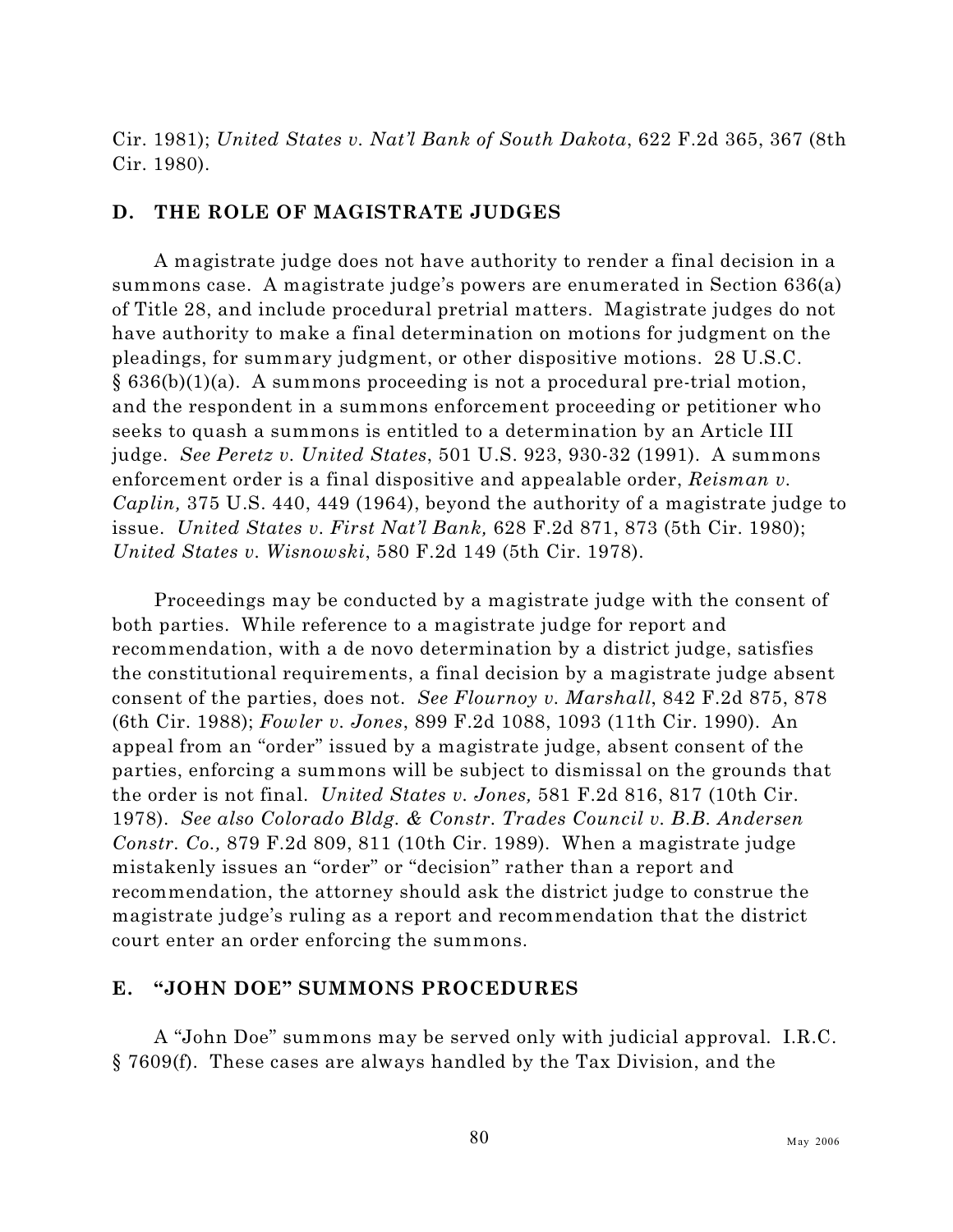Deputy Assistant Attorney General, Tax Division, should approve the suit before it is filed.

Similar to a suit to enforce a summons, a suit seeking authorization to serve a John Doe summons is initiated by filing a petition and a declaration. The forms included in this manual contain suggested language. They may require modification to conform with local rules and practices.

A petition *[\[Exhibit 9\]](#page-126-0)* provides the jurisdictional grounds for the suit, asserts the underlying facts, and provides a request for relief. Fed. R. Civ. P. 8. It also demonstrates satisfaction of the statutory requirements of § 7609(f).

A declaration *[\[Exhibit 10\]](#page-128-0)* must be submitted with the petition. It is a sworn statement putting forward the facts that establish the criteria necessary for a court to approve service of the summons: (1) that the summons relates to the investigation of a particular person or ascertainable group or class of persons; (2) that there is a reasonable basis for believing that such person or group or class of persons may fail or may have failed to comply with any provision of any internal revenue law; and (3) that the information sought to be obtained from the examination of the records or testimony (and the identity of the person or persons with respect to whose liability the summons is issued) is not readily available from other sources. I.R.C. § 7609(f).

A proceeding seeking the court's authorization to serve a John Doe summons is ex parte. Thus, the matter is ripe for the court's consideration as soon as it is filed. Filing a notice *[\[Exhibit 13\]](#page-138-0)* calling that fact to the attention of the court is recommended.

Finally, a proposed order *[\[Exhibit 12\]](#page-136-0)* should be submitted for the court's execution.

## **F. APPEAL PROCEDURES**

All appeals in summons cases – whether or not adverse – will be handled by the Appellate Section of the Tax Division. Exceptions to this policy must be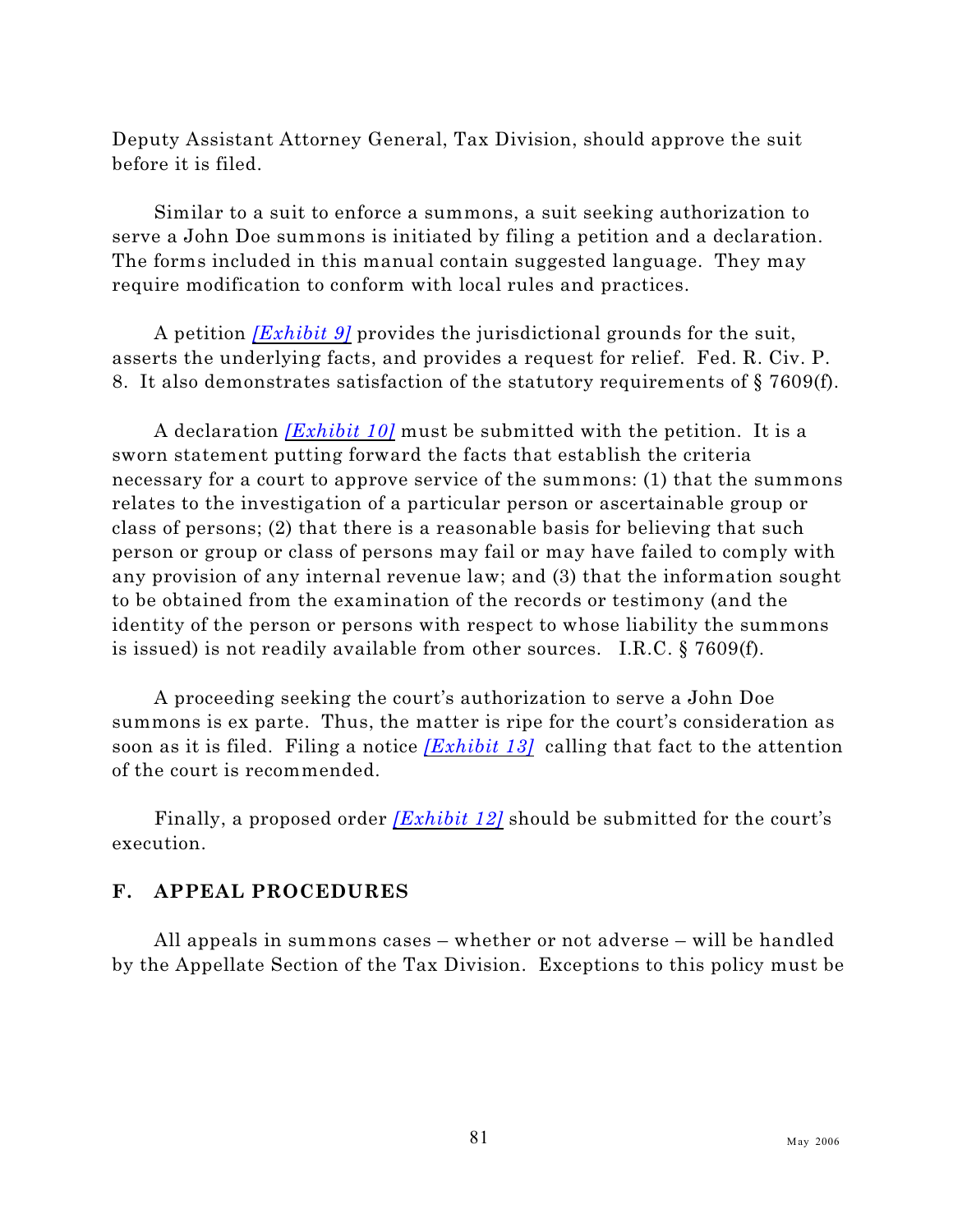approved by the Assistant Attorney General of the Tax Division. *See* U.S.A.M.  $\S~6$ - $5.230.^{11}$ 

If the court does not fully enforce the summons, the order is considered adverse. The Chief of the appropriate Civil Trial Section should be notified of adverse summons-related decisions as soon as practicable. *Id.*

- Civil Trial Section, Central, Seth G. Heald, Chief
- Civil Trial Section, Northern, Patrick D. Mullarkey, Chief
- Civil Trial Section, Eastern, David A. Hubbert, Chief
- Civil Trial Section, Southern, Michael J. Kearns, Chief
- Civil Trial Section, Southwestern, Louise P. Hytken, Chief
- Civil Trial Section, Western, Richard R. Ward, Chief

When a case is decided in favor of the Government, the United States Attorney should furnish the Tax Division with a copy of a notice of appeal or cross-appeal filed by an adverse party as soon as possible (preferably within 5 days of the filing of the notice). *See* U.S.A.M.  $\S 6-5.700$ .<sup>12</sup> DOJ trial attorneys should consult with their managers to ensure than the correct actions and procedures are taken.

 $11$  http://www.usdoj.gov/usao/eousa/foia\_reading\_room/usam/title6/5mtax. htm#6-5.230

<sup>&</sup>lt;sup>12</sup> http://www.usdoj.gov/usao/eousa/foia reading room/usam/title6/5mtax. htm#6-5.700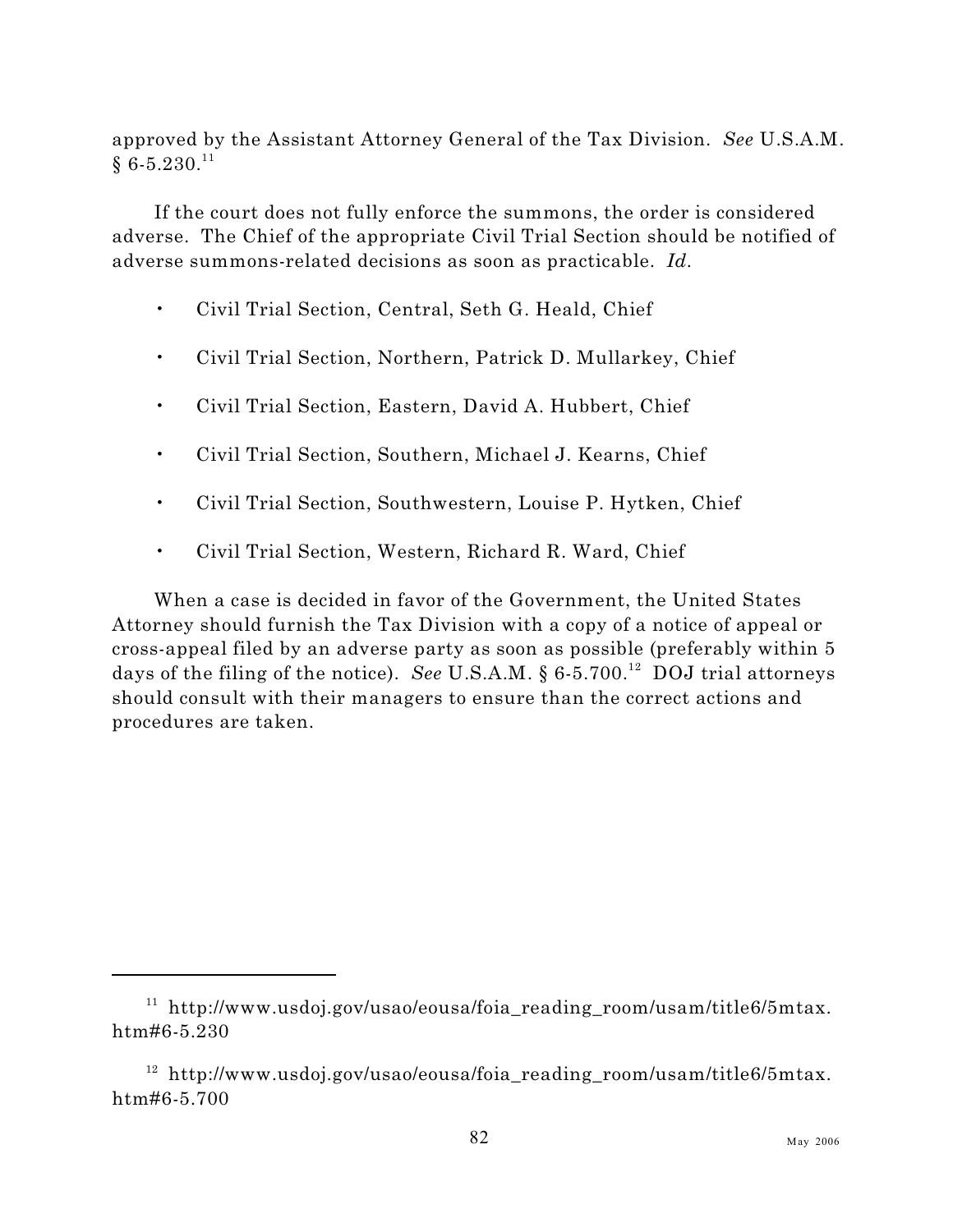## **IV. FORMS**

| Α.        |                                                                        | $\mathbf{Checklist} \dots \dots \dots \dots \dots \dots \dots \dots \dots \dots \dots \dots \dots \dots$<br>Exhibit 1 |  |  |  |
|-----------|------------------------------------------------------------------------|-----------------------------------------------------------------------------------------------------------------------|--|--|--|
| <b>B.</b> | Enforcement proceedings                                                |                                                                                                                       |  |  |  |
|           | 1.                                                                     | Exhibit 2                                                                                                             |  |  |  |
|           | 2.                                                                     | Declaration in Support of Petition to Enforce<br>Exhibit 3                                                            |  |  |  |
|           | 3.                                                                     | Exhibit 4                                                                                                             |  |  |  |
|           | 4.                                                                     | Certificate of Service<br>Exhibit 5                                                                                   |  |  |  |
| $\rm C$ . | Proceedings to quash a summons                                         |                                                                                                                       |  |  |  |
|           | 1.                                                                     | Exhibit 6                                                                                                             |  |  |  |
|           | 2.                                                                     | Memorandum in Support of Motion to Dismiss<br>Exhibit 7                                                               |  |  |  |
|           | 3.                                                                     | Exhibit 8                                                                                                             |  |  |  |
|           |                                                                        |                                                                                                                       |  |  |  |
| D.        | <b>JOHN DOE SUMMONS</b>                                                |                                                                                                                       |  |  |  |
|           | $\mathbf{1}$ .                                                         | <i>Ex Parte</i> Petition for Leave to Serve "John Doe" Summons.                                                       |  |  |  |
|           |                                                                        |                                                                                                                       |  |  |  |
|           | Declaration in Support of Petition for Leave to Serve "John Doe"<br>2. |                                                                                                                       |  |  |  |
|           |                                                                        |                                                                                                                       |  |  |  |
|           | 3.                                                                     | Memorandum in Support of Petition for Leave to Serve "John Doe"                                                       |  |  |  |
|           |                                                                        |                                                                                                                       |  |  |  |
|           | 4.                                                                     |                                                                                                                       |  |  |  |
|           | 5.                                                                     | <u>Notice of Filing Ex Parte Petition for Leave to Serve "John Doe"</u>                                               |  |  |  |
|           |                                                                        |                                                                                                                       |  |  |  |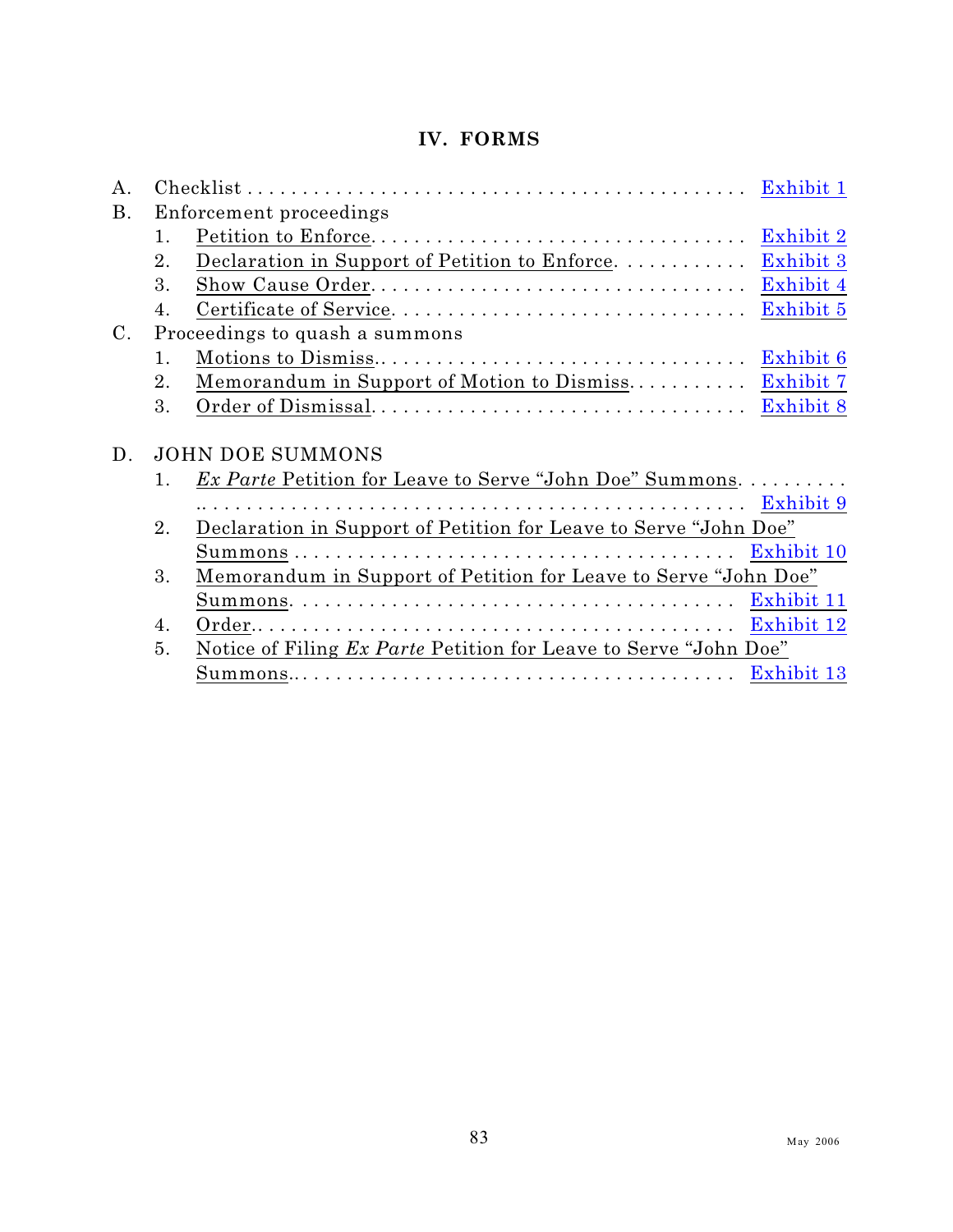# <span id="page-101-0"></span>**CHECKLIST**

| ✓ | Requirement                                                                          | Reference    |
|---|--------------------------------------------------------------------------------------|--------------|
|   | When seeking Enforcement                                                             |              |
|   | Is the correct office handling the case?<br>$\bullet$                                | III.A.1      |
|   | Is special approval required?<br>$\bullet$                                           | III.A.2      |
|   | File in the district where the summoned party<br>"resides or is found."              | II.B.4.a.    |
|   | Have the <i>Powell</i> Requirements been met?<br>$\bullet$                           |              |
|   | The summons was issued for a legitimate<br>purpose?                                  | II.B.2.a.(1) |
|   | The summoned information may be relevant?                                            | II.B.2.a.(2) |
|   | The summoned information is not already in<br>possession of the IRS?                 | II.B.2.a.(3) |
|   | All administrative requirements have been met?                                       | II.B.2.a.(4) |
|   | Summons was properly issued?                                                         |              |
|   | Summons was properly served?                                                         |              |
|   | Summons copy was attested?                                                           |              |
|   | Notification to taxpayer proper for third-<br>party recordkeeper summons?            |              |
|   | No Justice Department referral in effect?<br>$\bullet$                               | II.B.2.b.    |
|   | Is the declaration complete and accurate?<br>$\bullet$                               |              |
|   | Are the factual allegations of the petition<br>supported by the declaration?         |              |
|   | Have you reviewed the declaration with the<br>agent?                                 |              |
|   | When responding to a petition to quash                                               | II.B.4.      |
|   | Was petition to quash timely filed?<br>$\bullet$                                     |              |
|   | Was notice properly given?<br>$\bullet$                                              |              |
|   | Was it filed in the district where the summoned party<br>٠<br>"resides or is found?" |              |
|   | Was service on the United States proper?                                             |              |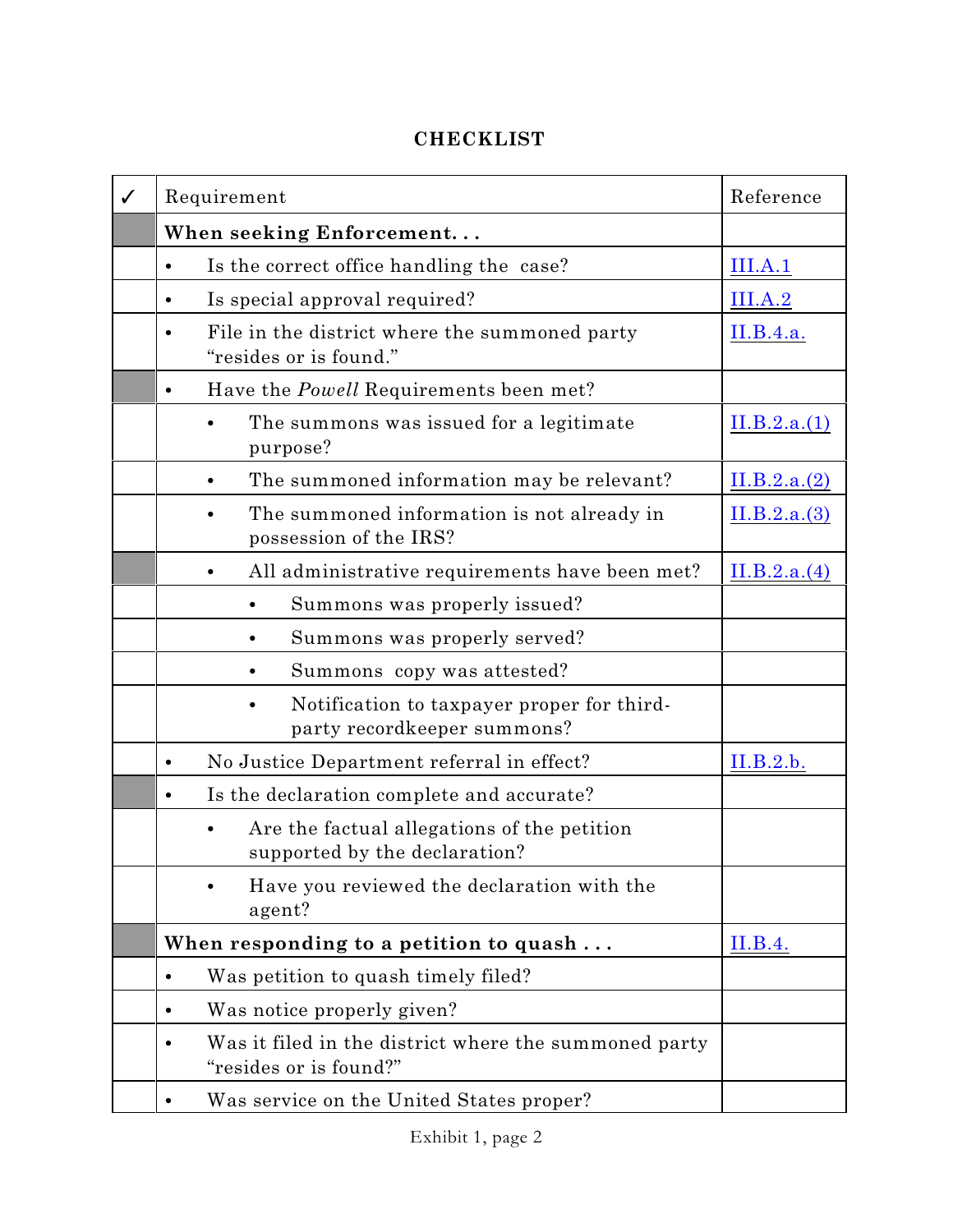|  | Should the government file a cross-motion for |  |
|--|-----------------------------------------------|--|
|  | enforcement?                                  |  |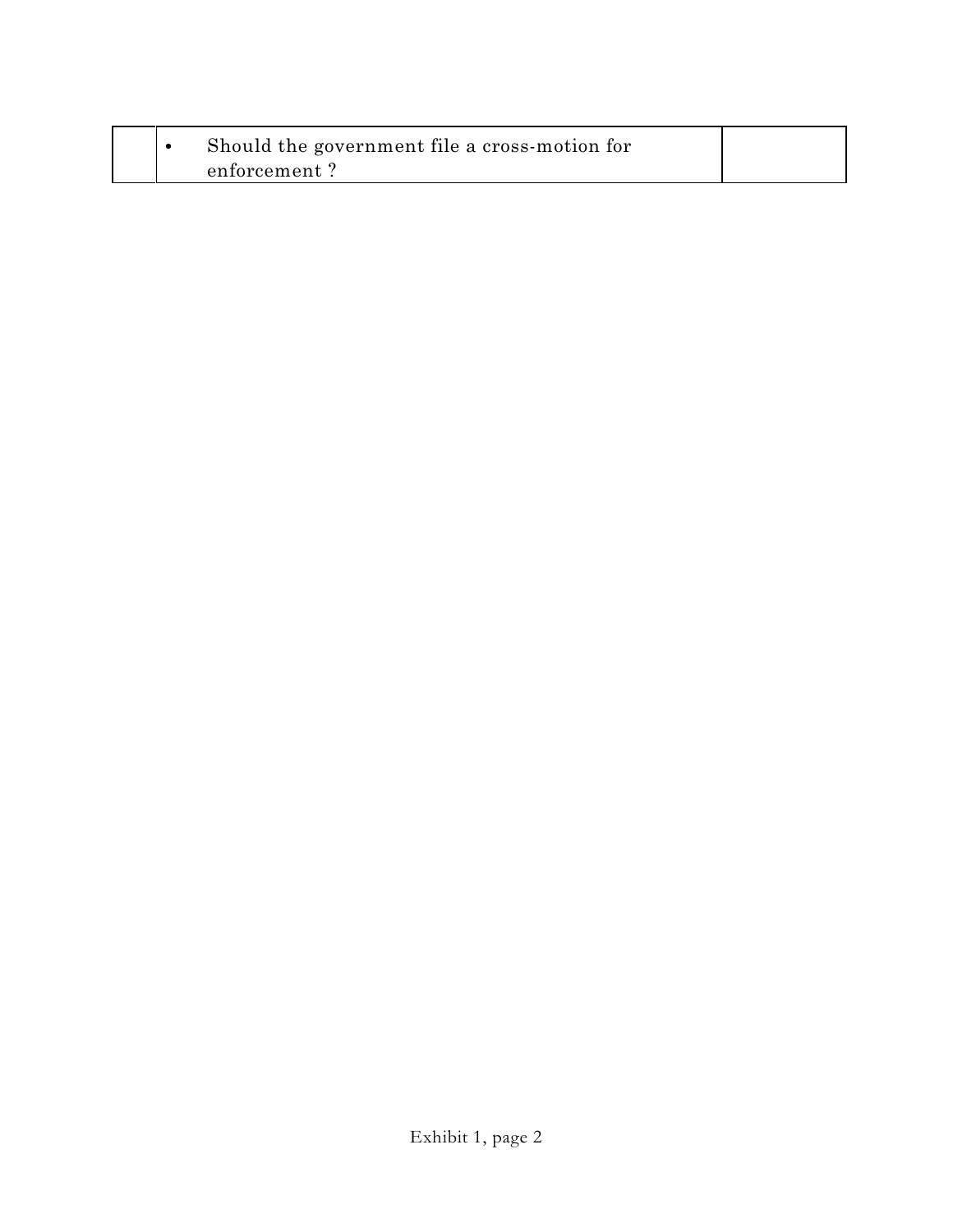#### UNITED STATES DISTRICT COURT DISTRICT OF \_\_\_\_\_\_\_\_\_\_\_\_ DIVISION

#### UNITED STATES OF AMERICA,

Petitioner,

v.

Case No. \_\_\_\_\_\_\_\_\_\_\_\_\_\_\_\_\_\_\_\_\_\_

Respondent.

\_\_\_\_\_\_\_\_\_\_\_\_\_\_\_\_\_\_\_\_\_\_\_\_\_\_\_\_

#### <span id="page-103-0"></span>**PETITION TO ENFORCE IRS SUMMONS**

The United States of America petitions this Court for an order enforcing the IRS

administrative summons served on the respondent, and the United contract in support, the United

States avers as follows:

- 1. Jurisdiction over this matter is conferred upon this Court by 26 U.S.C. §§ 7402 and 7604(a) and by 28 U.S.C. §§ 1340 and 1345.
- 2. The summoned person [persons] resides or may be found within the boundaries of this district.
- 3. **Show is a Revenue Agent/ Revenue Officer/ Special Agent of the Internal Revenue** Service, employed in the Division of the IRS in  $\cdot$
- 4. Revenue Agent/ Revenue Officer/ Special Agent is conducting an examination/investigation for the purpose of [determining the correct federal \_\_\_\_\_\_\_\_\_\_tax liabilities of \_\_\_\_\_\_\_\_\_\_for the periods \_\_\_\_\_\_\_\_\_\_\_\_\_\_\_\_\_\_\_\_\_\_\_\_]

[collecting the assessed, unpaid federal \_\_\_\_\_\_\_ tax liabilities of \_\_\_\_ for the periods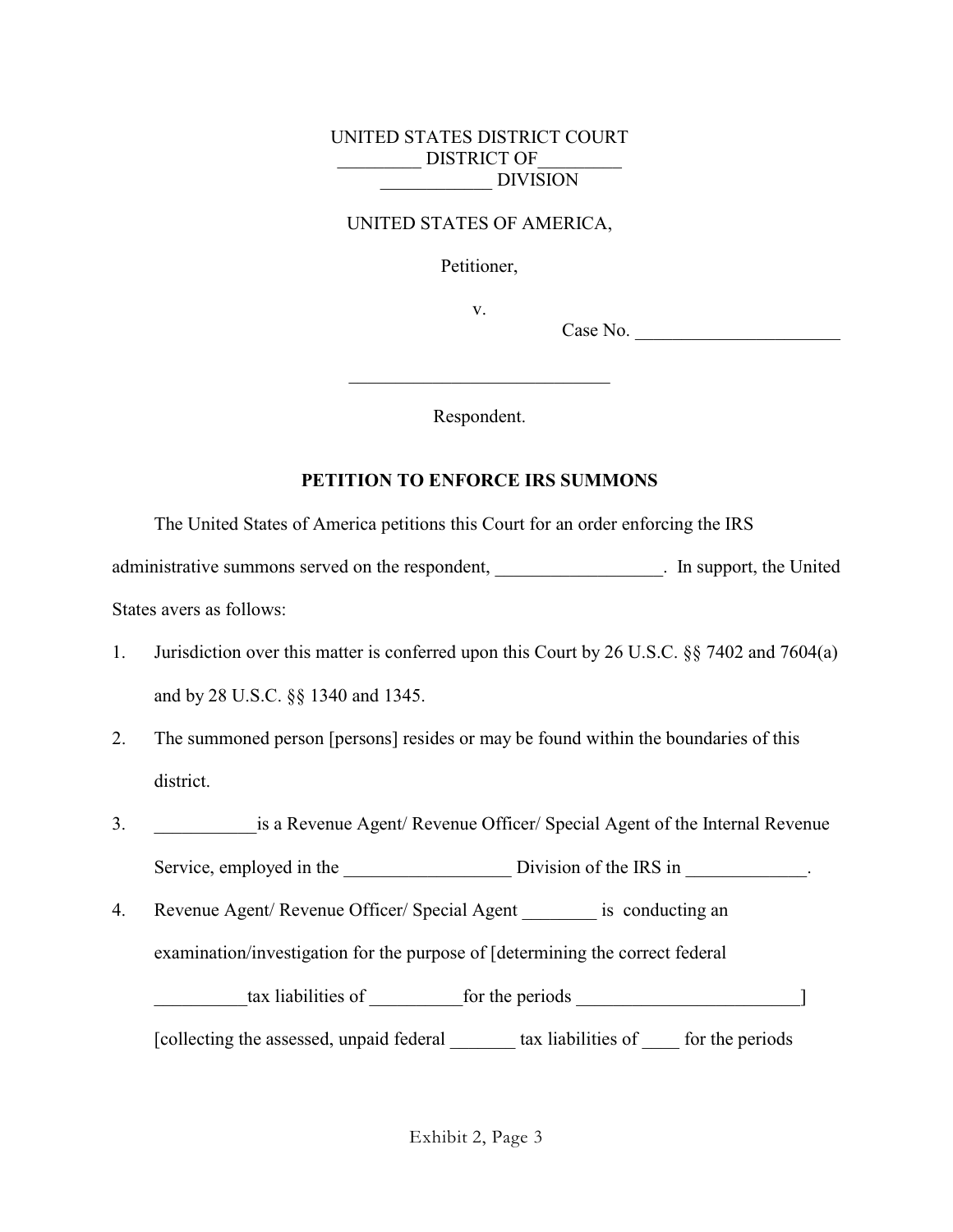\_\_\_\_\_\_\_\_\_\_\_\_\_\_\_\_\_\_\_] [determining whether respondents committed any offense connected with the administration or enforcement of the internal revenue law].

- 5. In his capacity as an IRS Revenue Agent/ Revenue Officer/ Special Agent is authorized to issue IRS summonses pursuant to 26 U.S.C. § 7602, 26 C.F.R. § 301.7602- 1, 26 C.F.R. § 301.7602-1T, and Internal Revenue Service Delegation Order No. 4 (as revised).
- 6. Pursuant to the above-described investigation, on , Revenue Agent/ Revenue Officer/ Special Agent issued an IRS administrative summons to directing to appear before Revenue Agent/ Revenue Officer/ Special Agent \_\_\_\_\_\_\_ on \_\_\_\_\_\_\_\_\_\_\_\_\_\_ at \_\_\_\_ a.m./p.m., at the place identified in the summons. The summons directed to appear and to give

testimony and produce for examination certain books, papers, records, or other data as described in the summons.

- 7. Revenue Agent/ Revenue Officer/ Special Agent served an attested copy of the summons [by delivering in hand to \_\_\_\_\_\_\_\_\_\_\_] [by leaving it at the last and usual place of abode of the person to whom it was directed] [by delivering in hand to  $\qquad \qquad$ , an officer of \_\_\_\_\_\_\_\_\_\_\_\_\_\_\_\_\_\_ ] [by certified mail].
- 8. The respondent failed to appear on  $\qquad \qquad$ , and, to date, has failed to comply with the summons.
- 9. [Except for the documents indicated in Revenue Agent/ Revenue Officer/ Special Agent 's declaration] [T]he testimony and documents described in the summons are not already in the possession of the IRS. [The United States does not seek enforcement of the summons with respect to those documents already within the IRS's possession.]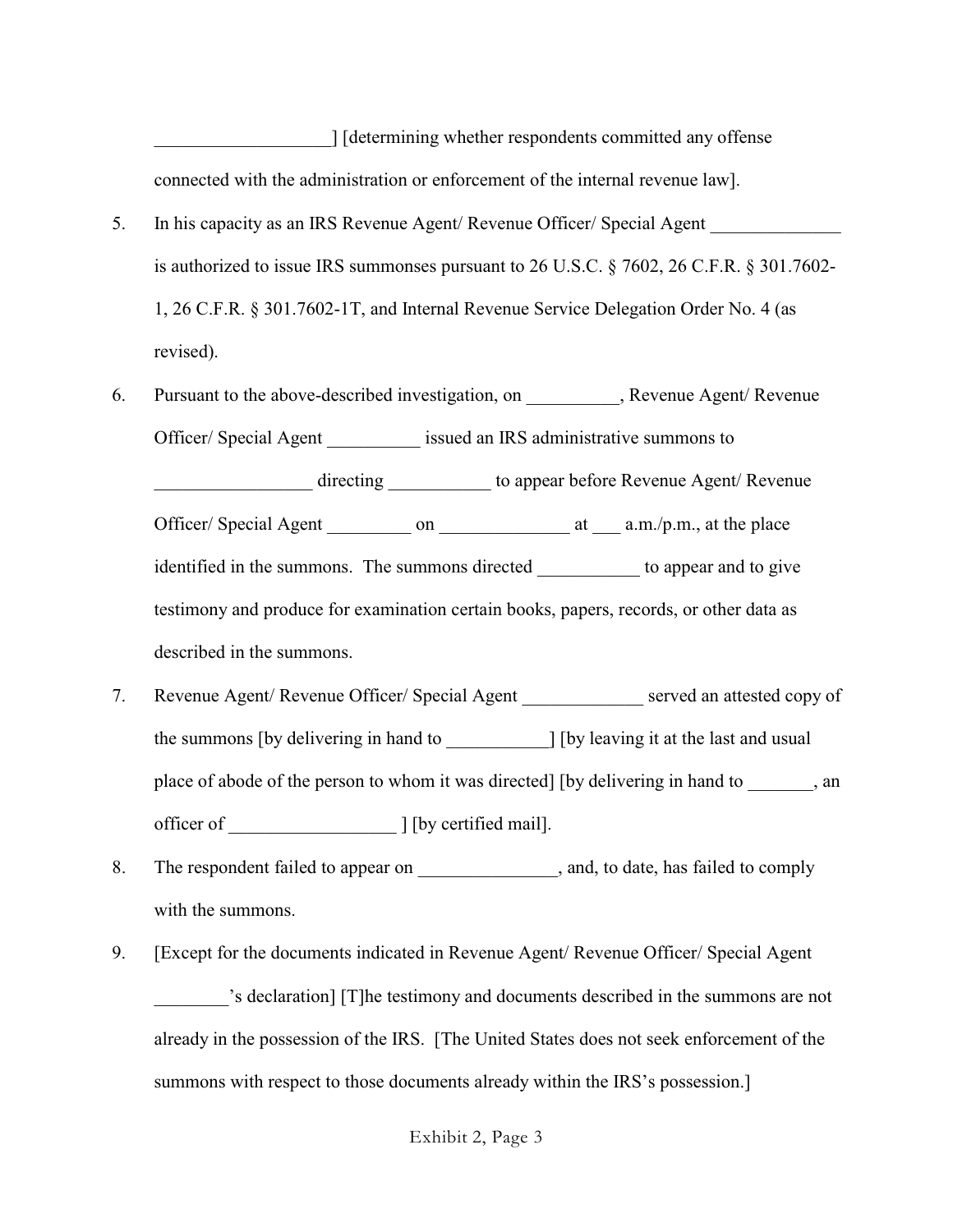- 10. All administrative steps required by the Internal Revenue Code for the issuance of the IRS summons have been followed.
- 11. The testimony, books, records, papers, and/or other data sought by the summons may be relevant to the IRS's investigation.
- 12. No Justice Department referral is in effect within the meaning of 26 U.S.C. § 7602(d)(2) with respect to for the years under investigation.
- 13. In order to obtain enforcement of a summons, the United States must establish that the summons: (1) is issued for a legitimate purpose; (2) seeks information relevant to that purpose; (3) seeks information that is not already within the IRS's possession; and (4) satisfies all administrative steps required by the Internal Revenue Code. *United States v. Powell*, 379 U.S. 48, 57-58 (1964).
- 14. The attached Declaration of Revenue Agent/ Revenue Officer/ Special Agent establishes the government's prima facie showing under *Powell*. WHEREFORE, the United States respectfully prays as follows:

A. That this Court enter an order directing the respondent to show cause in writing, if any, why he/she/it should not comply with and obey the aforementioned IRS summons and every requirement thereof;

B. That this Court enter an order directing the respondent to fully obey the subject summons and each requirement thereof, by ordering the attendance, testimony, and production required and called for by the terms of the summons, before Revenue Agent/ Revenue Officer/ Special Agent , or any other proper officer or employee of the IRS, at such time and place as may be set by Revenue Agent/ Revenue Officer/ Special Agent or any other proper officer or employee of the IRS;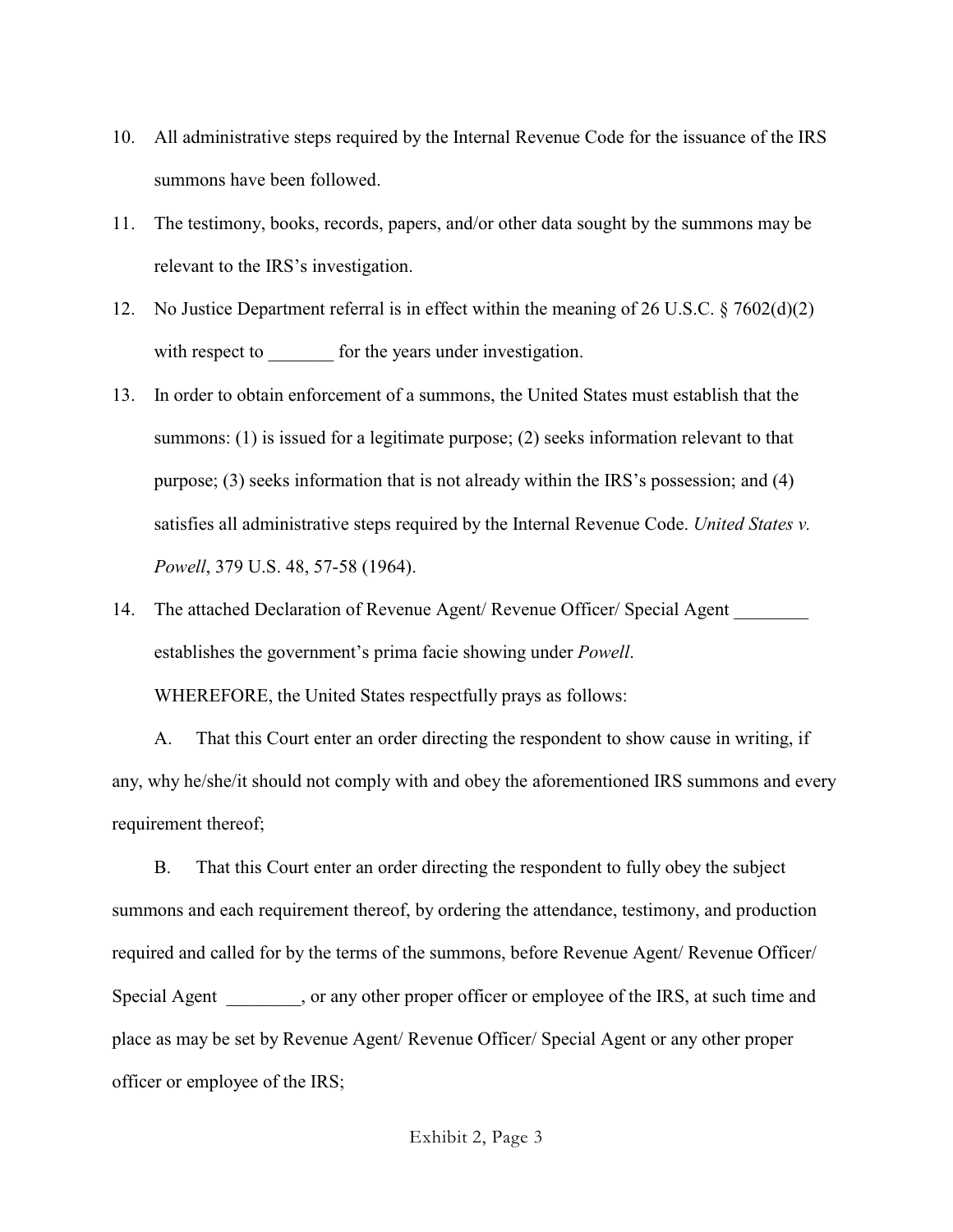C. That the United States recover its costs incurred in maintaining this proceeding; and

D. That the Court grant such other and further relief as the Court deems proper or justice may require.

Respectfully submitted this  $\qquad$  day of  $\qquad \qquad$ .

 $\overline{a}$ United States Attorney

By: \_\_\_\_\_\_\_\_\_\_\_\_\_\_\_\_\_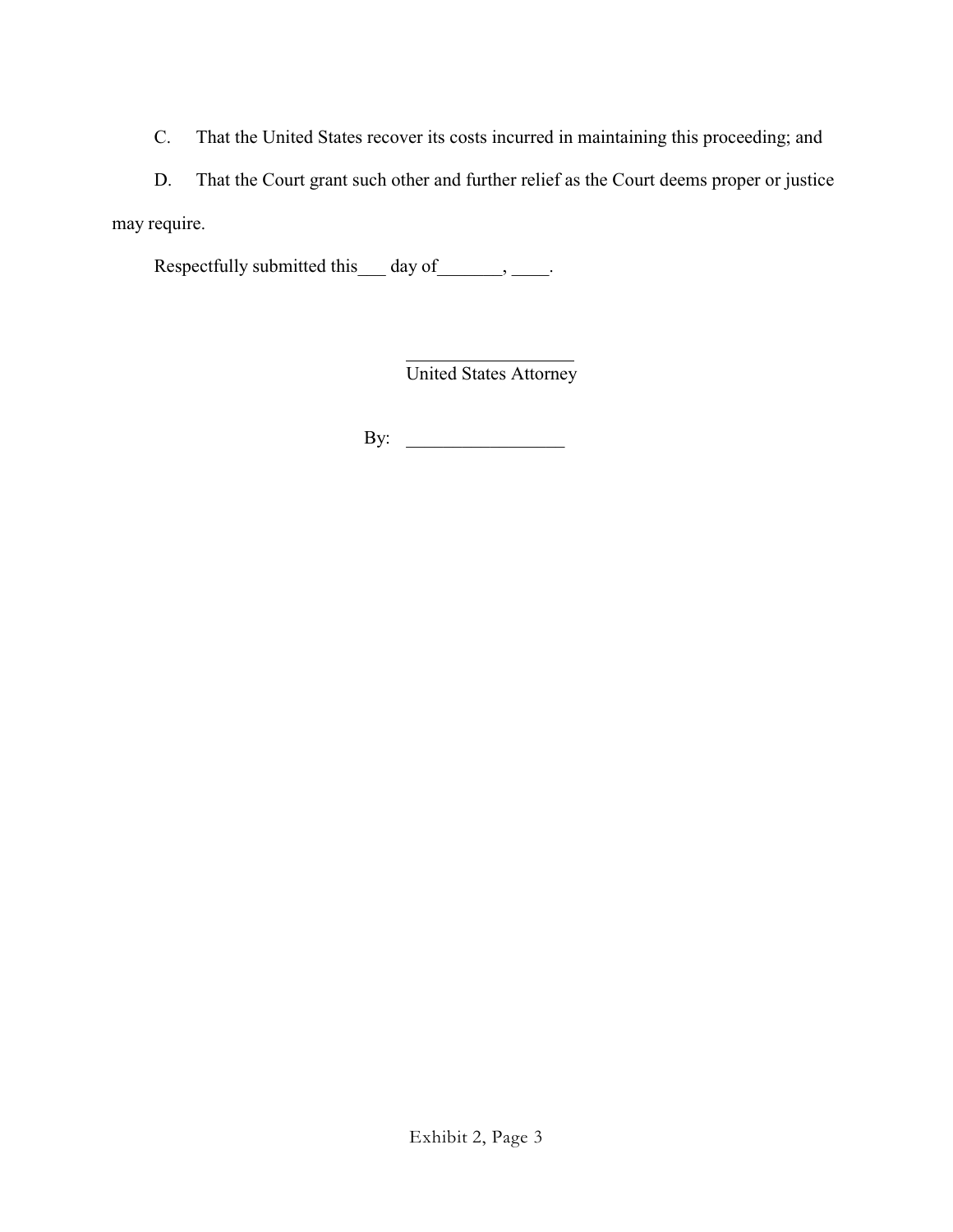#### UNITED STATES DISTRICT COURT DISTRICT OF \_\_\_\_\_\_\_\_\_\_\_\_\_ DIVISION

#### UNITED STATES OF AMERICA,

Petitioner,

\_\_\_\_\_\_\_\_\_\_\_\_\_\_\_\_\_\_\_,

v. Case No.

Respondent.

#### <span id="page-107-0"></span>**DECLARATION OF REVENUE AGENT/ REVENUE OFFICER/ SPECIAL AGENT \_\_\_\_\_\_\_\_\_\_\_\_\_\_\_**

I, \_\_\_\_\_\_\_\_\_\_\_\_\_\_\_ declare:

1. I am a duly commissioned Revenue Agent/ Revenue Officer/ Special Agent employed in the

\_\_\_\_\_\_\_\_\_\_\_\_\_\_\_\_\_\_\_\_\_\_\_\_ of the Internal Revenue Service [with a post of duty at

\_\_\_\_\_\_\_\_\_\_\_\_\_]. Pursuant to 26 U.S.C. § 7602, 26 C.F.R. § 301.7602-1, 26 C.F.R.

§ 301.7602-1T, and Internal Revenue Service Delegation Order No. 4 (as revised), I am authorized to issue administrative summonses.

- 2. [ is not my real name. It is a pseudonym I use in my official capacity as an employee of the IRS. This pseudonym—used for privacy and safety reasons—has been registered with the IRS, in accordance with IRS procedures (Internal Revenue Manual 1.2.4), and all IRS procedures governing the use of pseudonyms have been followed.]
- 3. [Except where noted to the contrary, I have personal knowledge of the matters set forth in this Declaration, and, if called upon to testify to such matters, could do so competently.]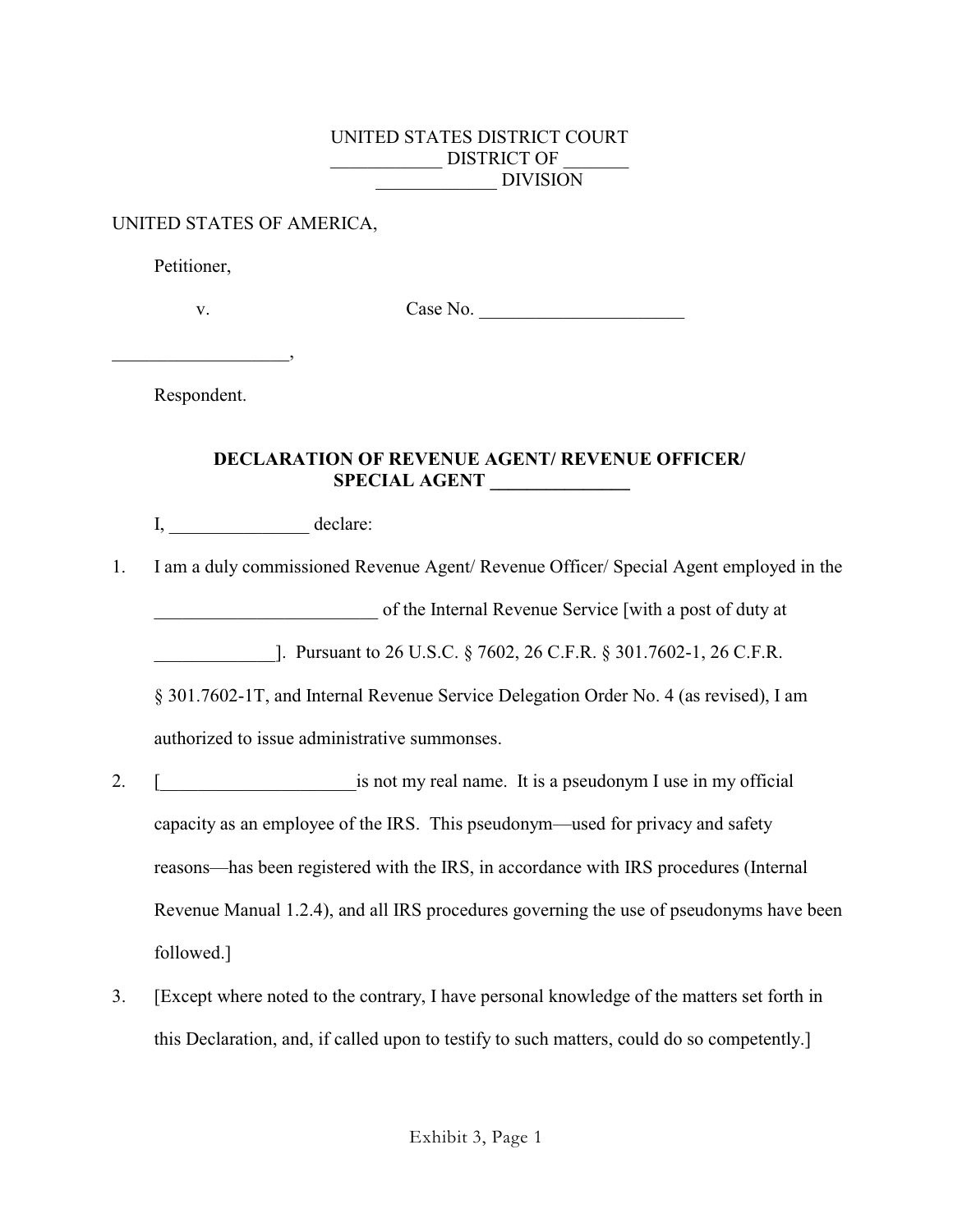4. In my capacity as a Revenue Agent/ Revenue Officer/ Special Agent, I am conducting an examination/investigation for the purpose of [determining the correct federal

tax liabilities of for the periods  $\qquad$ [collecting the assessed, unpaid federal \_\_\_\_\_\_\_ tax liabilities of \_\_\_\_ for the periods \_\_\_\_\_\_\_\_\_\_\_\_\_\_\_\_\_\_\_] [determining whether respondents committed any offense connected with the administration or enforcement of the internal revenue law].

- 5. *Describe nexus between examination/investigation and the summoned records.*
- 6. On **Example 2.1** in furtherance of my investigation, I issued an IRS administrative summons to  $\blacksquare$  The summons directed to appear at a.m/p.m. on , to give testimony and produce for examination certain books, papers, records, or other data as described in the summons. A copy of the summons is attached as Exhibit A.
- 7. In accordance with 26 U.S.C. § 7603, [I served] [At my direction served] an attested copy of the summons directed to [by delivering in hand to \_\_\_\_\_\_\_\_\_\_\_] [by leaving it at the last and usual place of abode of the person to whom it was directed] [by delivering in hand to  $\qquad \qquad$ , an officer of  $\qquad \qquad$  ] [by certified mail]. A true and correct copy of the certificate of service is included as a part of Exhibit A.
- 8. The respondent failed to appear at the appointed time and, to date, has failed to comply with the summons.
- 9. [Attached to this declaration as Exhibit B is a list of the documents the IRS has obtained and those which it still seeks. With the exception of the specific documents indicated in Exhibit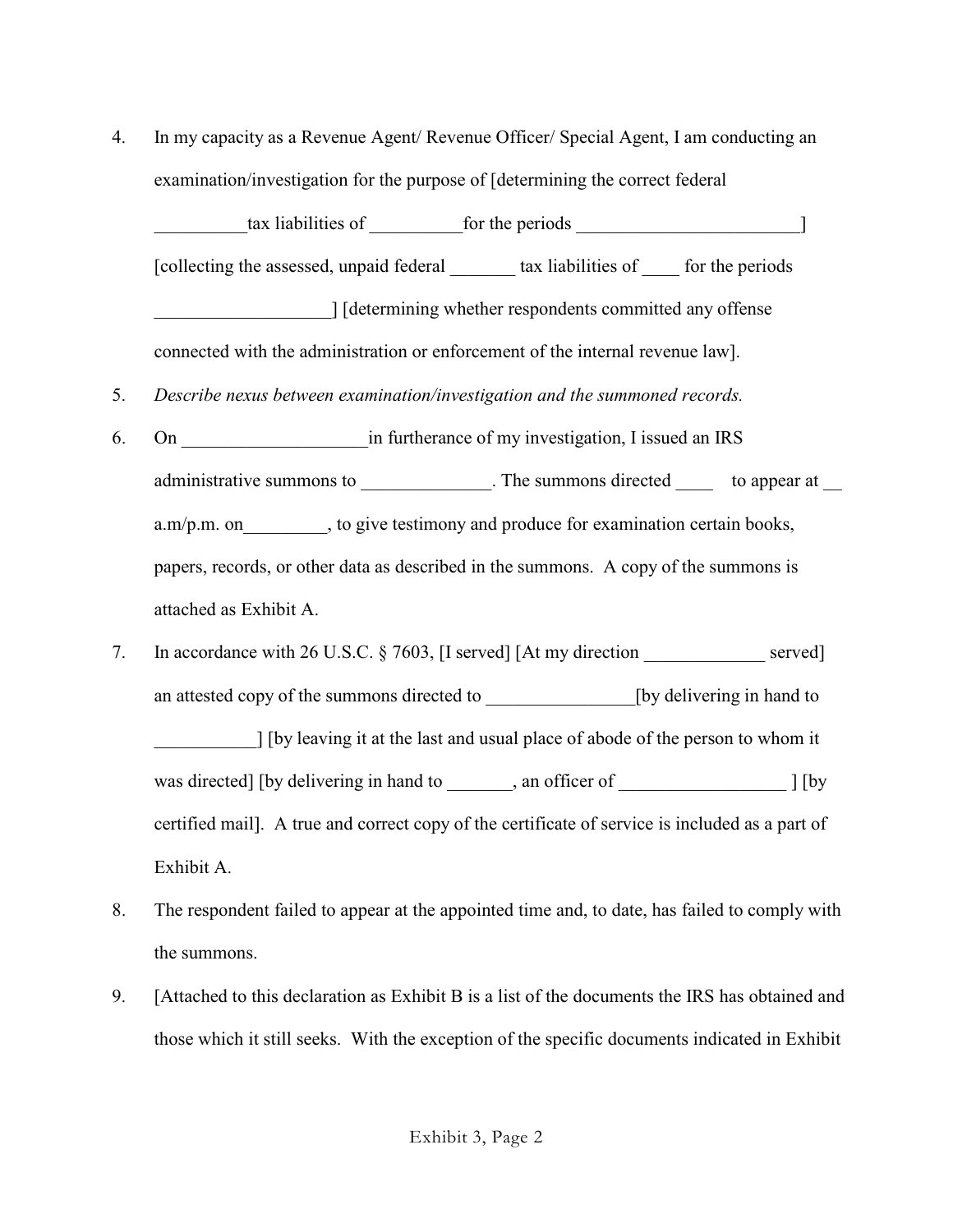B as already received,] [T]he books, records, papers and other data sought by the summons are not already in the possession of the Internal Revenue Service.]

- 10. The testimony, books, records, papers, and/or other data sought by the summons may be relevant to this investigation. *Explain why.*
- 11. No Justice Department referral, as defined by 26 U.S.C. § 7602(d)(2), is in effect with respect to **example 1** for the years under investigation.
- 12. All administrative steps required by the Internal Revenue Code for issuance of the summons have been followed.

I declare under penalty of perjury that the foregoing is true and correct.

Executed this  $\qquad \qquad$  day of  $\qquad \qquad$ ,  $\qquad \qquad$ .

l Revenue Agent/ Revenue Officer/ Special Agent Internal Revenue Service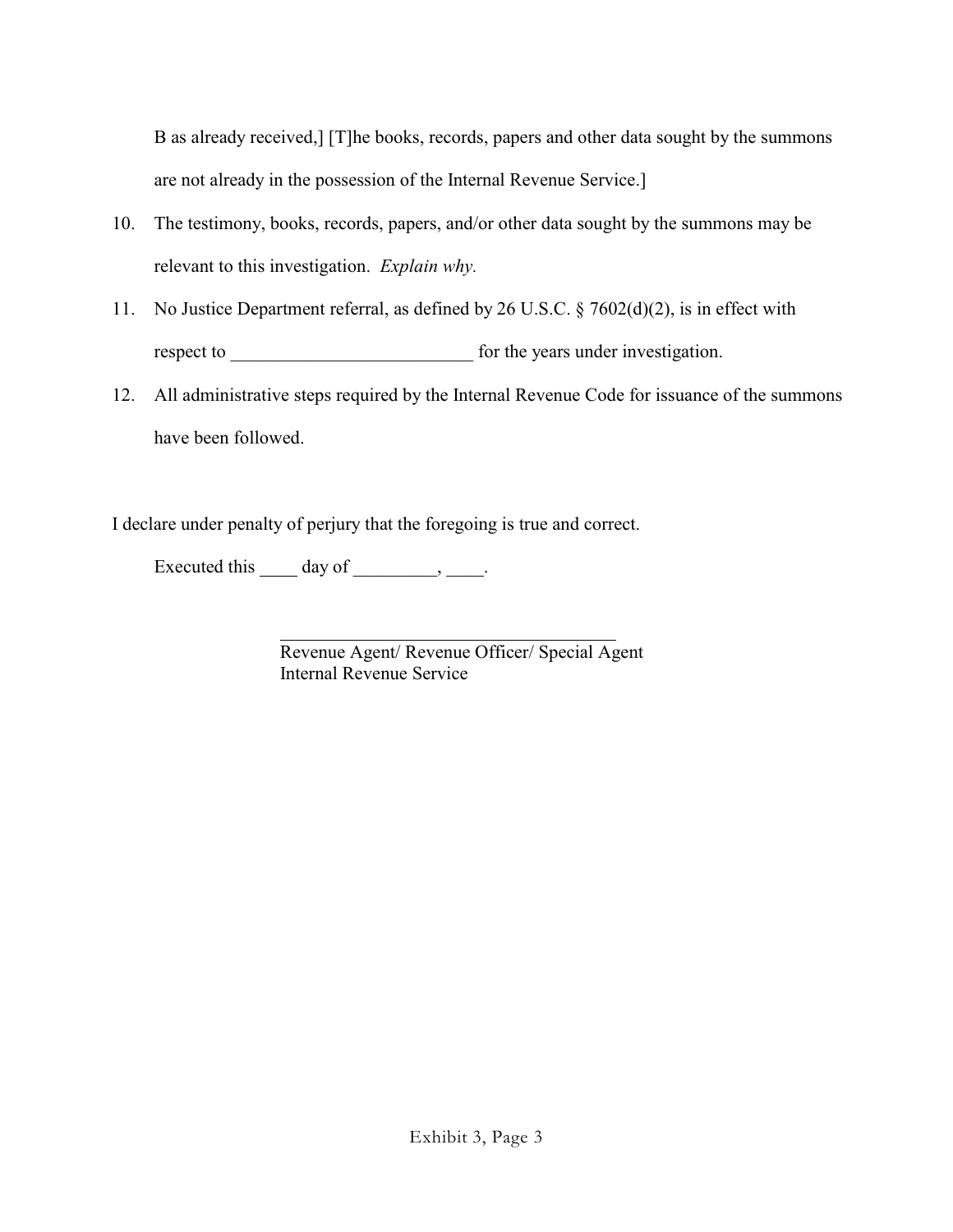### UNITED STATES DISTRICT COURT DISTRICT OF \_\_\_\_\_\_\_\_\_\_\_\_DIVISION

### UNITED STATES OF AMERICA,

Petitioner,

,

v. Case No.

Respondent/s.

## **ORDER TO SHOW CAUSE**

Upon the petition of the United States and the Declaration of Revenue Agent

\_\_\_\_\_\_\_\_\_\_\_\_\_, including the exhibits attached thereto, it is hereby

ORDERED that the respondent/s, appear before the Honorable

\_\_\_\_\_\_\_\_\_\_\_\_\_\_\_\_, in that Judge's courtroom in the United States Courthouse,

on the day of the state  $\frac{1}{2}$ , at

\_\_.m., to show cause why \_\_\_\_\_\_\_\_\_\_\_\_\_\_ should not be compelled to obey the Internal

Revenue Service summonses served upon  $\cdot$ 

It is further ORDERED that:

1. A copy of this Order, together with the petition and its exhibits, shall be served in accordance with Rule 4(e) [(h)] of the Federal Rules of Civil Procedure upon the respondent/s within [21] days of the date that this Order is served upon counsel for the United States or as soon thereafter as possible. Pursuant to Rule 4.1(a), the Court hereby appoints Revenue Agent/ Revenue Officer/ Special Agent \_\_\_\_\_\_\_\_\_, or any other person designated by the IRS to effect service in this case.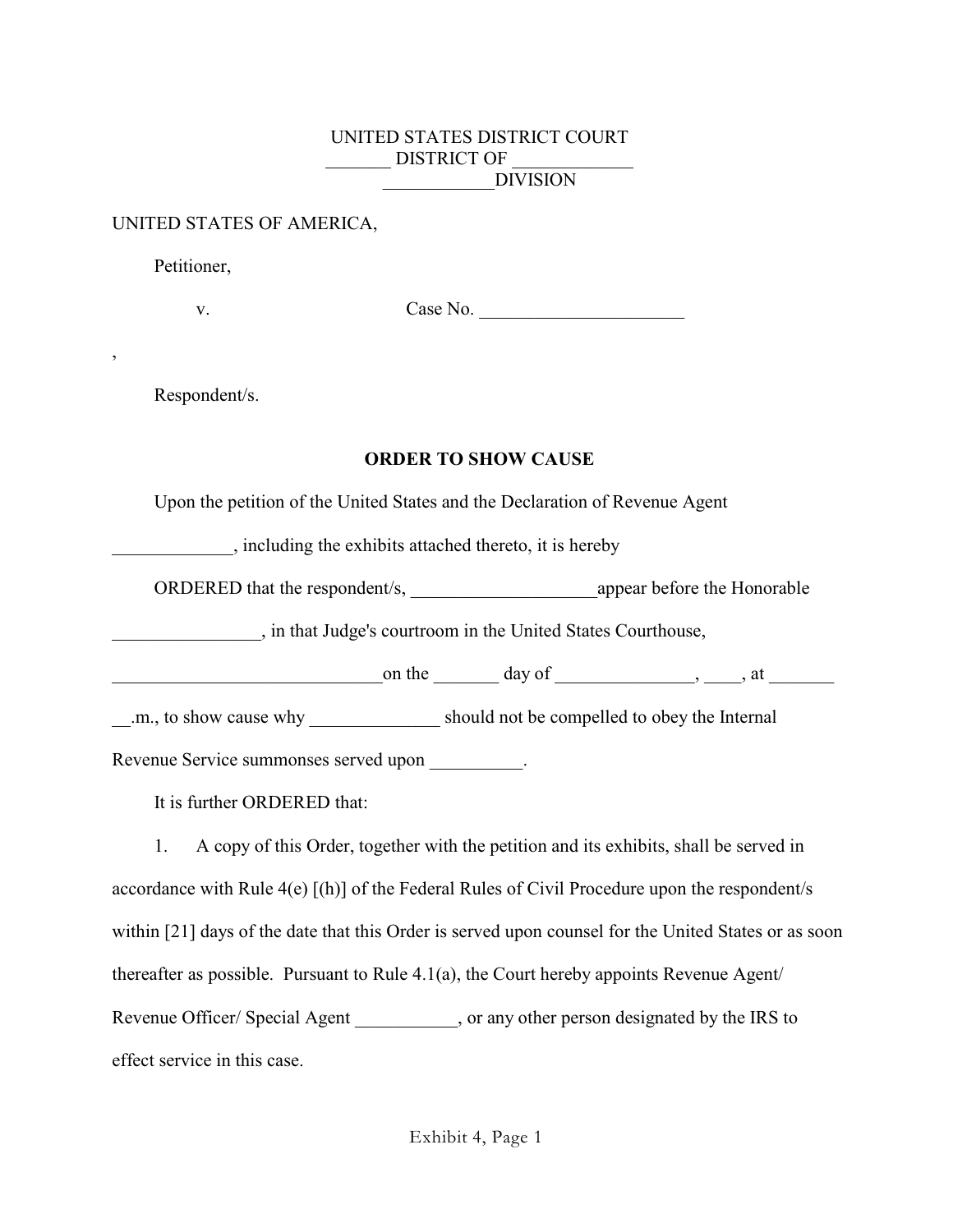2. Proof of any service done pursuant to paragraph 1, above, shall be filed with the Clerk as soon as practicable.

3. Because the file in this case reflects a prima facie showing that the investigation is being conducted for a legitimate purpose, that the inquiries may be relevant to that purpose, that the information sought is not already within the Commissioner's possession, and that the administrative steps required by the Internal Revenue Code have been substantially followed, the burden of coming forward has shifted to the respondents to oppose enforcement of the summonses.

4. If the respondent/s has/have any defense to present or opposition to the petition, such defense or opposition shall be made in writing and filed with the Clerk and copies served on counsel for the United States, at least [14] days prior to the date set for the show cause hearing. The United States may file a reply memorandum to any opposition at least 5 days prior to the date set for the show cause hearing.

5. At the show cause hearing, only those issues brought into controversy by the responsive pleadings and factual allegations supported by affidavit will be considered. Any uncontested allegation in the petition will be considered admitted.

6. Respondents may notify the Court, in a writing filed with the Clerk and served on counsel for the United States at the address(es) on the petition, at least [14] days prior to the date set for the show cause hearing, that the respondents have no objection to enforcement of the summonses. The respondents' appearance at the hearing will then be excused.

The respondents are hereby notified that a failure to comply with this Order may subject them to sanctions for contempt of court.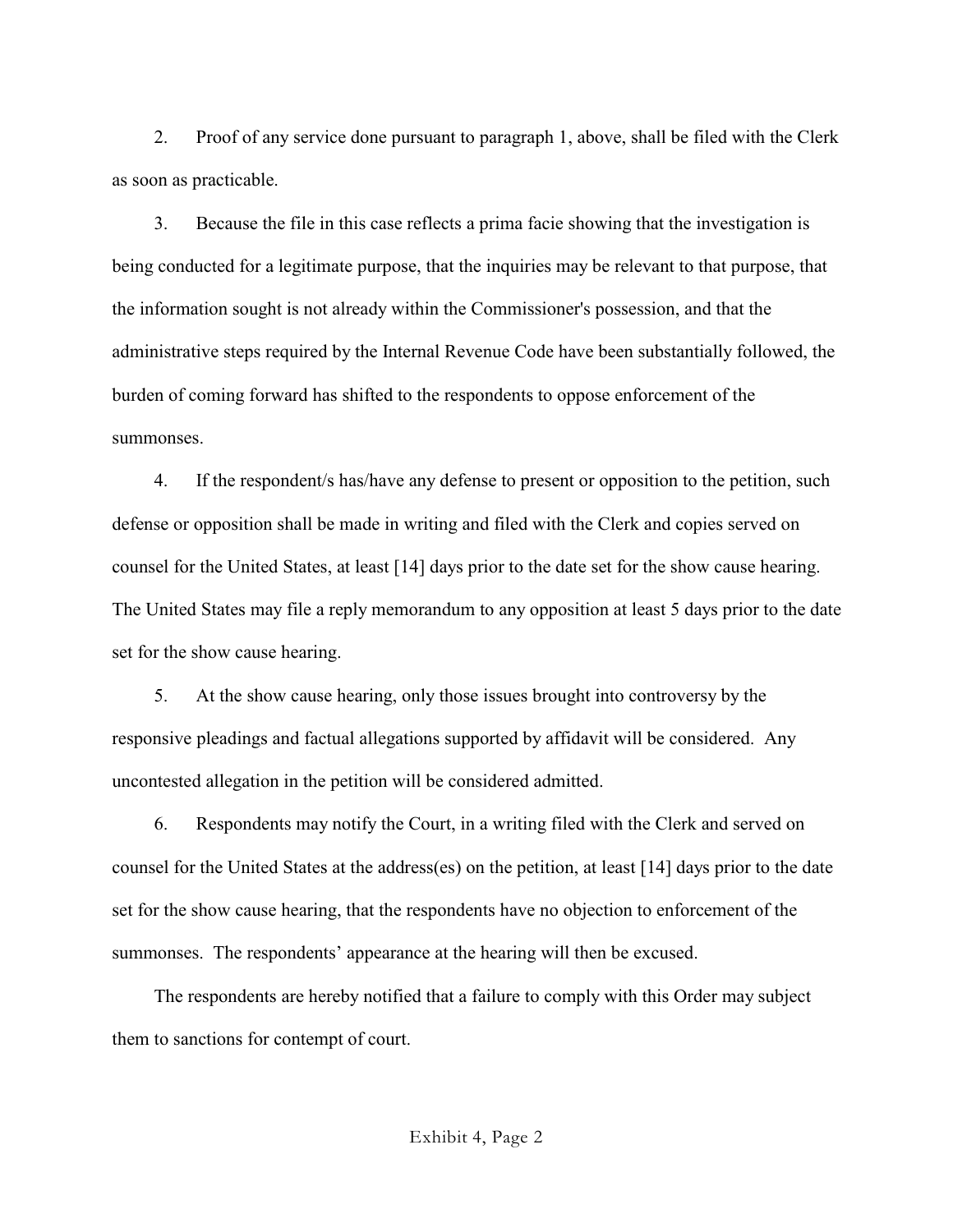DONE and ORDERED at \_\_\_\_\_\_, \_\_\_\_\_\_\_\_\_\_\_\_this \_\_\_\_\_\_\_ day of

\_\_\_\_\_\_\_\_\_\_\_\_\_\_\_\_\_\_\_\_\_\_, \_\_\_\_\_.

 $\mathcal{L}_\mathcal{L}$  , where  $\mathcal{L}_\mathcal{L}$  , we have the set of the set of the set of the set of the set of the set of the set of the set of the set of the set of the set of the set of the set of the set of the set of the set UNITED STATES DISTRICT JUDGE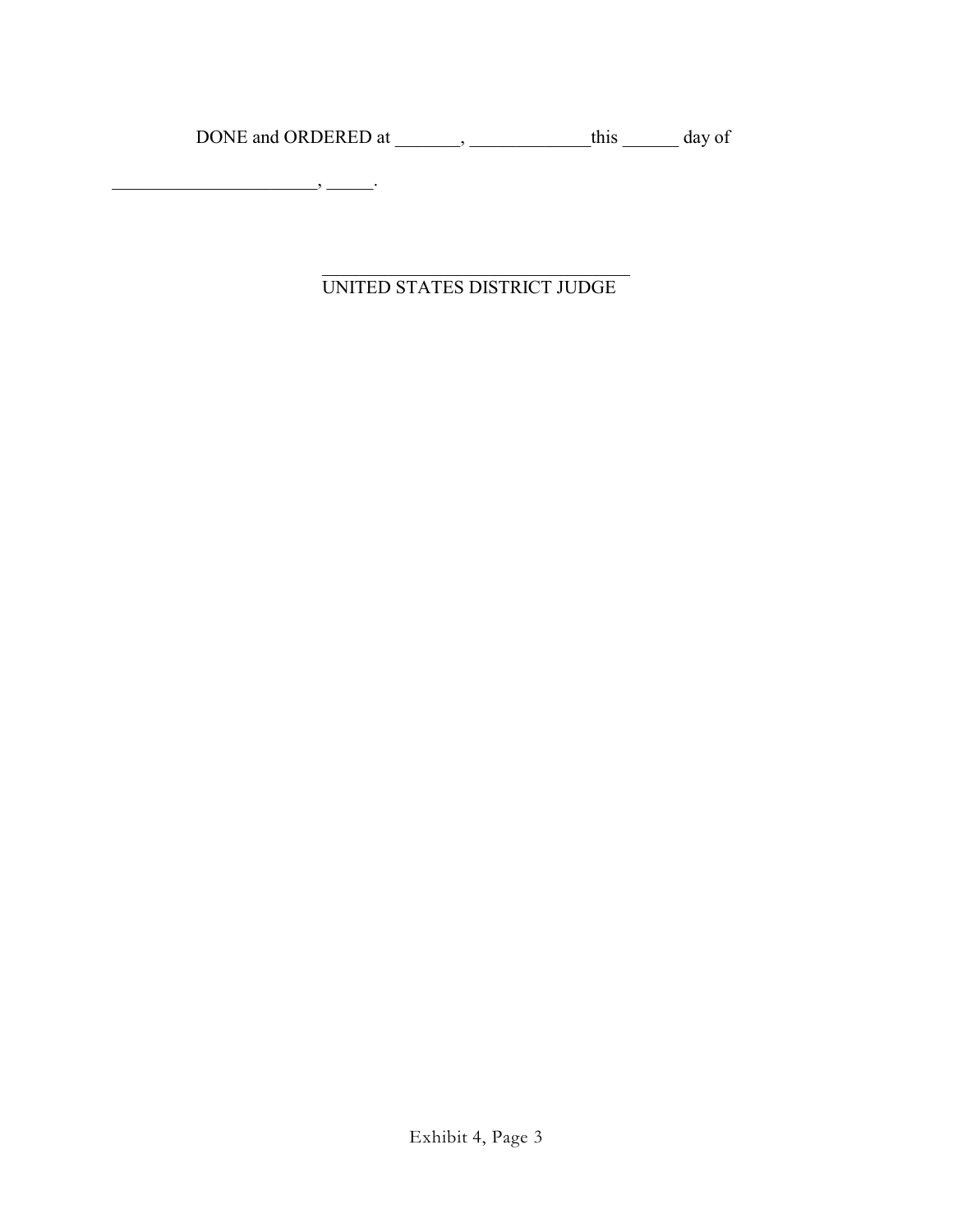# UNITED STATES DISTRICT COURT DISTRICT OF \_\_\_\_\_\_\_\_\_\_\_\_ DIVISION

## UNITED STATES OF AMERICA, Petitioner,

\_\_\_\_\_\_\_\_\_\_\_\_\_\_\_\_\_\_\_\_\_\_\_\_\_\_\_\_

v. Case No. \_\_\_\_\_\_\_\_\_\_\_\_\_\_\_\_\_\_\_\_\_\_

Respondent.

# **CERTIFICATE OF SERVICE**

The undersigned hereby certifies under penalty of perjury that he or she is an employee of

the Internal Revenue Service, is not a party to this action, and is a person of such age and

discretion as to be competent to serve papers.

On \_\_\_\_\_ day of \_\_\_\_\_\_\_\_\_\_\_\_, \_\_\_\_\_\_, I served a copy of the below-listed papers

upon \_\_\_\_\_\_\_\_\_\_\_\_\_\_\_\_\_\_\_\_\_\_\_, by

(check and complete one)

\_\_\_\_ Hand-delivering a copy to \_\_\_\_\_\_\_, at \_\_\_\_\_\_\_\_\_\_\_\_\_\_\_\_\_\_\_\_\_\_\_\_\_

.

\_\_\_\_\_\_\_\_\_\_\_\_\_\_\_\_\_\_\_\_\_\_\_\_\_\_\_\_\_\_\_\_\_\_\_\_\_\_\_\_\_\_\_\_\_\_\_\_\_\_\_\_\_\_\_\_\_\_\_\_

Leaving a copy of each pleading at the respondent's dwelling house or usual place of abode with a person of suitable age and discretion then residing therein. Name of person with whom the summons and complaint were left: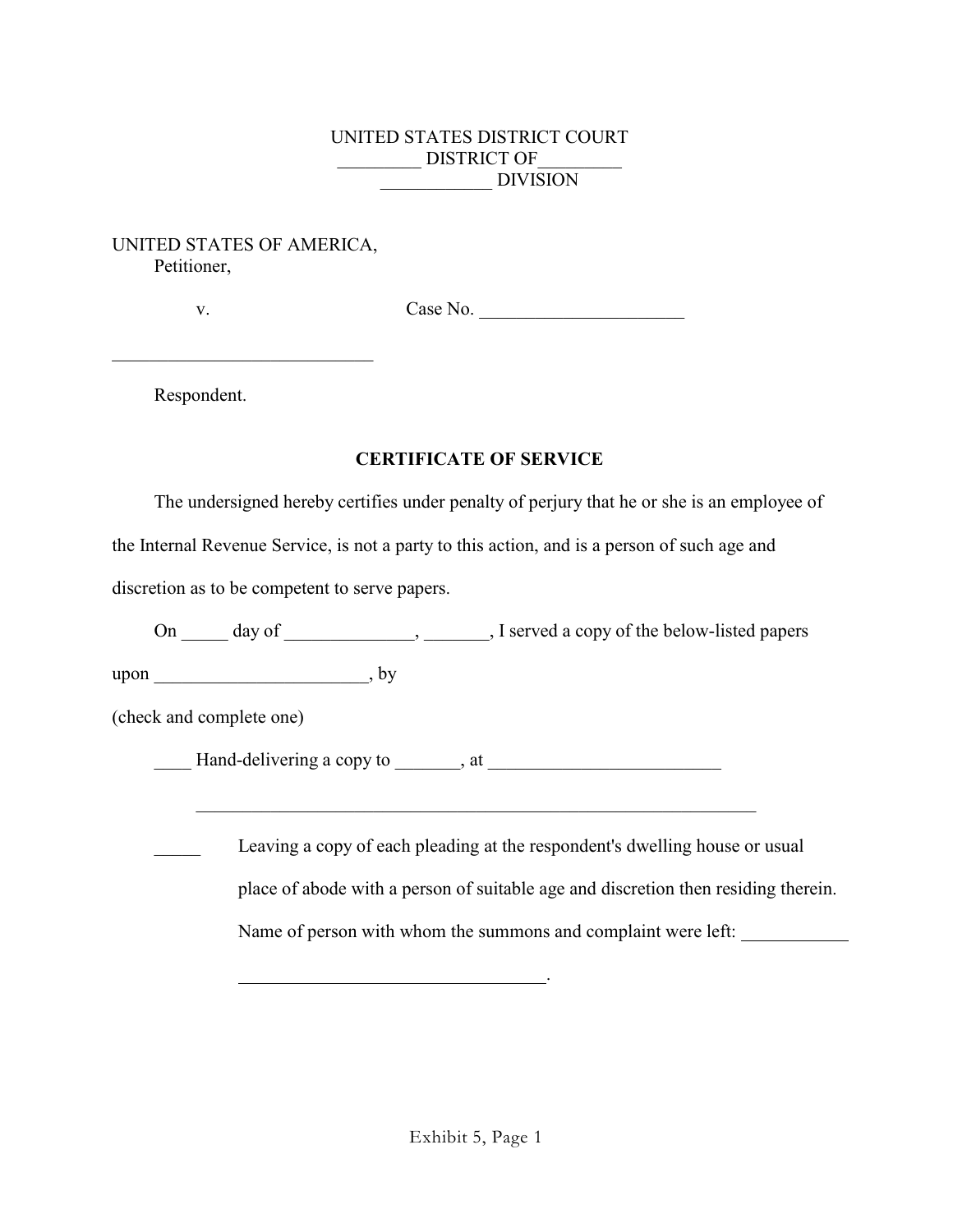Papers served:

- 1) Order to Show Cause Re: Enforcement of Internal Revenue Summonses;
- 2) United States' Petition to Enforce an Internal Revenue Service Summonses;
- 3) Declaration of Revenue Agent \_\_\_\_.

I certify under penalty of perjury that the foregoing is true and correct.

Executed:  $\frac{1}{\text{Date}}$ 

Signature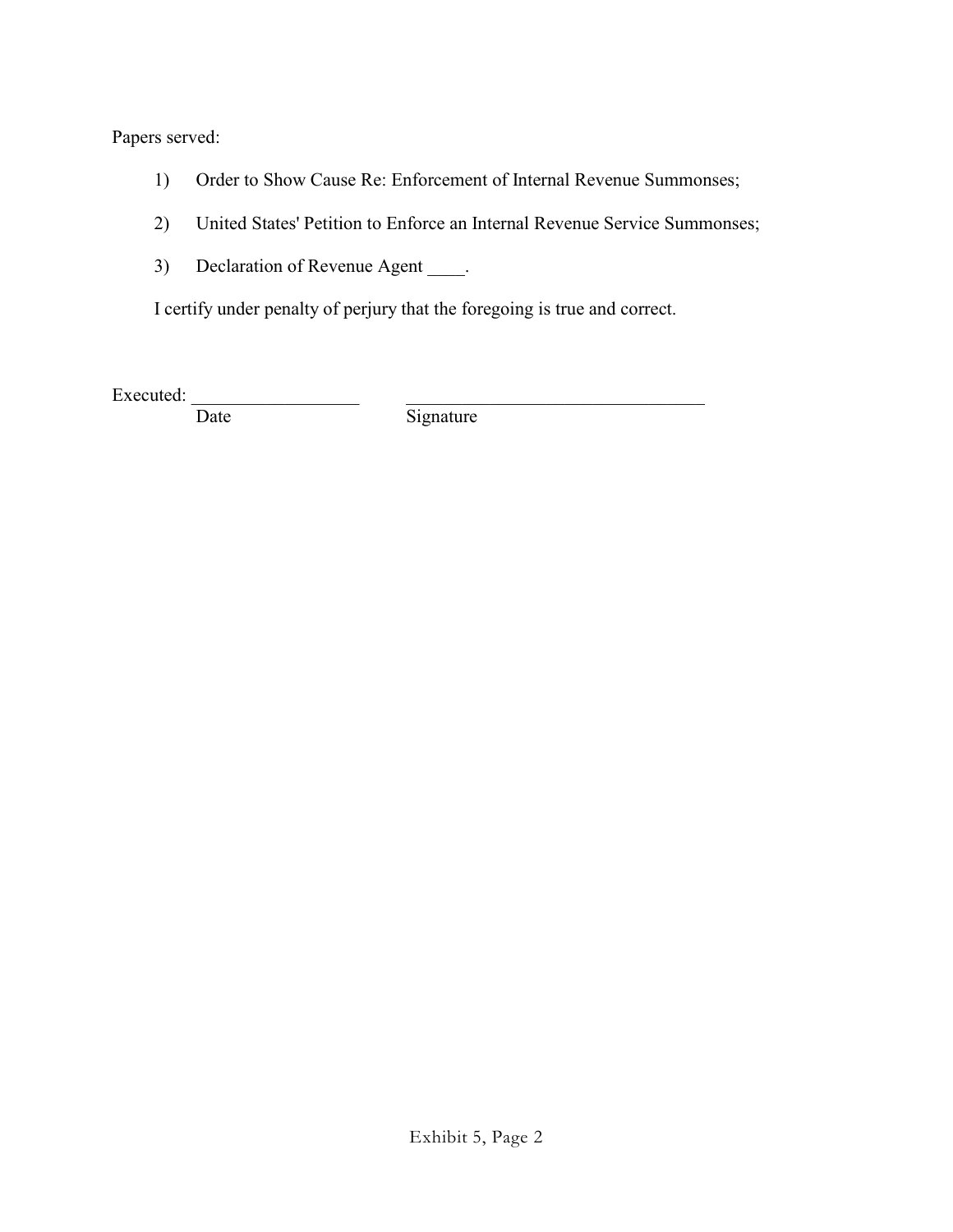# \_\_\_\_\_\_\_\_\_\_\_ DISTRICT OF \_\_\_\_\_\_\_\_\_\_\_ \_\_\_\_\_\_\_\_\_\_\_\_ DIVISION  $\qquad \qquad \qquad \qquad \qquad \text{---}, \qquad \qquad \text{---},$  $\mathcal{L}$ Petitioner<sub>,</sub> ) v. ) CIVIL ACTION NO. \_\_\_\_\_\_\_\_\_\_\_ ) UNITED STATES OF AMERICA, ) Respondent.

## IN THE UNITED STATES DISTRICT COURT FOR THE

### MOTION TO DISMISS

The respondent, the United States of America, by its attorney, \_\_\_\_\_\_\_\_\_\_\_\_\_\_, and pursuant to Rule 12(b) of the Federal Rules of Civil Procedure moves the Court for the entry of an Order dismissing the above-titled action on the grounds that the commencement and maintenance of the action is barred by the sovereign immunity of the United States; that the Court lacks subject matter jurisdiction to entertain the proceeding; and that it fails to state a claim for which relief may be granted.

A memorandum in support of this motion is filed and served concurrently herewith.

United States Attorney

By: \_\_\_\_\_\_\_\_\_\_\_\_\_\_\_\_\_\_\_\_\_\_\_\_\_\_\_\_\_\_\_\_

Trial Attorney, Tax Division U.S. Department of Justice Post Office Box Ben Franklin Station Washington, D.C. 20044 Telephone: (202) \_\_\_\_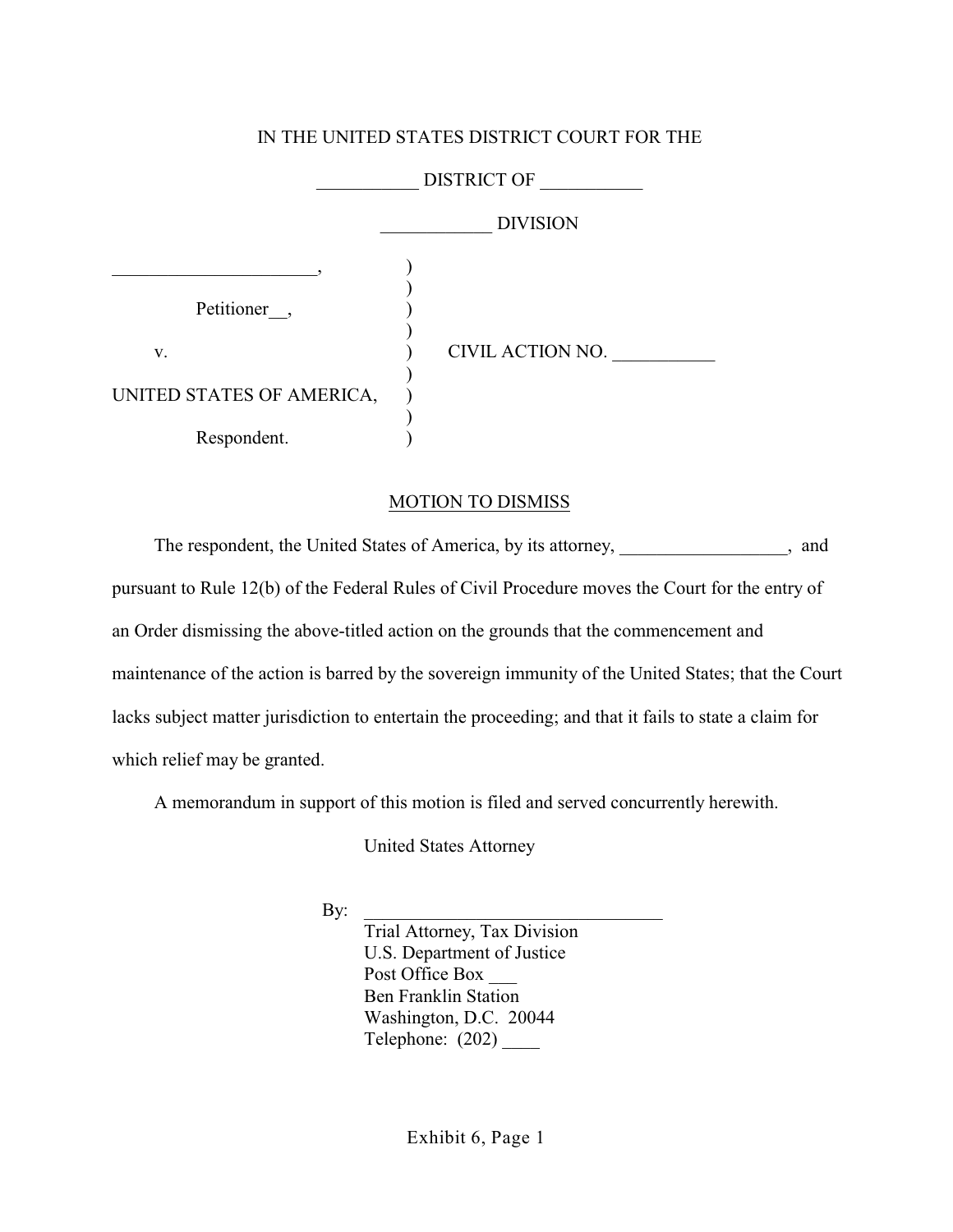# CERTIFICATE OF SERVICE

IT IS HEREBY CERTIFIED that service of the above Motion has this day of \_\_\_\_\_\_\_\_\_\_\_\_\_\_\_\_\_\_, 20\_, been effected upon petitioner\_\_ by depositing a copy in the United States mail at Washington, D.C., postage paid, addressed to petitioner(s)as follows, and

[Additionally, as a courtesy, and for informational purposes only, [a] copy(ies) of the above [was/were] mailed to the summoned person at the address set forth on [each of] the summons\_\_.]

\_\_\_\_\_\_\_\_\_\_\_\_\_\_\_\_\_\_\_\_\_\_\_\_\_\_\_\_\_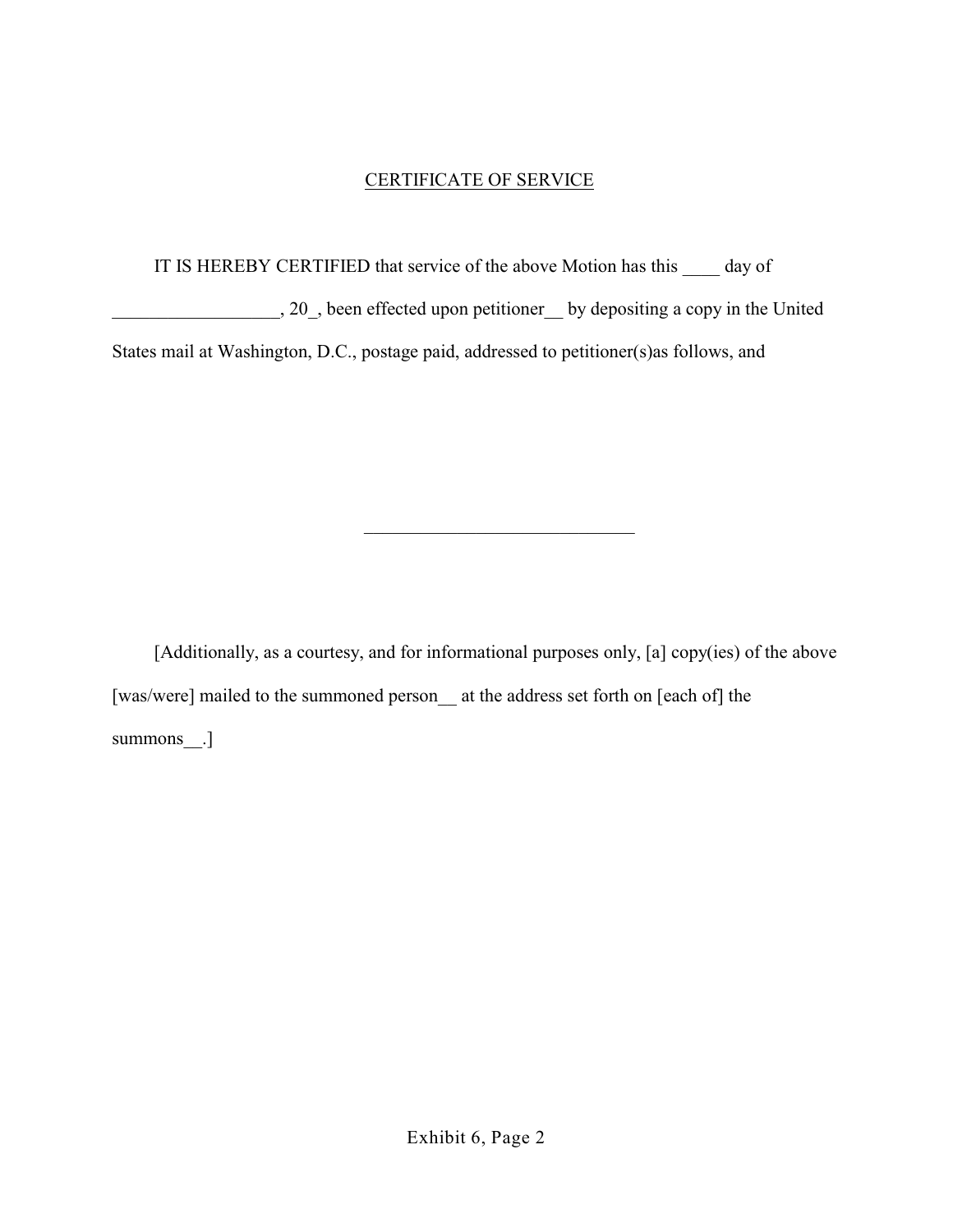# IN THE UNITED STATES DISTRICT COURT FOR THE

|                                                               | <b>DISTRICT OF</b> |
|---------------------------------------------------------------|--------------------|
|                                                               | <b>DIVISION</b>    |
| Petitioner,<br>V.<br>UNITED STATES OF AMERICA,<br>Respondent. | CIVIL ACTION NO.   |

## RESPONDENT'S MEMORANDUM IN SUPPORT OF MOTION TO DISMISS PETITION TO QUASH

The above-titled action has been brought by \_\_\_\_\_\_\_\_\_\_\_\_\_\_\_\_ seeking to quash \_\_\_\_\_\_\_ Internal Revenue Service summons \_\_ issued to "\_\_\_\_\_\_\_\_\_\_\_\_\_\_."

The respondent, United States of America, has moved to dismiss the petition on the grounds that the action is barred by the doctrine of sovereign immunity, that the Court lacks jurisdiction to entertain the proceeding, and that it fails to state a claim for which relief may be granted.

# QUESTIONS PRESENTED

1. Whether the Court lacks jurisdiction to entertain a petition to quash [a] summons\_\_

issued to [a] person who [is/are] not [a] third-party.

2. *[Formulate questions appropriate to the case.]*

# **INTRODUCTION**

Sections 7602 through 7609 of the Internal Revenue Code govern the procedure applicable to issuance, compliance, enforcement, and challenges of summonses. Section 7602 is a broad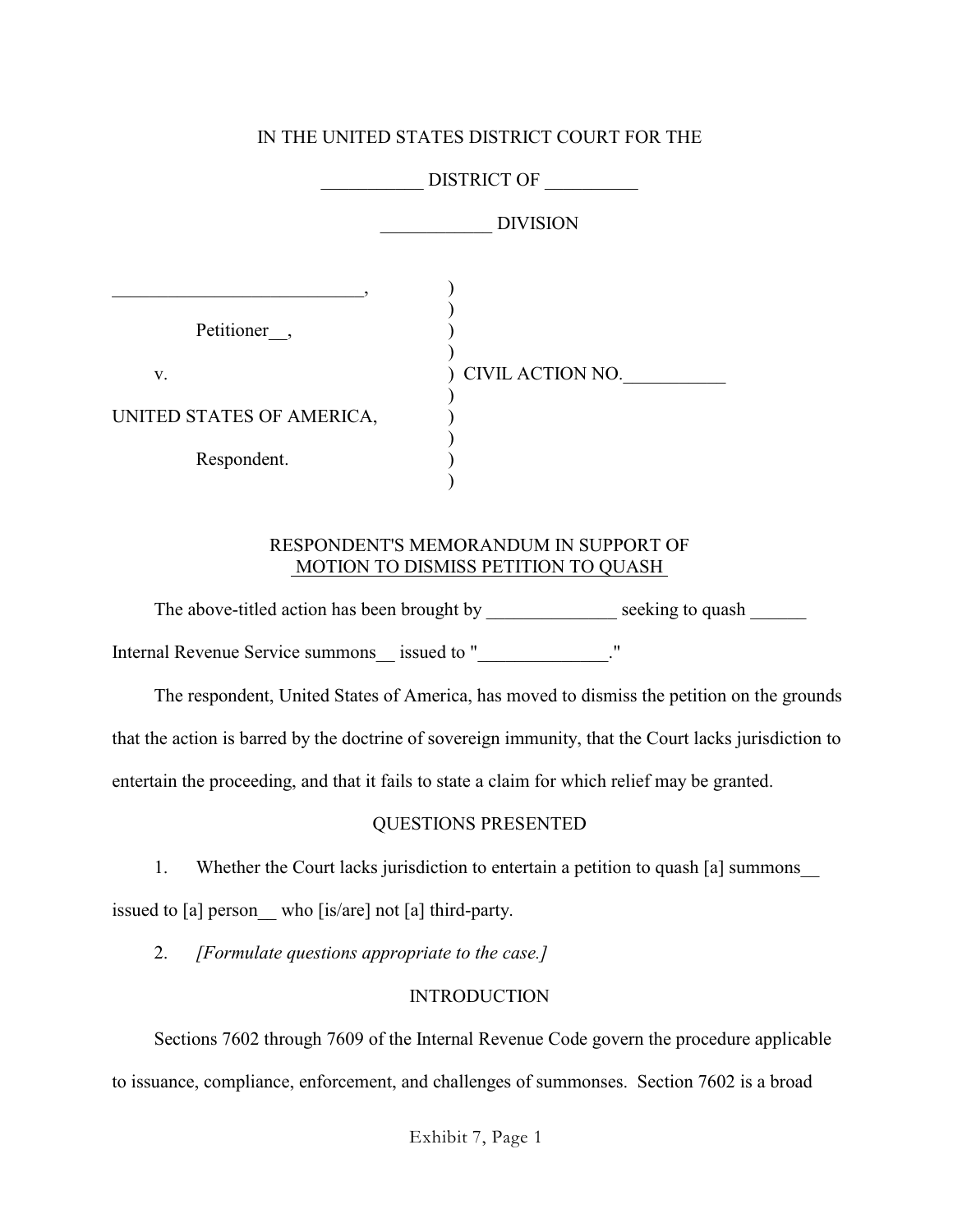grant of authority that applies to all summonses issued as part of an investigation of tax liability. *See United States v. Euge*, 444 U.S. 707, 714 (1980); *United States v. Arthur Young & Co.*, 465 U.S. 805, 816 (1984). Section 7609 is a detailed description of the procedures which apply to, and rights created by, issuance of a special category of summonses – third-party summonses. One entitled to receive notice of a third-party summons may bring a proceeding to quash the summons.

The "proceeding to quash" procedure, first enacted in 1982 as part of the Tax Equity and Fiscal Responsibility Act (TEFRA), was intended to provide some assurance that taxpayer interference with legitimate law enforcement efforts would be based on proper grounds and not merely interposed on frivolous grounds resulting in fruitless delays, as had frequently been the case before the passage of TEFRA. *See* S. Rep. No. 97-494, vol. 1, at 282, *reprinted in* 1982 U.S.C.C.A.N. 781, 1027; *Godwin v. United States*, 564 F. Supp. 1209, 1211-1212 (D. Del. 1983).

### ARGUMENT

I

### THE UNITED STATES HAS NOT WAIVED ITS SOVEREIGN IMMUNITY

Section 7609(b)(2), which allows a proceeding to quash an Internal Revenue Service summons to be brought against the United States constitutes a waiver of sovereign immunity. *See Stringer v. United States*, 776 F. 2d 274, 275 (11th Cir. 1985). Like all such waivers, the one contained in Section 7609 must be strictly construed. *See Lehman v. Nakshian*, 453 U.S. 156, 160 (1981); *Soriano v. United States*, 352 U.S. 270 (1957). "Men must turn square corners when they deal with the Government. If it attaches even purely formal conditions to its consent to be sued those conditions must be complied with." *Rock Island A. & L.R. Co. v. United States*, 254 U.S. 141, 143 (1920). These statutes are jurisdictional and limit the power of the federal courts to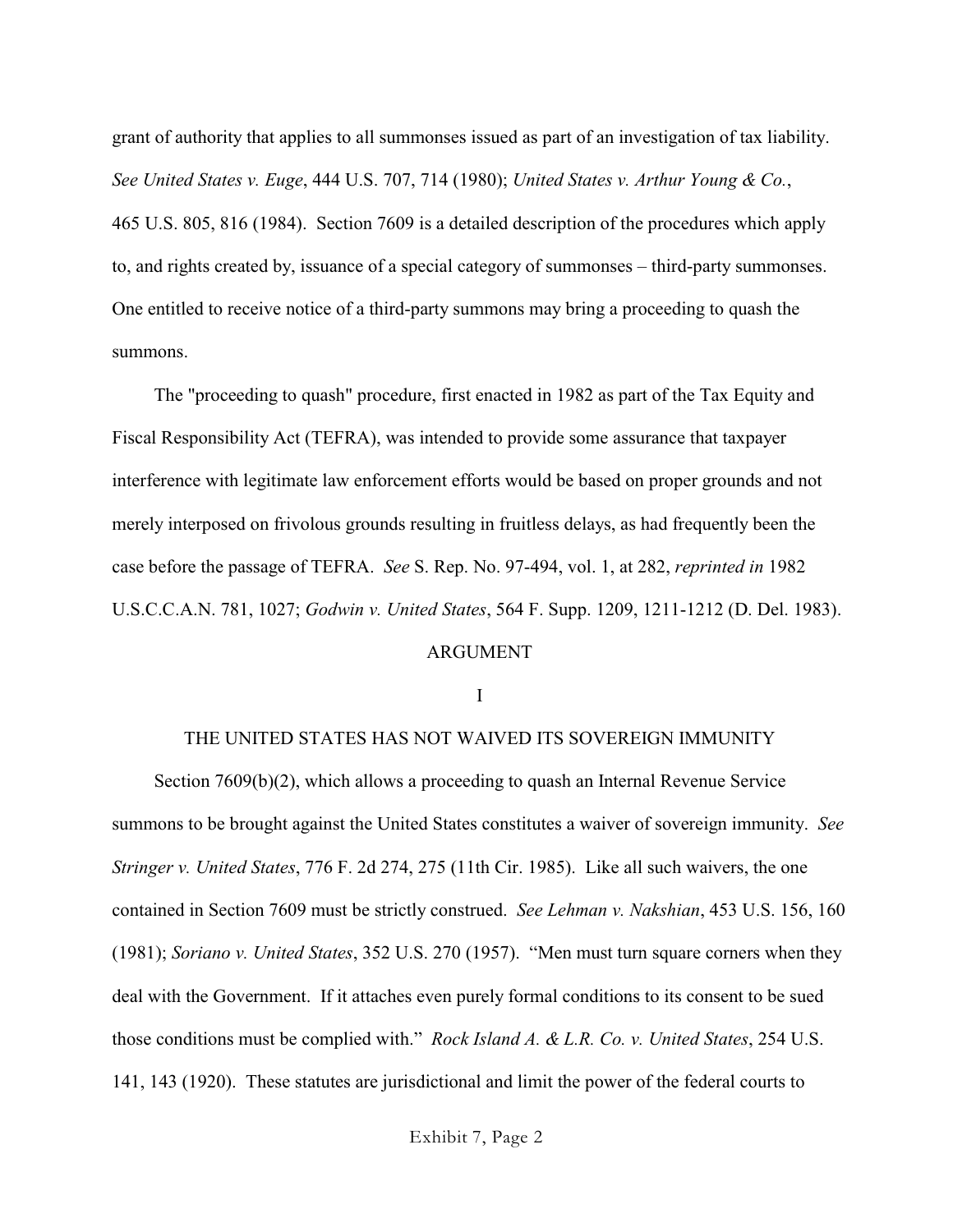adjudicate claims against the United States. *F.D.I.C. v. Meyer,* 510 U.S. 471, 475 (1994) ("Sovereign immunity is jurisdictional in nature.").

Because Section 7609(b) is not applicable here [has not been complied with], and no other statute waives sovereign immunity for the instant suit, this Court lacks jurisdiction and the action should be dismissed. *[Insert discussion of 7609 requirements, as appropriate.]*

### Petition Not Timely

One of the conditions of the United States' waiver of sovereign immunity is that a petition to quash must be commenced within 20 days of the date notice of the summons is given. Section  $7609(b)(2)(A)$ . Where, as here, the action was not commenced against the United States as prescribed by statute, the Court must dismiss the petition. *Berman v. United States*, 264 F.3d 16, 19 (1st Cir. 2001) (motion to quash must be filed within 20 days of mailing notice); *accord Faber v. United States*, 921 F.2d 1118 (10th Cir. 1990); *Stringer v. United States*, 776 F.2d 274 (11th Cir. 1985); *Ponsford v. United States*, 771 F.2d 1305, 1309 (9th Cir. 1985). Section 7609(b)(2)(A) provides, in part, "any person who is entitled to notice of a summons under subsection (a) shall have the right to begin a proceeding to quash such summons not later than the 20th day after the day such notice is given in the manner provided in subsection  $(a)(2)$ ." Subsection (a)(2) of Section 7609 provides, "notice shall be sufficient if . . . such notice . . . is mailed by certified or registered mail to the last known address of such person. . . ." Thus, the date that notice of the summons was mailed begins the running of the 20-day period. *Shipley v. United States*, 74 A.F.T.R.2d 94-7713 (E.D. Cal. 1994); *Brohman v. United States*, 587 F. Supp. 62 (W.D.N.Y. 1984); *Riggs v. United States*, 575 F. Supp. 738 (N.D. Ill. 1983); *Grisham v. United States*, 578 F. Supp. 73 (S.D.N.Y. 1983); *Bilodeau v. United States*, 577 F. Supp. 234 (N.H. 1983).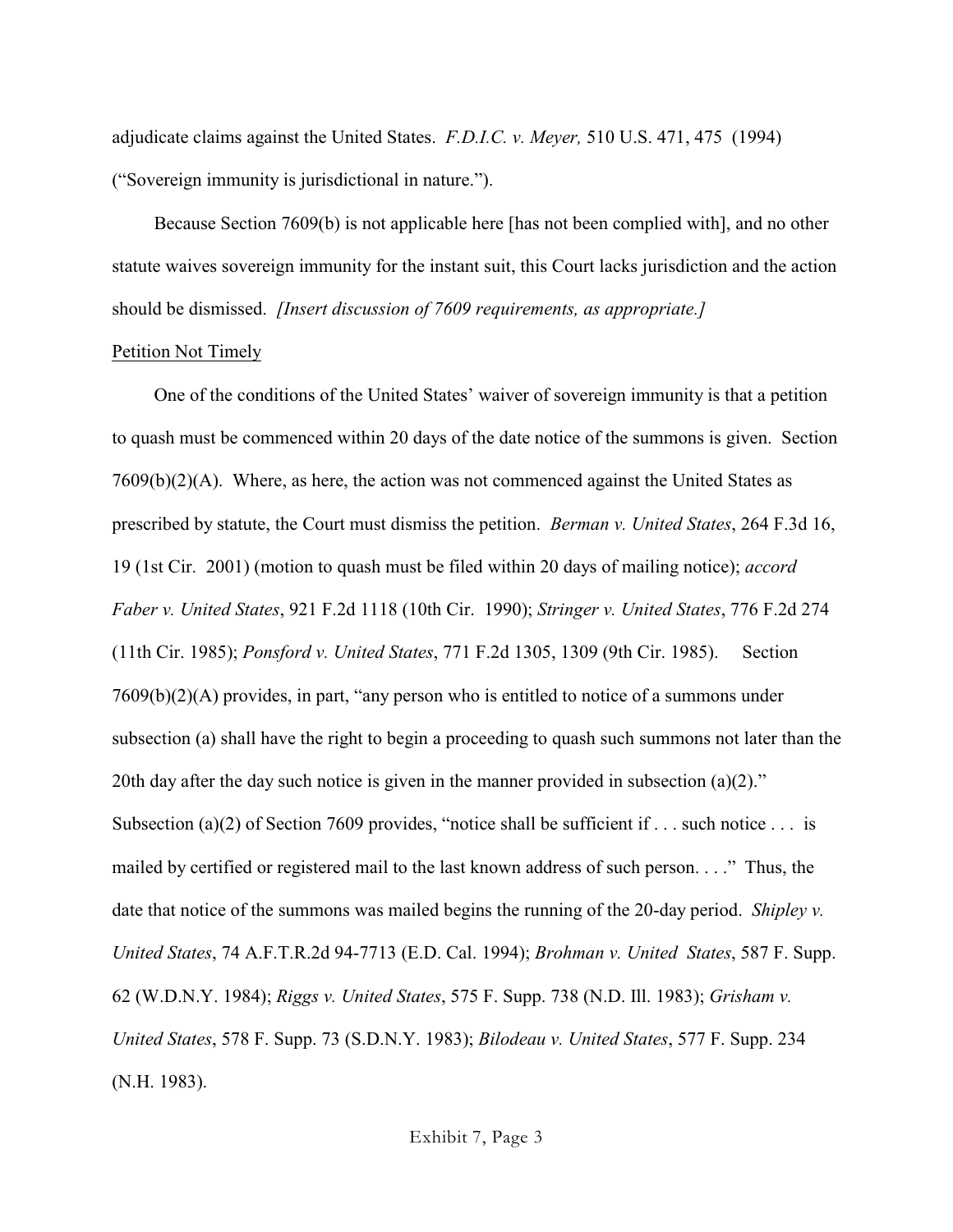The certificates of service and of notice on the summons\_\_ demonstrate that proper notice was given on  $\qquad \qquad$ , in the manner as required by 26 U.S.C. Section 7609(a). This petition to quash was filed on  $\qquad \qquad$ , 200 , more than 20 days after notice was given. Accordingly, since the United States has not consented to be sued except as to suits filed "not later than the 20th day after such notice is given," sovereign immunity has not been waived and the petition should be dismissed.

### Summons Out of District.

Section 7609(h)(1) provides that the district court in which the summoned person "resides or is found" shall have jurisdiction to entertain an otherwise proper petition to quash. This provision is a jurisdictional requirement rather than a matter of venue. *Deal v. United States*, 759 F.2d 442, 444 (5th Cir. 1985); *Fortney v. United States*, 59 F.3d 117, 119 (9th Cir. 1995). The Fifth Circuit stated that jurisdiction is "vested in the district where the summons is to be answered" rather than "by the location of the taxpayer." *Masat v. United States*, 745 F.2d 985, 988 (5th Cir. 1984). *See also, Beck v. United States*, 2003 WL 1194253, 91 A.F.T.R.2d 2003- 1345 (6th Cir. 2003); *Oldham v. United States*, 89 A.F.T.R.2d (RIA) 2095, 2097 (D. Or. 2002) (the statute requires "something more than the Due Process analysis of minimum contacts" and requires "a physical presence within the forum").

In this case, the summoned person, either resides nor is found in this judicial district. *[Insert appropriate facts.]* Accordingly, the petition must be dismissed.

Section 7609 does not apply to the type of summons at issue in this case.

Section 7609(c) defines the types of summonses that can be challenged under 7609(b)(2) and expressly excepts certain summonses. Section 7609(b)(2) does not apply to any summons

["served on the person with respect to whom the summons is issued."  $\S 7609(c)(2)(A)$ .]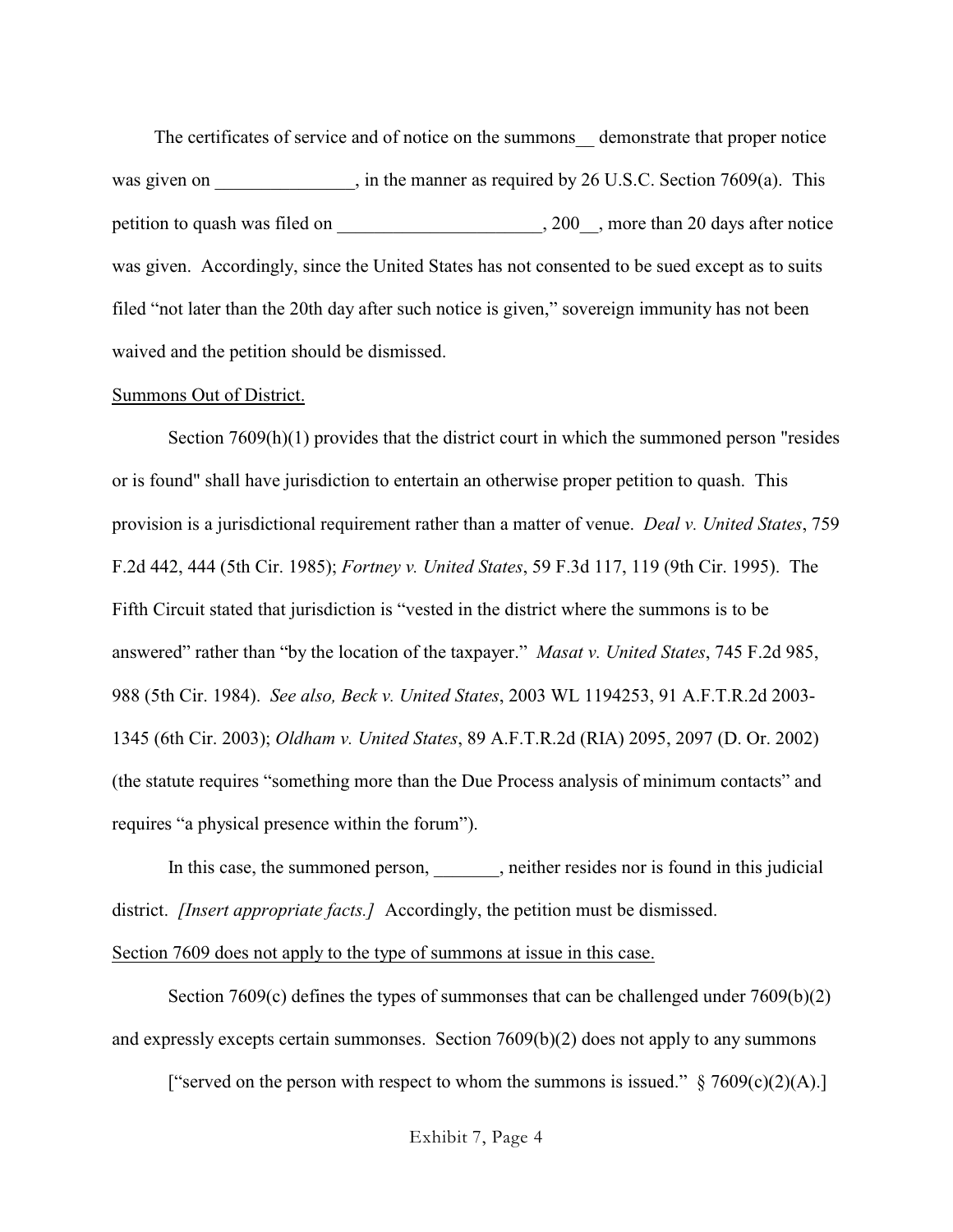[issued in aid of collection.  $\S 7609(c)(2)(D)$ ]

["issued by a criminal investigator of the Internal Revenue Service in connection with the investigation of an offense connected with the administration or enforcement of the internal revenue laws; and served on any person who is not a third-party recordkeeper (as defined in section 7603((b))."  $\S$  7609(c)(2)(E). Section 7603(b)(2) provides that the following ten categories of persons are "third-party recordkeepers": (A) banks; (B) consumer reporting agencies; (C) persons extending credit through credit cards or other similar devices; (D) brokers; (E) attorneys; (F) accountants; (G) any barter exchange; (H) regulated investment companies and their agents; (I) enrolled agents; and (J) owner or developer of a computer software source code (as defined in section  $7612(d)(2)$ ).]

### Failure to Comply with the Requirements of Section 7609(b)(2)(b).

Petitioner failed to comply with the requirement of Section 7609(b)(2)(B) to send a copy of the petition by registered or certified mail to both the summoned person and the issuing agent within 20 days after the IRS gave notice. *Dorsey v. United States*, 618 F. Supp. 471 (D. Md. 1985); *Yocum v. United States*, 586 F. Supp. 317 (N.D. Ind. 1984) (failure to give notice to Internal Revenue Service); *Fogelson v. United States*, 579 F. Supp. 573 (D. Kan. 1983) (oral notice to summoned party inadequate); *McTaggart v. United States*, 570 F. Supp. 547, 551 (E.D. Mich. 1983) (failure to give notice to summoned party).

#### II

### THE PROVISIONS OF THE PRIVACY AND FREEDOM OF INFORMATION ACTS DO NOT APPLY TO IRS SUMMONSES

The government need not comply with either the Privacy Act, 5 U.S.C. § 552a, *et seq*., or the Freedom of Information Act, 5 U.S.C. § 552, *et seq*., as a prerequisite to issuing or enforcing a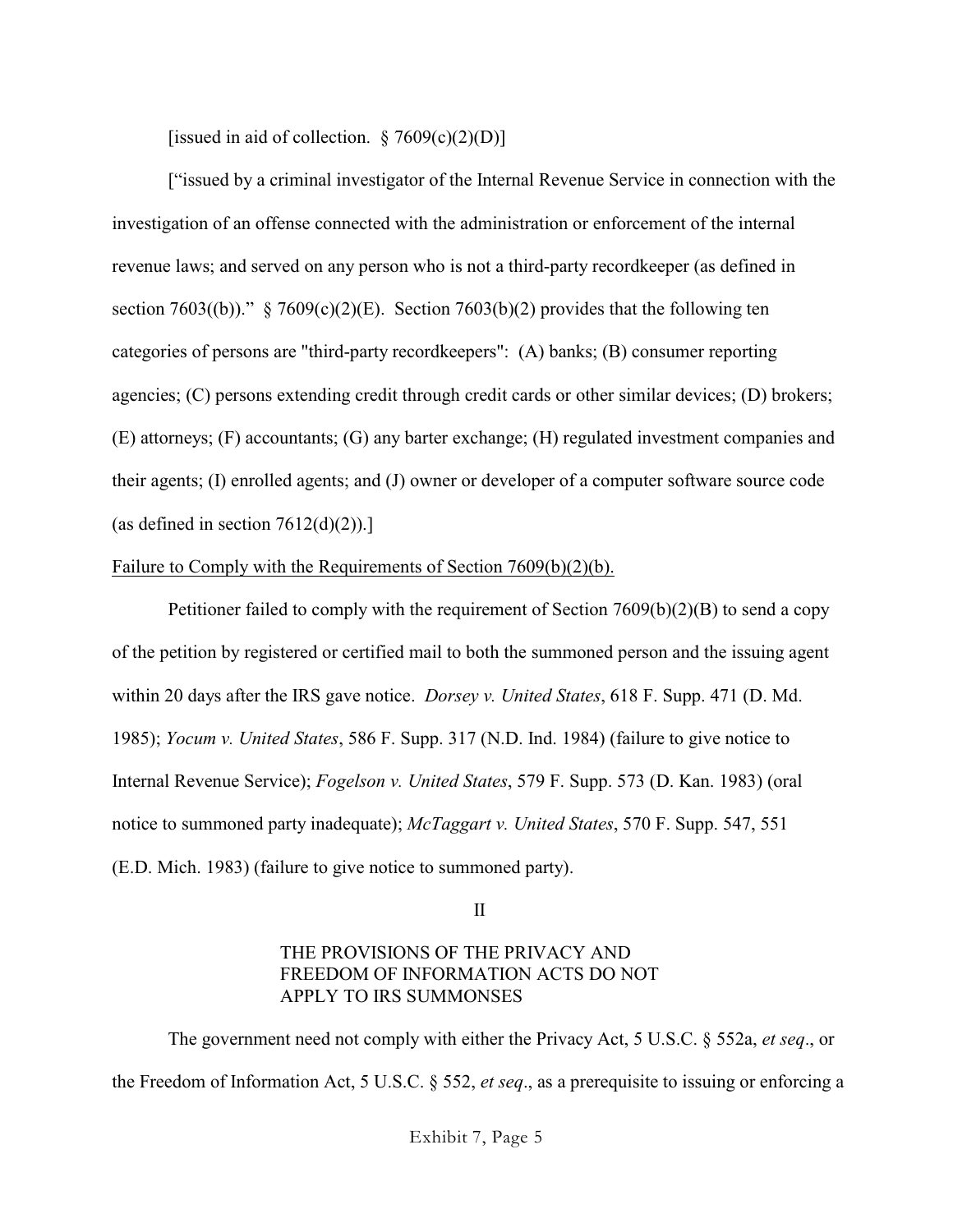summons. *United States v. McAnlis*, 721 F. 2d 334, 337 (11th Cir. 1983); *Uhrig v. United States*, 592 F. Supp. 349, 353 (D. Md. 1984); *McTaggert v. United States*, 570 F. Supp. 547, 550 (E.D. Mich. 1983); *United States v. Will*, 475 F. Supp. 492, 494 (M.D. Fla. 1979). Neither act contains any provision which allows either the quashing or the denial of enforcement of an Internal Revenue Service summons as a remedy for any alleged failure to provide information or to maintain secrecy as required by those acts. Indeed, it would be inconsistent with the intent of Congress, which urges the speedy enforcement of summonses, if the Court were to allow such a challenge to the summons[es] to be maintained.

### III

### IMPROPER SERVICE

Fed. R. Civ. P. 4(i) provides that service upon the United States shall be effected by delivering a copy of the summons and complaint to the United States Attorney for the district in which the action is brought and by sending a copy of the summons and complaint to the Attorney General of the United States at Washington, D.C. In this case, *[state the facts in your case].* Accordingly, unless the petitioners show a justifiable excuse for their failure to serve properly, the petition should be dismissed for insufficiency of service of process. See *Hart v. United States*, 817 F.2d 78, 80 (9th Cir. 1987).

Additionally, the petition should be dismissed based on Petitioners' failure to obtain issuance of a summons. As with a complaint, a petition to quash an IRS summons requires the issuance of a summons under Fed. R. Civ. P. 4. *See Kish v. United States*, 77 A.F.T.R.2d 96- 1305, 1996 WL 196730, \*1 (W.D.Mich. 1996); *see also* Fed. R. Civ. P. 4(b) and (c) (summons shall be issued for each defendant to be served and must be served together with a copy of the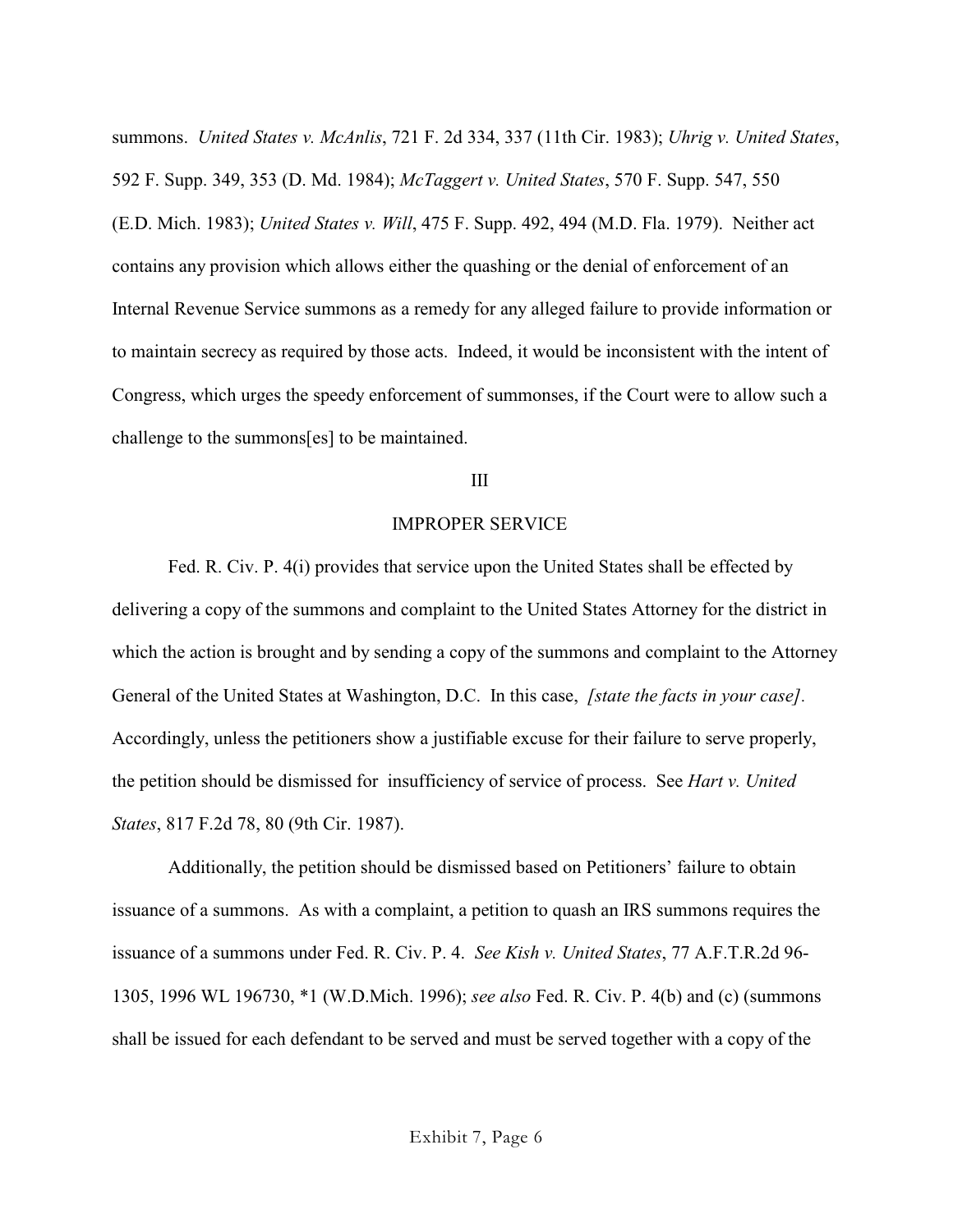complaint). In this case, *[state the facts in your case]*. For this reason, the petition should be dismissed under Fed. R. Civ. P. 12(b)(4).

Petitioners may argue that they are entitled to a reasonable time to cure the defective service in this case under Fed. R. Civ. P.  $4(i)(3)$ . That rule is inapplicable, however. Rule  $4(i)(3)$ applies only when the plaintiff must serve federal officers in addition to the U.S. Attorney and the Attorney General. *Tuke v. United States*, 76 F.3d 155, 158 (7th Cir. 1996). Even if the rule was applicable to this case, it entitles a plaintiff time to cure defective service only "if the plaintiff has served either the United States attorney or the Attorney General of the United States." Fed. R. Civ. P. 4(i)(3)(A). In this case, *[state the facts in your case]* . Therefore, Petitioners' case must be dismissed.

## IV PETITIONER FAILS TO STATE A CLAIM FOR WHICH RELIEF CAN BE GRANTED

The petitioner fails to set forth any allegations which would constitute a legally sufficient challenge or defense to the enforcement of the IRS summons.

*[Identify and deal with objections raised in petition]***.**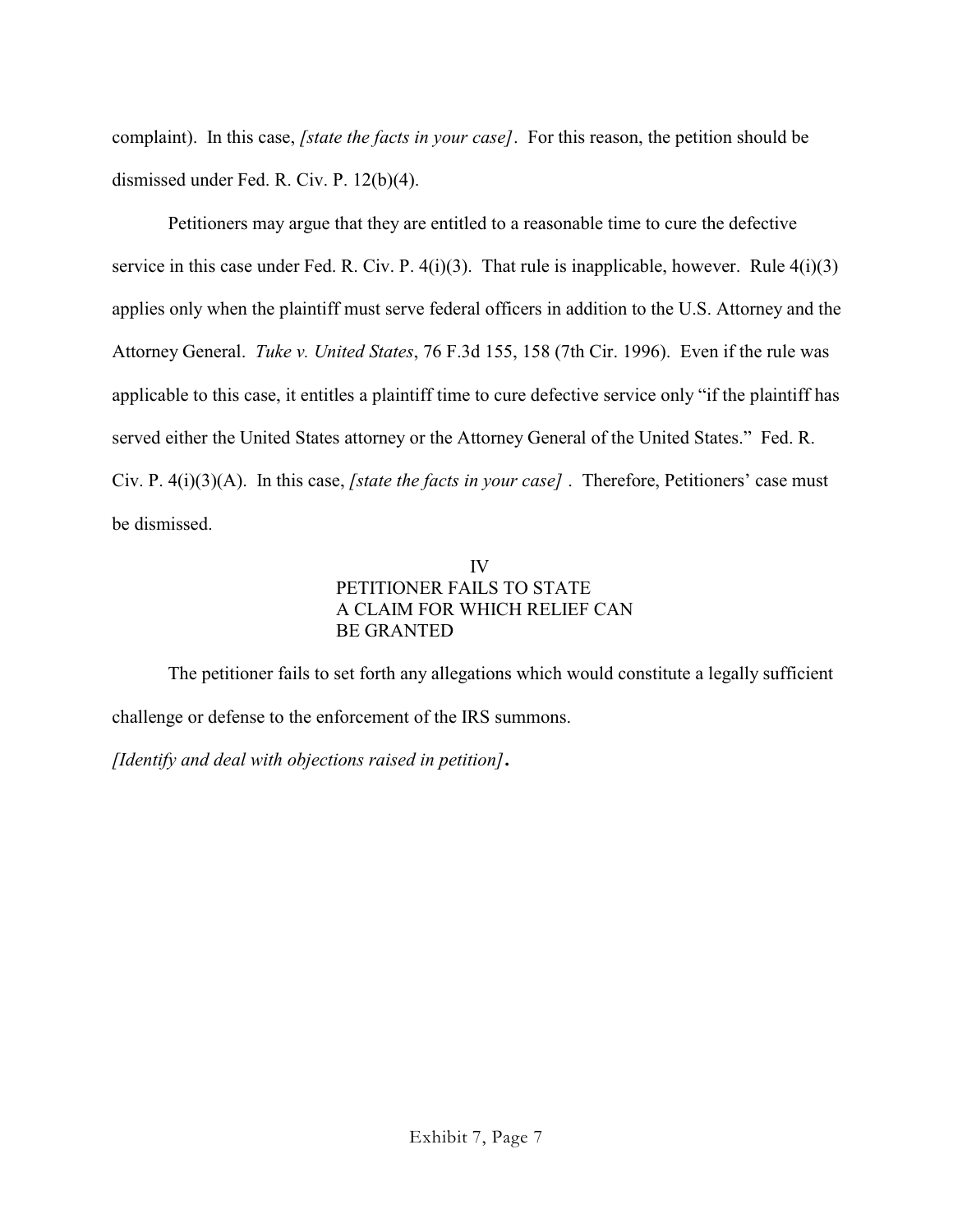# **CONCLUSION**

l

For the foregoing reasons the proceeding should be dismissed.

Respectfully submitted,

United States Attorney

By:

Assistant United States Attorney

 $\overline{a}$ Trial Attorney, Tax Division U.S. Department of Justice Post Office Box \_\_\_\_\_\_ Ben Franklin Station Washington, D.C. 20044 Telephone: (202)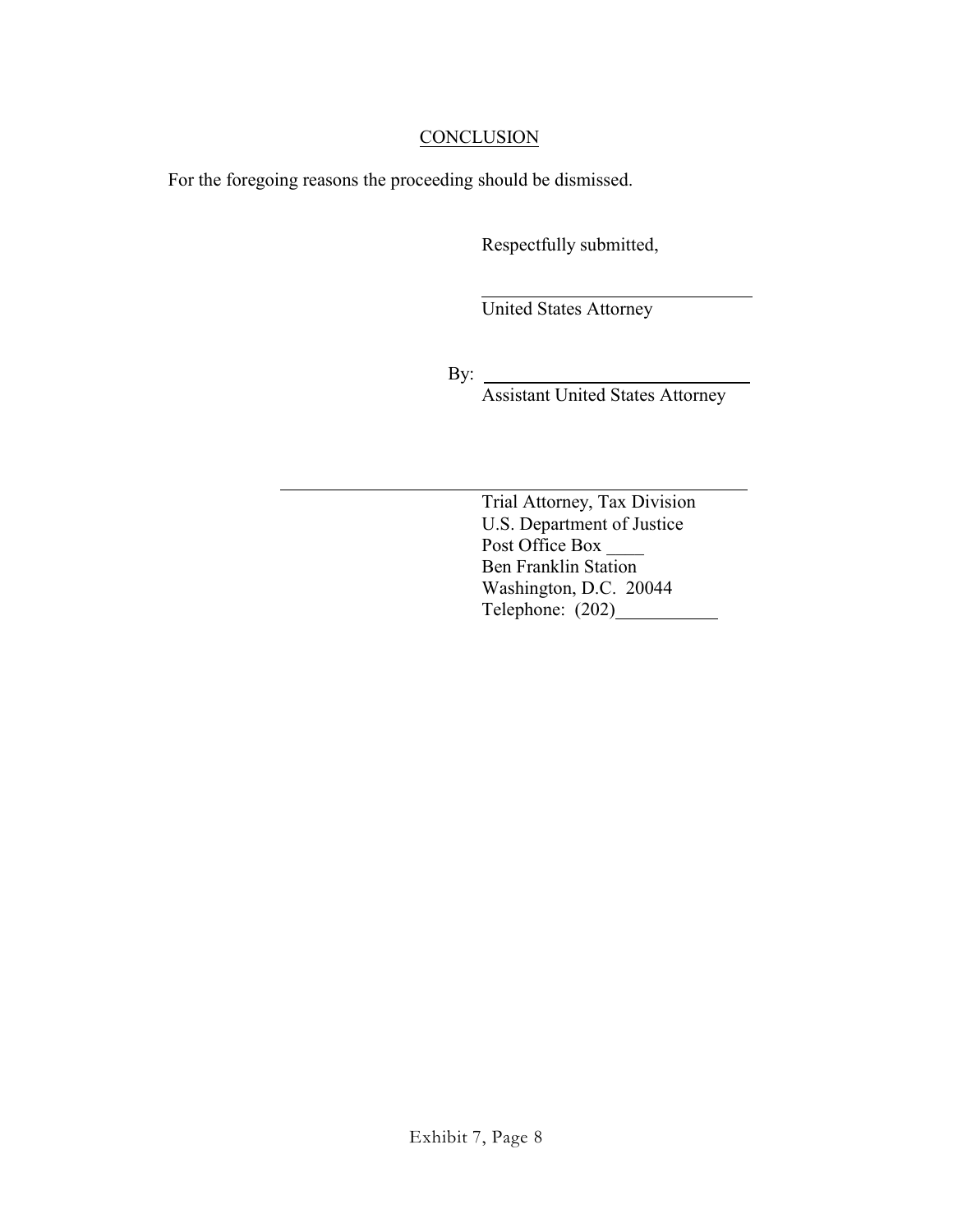# IN THE UNITED STATES DISTRICT COURT FOR THE

# DISTRICT OF

# DIVISION

| Petitioner,               |           |
|---------------------------|-----------|
| V.                        | CIVIL NO. |
| UNITED STATES OF AMERICA. |           |
| Respondent                |           |

## ORDER OF DISMISSAL

This matter having been submitted to the Court on the motion of the United States to

dismiss the above-titled action to quash summons, the Court having considered the matter on the

papers pursuant to Rule 78 of the Federal Rules of Civil Procedure, and for good cause shown, it

is this  $\_\_\_\_\$  day of  $\_\_\_\_\$ , 200 $\_\_\_\$  hereby

ORDERED that the above-titled proceeding is dismissed [for the reason--].

DONE and ORDERED at \_\_\_\_\_\_, \_\_\_\_\_\_\_, this \_\_\_\_\_ day of \_\_\_\_\_\_\_\_\_\_\_\_\_\_, 200\_\_.

# UNITED STATES DISTRICT JUDGE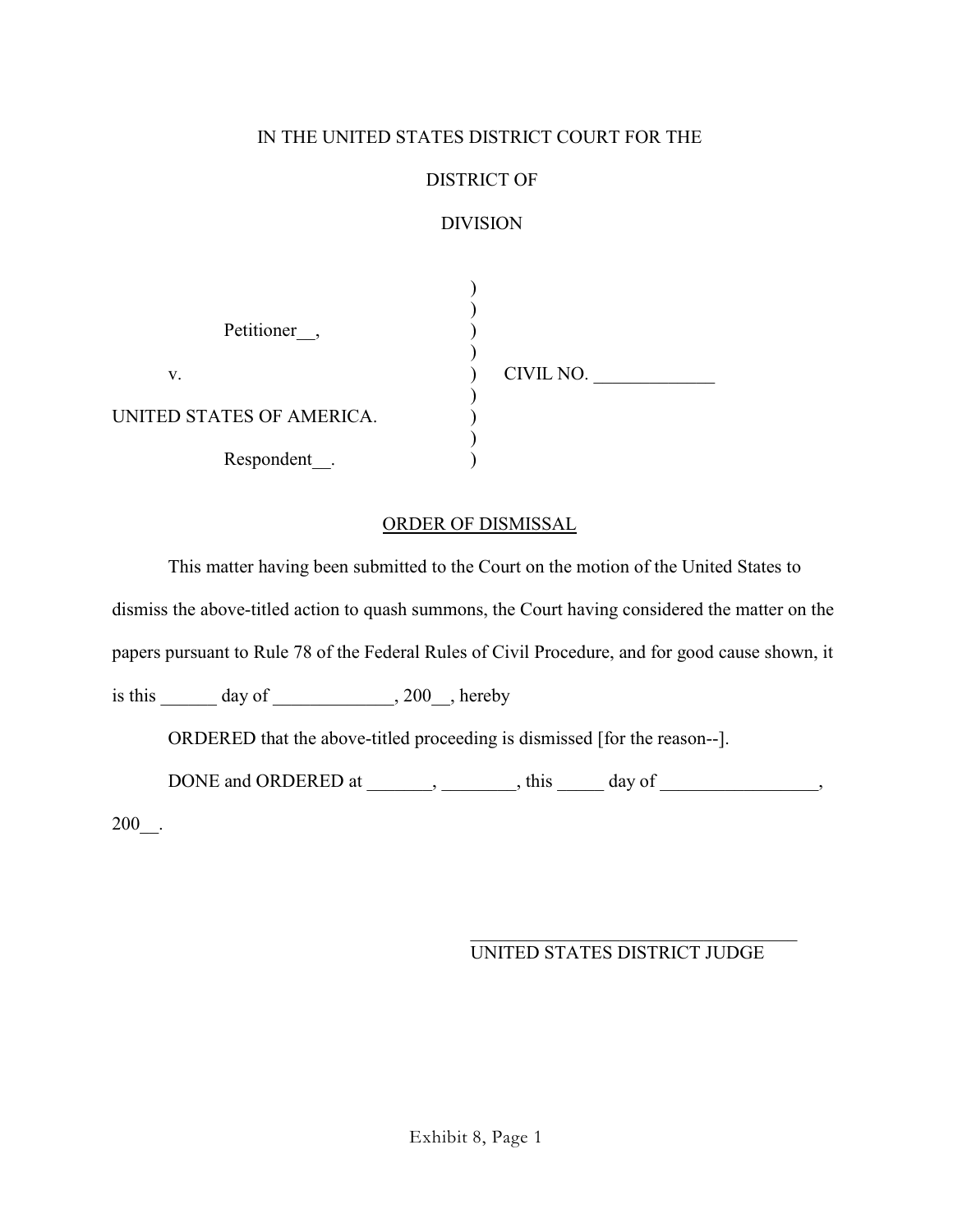# UNITED STATES DISTRICT COURT DISTRICT OF DIVISION

### IN THE MATTER OF THE TAX LIABILITIES OF:

JOHN DOES, United States taxpayers who, during [ *tax period and identify group*]

### *EX PARTE* **PETITION FOR LEAVE TO SERVE "JOHN DOE" SUMMONS**

The United States of America avers as follows:

1. This *ex parte* proceeding is commenced pursuant to Sections 7402(a), 7609(f), and

7609(h) of the Internal Revenue Code (26 U.S.C.), for leave to serve an Internal Revenue

Service "John Doe" summons upon \_\_\_\_\_\_\_\_\_\_\_\_\_\_\_\_\_\_\_\_\_\_\_\_\_.

2. The is found at the interval is found at  $\sim$  within the jurisdiction of

this Court.

- 3. As explained in the Declaration of Revenue Agent attached as Exhibit A, the Internal Revenue Service is conducting an investigation to determine the correct federal \_\_\_\_\_\_\_\_\_\_ tax liabilities, for [periods] of United States taxpayers who [*describe group*].
- 4. In furtherance of this investigation, the Internal Revenue Service, [has issued] [once service of the summons is authorized by the Court, will issue] under the authority of Section 7602 of the Internal Revenue Code, an administrative "John Doe" summons to the Summons is attached to the Exhibits Appendix to the Exhibits Appendix to Declaration of Revenue Agent at Tab 1.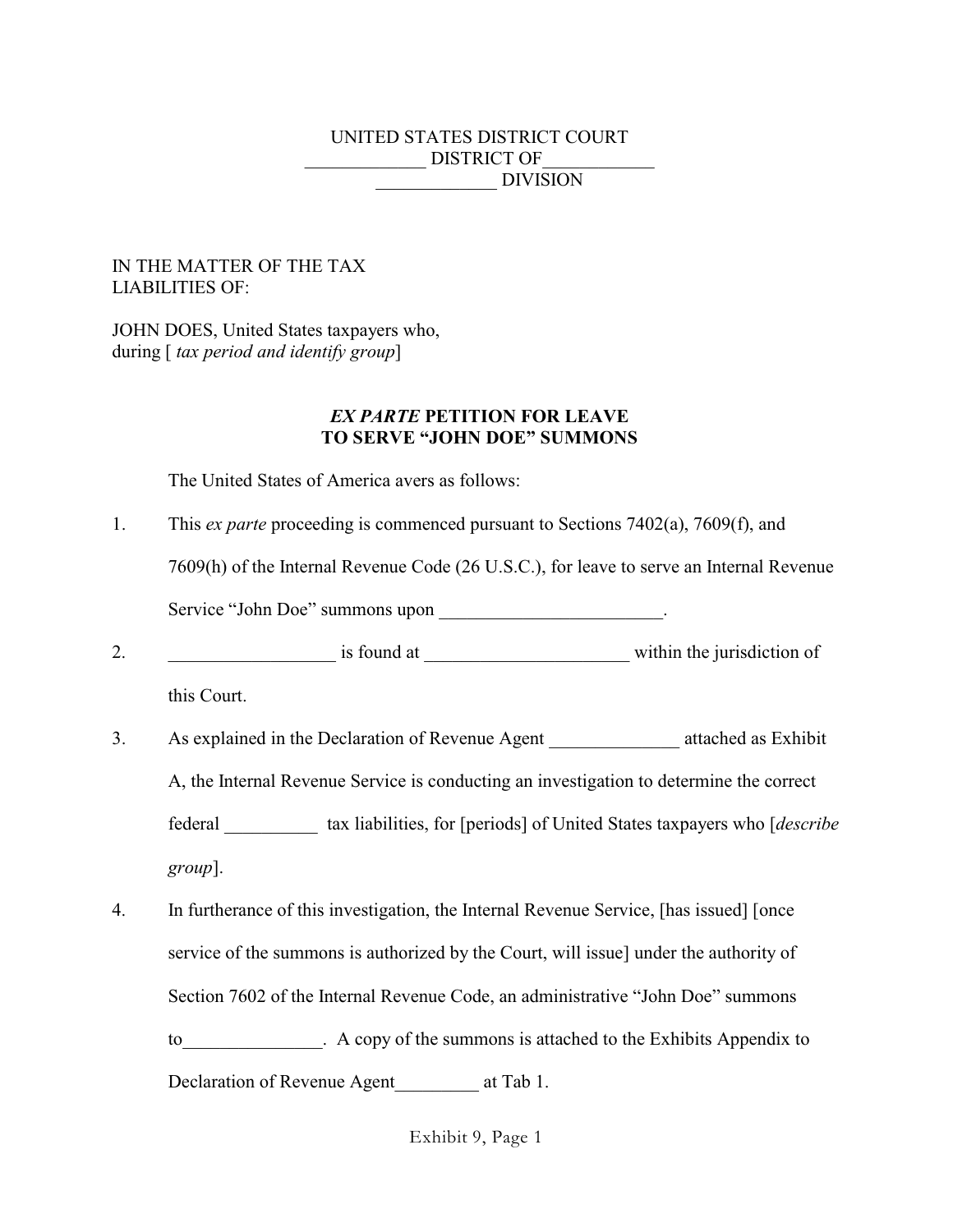- 5. The "John Doe" summons relates to the investigation of an ascertainable group or class of persons, that is, United States taxpayers who, [*describe group*]. There is a reasonable basis for believing that such group or class of persons may fail, or may have failed, to comply with one or more provisions of the Internal Revenue laws. The information sought to be obtained from the examination of the records or testimony (and the identity of the persons with respect to whose tax liabilities the summonses have been issued) is not readily available from other sources.
- 6. In support of this Petition, the United States submits a Declaration of Revenue Agent \_\_\_\_\_\_\_\_\_\_\_\_\_\_\_\_\_\_\_\_\_ attached as Exhibit A; the Exhibits Appendix to the Declaration of Revenue Agent\_\_\_\_\_\_\_\_\_; and a Memorandum.

WHEREFORE, the United States respectfully requests:

A. That this Court enter an order permitting service of an Internal Revenue Service "John Doe" summons to  $\qquad \qquad$  in substantially the form as attached to the Exhibits Appendix to the Declaration of Revenue Agent at Tab 1; and

B. That this Court grant such other and further relief as the Court deems proper or justice may require.

United States Attorney

By: \_\_\_\_\_\_\_\_\_\_\_\_\_\_\_\_\_\_\_\_\_\_\_\_\_\_

Trial Attorney, Tax Division U.S. Department of Justice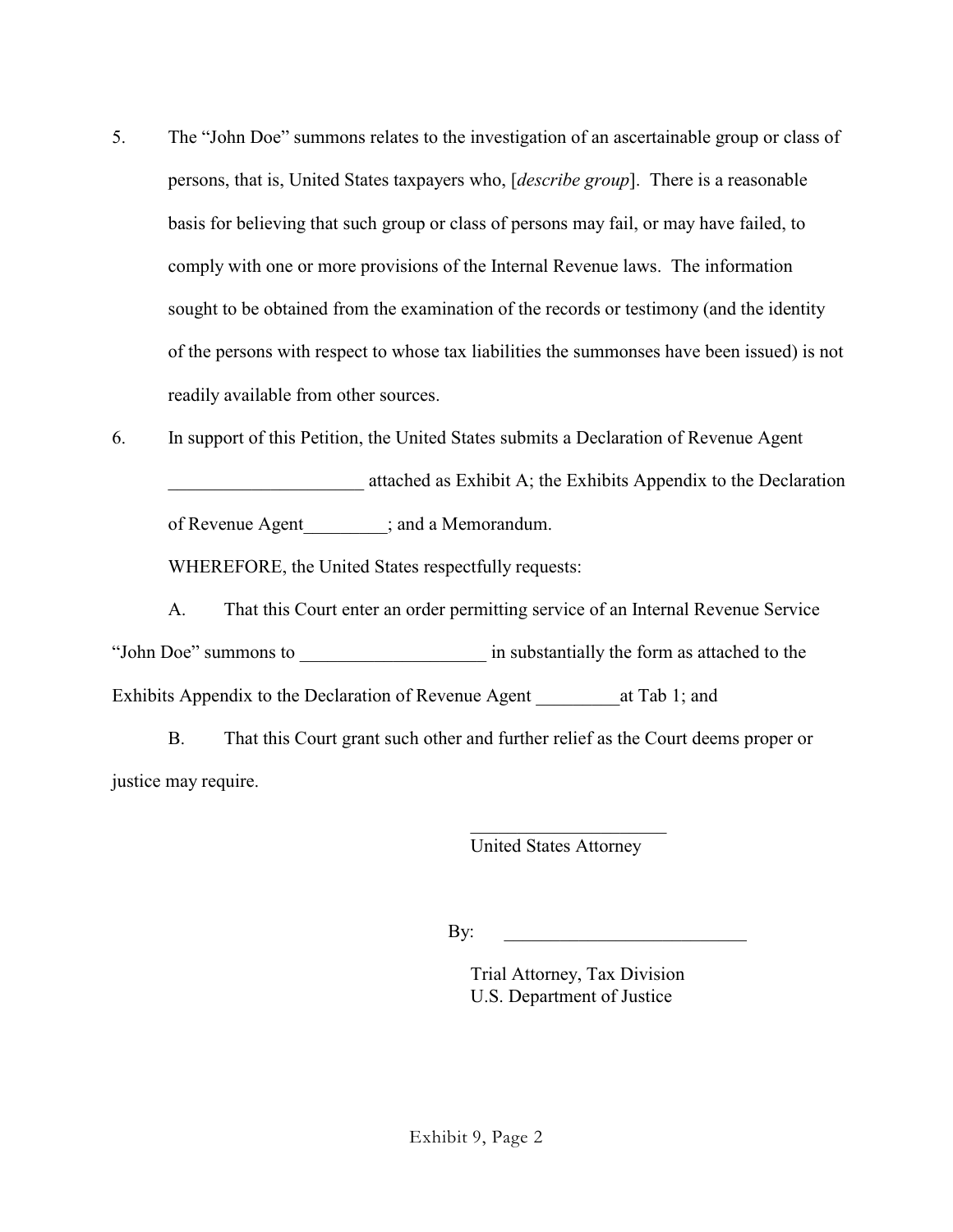## UNITED STATES DISTRICT COURT DISTRICT OF \_\_\_\_\_\_\_\_\_\_\_\_\_ DIVISION

### IN THE MATTER OF THE TAX LIABILITIES OF:

JOHN DOES, United States taxpayers who, during [ *tax period and identify group*]

DECLARATION OF

I, pursuant to 28 U.S.C. Section 1746, declare and state:

# I am a Revenue Agent/Officer \_\_\_\_\_\_\_\_\_\_\_\_\_\_\_\_\_\_with the

Division of the Internal Revenue Service. I have been a Revenue

Agent/Officer for \_\_ years. [*Describe specific relevant training and experience*]

# The Internal Revenue Service is conducting an investigation to determine the correct federal tax liabilities, for [*periods*] of United States taxpayers who [*identify group*]

# To facilitate this investigation, the Internal Revenue Service, [*has issued*] [*once authorized by the court, will issue*] under the authority of Section 7602 of the Internal Revenue Code (26 U.S.C.), a "John Doe" summons to \_\_\_\_\_\_\_\_\_\_\_\_\_\_\_\_\_\_\_\_\_ and its affiliates and subsidiaries. A copy of this summons is attached to the Exhibits Appendix, submitted contemporaneously with this Declaration, at Tab 1.

# [*Describe the summoned party and records sought.* ] The records sought by the summons will reveal the identities of and/or disclose transactions by persons who may be liable for federal taxes and will enable the Internal Revenue Service to investigate whether those persons have complied with the internal revenue laws.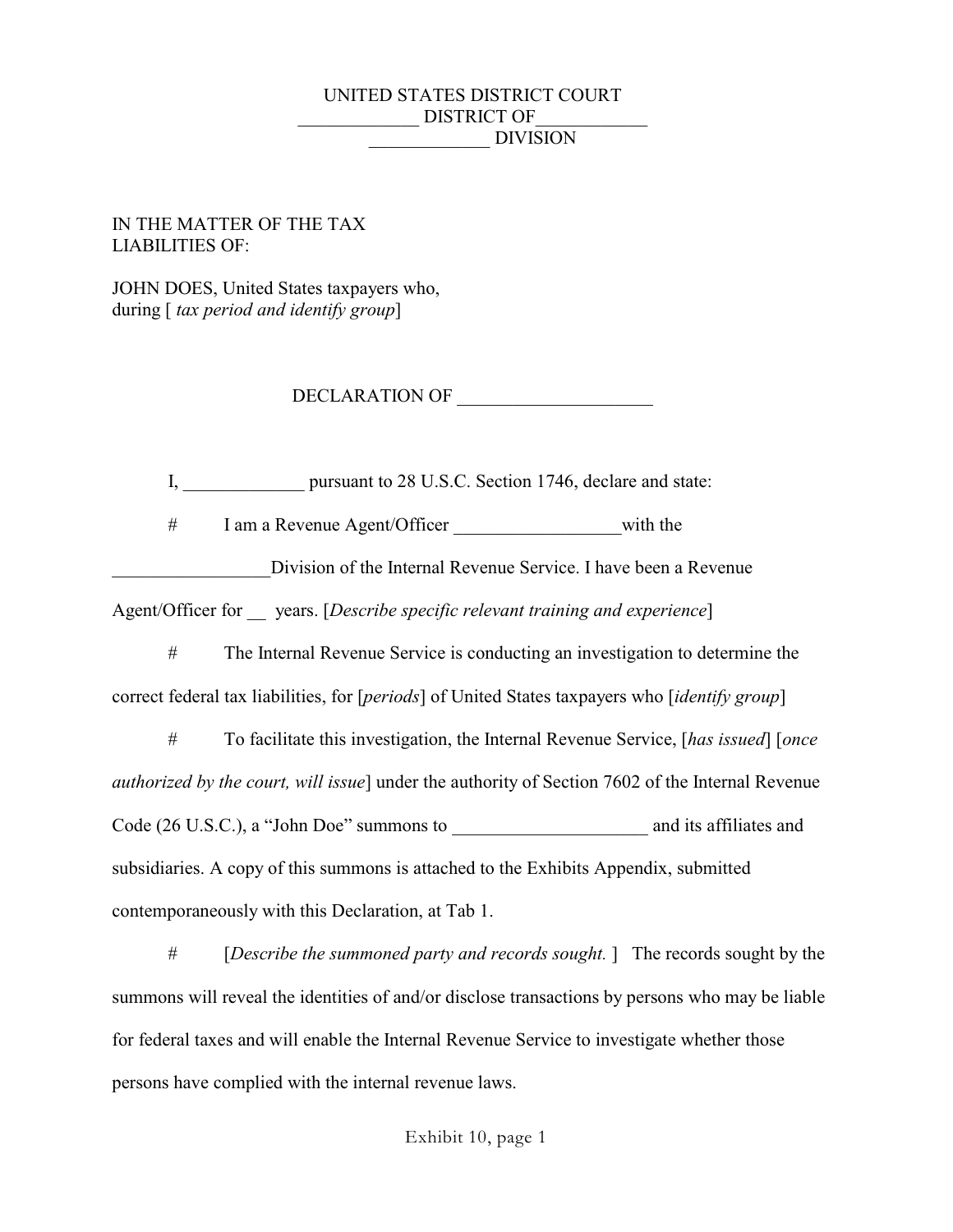# Based on information received by the Internal Revenue Service, it is likely that a significant number of the persons who have

[*Detail the basis for the belief that the "John Doe" class has failed, or may have failed, to comply with the internal revenue laws.* ]

[*Detail the history of the IRS's investigation of the class and how the information summoned may assist in that investigation*.]

# The summons to seeks to identify persons in the 'John Doe' class not yet identified. [*Give details*]

# Based upon the foregoing, I have concluded the "John Doe" summons relates to the investigation of an ascertainable group or class of persons; there is a reasonable basis for believing that such group or class of persons may fail, or may have failed, to comply with one or more provisions of the Internal Revenue laws; and the information sought to be obtained from the examination of the records or testimony (and the identity of the persons with respect to whose tax liabilities the summonses have been issued) is not readily available from other sources.

I declare under penalty of perjury, pursuant to 28 U.S.C. Section 1746, that the foregoing is true and correct.

Executed this day of

Revenue Agent/Officer Internal Revenue Service

 $\overline{\phantom{a}}$  , and the set of the set of the set of the set of the set of the set of the set of the set of the set of the set of the set of the set of the set of the set of the set of the set of the set of the set of the s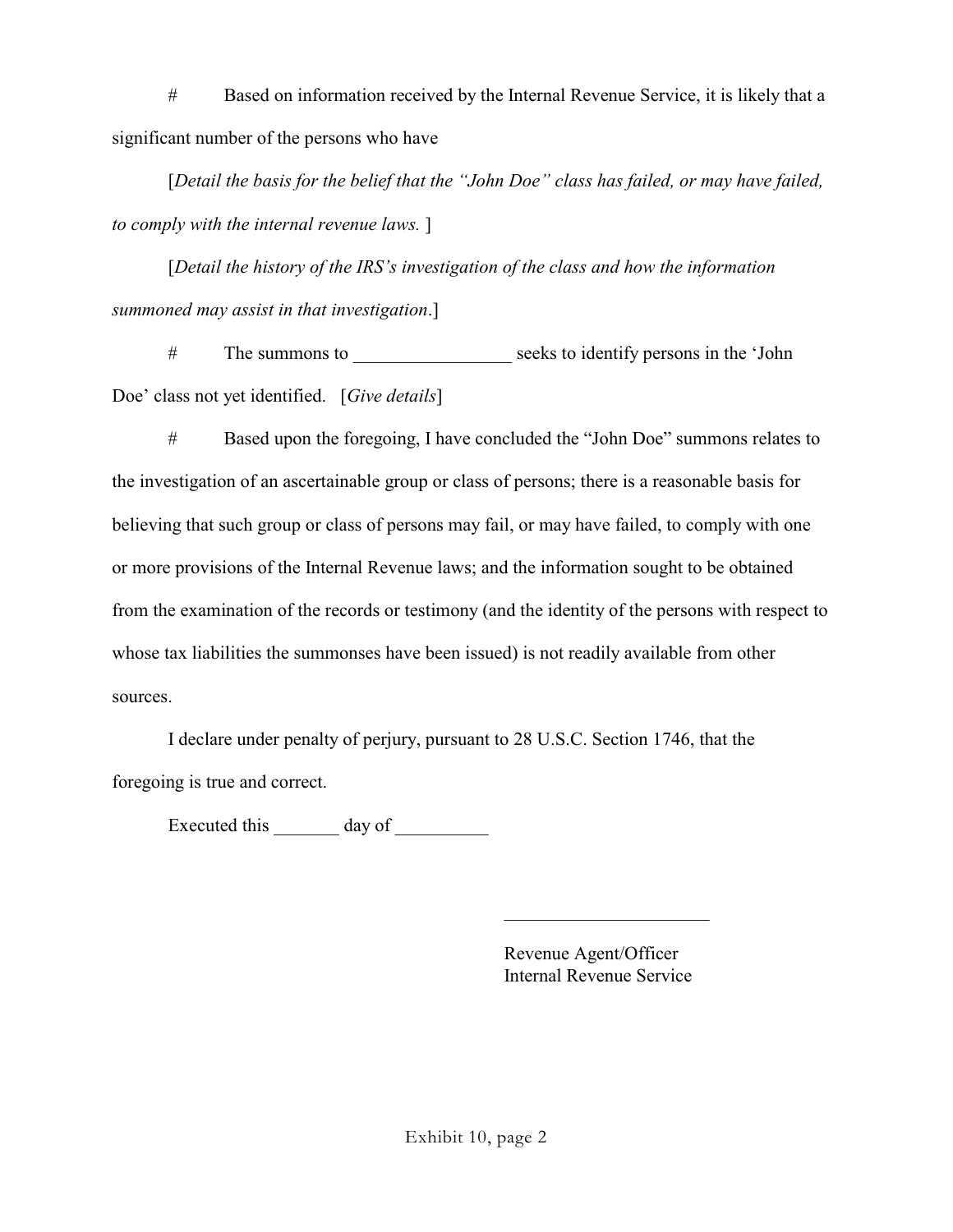## UNITED STATES DISTRICT COURT DISTRICT OF \_\_\_\_\_\_\_\_\_\_\_\_\_ DIVISION

## IN THE MATTER OF THE TAX LIABILITIES OF:

JOHN DOES, United States taxpayers who, during [ *tax period and identify group*]

## MEMORANDUM IN SUPPORT OF *EX PARTE* PETITION FOR LEAVE TO SERVE "JOHN DOE" SUMMONS

The United States of America respectfully submits the following Memorandum in support of its *EX PARTE* PETITION FOR LEAVE TO SERVE JOHN DOE SUMMONS:

# **INTRODUCTION**

This is an *ex parte* proceeding brought by the United States of America, pursuant to Sections 7609(f) and (h) of the Internal Revenue Code (26 U.S.C.), for leave to serve an Internal Revenue Service "John Doe" summons upon . Section 7609(f) provides that a summons which does not identify the person with respect to whose liability it is issued may be served only after a court proceeding in which the United States establishes certain factors. These types of summonses are known as "John Doe" summonses. Section 7609(h)(1) provides that a district court in which the person to be summoned resides or is found shall have jurisdiction to hear and determine any proceeding brought under Section 7609(f). Section 7609(h)(2) provides that any determinations required to be made under Section 7609(f) shall be made *ex parte* and shall be made solely on the petition and supporting affidavits.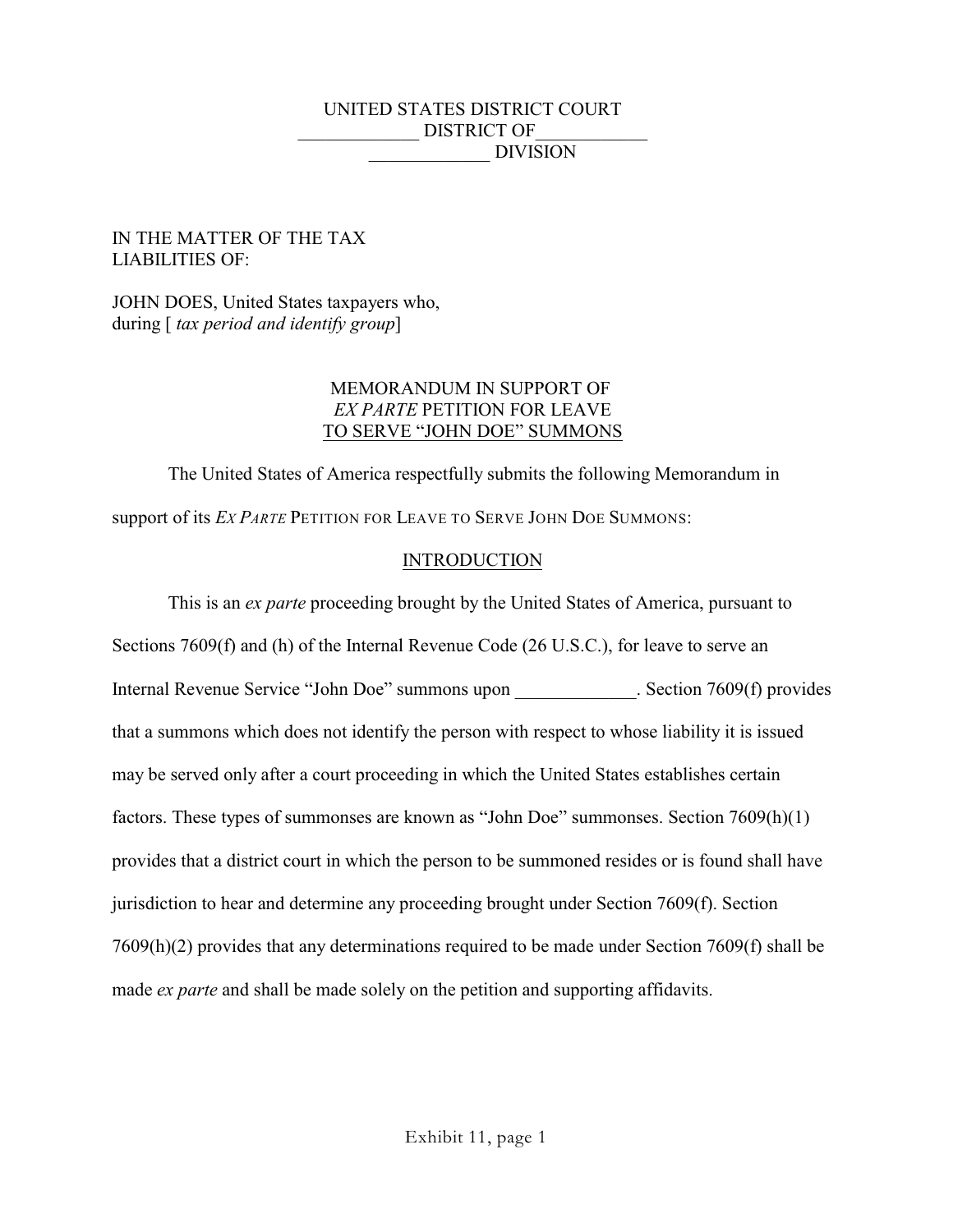### QUESTIONS PRESENTED

Whether, as required by Section 7609(f), the United States of America has demonstrated (1) that the "John Doe" summons which the Internal Revenue Service desires to serve upon relates to the investigation of an ascertainable group or class of persons;  $(2)$ that there is a reasonable basis for believing that such group or class of persons may fail or may have failed to comply with any provision of any internal revenue law; and (3) that the information sought to be obtained from the examination of the records or testimony (and the identities of the persons with respect to whose liability the summons is issued) is not readily available from other sources.

### DISCUSSION

The Internal Revenue Service is conducting an investigation to determine the correct

federal income tax liabilities, for the years ended \_\_\_\_\_\_\_\_\_\_, of United States taxpayers<sup>13</sup>

who  $\Box$ 

In furtherance of this investigation, the United States is requesting authorization for the

IRS to serve a "John Doe" summons on \_\_\_\_\_\_\_\_\_\_\_\_\_.

 $13$ The term "United States taxpayer" refers to all persons subject to tax in the United States. All United States citizens and resident aliens are liable for federal income taxes on income received from sources within or without the United States; nonresident aliens are only liable for taxes on income from sources within the United States. Pursuant to Section 7701(b)(1), an alien may be treated as a resident for the purposes of income taxation if he (1) is a lawful permanent resident of the United States, (2) meets the substantial presence test (this is an objective test in which the number of days the alien is present in the United States are counted), or (3) makes an election to be treated as a resident. *See Lujan v. Comm'r*, T.C. Memo 2000-365, 2000 WL 1772503 (2000).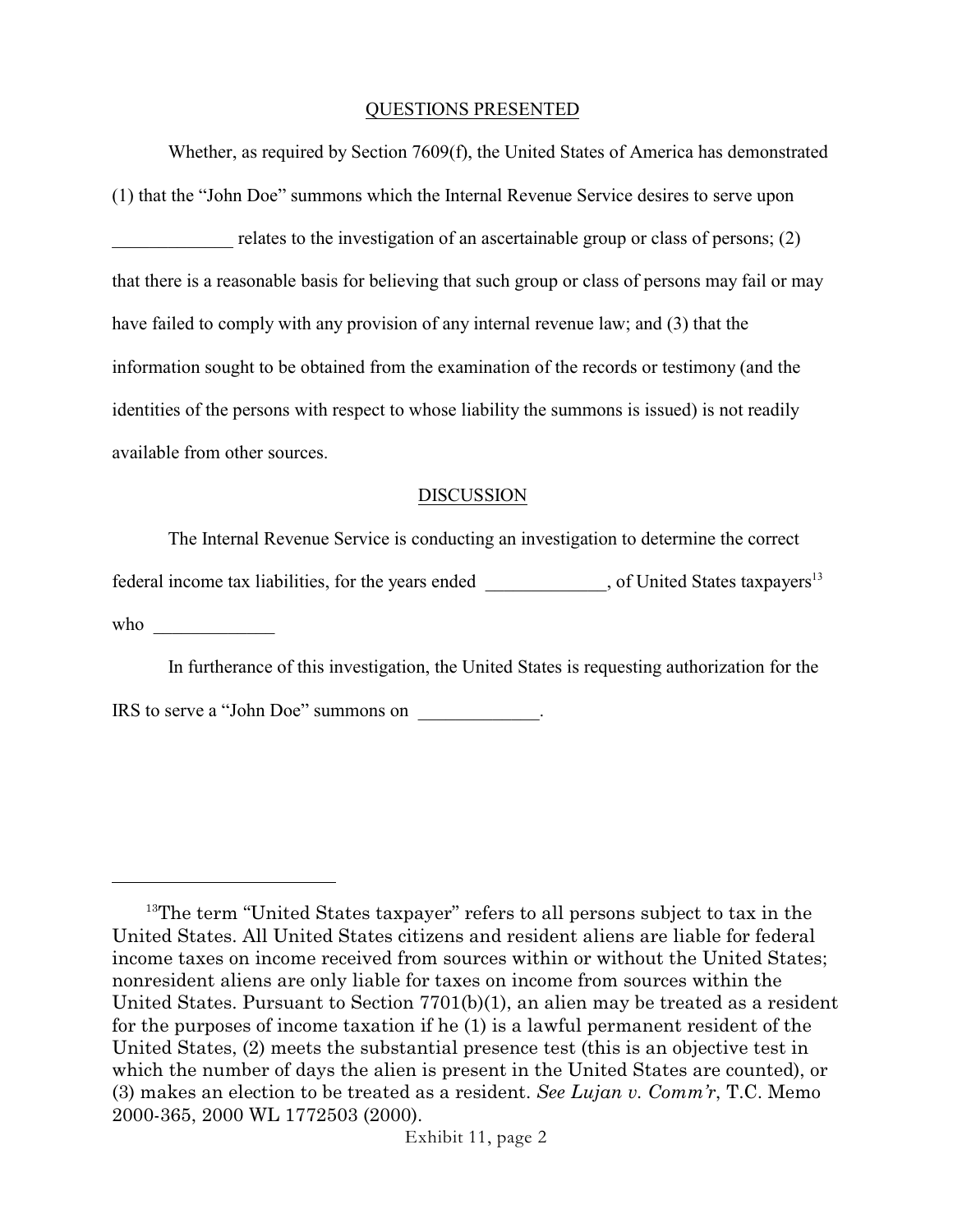**I. The Summons for Which the Government Seeks Authorization Meets the Requirements of a "John Doe" Summons**

Section 7601 of the Internal Revenue Code requires the Secretary of the Treasury to "cause officers or employees of the Treasury Department to proceed, from time to time, through each internal revenue district and inquire after and concerning all persons therein who may be liable to pay any internal revenue tax." Section 7602 authorizes the Secretary to summon records and testimony for that purpose. Specifically, Section 7602 authorizes the Secretary "[f]or the purpose of ascertaining the correctness of any return, making a return where none has been made, [or] determining the liability of any person for any internal revenue tax . . . [t]o summon . . . any person having possession, custody, or care of books of account containing entries relating to the business of the person liable for tax . . ., or any other person the Secretary may deem proper, to appear . . . and to produce such books, papers, records, or other data, and to give such testimony, under oath, as may be relevant or material to such inquiry."

Section 7602 is the Internal Revenue Service's principal information-gathering authority, and, accordingly, the courts have broadly construed it in light of its intended purpose of furthering the effective conduct of tax investigations. Thus, the courts have repeatedly rejected attempts to circumscribe or thwart the effective exercise of the Internal Revenue Service's summons power. *See, e.g., United States v. Euge*, 444 U.S. 707, 715-716 (1980); *United States v. Bisceglia*, 420 U.S. 141 (1975); *Couch v. United States*, 409 U.S. 322, 338 (1973).

In *Bisceglia*, the Supreme Court held that Sections 7601 and 7602 empowered the Internal Revenue Service to issue a "John Doe" summons to a bank to discover the identity of a person who had engaged in certain bank transactions. This authority was subsequently codified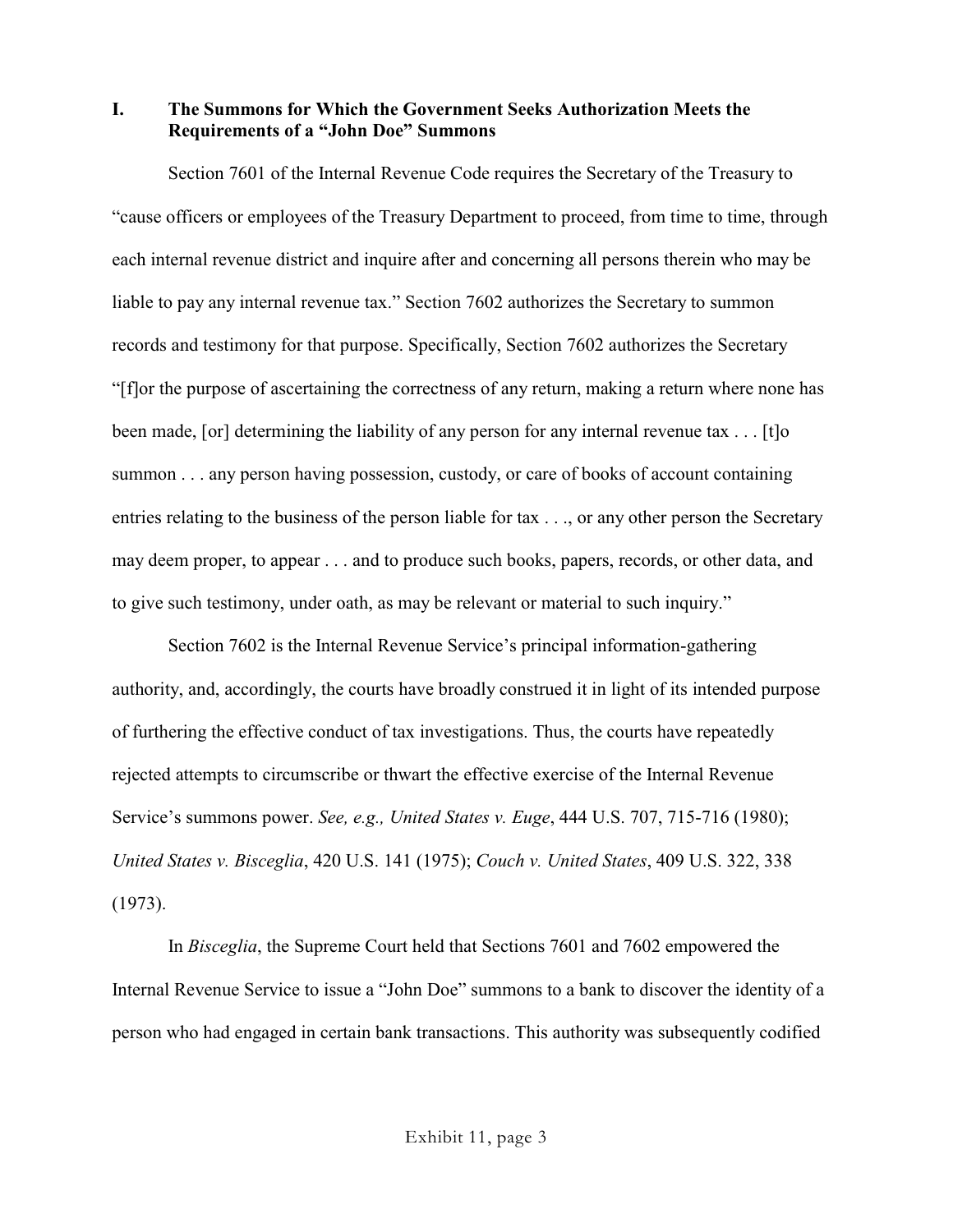in Section 7609(f) of the Internal Revenue Code, as added by the Tax Reform Act of 1976.

Section 7609(f) provides:

Any summons . . . which does not identify the person with respect to whose liability the summons is issued may be served only after a court proceeding in which the Secretary establishes that –

(1) the summons relates to the investigation of a particular person or ascertainable group or class of persons,

(2) there is a reasonable basis for believing that such person or group or class of persons may fail or may have failed to comply with any provision of any internal revenue law, and

(3) the information sought to be obtained from the examination of the records or testimony (and the identity of the person or persons with respect to whose liability the summons is issued) is not readily available from other sources.

The "John Doe" summons for which the United States seeks authorization in the instant case meets those three requirements.

# **A. The Investigation Is Related to an Ascertainable Class**

As required by Section 7609(f)(1), the group or class of persons to be investigated here

is ascertainable – United States taxpayers [describe ascertainable group or

class]. Where the identities of the taxpayers are yet not known, no greater specificity can be

expected in defining the group or class of persons.

# **B. Reasonable Basis Exists for the Belief That the Unknown Persons May Fail, or May Have Failed to Comply with the Internal Revenue Laws**

With respect to the second requirement, set forth in Section 7609(f)(2), the Declaration of Revenue reflects a reasonable basis for believing that the unknown persons whose identities are sought by the summonses may fail, or may have failed, to comply with one or more provisions of the internal revenue laws.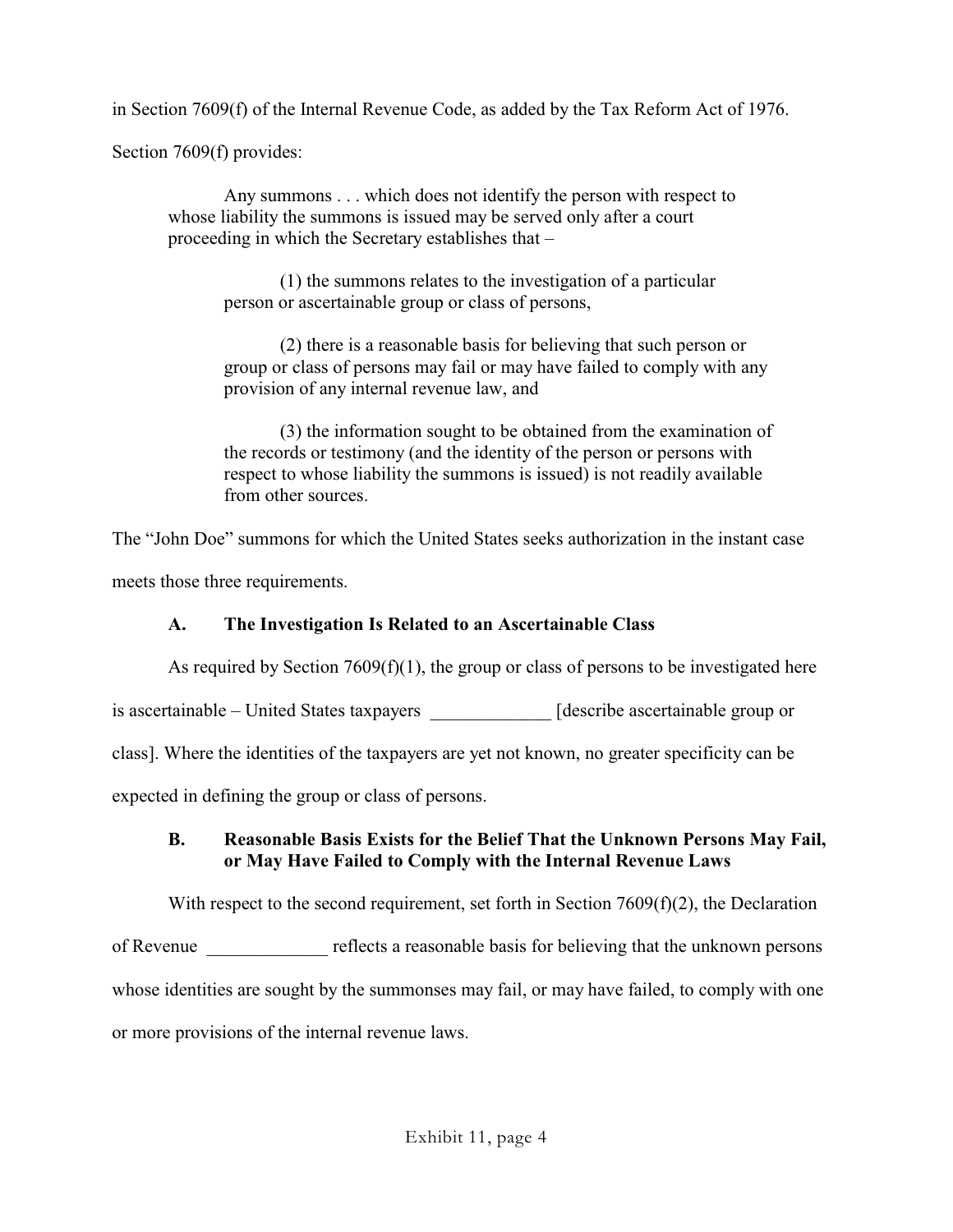First, [describe transactions at issue] are inherently reasonably suggestive of tax avoidance, given that tax avoidance is frequently the purpose for

\_\_\_\_\_\_\_\_\_\_\_\_\_. In *United States v. Pittsburgh Trade Exchange, Inc.*, 644 F.2d 302, 306 (3d Cir. 1981), the court held that the "reasonable basis" test had been met based upon a revenue agent's testimony that barter transactions of the type arranged by the Pittsburgh Trade Exchange were "inherently susceptible to tax error." In *United States v. Ritchie*, 15 F.3d 592, 601 ( $6<sup>th</sup>$  Cir. 1994), the court held that the mere payment for legal services with large amounts of cash is a reasonable basis for the issuance of a "John Doe" summons. Likewise,

provides a reasonable basis for the issuance of the summons at issue.

[add additional legal support such as law review articles, cases, statutes]

Second, the Declaration of Revenue Agent [add factual support such as newspaper articles, webpages and information about litigation and prosecutions involving similarly situated taxpayers]. *See, e.g., United States v. Brigham Young University*, 679 F.2d 1345, 1349-50 (10<sup>th</sup> Cir. 1982), *vacated for consideration of mootness*, 459 U.S. 1095 (1983) (prior audit experience with other contributors that had overvalued "in kind" contributions was a reasonable basis for issuing a "John Doe" summons for the identity of all "in kind" contributors to Brigham Young University); *United States v. Kersting*, 891 F.2d 1407, 1409 (9<sup>th</sup> Cir. 1989) ("John Doe" summons enforced after district court found "the existence of at least one case in which a Tax Court found some of Kersting's programs to be abusive of the tax code."

# **C. The Identity of Persons in the Class Is Not Readily Available from Other Sources**

With respect to the third and final requirement set forth in Section 7609(f)(3), the information sought (and the identity of the persons with respect to whose tax liabilities the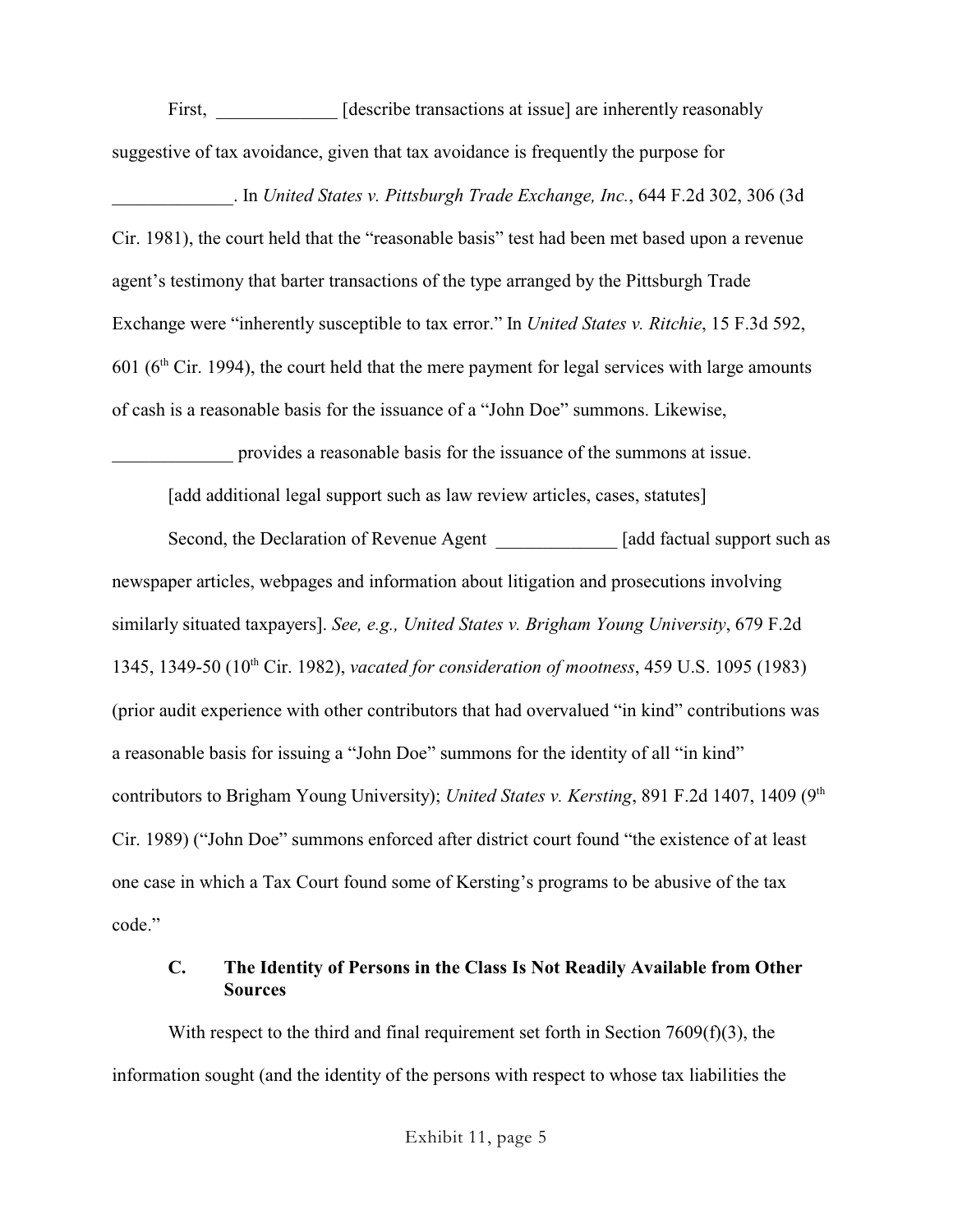summonses have been issued) is not readily available to the Internal Revenue Service from other sources, but is available from \_\_\_\_\_\_\_\_\_\_\_\_\_.

Persons in the "John Doe" class may have filed tax returns with the Internal Revenue Service, but their names are unknown, and an inspection of a particular taxpayer's return is not likely to reveal understatements or misstatements of income resulting from  $\blacksquare$ Their names cannot be obtained from \_\_\_\_\_\_\_\_\_\_\_\_.

Accordingly, the requirements for service of the "John Doe" summons have been satisfied in this proceeding.

# **II. Courts Have Approved Prior "John Doe" Summonses in this Investigation**

In \_\_\_\_\_\_\_\_\_\_\_\_\_ similar proceedings, Courts have approved the issuance of "John

Doe" summonses pertaining to United States taxpayers who \_\_\_\_\_\_\_\_\_\_\_\_\_\_\_\_\_\_\_\_\_\_\_

[add description of similar John Doe summonses authorized by courts]

## **III. CONCLUSION**

The summons for which the government seeks authorization meets the requirements of a

"John Doe" summons. Accordingly, the Court should enter an order granting the Internal

Revenue Service leave to serve a "John Doe" summons upon  $\blacksquare$  in substantially

the form as attached to the Exhibits Appendix to the Declaration of Revenue Agent

\_\_\_\_\_\_\_\_\_\_\_\_\_ at Tab 1.

 $\overline{\phantom{a}}$  , and the set of the set of the set of the set of the set of the set of the set of the set of the set of the set of the set of the set of the set of the set of the set of the set of the set of the set of the s United States Attorney

By: \_\_\_\_\_\_\_\_\_\_\_\_\_\_\_\_\_\_\_\_\_\_\_\_\_\_

Trial Attorney, Tax Division U.S. Department of Justice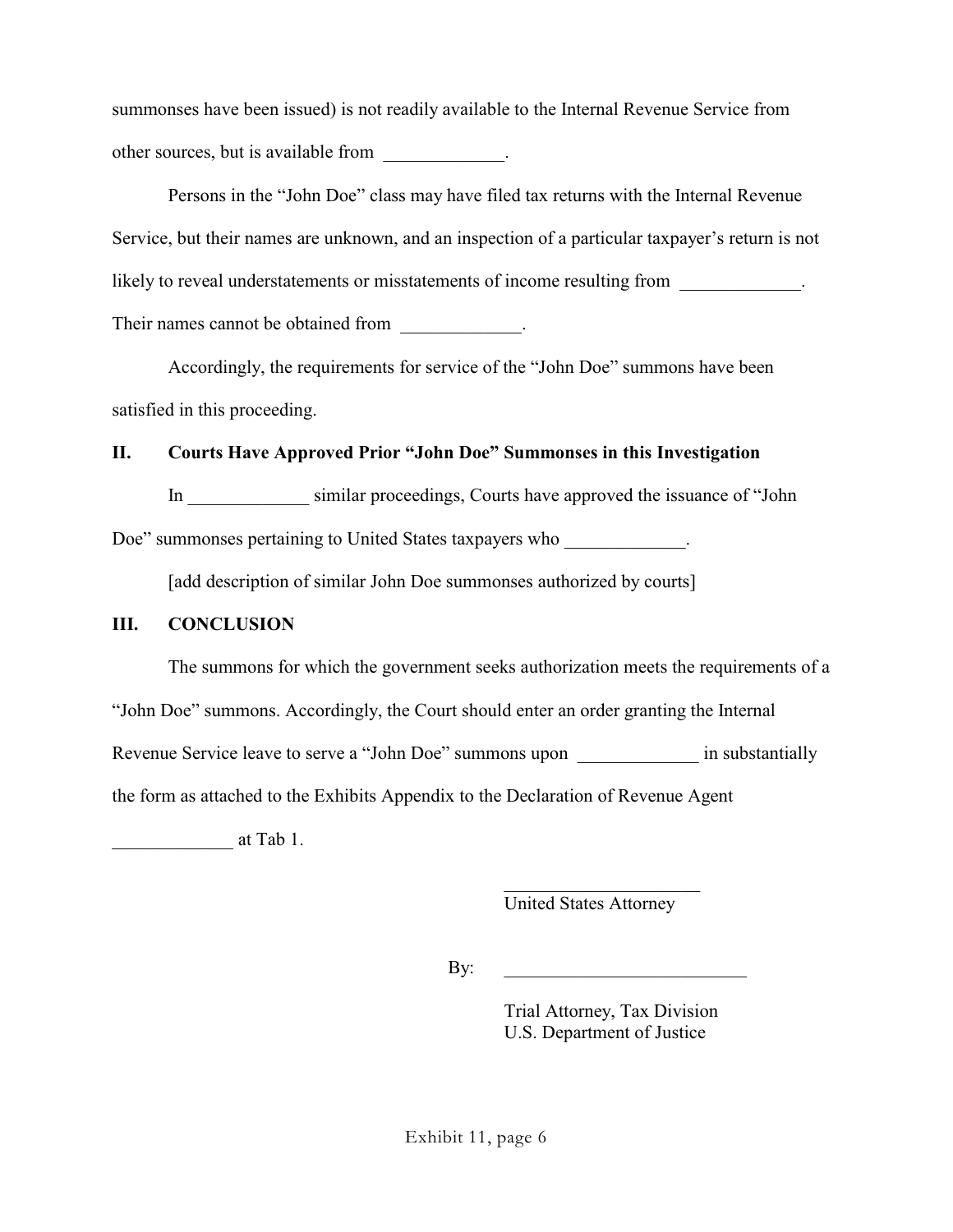## UNITED STATES DISTRICT COURT \_\_\_\_\_\_\_\_\_ DISTRICT OF \_\_\_\_\_\_\_\_\_\_ \_\_\_\_\_\_\_\_\_\_\_\_\_\_ DIVISION

### IN THE MATTER OF THE TAX LIABILITIES OF:

JOHN DOES, United States taxpayers who, during [ *tax period and identify group*]

### **ORDER**

THIS MATTER is before the Court upon the United States of America's *EX PARTE* PETITION FOR LEAVE TO SERVE JOHN DOE SUMMONS. Based upon a review of the PETITION and exhibits thereto, the Court has determined that the "John Doe" summons to

\_\_\_\_\_\_\_\_\_\_\_\_\_\_\_\_\_\_\_\_\_ and its affiliates and subsidiaries relates to the investigation of an ascertainable group or class of persons, that there is a reasonable basis for believing that such group or class of persons may fail or may have failed to comply with any provision of any internal revenue law, and that the information sought to be obtained from the examination of the records or testimony (and the identities of the persons with respect to whose liability the summons is issued) are not readily available from other sources. It is therefore –

ORDERED AND ADJUDGED that the Internal Revenue Service, through Revenue Agent or any other authorized officer or agent, may serve an Internal Revenue Service "John Doe" summons upon [and its affiliates and subsidiaries] in substantially the form as attached to the Exhibits Appendix to the Declaration of Revenue Agent at Tab 1. A copy of this Order shall be served together with the summons.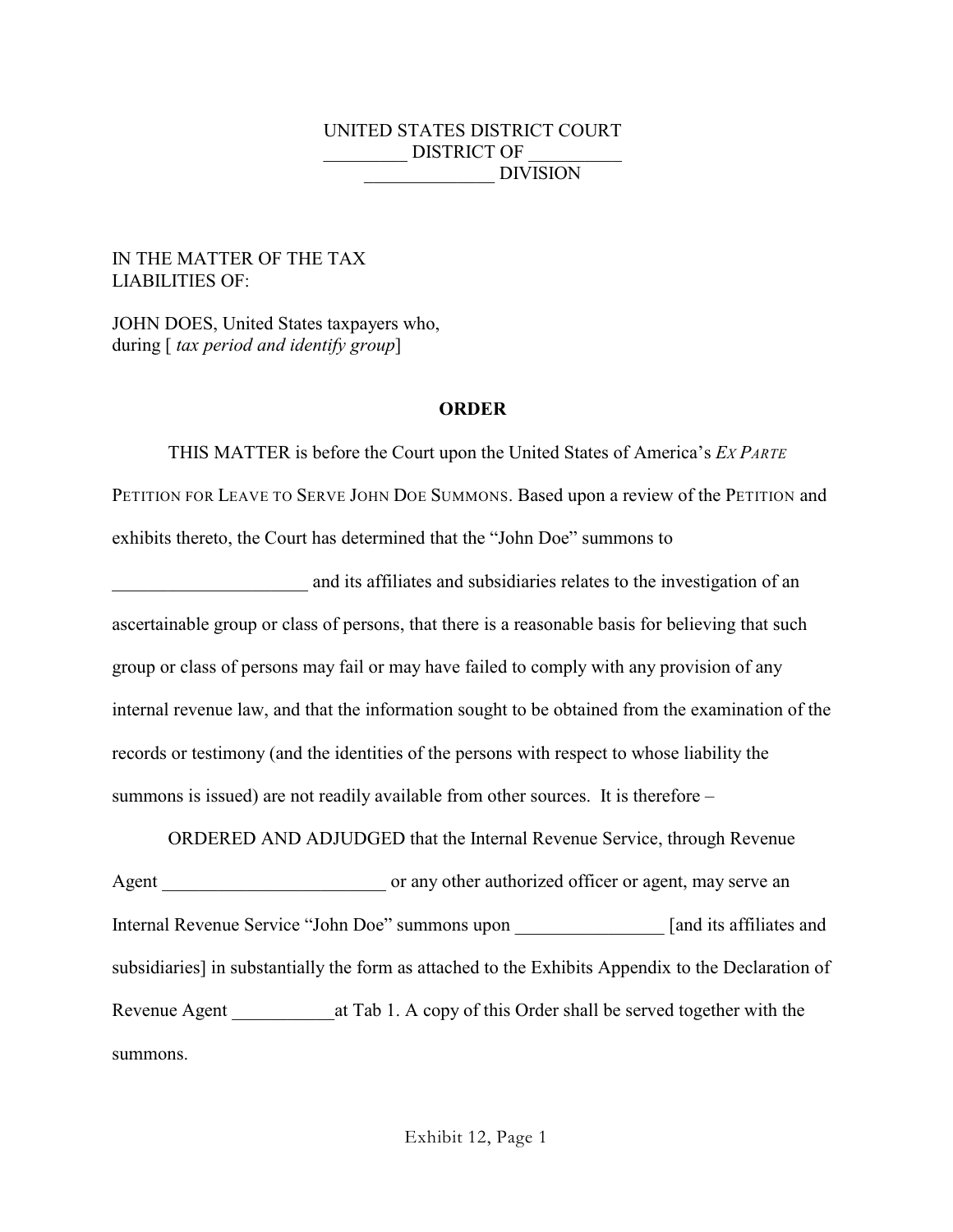### l UNITED STATES DISTRICT JUDGE

Copies furnished to:

Trial Attorney, Tax Division U.S. Department of Justice

\_\_\_\_\_\_\_\_\_\_\_\_\_\_\_\_\_\_\_\_ United States Attorney